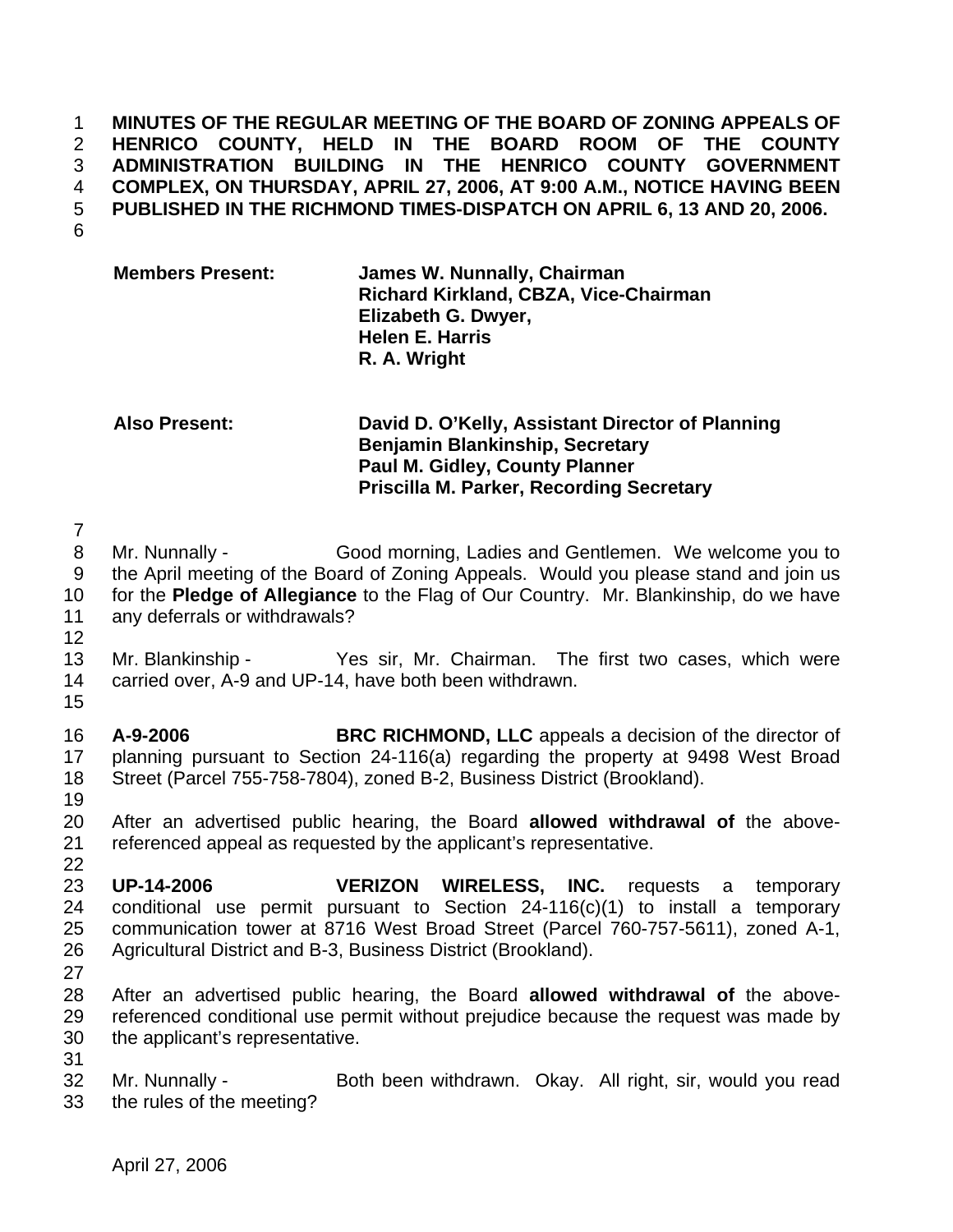34 35 Mr. Blankinship - Good morning, Mr. Chairman, Members of the Board, ladies 36 and gentlemen. The rules for this meeting are as follows. I will announce each case 37 and while I'm speaking, the applicant should come down to the podium. We will then 38 ask everyone who intends to speak on that case to stand and be sworn in. Then the 39 applicant will have their opportunity to speak. After the applicant has spoken, anyone 40 else who wishes to speak will be given the opportunity. After everyone has spoken, the 41 applicant, and only the applicant, will have an opportunity for rebuttal. After the Board 42 has heard all the evidence and asked questions, they will take the matter under 43 advisement. They will render all of their decisions at the end of the meeting. If you wish 44 to know their decision on a specific case, you can either stay until the end of the 45 meeting, or you can check the Planning Office website this afternoon—we usually 46 update the website within about a half an hour after the end of the meeting—or you can 47 call the Planning Department this afternoon. This meeting is being tape recorded, so 48 we will ask everyone who speaks, to speak directly into the microphone on the podium, 49 to state your name, and spell your last name please. And finally, out in the foyer, there 50 are two binders that contain the staff reports for each case, including the conditions that 51 have been recommended by the staff.

53 Mr. Nunnally - Thank you sir. Would you call the first case?

55 **UP-15-2006 RIDGETOP RECREATION ASSOCIATION** requests a 56 conditional use permit pursuant to Section 24-12(b) to add lights to the existing tennis 57 courts at 901 Ridgetop Road (Parcels 762-738-6196, 1098 and 2998), zoned R-3, One-58 family Residence District (Tuckahoe).

60 Mr. Nunnally - Anyone here interested in this case?

62 Ms. Dwyer - Mr. Chairman, if I may speak at this moment, we did have a 63 full hearing on this case last month and we had suggested the parties perhaps get 64 together in the meantime, between last meeting and this meeting. We had also 65 indicated that we would have a statement from each side but not have another full 66 hearing of the case. I believe the parties understood that. I just wanted to remind 67 everyone of those facts.

68 69 Mr. Nunnally - All right. 70 71 Mr. Blankinship - I see the neighbor, but I don't see the applicant. 72 73 Mr. Nunnally - Is the applicant here? 74 75 Ms. Dwyer - Is there anyone here representing Ridgetop? 76 77 Mr. Nunnally - Let me ask you, did you all work out anything at all? 78 79 Ms. Barrett - My name is Linda Barrett and I live at 6919 Everview Road.

52

54

59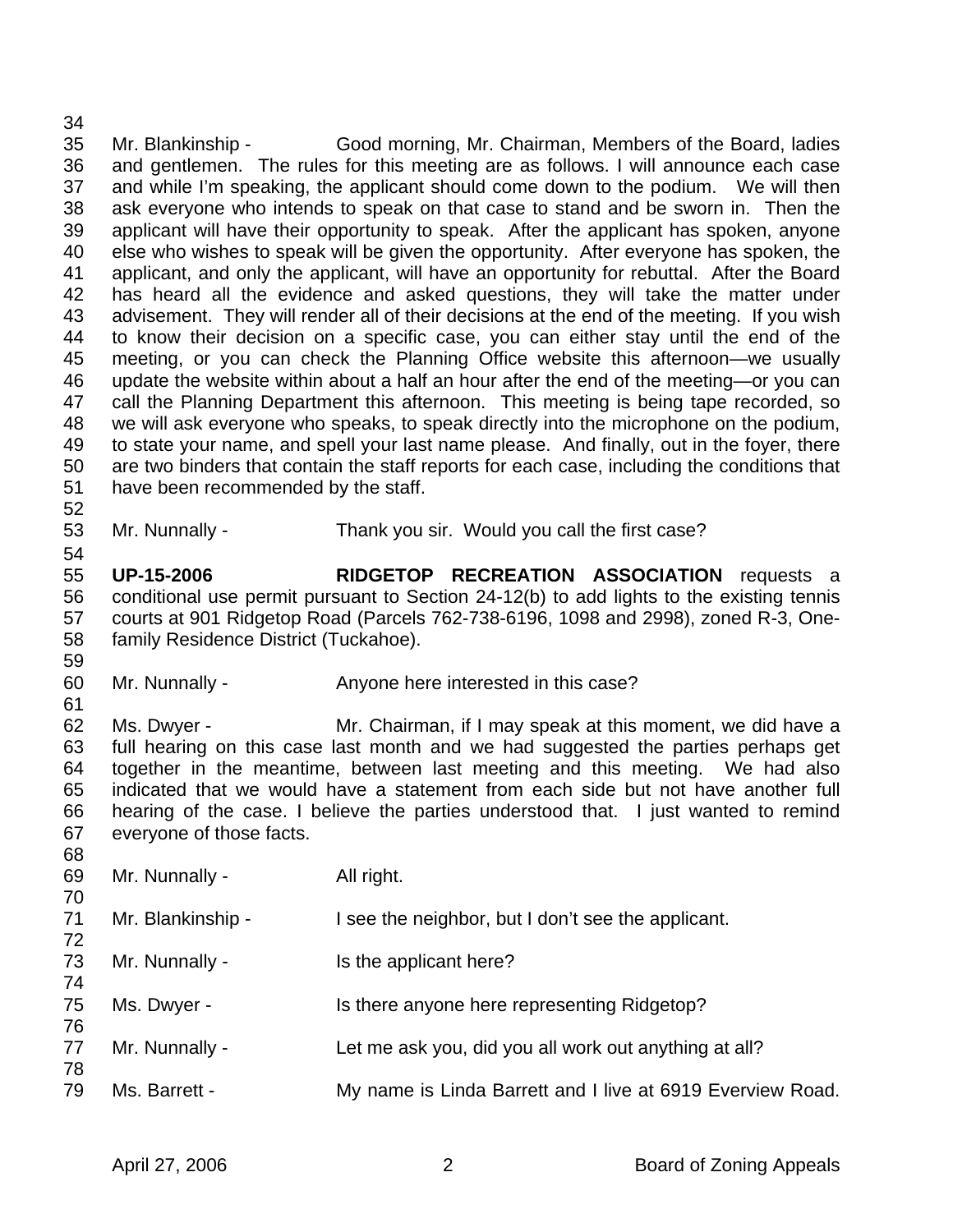80 Thank you so much for letting us have that time to meet with them. A lot of things came 81 up, a lot of things came out. I guess I'm here to speak today because my property has 82 been most affected by this. I did bring a photograph I'd like to show. 83 84 Mr. Blankinship - Thank you. 85 86 Ms. Barrett - From the view from my deck of the tennis courts. 87 88 Ms. Dwyer - Mr. Chairman, are we going to proceed without the applicant 89 being present? 90 91 Mr. Nunnally - I was just wondering if they worked out anything. If the 92 applicant didn't show up this morning, that doesn't sound very good to me for him, or for 93 them. 94 95 Mr. Kirkland - You want to pass it by for a couple of cases and see if they 96 show up? 97 98 Mr. Nunnally - Well... 99 100 Ms. Barrett - We did not come to an agreement on the lights, no. 101 102 Mr. Kirkland - I think we need to have the applicant here. 103 104 Ms. Dwyer - Someone just walked in. You're not here for Ridgetop, by 105 any chance, are you? You are. Okay. We're hearing the case now. You're just in time. 106 Please come forward. 107 108 Ms. Barrett - Would you like him to go first? 109 110 Mr. Blankinship - Yes. Let me just swear you both, too, because you were not 111 sworn before that previous statement. Raise your right hand please. Do you swear the 112 testimony you're about to give is the truth, the whole truth, and nothing by the truth, so 113 help you God? Thank you. 114 115 Mr. Nunnally - All right. Would you state your name for record and tell us 116 what you're requesting. 117 118 Mr. Biltz - My name is Randy Biltz. I'm the representative of Ridgetop. 119 We're back here to request permission to put lights on the tennis court. Per last 120 month's meeting, they had the meeting with the neighbors on Sunday. Various topics 121 were discussed. As with any neighborhood pool, there are always things that you 122 change and make better and the Board has heard everyone's concerns. We're trying to 123 get the right approach to put different plans into action to make a better general 124 neighbor, whether it's cleanup or anything that has to do with it. As for the lighting—And 125 I do understand some of the concerns with the lighting, because that's typical of any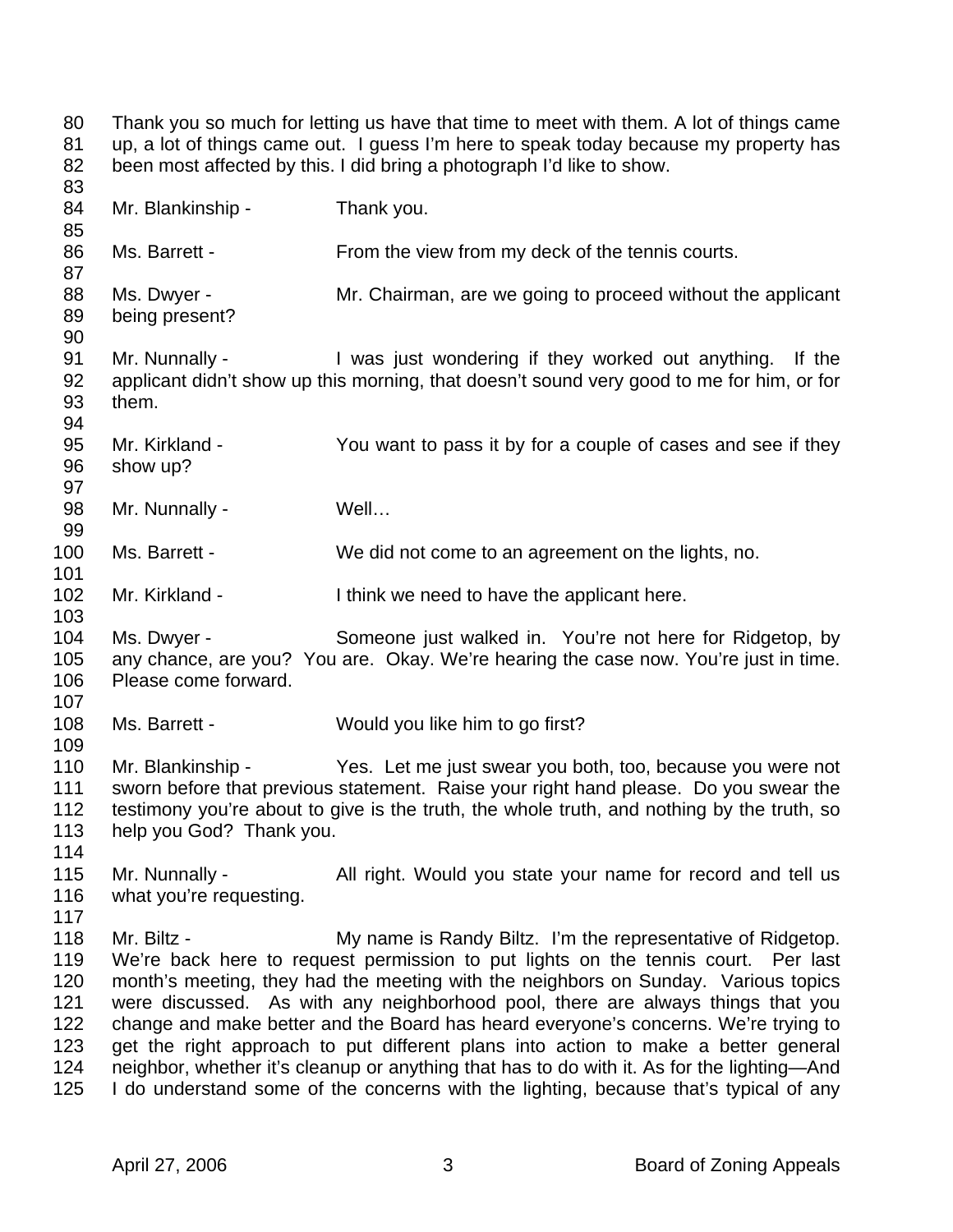126 neighborhood pool or tennis courts that have lights up. I do, however, as I stated last 127 time, these are very good lights. They're total cut-off. The lights won't be anywhere near 128 the property lines. I don't see the impact of the lights surrounding. There will be a glow 129 in the distance, as with any streetlight. I described the lights to people as if you turn a 130 flashlight upside down. The light is going down. You don't see the light source, but yes, 131 if you stand back 10 feet, you still see the light. There's no way around that in order for 132 us to use the tennis courts. We're not asking for flood lighting. We want to light the 133 court to make them useable.

134

135 We have resolved all parking concerns on Gardner.

136

138

137 Ms. Dwyer - Would you please explain?

139 Mr. Biltz - Through just not being very nice to our members and a very 140 direct sign stating that there is to be no parking or drop-off on Gardner, and constant 141 reminders. I have personally asked people to remove their car from the cul-de-sac. Not 142 letting anyone have the exception to the rule. That was stated in the meeting that they 143 were very pleased with the parking situation. That has been totally alleviated. I'm not 144 making any commitments or promises to address her concern with this picture. I am 145 currently looking into a full 10-foot windscreen. That will go top to bottom on the court. I 146 have to figure out where it fits in our club budget, as with anything. But I think that would 147 be the easiest way to resolve a portion of the glow across the tennis courts. I looked 148 into the plantings and we have a 3-1/2 foot sheer drop from the edge of the tennis court 149 down to where it goes to the creek. So, not only would it be hard to keep anything alive 150 planting wise, but it's going to take years for it to become of use. There are some long-151 term thoughts on how we're going to upkeep these courts and that will be one of the 152 concerns that we address in the future.

153

155

154 Ms. Dwyer - You're looking at a 10-foot windscreen along?

156 Mr. Biltz - Just her side, her corner. 157

158 Ms. Dwyer - Which would be roughly the north side? 159

160 Mr. Biltz - Yes, the north side. Basically, I'd like to take it from 20 feet 161 back to her corner that's visible in this picture, and then another 80 feet, which would 162 cover the first two courts. Obviously, that has to fit into a budget somewhere, so we're 163 looking into that right now. I think that would be the easiest way to help with the visual 164 problem.

165

166 Ms. Dwyer - Chang Okay. Thank you. 167

168 Mr. Nunnally - Any other questions from the applicant? All right, young 169 lady, you can come forward now.

170

171 Ms. Barrett- Do you want me to state my name again?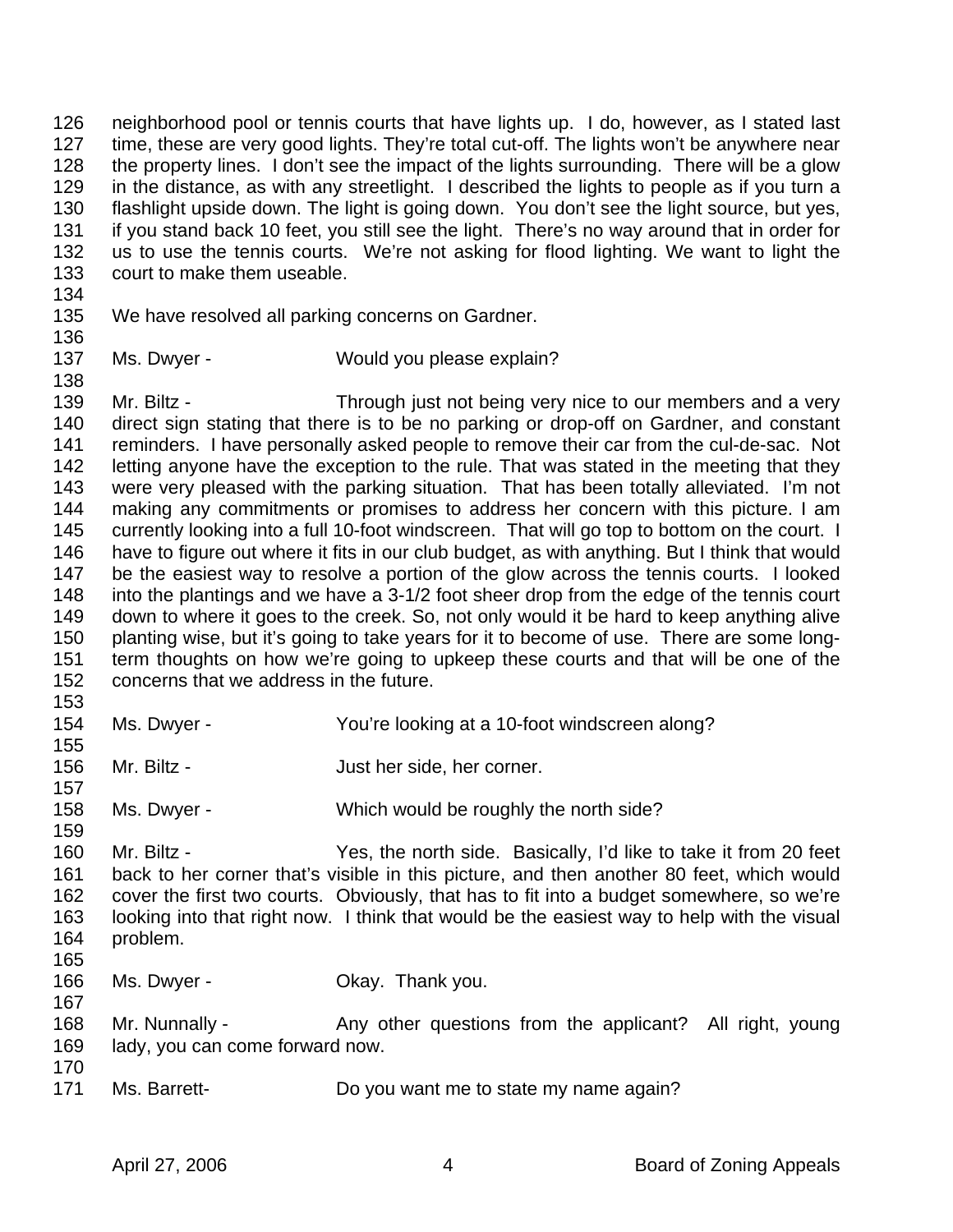- 172
- 

## 173 Mr. Blankinship - Please.

174 175 Ms. Barrett- Linda Barrett. I'm the resident at 6919 Everview Road. I'm 176 speaking because I'm the neighbor that's most affected by the lights. This is a shot I 177 took this Monday off the deck off the back of my house. You can see I have a clear view 178 of a lot of the tennis courts. Not the lowest one, but these are the two right at the top 179 and then there's two next to it that I can halfway see. I can pretty clearly see the first 180 two up there. My backyard right now is very private. I have the whole end of the cul-de-181 sac. There is no lighting back there at all from other houses or other things. This would 182 be the only light coming into my backyard. From what I've seen at other tennis courts, 183 it's pretty bright. In the evenings in the summertime is when I want to sit out and enjoy 184 my deck in the backyard in the privacy and beauty of the park-like yard that I have. I 185 have an acre and a half in the back of the yard that goes down to the pool and borders 186 the tennis courts. And I think the lights would interrupt my style of living back there. I 187 think it needs to be brought up, one thing I noticed in the conditions that you had on 188 there, that they are not to use the tennis courts for a profit. We found out at the 189 neighborhood meeting that they are bringing in outside people as a profit center for the 190 tennis club that they have. The tennis pro is bringing in outside members and making a 191 profit off it, and the club is also making a profit. That was one of the conditions, that it 192 would be non-profit. So, I thought I'd bring that up as well. With the lights, there is going 193 to be the ambient lighting. It will be on till 10:00 at night, which is pretty late. I got to 194 bed at 10:30, so my time is out there between the time it gets dark and the time I go to 195 bed. I did discuss with them, I said if we can't fight the lights and have the lights not go 196 up, can we bring it to 9:00. That will still give them extra hours. It's light until about 9:30 197 anyway in most of the summer. I did ask for that compromise with them, if the lights 198 had to go up. I would like to see them not go up.

199

200 I guess my last point of appeal is, to them, this is a game, it's a tennis game. To me it's 201 a life. It's a lifestyle. It's my home. That's why I'm here to fight this because I want to 202 be able to be enjoying my home without the tennis game, without the lights going on 203 until 10:00 next door. That's all I have to say.

| 204 |                |                                                          |
|-----|----------------|----------------------------------------------------------|
| 205 | Mr. Nunnally - | What did they say when you asked them about the 9:00     |
| 206 | time?          |                                                          |
| 207 |                |                                                          |
| 208 | Ms. Barrett-   | He said they'd discuss it. No decision was made on that. |
| 209 |                |                                                          |
| 210 | Mr. Nunnally - | Thank you, ma'am.                                        |
| 211 |                |                                                          |
| 212 | Ms. Barrett-   | Thank you.                                               |
| 213 |                |                                                          |
| 214 | Ms. Harris -   | Ms. Barrett?                                             |
| 215 |                |                                                          |
| 216 | Mr. Nunnally - | Oh, excuse me.                                           |
| 217 |                |                                                          |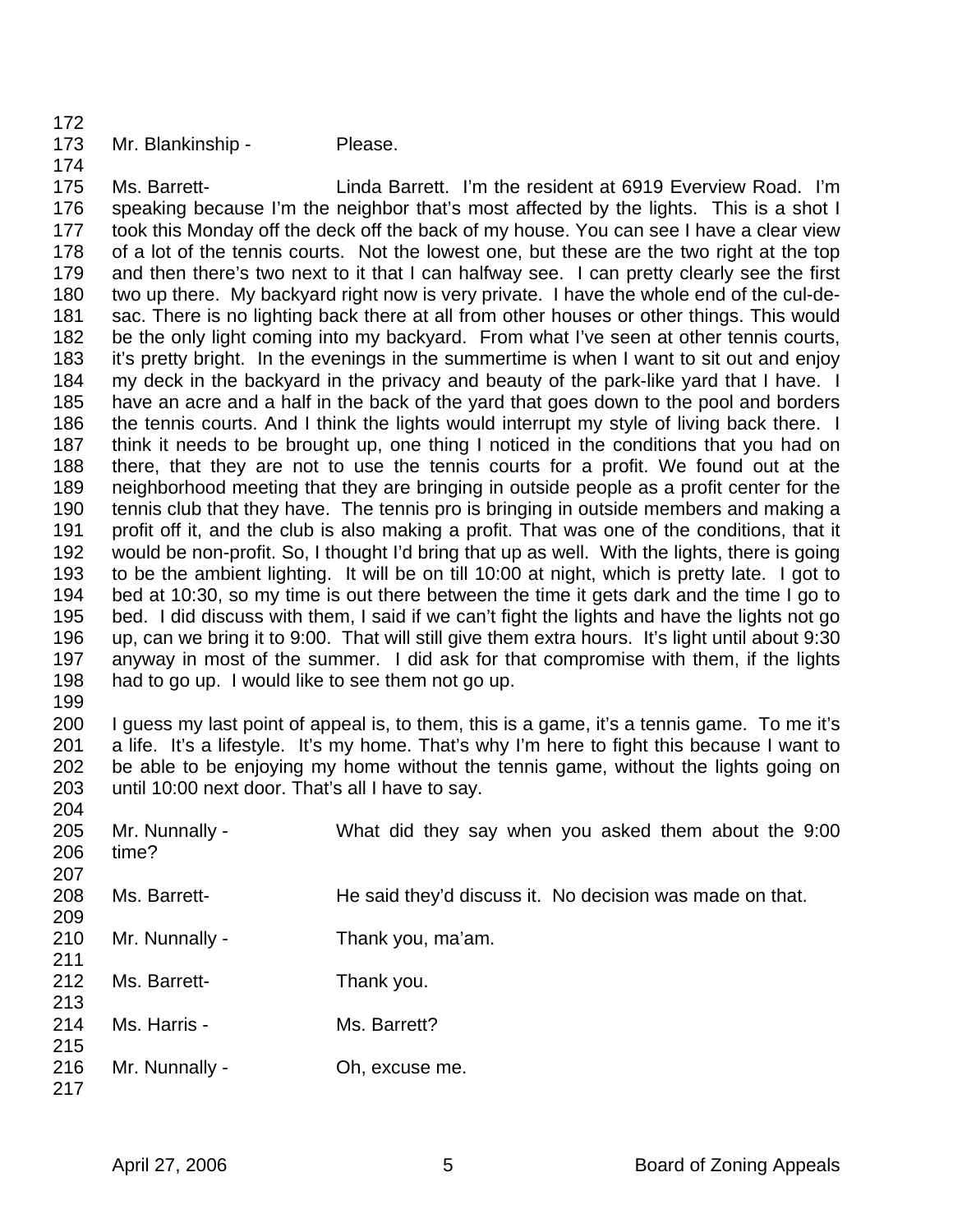218 Ms. Harris - The State you accustomed to the lights being on for the swim 219 meet? I see in the conditions that the closing time might be 10:30 on days of swim 220 meets. 221

222 Ms. Barrett- Right. A lot of times, swim meets run till midnight. We know 223 that they're happening three times a year. What we've done in the past is the 224 neighborhood will go to the movies that night because we know what day it's going to 225 happen. It's not that big of a deal. I don't see the lights from the pool very much 226 because they are an acre and a half away and there are three landscape terraces on 227 the back my yard down to that. So, the pool lights do not bother me at all.

229 Ms. Dwyer - Ms. Barrett, I appreciate your statement. I'm also thinking 230 about your neighbors. Not your pool neighbors, but your homeowner neighbors. I have 231 a neighbor who had spotlights on the back of their house and they shine into my yard all 232 night long. There are lots of sources of lights other than pools that neighbors have to 233 contend with, and other situations that we don't really have any control over.

- 235 Ms. Barrett- This would be something new that's being added and I feel 236 like I want to fight it. It's not something that was there when I purchased the house. 237
- 238 Ms. Dwyer But the recreation association was there when you 239 purchased your house.
- 241 Ms. Barrett- Yes, but the lighting was not.
- 243 Mr. Nunnally Any other questions? Thank you, ma'am.
- 245 Ms. Barrett- Thank you very much. 246
- 247 Mr. Nunnally Sir, you want to rebut that?

249 Mr. Biltz - The Really just want to touch on two things. I, as a 250 representative of the pool, didn't see asking for 10:00 as being out of the ordinary, being 251 all the clubs that I play at, that's a pretty standard time. The main thing is, this isn't 252 necessarily a nightly occurrence. I can't honestly say that there's going to be someone 253 there every night till 10:00. They're not going to be on unless somebody's there 254 because, one, it becomes a nuisance to people and, two, we have to pay the electric 255 bill. I don't want to really bring in the whole non-profit thing, but as with any pool, any 256 recreation club, you have to generate revenue to pay your own bills. So, the tennis 257 clinics that we run, the tennis teams that we run, just like everything else, we do have 258 paid employees and we do need to pay the bills. So, that's where everyone generated 259 that thought. The lighting, we're picking a better fixture and there's not a good example 260 in a lot of the courts of the fixture we're using, outside of some the newer clubs. As you 261 guys know, the new County standards, we can't use the floodlight that used to be used 262 to light tennis courts. The light, I don't believe, will be as much of a nuisance as they 263 used to be in the terms of lighting and lighting spill.

228

234

240

242

244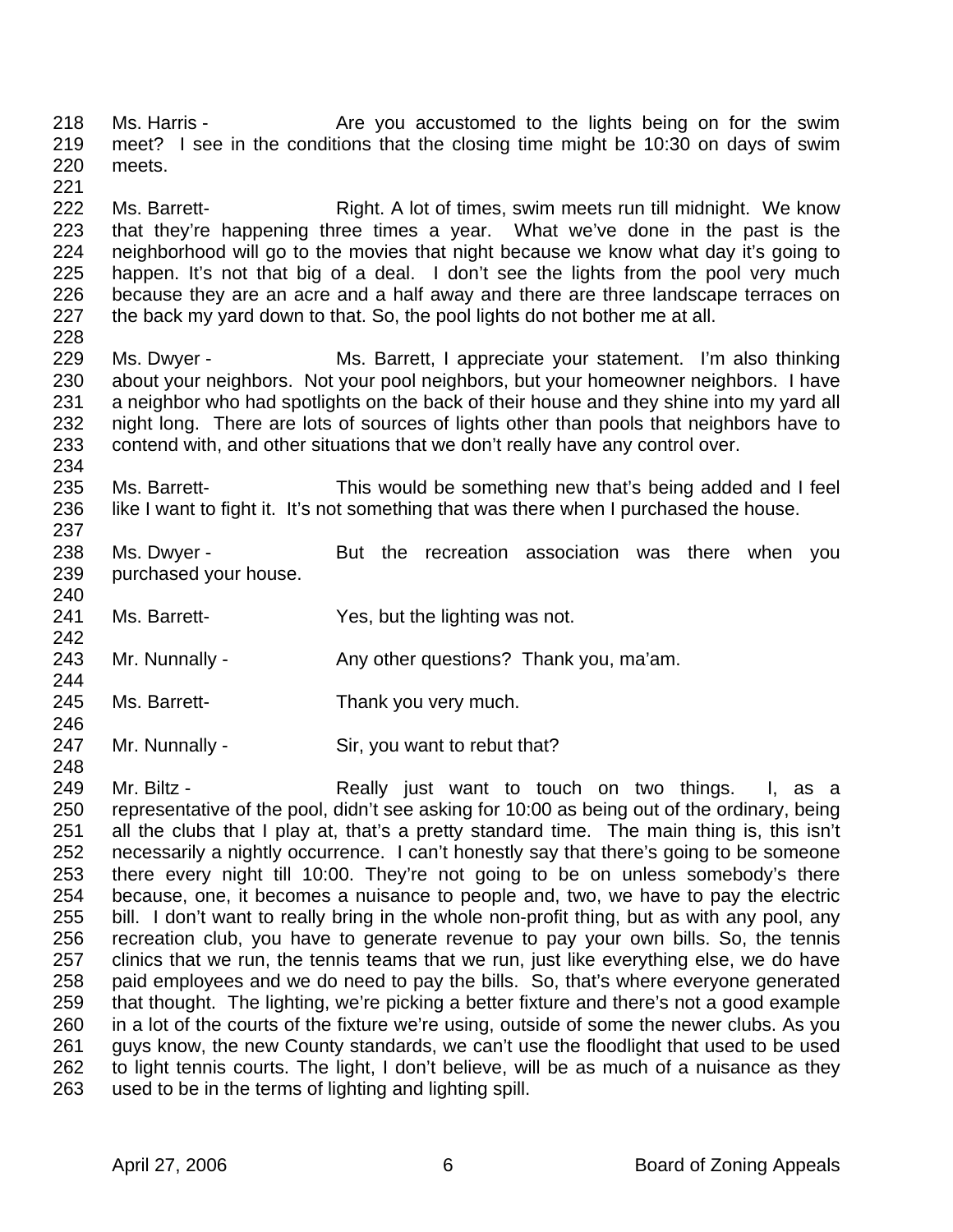| 264        |                                                       |                                                                                                                                                                 |
|------------|-------------------------------------------------------|-----------------------------------------------------------------------------------------------------------------------------------------------------------------|
| 265        | Ms. Dwyer -                                           | Are you familiar with the lighting at Kanawha?                                                                                                                  |
| 266        |                                                       |                                                                                                                                                                 |
| 267        | Mr. Biltz -                                           | Yes.                                                                                                                                                            |
| 268        |                                                       |                                                                                                                                                                 |
| 269        | Ms. Dwyer -                                           | Will they be similar to those?                                                                                                                                  |
| 270        |                                                       |                                                                                                                                                                 |
| 271        | Mr. Biltz -                                           | The middle courts at Kanawha, the newer ones, have the                                                                                                          |
| 272        | direct down lighting. Yes, they'll be just like that. |                                                                                                                                                                 |
| 273        |                                                       |                                                                                                                                                                 |
| 274<br>275 | Ms. Dwyer -                                           | I've seen those in the field <i>[inaudible]</i> . Let me ask you a<br>question about the photometric sheet that you presented to us last month. I'm not sure it |
| 276        |                                                       | was in this month's packet. That showed zero foot-candles at the property line? Is that                                                                         |
| 277        | correct?                                              |                                                                                                                                                                 |
| 278        |                                                       |                                                                                                                                                                 |
| 279        | Mr. Biltz -                                           | Absolutely.                                                                                                                                                     |
| 280        |                                                       |                                                                                                                                                                 |
| 281        | Ms. Harris -                                          | Okay, question. How do you feel about the 9:00 curfew, as                                                                                                       |
| 282        | far as the lights are concerned?                      |                                                                                                                                                                 |
| 283        |                                                       |                                                                                                                                                                 |
| 284        | Mr. Biltz -                                           | In the cases of a lot of people, I don't think 9:00 helps us                                                                                                    |
| 285        |                                                       | very much in the summer. Summer does extend and let people that work late, that work                                                                            |
| 286        |                                                       | odd hours, be able to still get out there and enjoy it. Like I said, there's a good chance                                                                      |
| 287        |                                                       | that three nights out of the week, those lights never get turned on. In the case in which                                                                       |
| 288        |                                                       | they run, they are on, I think 10:00—As with other local clubs, 10:00 is their cut-off time.                                                                    |
| 289        |                                                       |                                                                                                                                                                 |
| 290        | Ms. Harris -                                          | Would you change your mind about a 9:30, if that were a                                                                                                         |
| 291        | condition?                                            |                                                                                                                                                                 |
| 292        |                                                       |                                                                                                                                                                 |
| 293        | Mr. Biltz -                                           | I'd have to discuss it directly with the Board, but we are not                                                                                                  |
| 294        |                                                       | asking for 10:00, year round. It's only in the summer hours in which people are up and                                                                          |
| 295        | moving.                                               |                                                                                                                                                                 |
| 296        |                                                       |                                                                                                                                                                 |
| 297        | Ms. Dwyer -                                           | Looking at Condition #7 which says the court shall not be lit                                                                                                   |
| 298        |                                                       | after 10:00 May through October or 9:00 November through April. I think you stated last                                                                         |
| 299        |                                                       | month that there was an automatic shut-off, an automatic timer?                                                                                                 |
| 300<br>301 | Mr. Biltz -                                           | Yes. At 10:00, the lights will go off. Regardless of who's out                                                                                                  |
| 302        | there and what's happening, they go off at 10:00.     |                                                                                                                                                                 |
| 303        |                                                       |                                                                                                                                                                 |
| 304        | Ms. Dwyer -                                           | Okay. Would you object to putting that in the condition, that                                                                                                   |
| 305        | there will be an automatic timer that                 |                                                                                                                                                                 |
| 306        |                                                       |                                                                                                                                                                 |
| 307        | Mr. Biltz -                                           | I would have no objection to that.                                                                                                                              |
| 308        |                                                       |                                                                                                                                                                 |
| 309        | Ms. Dwyer -                                           | That automatically shuts the lights off?                                                                                                                        |
|            |                                                       |                                                                                                                                                                 |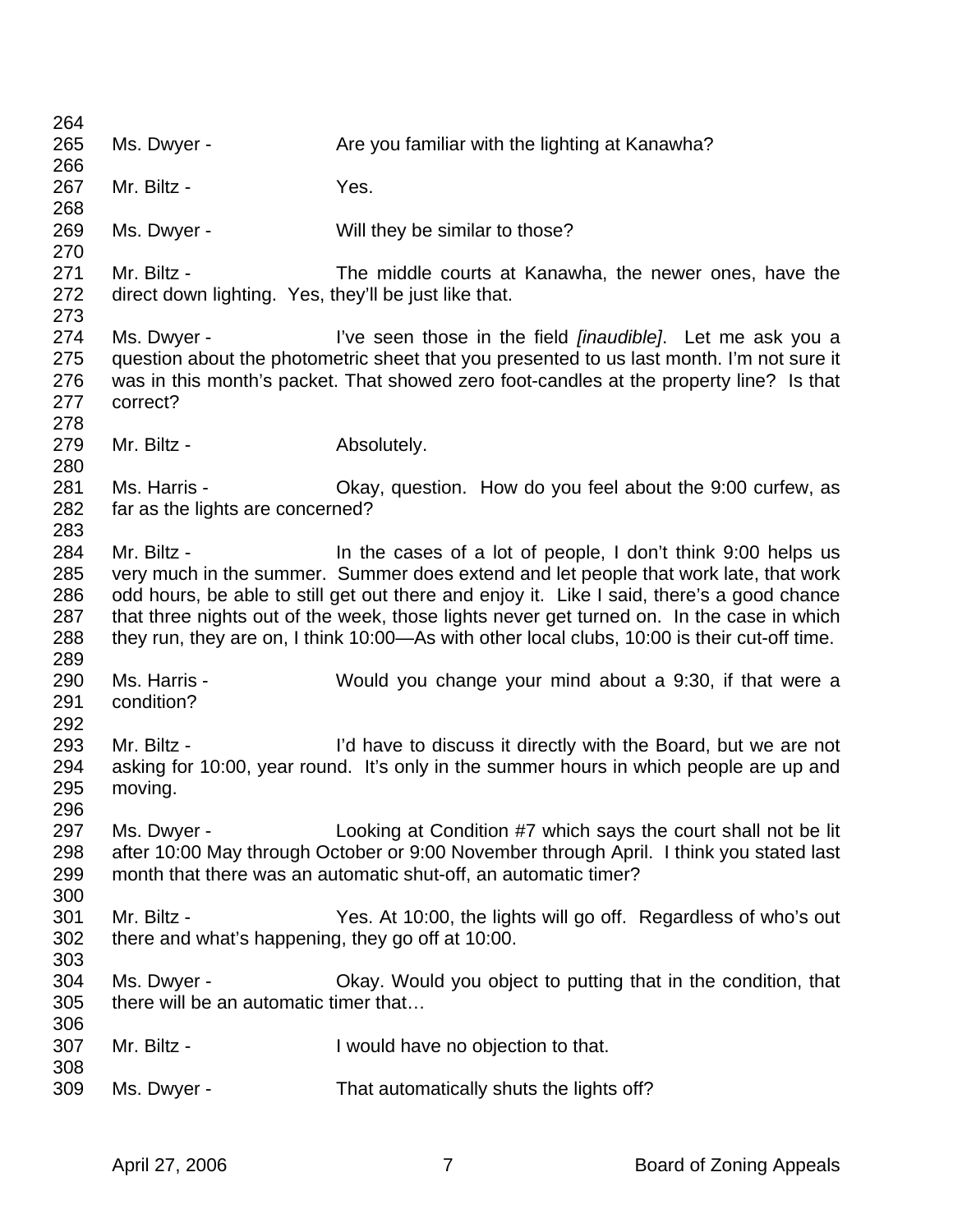310 311 Mr. Biltz - That is absolutely fine with me. 312 313 Ms. Dwyer - Okay. 314 315 Mr. Nunnally - Any other questions for Mr. Biltz? Hearing none, that 316 concludes the case. Thank you for coming. 317 318 Mr. Biltz - Thank you. 319 320 **DECISION:**  321 322 Mr. Nunnally - UP-15-2006 323 324 Ms. Dwyer - I move that we approve this case. The photometrics show 325 that the foot candles at the property line will be zero, which is even less than what the 326 neighbors have at St. Mary's. There is substantial foliage and trees surrounding the 327 tennis courts, between the tennis courts and neighboring homes. The tennis courts are 328 bordered on two sides by the pool facility and Bandy Field Park, so there's no impact on 329 any neighbor on those two sides of the tennis court. The distance from the courts to the 330 two nearest houses is 170 and 200 feet respectively, which is a substantial distance. 331 The applicant has agreed to a condition that states that the lights will be automatically 332 shut off, so there's no question that at 9 or 10:00, depending on what time of year it is, 333 the lights at the tennis courts will be shut off. This is an existing recreation zone. It's 334 been there since 1954. I think the impact of allowing these lights is minimal and it 335 serves the community, it serves the neighborhood. It will not unreasonably affect the 336 health, safety, and welfare of the neighbors. In fact, some neighbors think the addition 337 of these lights and the wholesome activity will improve the safety of this area. 338 339 Mr. Wright - I second it. 340 341 Mr. Nunnally - Motion by Ms. Dwyer, second by Mr. Wright it be approved. 342 All in favor say aye. That's it. 343 344 Mr. O'Kelly - Ms. Dwyer, was there a condition to be added on that case 345 for the automatic? 346 347 Ms. Dwyer - For the automatic? On condition 7? 348 349 Mr. Wright - Yeah, you do want to make it automatic. 350 351 Ms. Dwyer - It talks about, "courts shall not be lighted after 10:00 May 352 through October or after 9:00 November through April." Yes. That's a condition where 353 they agreed the cutoff would be automatic. I think I mentioned that. 354 355 After an advertised public hearing and on a motion by Ms. Dwyer, seconded by Mr.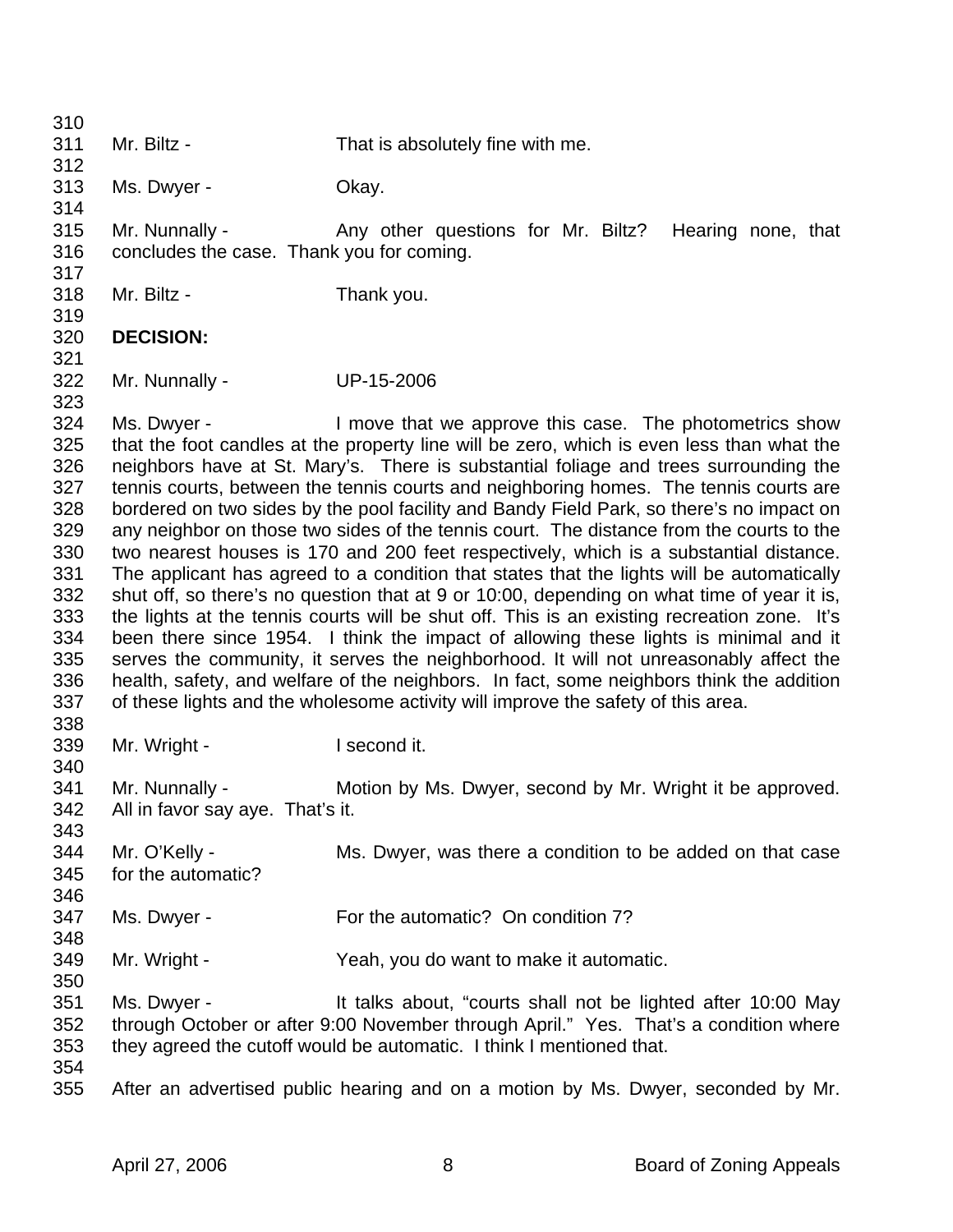356 Wright, the Board **granted** application **UP-15-2006** for a conditional use permit to add 357 lights to the existing tennis courts at 901 Ridgetop Road (Parcels 762-738-6196, 1098 358 and 2998), zoned R-3, One-family Residence District (Tuckahoe). The Board granted 359 the use permit subject to the following conditions: 360

361 1. The swimming pool shall be enclosed by a fence as required by the Uniform 362 Statewide Building Code.

364 2. All facilities shall be operated on a non-profit basis and open for members and 365 their guests only. 366

367 3. The property shall be maintained in a park-like manner, operated in a quiet 368 manner without creating a nuisance to the surrounding neighborhood and be properly 369 supervised. When the pool is open, there shall be an adult on the premises to 370 supervise members and ensure compliance with these conditions.

371 372 4. Three swimming meets shall be permitted at the pool each swimming season. 373 Starting guns and sound amplification equipment may be used at these meets, but they 374 shall not be used at any other time. 375

376 5. All outdoor lighting shall be directed so as not to produce glare or nuisance to 377 adjoining properties.

379 6. The pool may be open from 8:00 AM to 9:00 PM Monday through Saturday and 380 1:00 PM to 9:00 PM Sunday. The closing time may be extended to 10:30 PM on days 381 of swimming meets. 382

383 7. [AMENDED] The tennis courts shall not be used prior to 8:00 AM. The tennis 384 courts shall not be lighted after 10:00 PM May through October, or after 9:00 PM 385 November through April. The lights shall be governed by a timer that cuts them off 386 automatically at the prescribed time. 387

388 8. A gate or chain shall be erected at the entrance to the parking lot and kept 389 locked except during operation of the facilities. 390

391 9. The membership in the association shall be limited to 275 family memberships 392 and 50 limited memberships.

393

363

378

394 10. During the pool season, trash and abandoned clothing shall be picked up and 395 removed from the property daily.

| 398 | Affirmative: | Dwyer, Harris, Kirkland, Nunnally, Wright |  |
|-----|--------------|-------------------------------------------|--|
| 399 | Negative:    |                                           |  |
| 400 | Absent:      |                                           |  |
| 401 |              |                                           |  |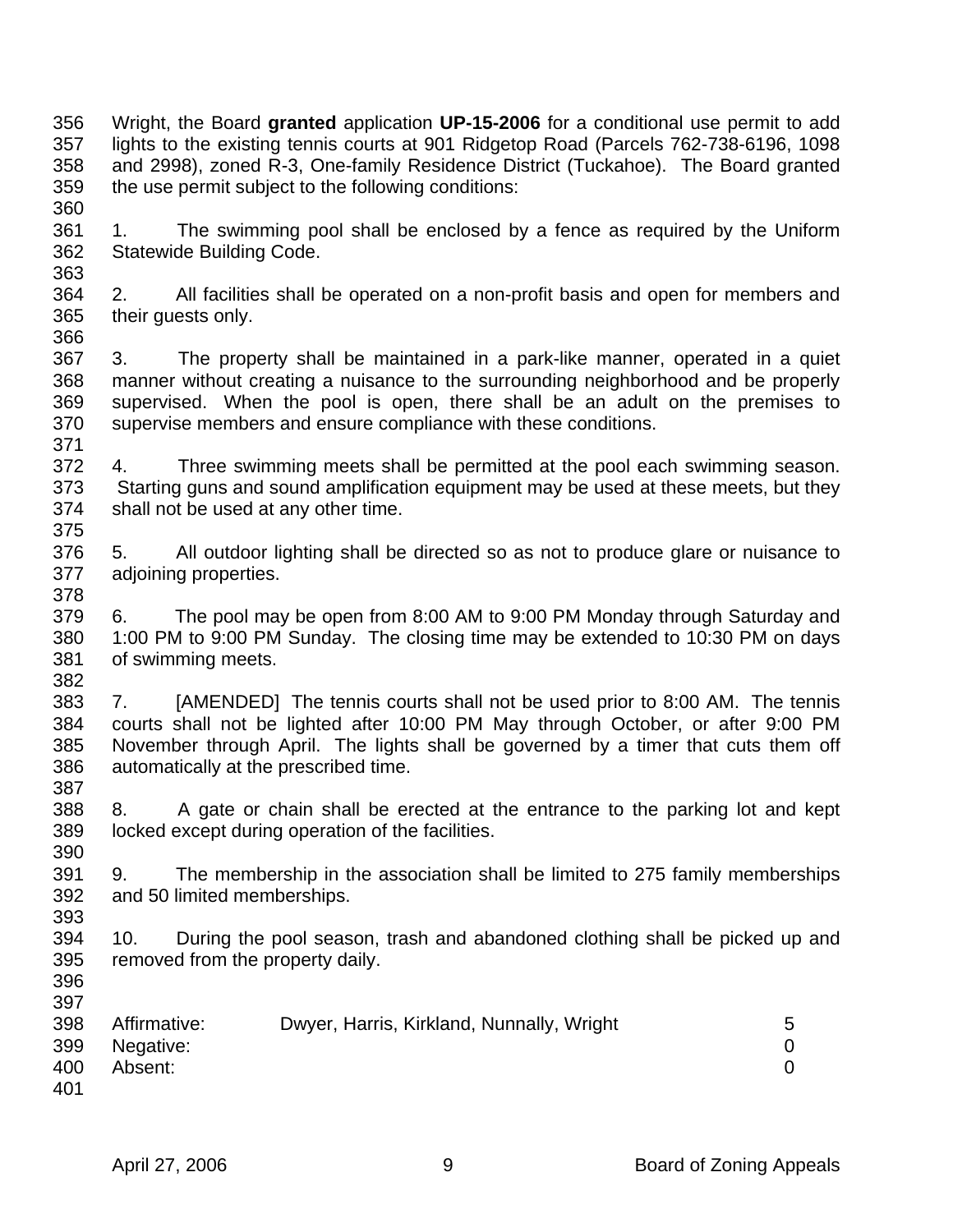402

403

404 **UP-16-2006 MARY SUE AND TOM DONAHUE** request a conditional use 405 permit pursuant to Section 24-95(i)(4) to build a garage in the side yard at 8904 406 Glenmore Road (Mooreland Farms) (Parcel 744-732-5956), zoned R-1, One-family 407 Residence District (Tuckahoe). 408

- 409 Mr. Nunnally Is anyone else here interested in this case? If so, would you 410 please stand and raise your right hand and be sworn?
- 411
- 412 Mr. Blankinship Do you swear that the testimony you are about to give is the 413 truth, the whole truth, and nothing but the truth, so help you God? 414
- 415 Ms. Donahue I do. Mary Sue Donahue. We're requesting a conditional 416 use permit to build a detached garage in the side yard of 8904 Glenmore Road. There 417 is currently a carport that is attached to the house. We want to have that torn off, build 418 a ten-foot long, six-foot wide breezeway to the detached garage in the side yard of the 419 house. 420
- 421 Ms. Dwyer What would be the distance between the garage and the 422 side yard property line? 423
- 424 Ms. Donahue I believe that it's three feet. 425
- 426 Ms. Dwyer According to our staff report, the distance between the 427 house and the other side property line does not meet Code. It's less than twenty feet. 428
- 429 Ms. Donahue The difficulty in the back yard is it's a pretty steep drop-off, 430 and it's a tiered garden area, and so to put the garage in the rear yard, a lot of grading 431 work would need to be done. It would really increase the cost of the garage 432 significantly, plus take up a good portion of the back yard, which we would like to use for 433 other things.
- 434
- 435 Ms. Dwyer Your zoning is R-1, which typically would require 20-foot 436 minimum side yards and 50-foot total side yards. So you're proposing three feet, what 437 would amount to three feet. I realize this is not a variance for side yard, but I'm just 438 looking at the overall impact of the development in an R-1 District. You're proposing 18 439 feet and some odd inches on one side of the house and three feet on the other.
- 440
- 441 Ms. Donahue The carport as is currently built, is out of Code also. That 442 needs to come down anyway, so it's not a good situation anyway. We didn't know 443 about it. 444
- 445 Ms. Dwyer I'm concerned about overbuilding the site and the fact that all 446 the other houses in your neighborhood comply with the R-1 side yard setback. That's 447 part of the value of a home in an R-1 District, is that the homes have a more spacious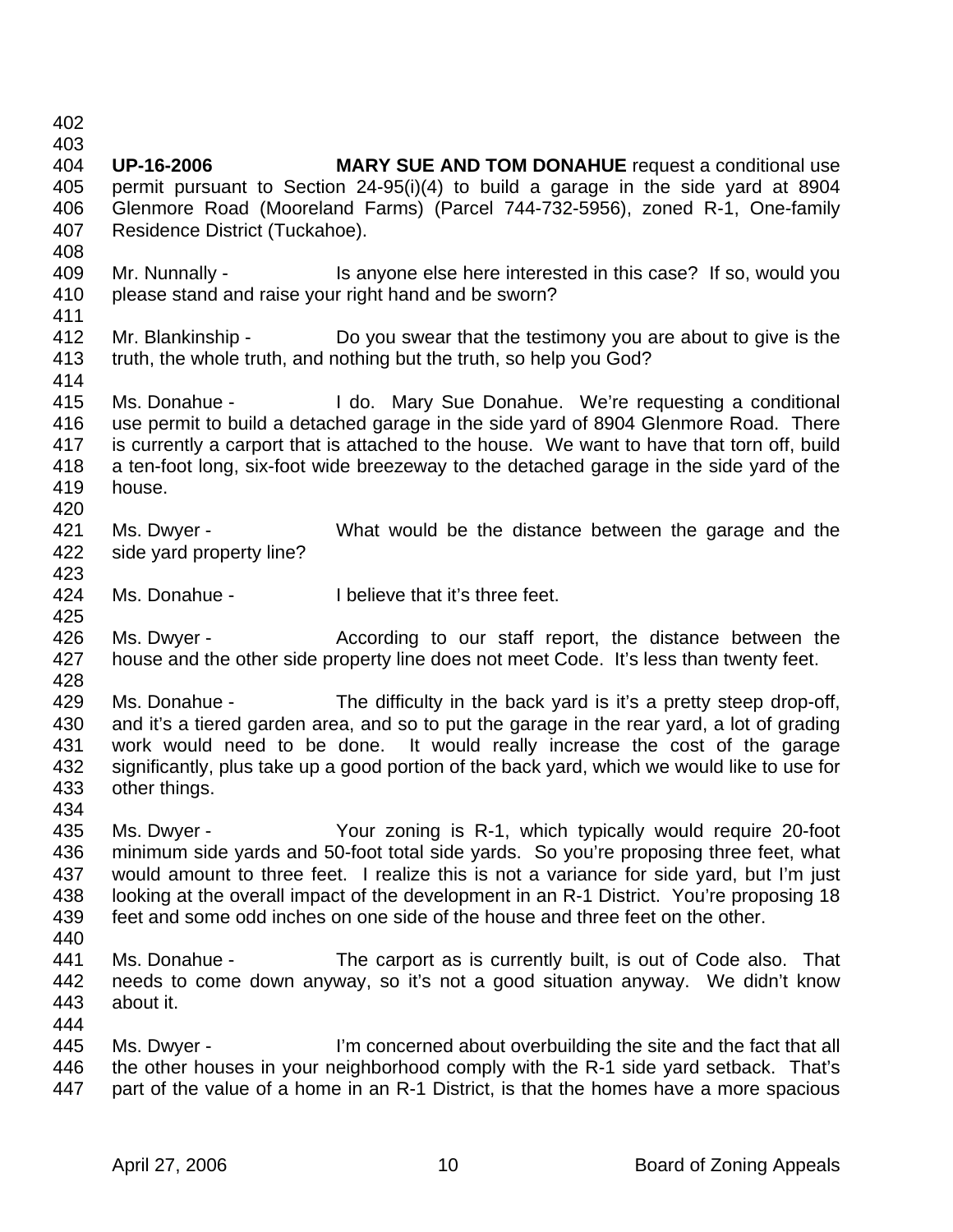448 yard, garden area, and so that's my concern about this particular request, that we are 449 encroaching substantially into the side yard, and that would affect the character of the 450 zoning district and affect in a negative way, the homes in the neighborhood. 451 452 Mr. Wright - Do you know how far the house that's adjacent, on the side 453 the garage would be, is from their property line? 454 455 Ms. Donahue - The neighbor adjacent to where we want to build the 456 garage? I don't know that. 457 458 Mr. Wright - It seems to be a pretty good little distance between whatever 459 that little addition, that little building on the side of their house is. Looking at this picture, 460 are these trees on your line on your lot or on their lot that we see in these pictures? 461 462 Ms. Donahue - I believe that they are on their lot, and they've just put up a 463 privacy fence on their property line. 464 465 Mr. Wright - Could we have that picture put up of the trees, or can you do 466 that? 467 468 Mr. Blankinship - Coming right up. That's getting there. One I think was a 469 little better than that. 470 471 Ms. Donahue - Those trees are on their lot. 472 473 Mr. Wright - Those little small trees are on their side, on their lot? Then 474 that fence is on their lot? 475 476 Ms. Donahue - They just put that in. 477 478 Mr. Wright - We don't have a shot from the road? 479 480 Mr. Blankinship - There is one in the package; I don't know why it's not in 481 the—What about the first one, Paul, the one the others are collapsed under? There it 482 is. 483 484 Mr. Wright - It appears to be some distance between that fence and that 485 little addition to their big house. 486 487 Ms. Dwyer - I was thinking it's at least twenty feet. 488 489 Mr. Blankinship - Could be thirty on that side. 490 491 Mr. Wright - The garage would extend beyond the driveway that comes in 492 there? 493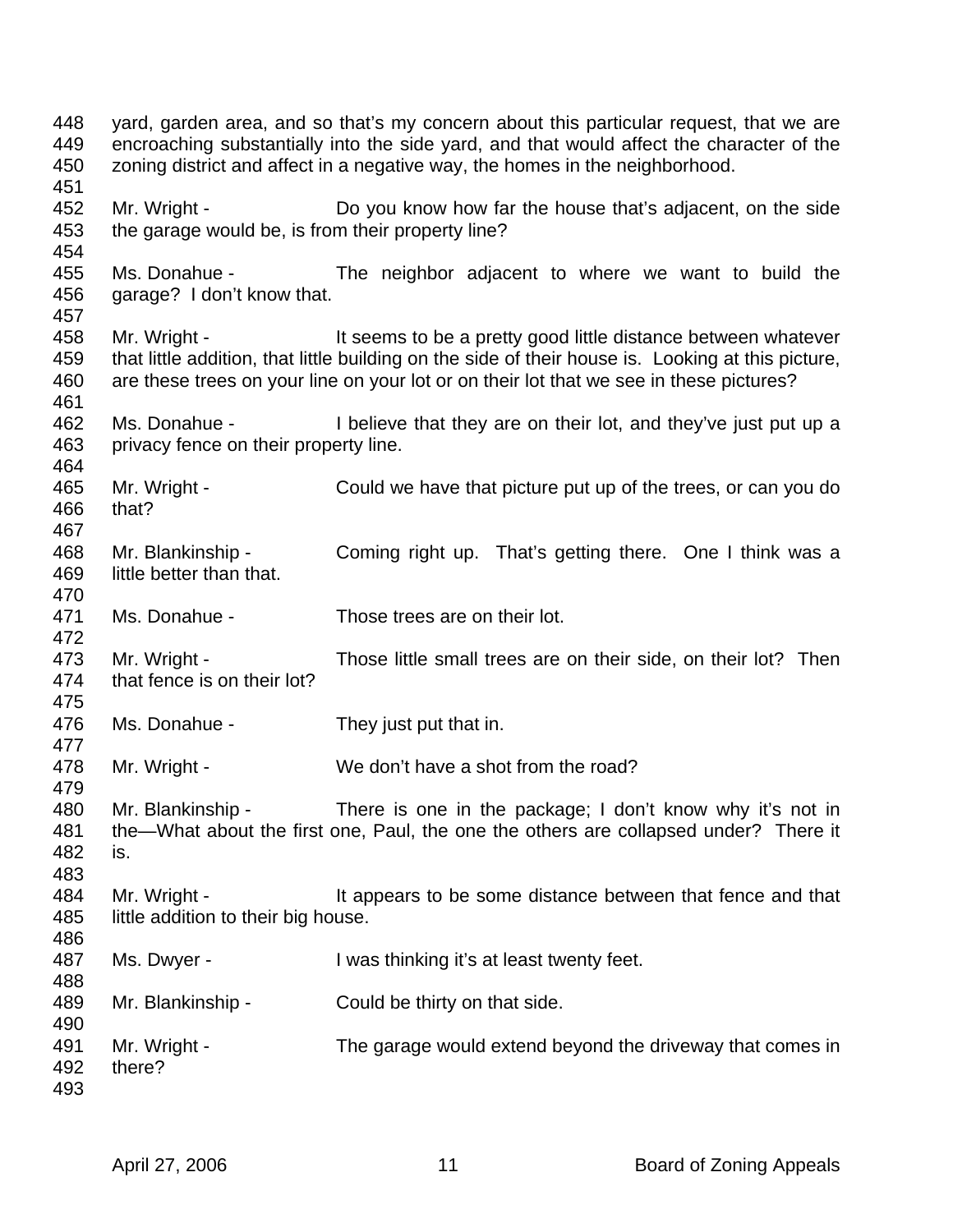494 Ms. Donahue - In depth? Yes, it's going to, some of the shrubbery in the 495 back, where that fence is, it's going to be in that area. It's going to be set back 496 significantly from the house. 497 498 Ms. Dwyer - And it would be three feet from the fence, I assume.

- 499
- 500 Ms. Donahue From their privacy fence. 501
- 502 Ms. Dwyer So your garage wall would be three feet from their privacy 503 fence? 504
- 505 Mr. Wright Is it a two-story garage? A one-story garage?

507 Mr. Blankinship - Because we're counting it as a detached structure, they're 508 limited to the fifteen-foot height. 509

510 Mr. Nunnally - Any more questions for Ms. Donahue? Anyone here in 511 opposition? Hearing none, that concludes the case. Thank you ma'am. UP-16-2006. 512

## 513 **DECISION:**

514

516

518

506

- 515 Do I hear a motion?
- 517 Ms. Harris I move that we deny.
- 519 Ms. Dwyer Which one is this? I'm sorry, are we on UP-16? I apologize. 520 I move that we deny this case as well. This is for a conditional use permit, and it's not a 521 variance, but when we look at the R-1 District that requires generally a twenty-foot side 522 yard, with a fifty-foot total side yard, this one already has on one side a side yard that 523 fails to meet the Code, and they want to have what amounts to a three-foot side yard, 524 with the addition of this garage, and that crowds the lot; it diminishes the character of 525 the R-1 zoning district and would have the effect, in my view, of diminishing the property 526 values for the lots surrounding this home.
- 528 Mr. Nunnally Okay. Motion by Ms. Harris, second by Ms. Dwyer, that we 529 deny. All in favor say aye.
- 530

536

527

531 After an advertised public hearing and on a motion by Ms. Harris, seconded by Ms. 532 Dwyer, the Board **denied** application **UP-16-2006** for a conditional use permit to build a 533 garage in the side yard at 8904 Glenmore Road (Mooreland Farms) (Parcel 744-732- 534 5956), zoned R-1, One-family Residence District (Tuckahoe). 535

537 Affirmative: Dwyer, Harris, Kirkland, Nunnally, Wright 5 538 Negative: 0 539 Absent: 0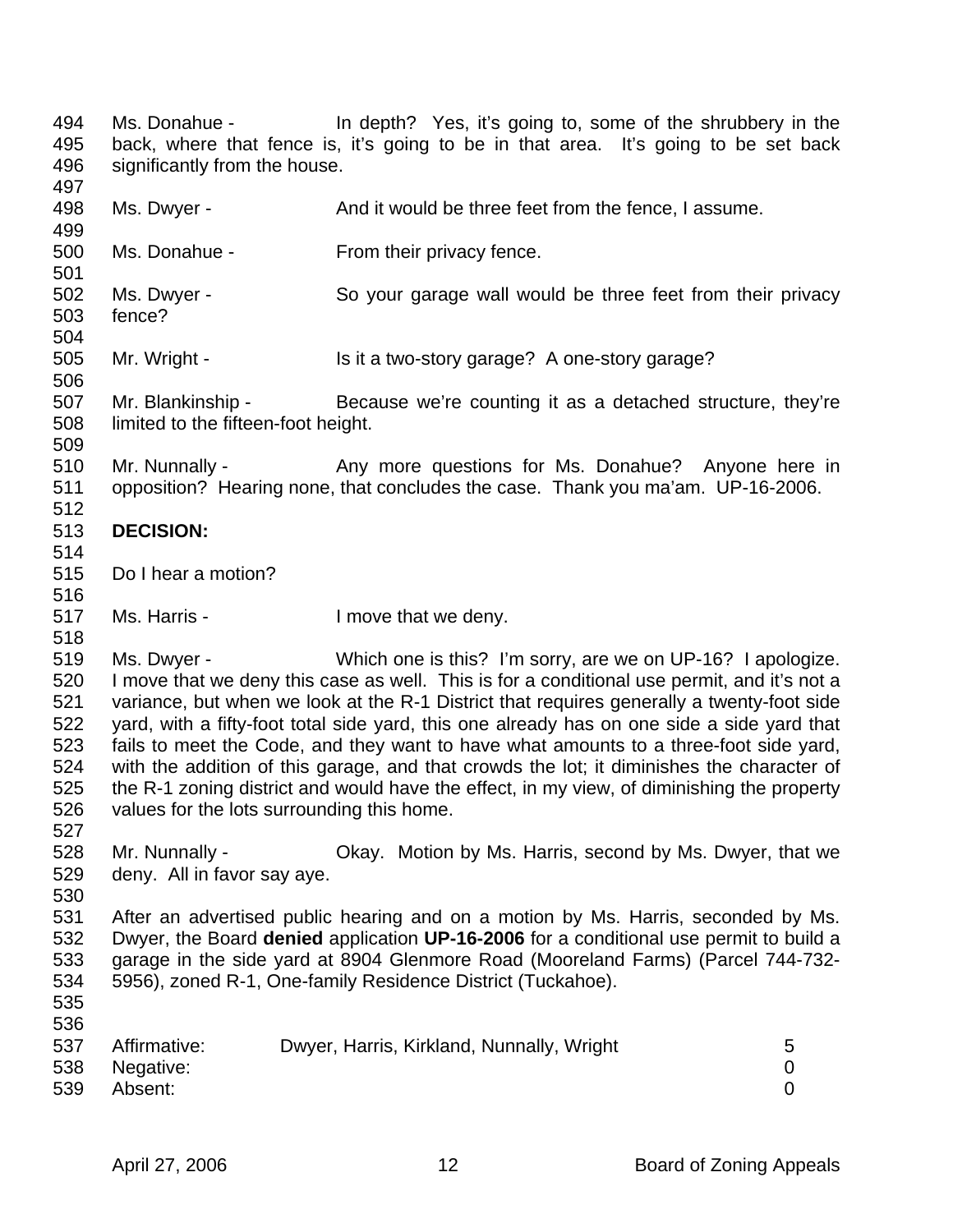541 542 Mr. Nunnally - All right, Mr. Blankinship. 543 544 **A-12-2006 THERESA J. JORDAN** requests a variance from Section 545 24-9 to build a one-family dwelling at 439 Hanover Road (Parcel 830-723-9129 (part)), 546 zoned A-1, Agricultural District (Varina). The public street frontage requirement is not 547 met. The applicant has 0 feet public street frontage, where the Code requires 50 feet 548 public street frontage. The applicant requests a variance of 50 feet public street 549 frontage. 550 551 Mr. Nunnally - Is anyone else here interested in this case? If so, please 552 stand and raise your right hand and be sworn. 553 554 Mr. Blankinship - Sir, would you raise your hand? Do you swear the testimony 555 you're about to give is the truth, the whole truth, and nothing but the truth so help you 556 God? 557 558 Ms. Jordan - I do. 559 560 Mr. Nunnally - Will you state your name for the record, ma'am, and tell us 561 what you're requesting. 562 563 Ms. Jordan - My name is Teresa Jordan. I own property at 437 Hanover, 564 which is 2-1/4 aces, but it's a deep property rather than a wide property. When I bought 565 the property originally in 2000, I had the idea of eventually, because of the amount of 566 property, of building a house in the rear for my parents to live in, so that they would be 567 near me to take care of in their older years. When the subdivision next to us, Hanover 568 Estates, started building, I started questioning them what I would need to do to make 569 this work, make it a feasible thing. I originally started back in 2002 talking to Lee 570 Householder. He suggested I talk with the builder, Finer Homes, about buying a piece 571 of property next to mine. That kind of a little addition thing there, which he agreed to 572 sell me as long as I did not affect his subdivision. In the end, it did not and he sold me 573 the property. 574 575 Ms. Dwyer - I'm confused, which property are you talking about now that 576 was sold? 577 578 Ms. Jordan - Hanover Estates, when that property was developed, as I 579 said, I had talked to Lee Householder about what I needed. He suggested that I talk to 580 the builder about buying a strip of property down my side, basically that little dogleg type 581 thing there. 582 583 Mr. Blankinship - It's 20-foot wide. 584 585 Ms. Jordan - Yes. I purchased an additional 20 feet from the builder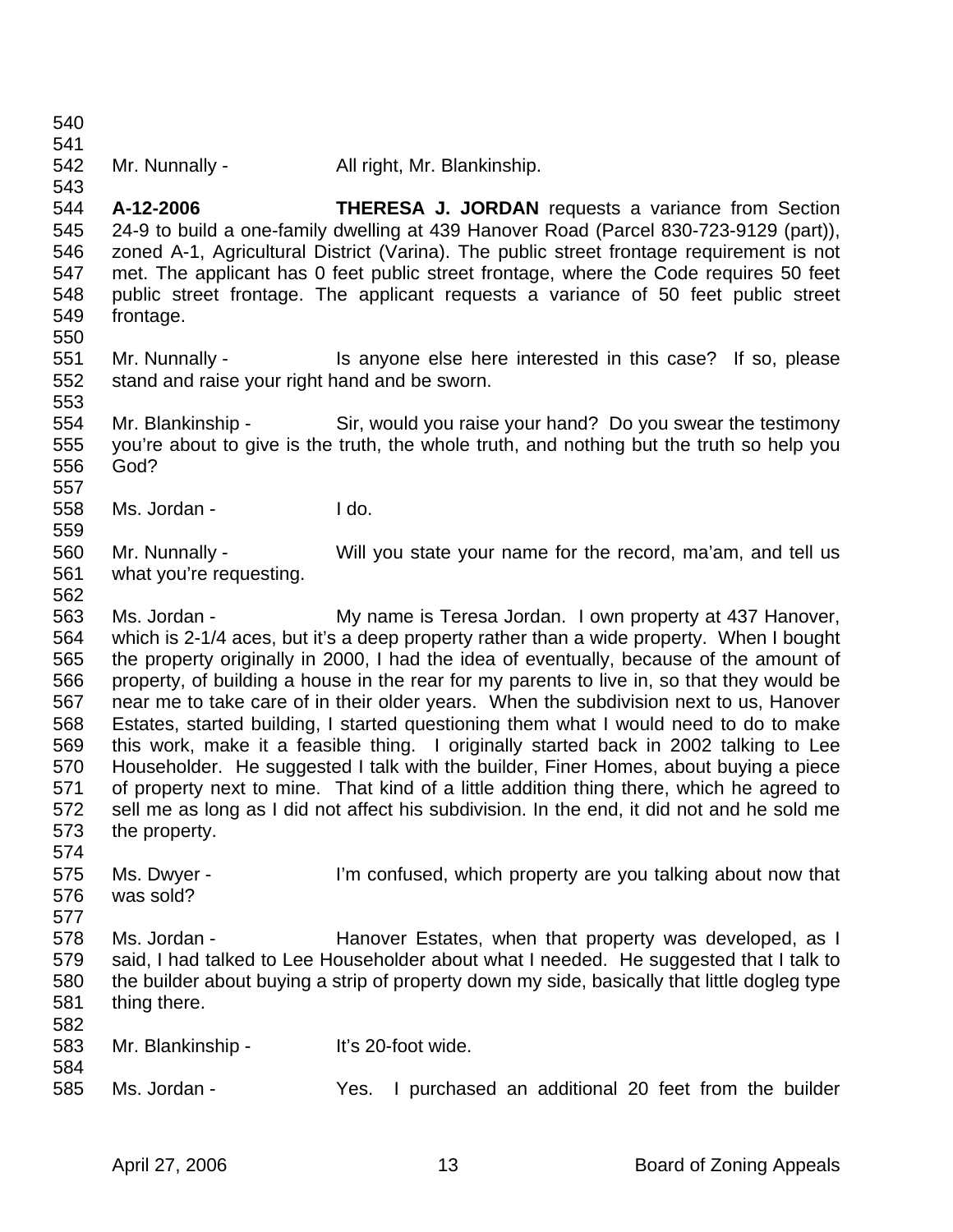586 because… 587 588 Mr. Blankinship - This strip where the existing gravel drive is, correct? 589 590 Ms. Jordan - Yes. I purchased the existing driveway 591 592 Ms. Dwyer - Okay. 593 594 Ms. Jordan - So that I could have access. We had discussed deed access 595 to the property or whatever and he said it would be better if I could buy it from the guy, 596 which I did. I have since talked with Public Works to make sure I had all the proper 597 water and sewer, since water and sewer is now in Hanover Estate, to make sure I have 598 access, which I do. Barbara Dovell and Virginia Woody were actually very nice. She 599 gave me very many suggestions on how to work it, what the cost would be. I've got 600 access to sewer from Broken Oak Court, access to water from Hanover Road. She had 601 suggested that the only thing they might would need would be deeded access from 602 each piece of property to make sure water and sewer could then get to each piece of 603 property since the water's up front and sewer's in the back. I told her that would be no 604 problem, because my parents and I live in there. Her concern was down the road when 605 my parents pass away and you sell and that type thing. I talked with Ben Blankinship 606 about how to go about doing this, whether I should do the little dog leg like that and 607 actually deed that piece to the back property, or just cut it straight in half and just have 608 right-of-ways, ingress/egress water/sewer, that type of thing. He said it didn't really 609 matter, whatever the County decided was best. Like I said, I did get that extra driveway 610 so that I would have permanent access to that piece of property. There's already a road 611 there, a gravel road there. I know it would probably have to be upgraded a little bit, 612 more gravel, whatever. There are no other houses because that's wetlands on the 613 other side. There are never going to be any other houses over there. 614 615 Ms. Dwyer - Never say never. 616 617 Ms. Jordan - Right. Never say never. They can always fill the wetlands in, 618 right? My parents are 70 and 72 now. I did help take care of a relative last year that 619 was ill. It's quite a challenge running all the way across town to take care of someone 620 when they get older and I just want them behind me where I can take care of them if 621 need be. 622 623 Mr. Wright - Ms. Jordan, have you read the suggestion conditions for the 624 case? 625 626 Ms. Jordan - The road frontage? 627 628 Mr. Wright - No, the conditions. 629 630 Mr. Blankinship - Page 3 of the staff report. 631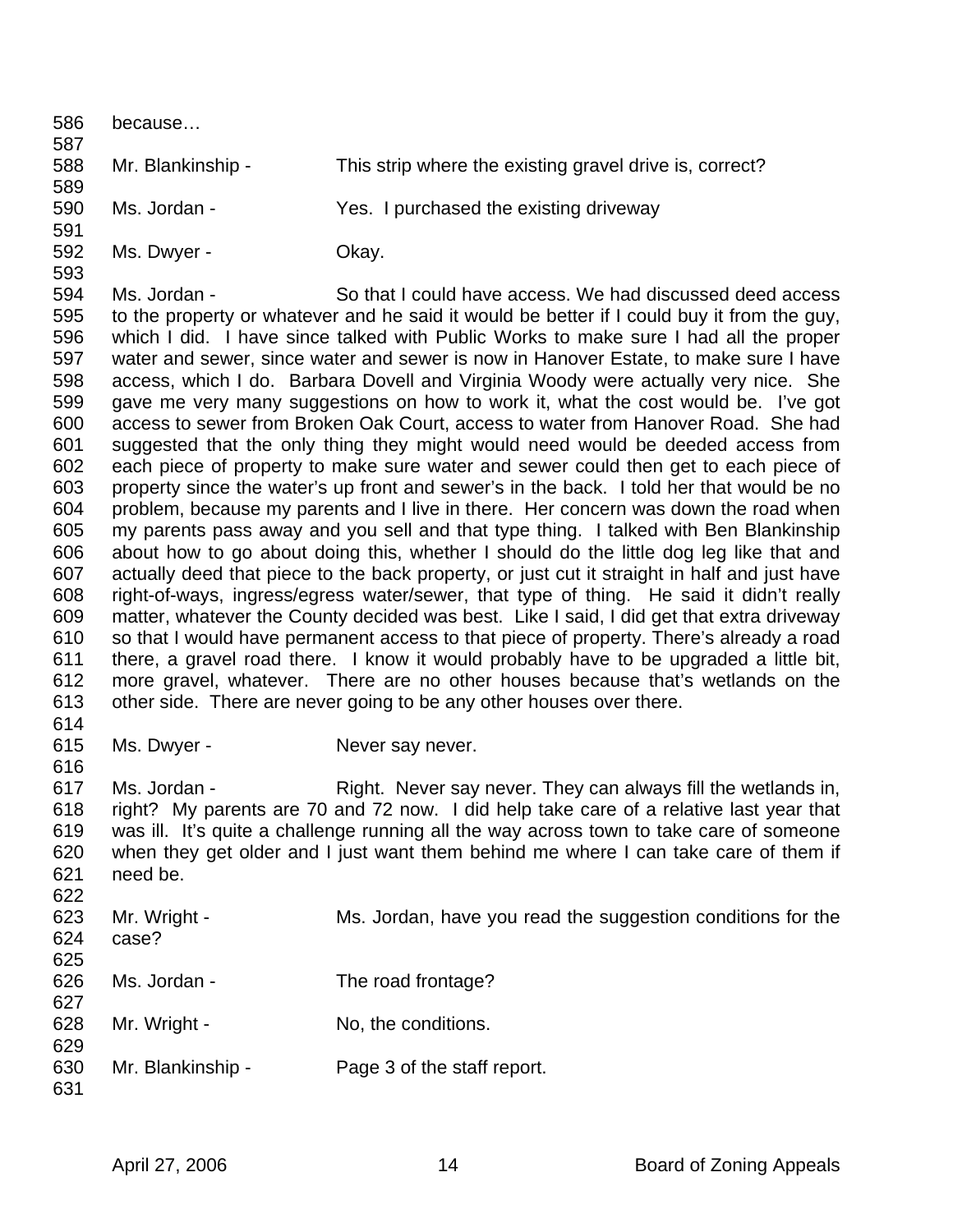632 Mr. Wright - I wanted to ensure that you'd read these conditions. If this is 633 approved, it would be subject to these conditions. 634 635 Ms. Jordan - No, I don't think I have. The only way I would sell the 636 property is if they passed away. 637 638 Mr. Wright - Well, you couldn't for five years. 639 640 Ms. Jordan - Yes. 641 642 Mr. Wright - I just want to make sure that you understand if we approve 643 this, it would be subject to those conditions. 644 645 Ms. Jordan - Yes, I understand that. 646 647 Ms. Dwyer - Is the access drive 20 feet or 30 feet wide? 648 649 Ms. Jordan - I think it's actually 20 feet wide, but there is land there that 650 can be, you know, on the side yard to the original property. 651 652 Ms. Dwyer - There's a note on the plat that we have. It says, "30-foot 653 easement requested." I wasn't sure what that meant. 654 655 Ms. Jordan - I think they were going to make that gravel road from 20 feet 656 to—Not that I actually had to widen the road, but just make the easement 30 feet. 657 658 Ms. Dwyer - Who was suggesting that, the County? 659 660 Ms. Jordan - Ben Blankinship, the County. 661 662 Ms. Dwyer - Would you be willing to agree in the conditions to convey 663 water and sewer access to both properties since they're coming from different 664 directions? 665 666 Ms. Jordan - Yes. 667 668 Ms. Dwyer - And you are separating them, even though... 669 670 Ms. Jordan - That's what Virginia Woody had suggested, that I would give 671 right-of-way to both pieces, from the back piece to the front piece for sewer, and from 672 the front piece to the back piece for water. 673 674 Ms. Dwyer - If we add that as a condition, that would be agreeable to 675 you? 676 677 Ms. Jordan - Oh, yes.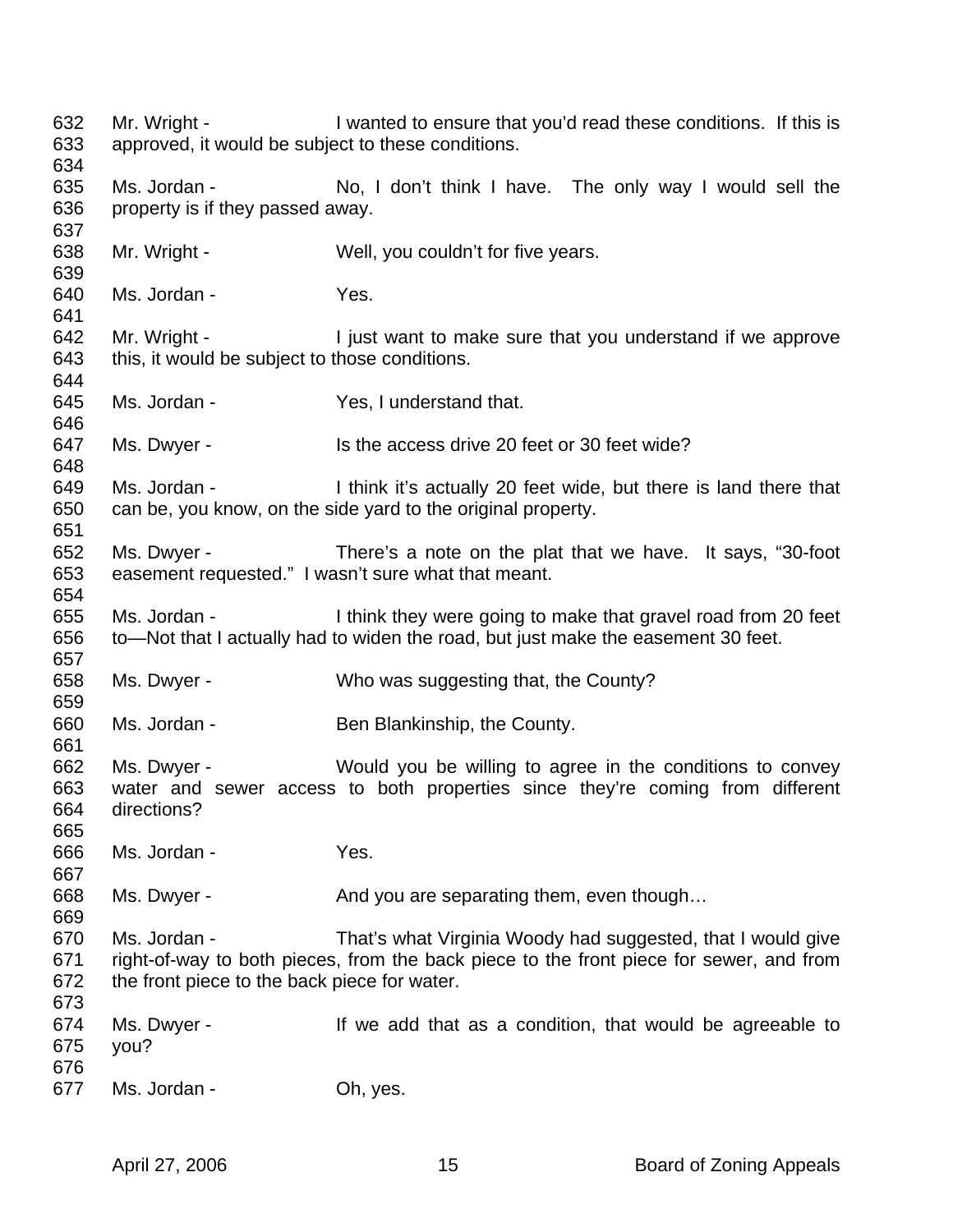| How about the 30-foot right-of-way for the access to the rear                          |
|----------------------------------------------------------------------------------------|
|                                                                                        |
|                                                                                        |
|                                                                                        |
|                                                                                        |
|                                                                                        |
|                                                                                        |
|                                                                                        |
| The only question I would have is if I build the house and                             |
|                                                                                        |
|                                                                                        |
|                                                                                        |
|                                                                                        |
|                                                                                        |
| Yes ma'am. You could convey it to someone else within the                              |
|                                                                                        |
|                                                                                        |
| Another question was—this is what I had asked Virginia                                 |
| Woody. I want to keep both pieces of property in my name, because I have family that I |
| wouldn't want to come in, should my parents pass away, and try to claim that they want |
|                                                                                        |
|                                                                                        |
| The only way you can do that kind of a division without going                          |
| through the full-blown Planning Commission approval, is to convey it to a member of    |
| your immediate family. You can't hold both parts. But it doesn't have to be the person |
| who lives there. It could be another member of the immediately family. We can discuss  |
| that outside of the meeting. That's a matter of law, it's not something the Board can  |
|                                                                                        |
|                                                                                        |
| I have a question about this picture. I'm not sure what the                            |
|                                                                                        |
|                                                                                        |
|                                                                                        |
|                                                                                        |
|                                                                                        |
|                                                                                        |
|                                                                                        |
|                                                                                        |
|                                                                                        |
|                                                                                        |
|                                                                                        |
|                                                                                        |
|                                                                                        |
|                                                                                        |
| Right. The brick one—Is one of these the original house that                           |
|                                                                                        |
|                                                                                        |
|                                                                                        |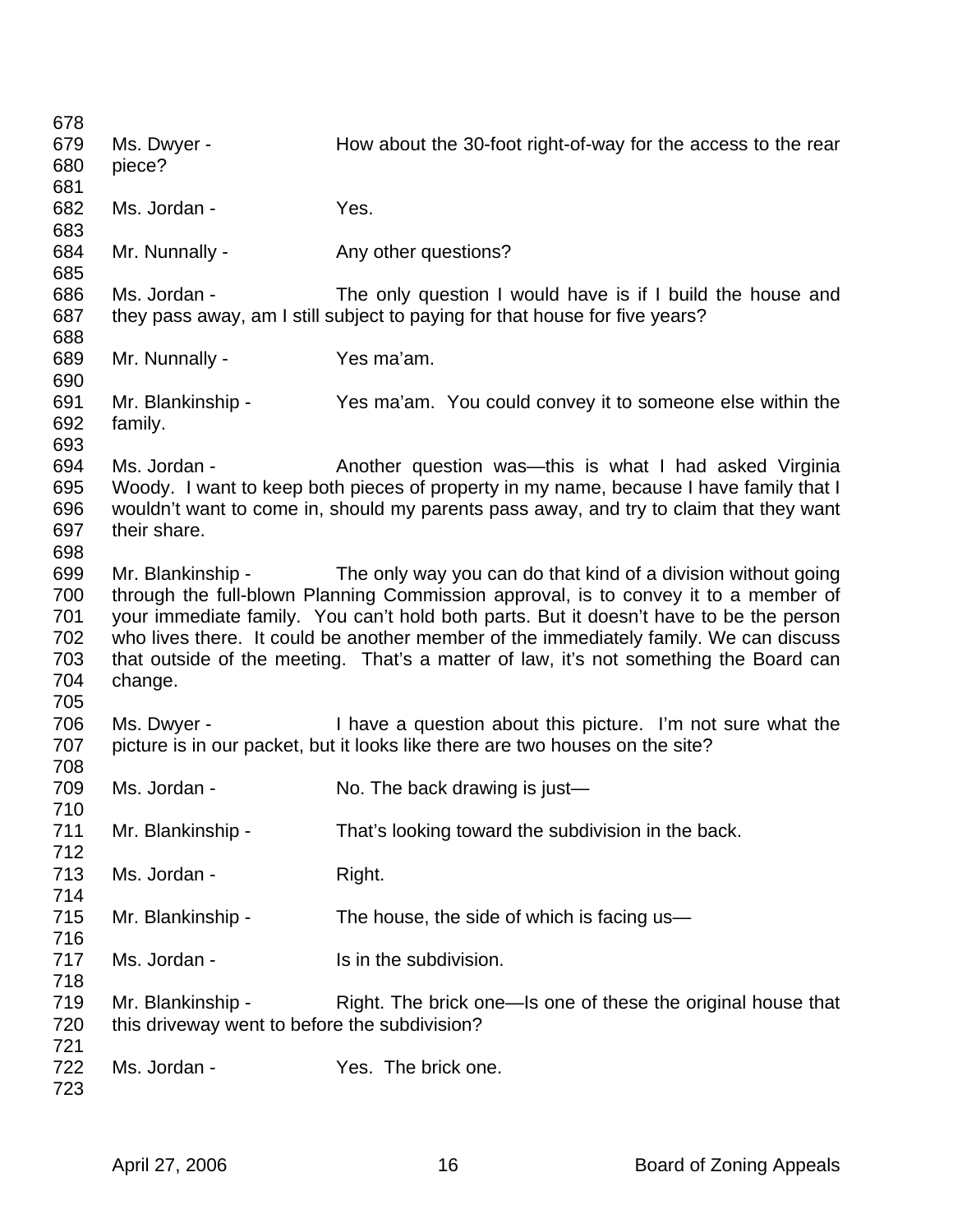| 724<br>725               | Mr. Blankinship -                                                   | The brick one. Okay.                                                                                                                                                                                                                  |
|--------------------------|---------------------------------------------------------------------|---------------------------------------------------------------------------------------------------------------------------------------------------------------------------------------------------------------------------------------|
| 726<br>727               | Ms. Jordan -                                                        | The brick one was the original driveway, yes.                                                                                                                                                                                         |
| 728<br>729<br>730<br>731 | Mr. Blankinship -                                                   | So, the brick house was there before the subdivision and this<br>driveway went to it. As part of the subdivision, that house got access to the subdivision<br>street and the siding house there was built as part of the subdivision. |
| 732<br>733               | Ms. Dwyer -                                                         | It looks like it's facing the driveway?                                                                                                                                                                                               |
| 734<br>735<br>736<br>737 | a lot.                                                              | Mr. Blankinship - It was originally facing Hanover Road and now with this<br>access—It's kind of like that case we had a few months ago where they were cutting off                                                                   |
| 738<br>739<br>740        | Mr. Nunnally:<br>that house they put a great big cul-de-sac.        | You are not seeing it on this picture, but right down in front of                                                                                                                                                                     |
| 741<br>742               | Ms. Harris -                                                        | Is your property visible from this slide?                                                                                                                                                                                             |
| 743<br>744<br>745        | Ms. Jordan -<br>arbor is.                                           | Yes, that's my property on the right side where the grape                                                                                                                                                                             |
| 746<br>747<br>748        | Mr. Nunnally -<br>can't she put her name in as far as survivorship? | If you put that property in her mother and father's name,                                                                                                                                                                             |
| 749<br>750               | Mr. Blankinship -                                                   | Yes. We can work on all that.                                                                                                                                                                                                         |
| 751<br>752<br>753        | Mr. Nunnally -<br>that concludes the case. Thank you for coming.    | Okay. Any other questions for Ms. Jordan? Hearing none,                                                                                                                                                                               |
| 754<br>755               | <b>DECISION:</b>                                                    |                                                                                                                                                                                                                                       |
| 756<br>757               | Mr. Nunnally-                                                       | A-12-2006.                                                                                                                                                                                                                            |
| 758<br>759               | Mr. Wright -                                                        | I move we approve it.                                                                                                                                                                                                                 |
| 760<br>761               | Mr. Nunnally -                                                      | Motion by Mr. Wright it be approved. Second?                                                                                                                                                                                          |
| 762<br>763               | Ms. Harris -                                                        | Second.                                                                                                                                                                                                                               |
| 764<br>765<br>766        | Ms. Dwyer -<br>one as well.                                         | There were some conditions I think she agreed to on that                                                                                                                                                                              |
| 767<br>768               | Mr. Kirkland -                                                      | Thirty-foot access or something?                                                                                                                                                                                                      |
| 769                      | Mr. Blankinship -                                                   | [Inaudible] water and sewer easement.                                                                                                                                                                                                 |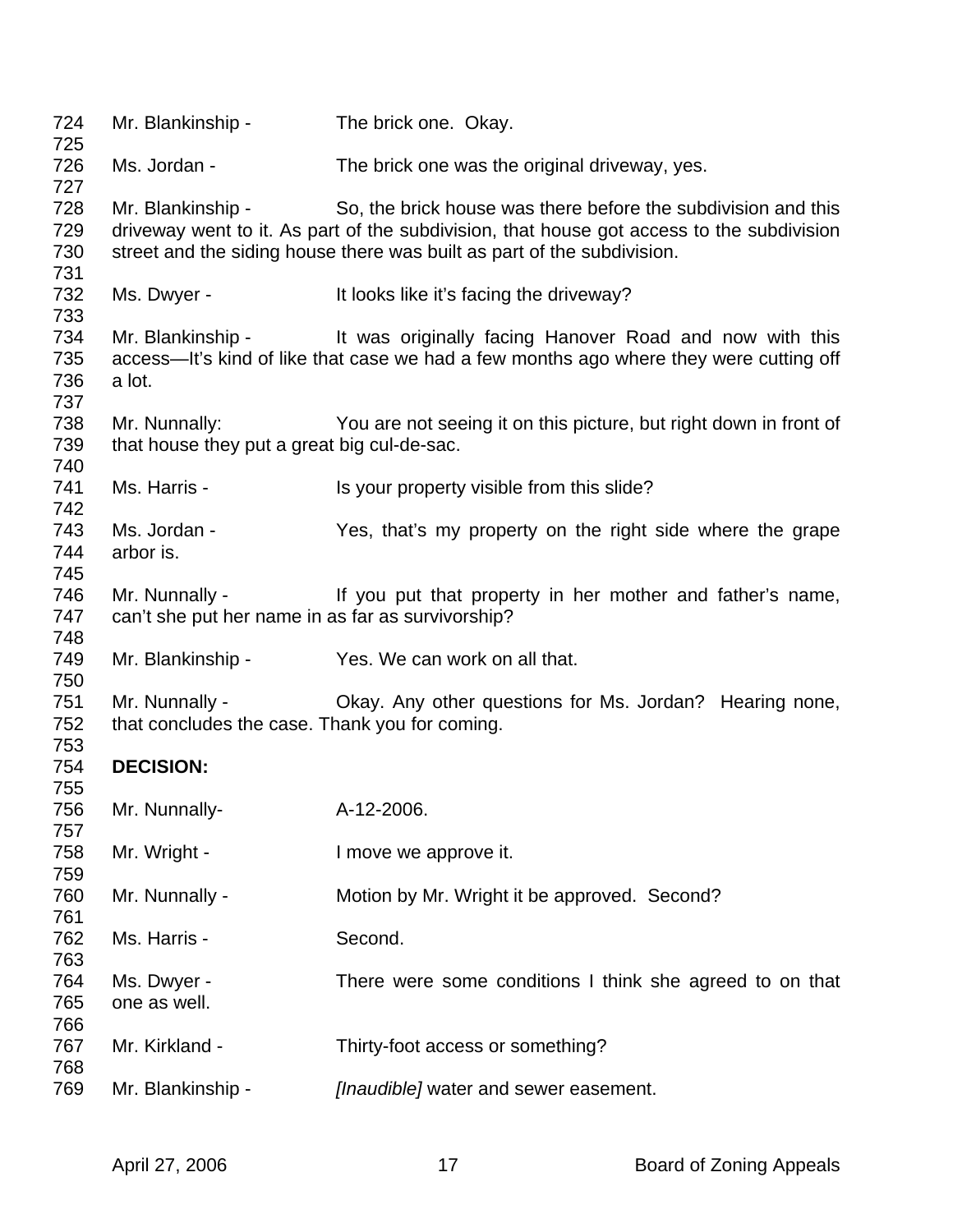770 771 Mr. Wright - With the new conditions that we suggested, I think Ms. 772 Dwyer suggested. The access be 30 feet and that easement for sewer and water be 773 granted out to the street. Is that what it was? 774 775 Mr. Blankinship - Yes. 776 777 Ms. Dwyer - I think sewer was coming from one direction and water was 778 coming from the other and she agreed to have both lots served by water and sewer. 779 780 Mr. Nunnally - All right. Motion by Mr. Wright, second by Ms. Harris it be 781 approved. Everybody in favor say aye. 782 783 After an advertised public hearing and on a motion by Mr. Wright, seconded by Ms. 784 Harris, the Board **granted** application **A-12-2006** for a variance to build a one-family 785 dwelling at 439 Hanover Road (Parcel 830-723-9129 (part)), zoned A-1, Agricultural 786 District (Varina). The Board granted the variance subject to the follow conditions: 787 788 1. This variance applies only to the public street frontage requirement. All other 789 applicable regulations of the County Code shall remain in force. 790 791 2. At the time of building permit application, the applicant shall submit the 792 necessary information to the Department of Public Works to ensure compliance with the 793 requirements of the Chesapeake Bay Preservation Act and the code requirements for 794 water quality standards. 795 796 3. At the time of building permit application, the owner shall demonstrate that the 797 parcel created by this division has been conveyed to members of the immediate family, 798 and the subdivision ordinance has not been circumvented. Ownership of the parcel 799 shall remain in the immediate family for a minimum of five years. 800 801 4. [AMENDED] The applicant shall present proof with the building permit 802 application that a legal access to the property 30 feet wide has been obtained, including 803 utility easements for both lots. 804 805 806 Affirmative: Dwyer, Harris, Kirkland, Nunnally, Wright 5 807 Negative: 0 808 Absent: 0 809 810 811 The Board granted this request, as it found from the evidence presented that, due to the 812 unique circumstances of the subject property, strict application of the County Code 813 would produce undue hardship not generally shared by other properties in the area, and 814 authorizing this variance will neither cause a substantial detriment to adjacent property 815 nor materially impair the purpose of the zoning regulations.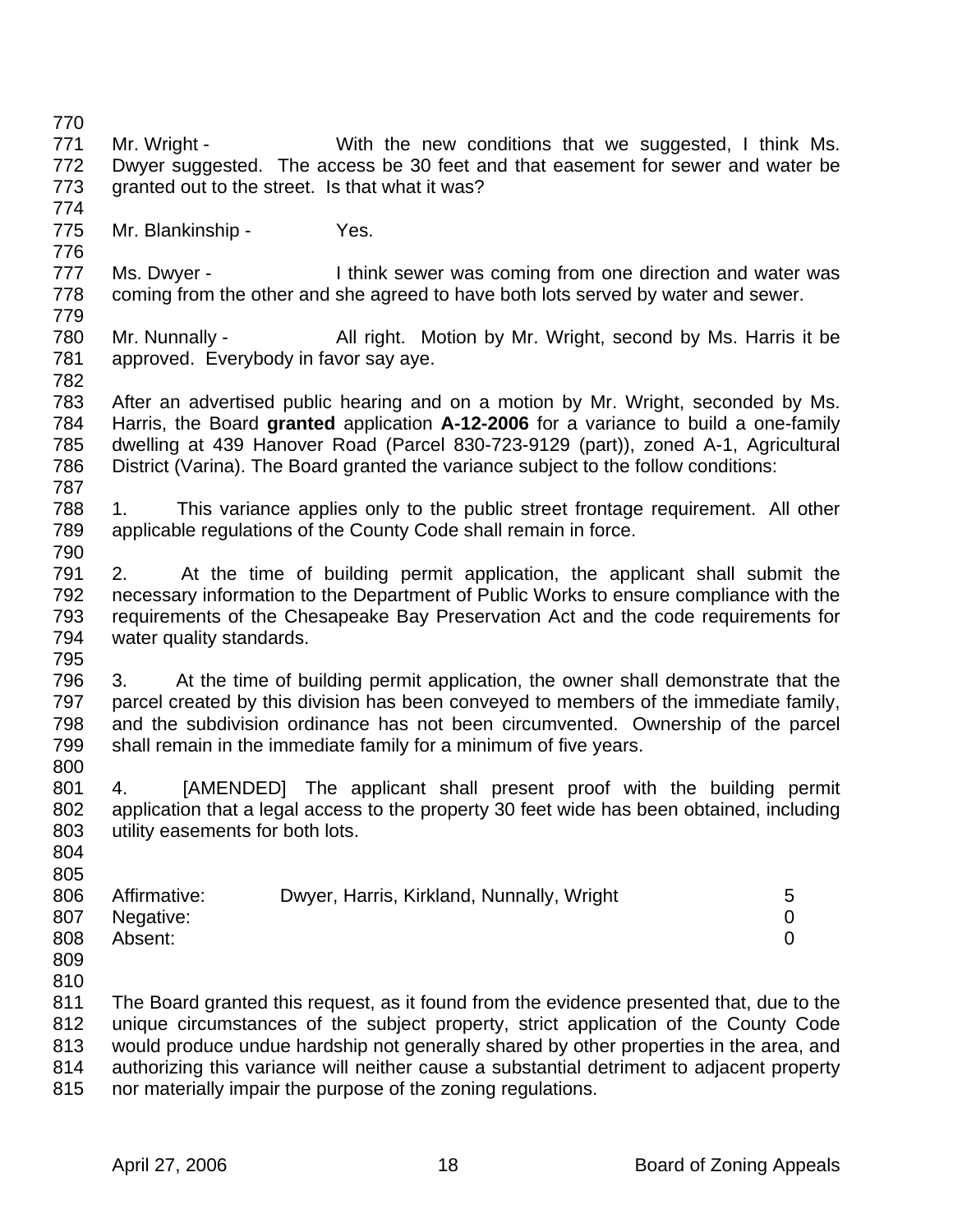816 817 Mr. Nunnally - Next case, Mr. Blankinship. 818 819 **A-13-2006 GLADYS PEGEAS** requests a variance from Section 24-9 to 820 build a one-family dwelling at 8578 Gibbs Lane (Parcel 818-681-2641), zoned A-1, 821 Agricultural District (Varina). The public street frontage requirement is not met. The 822 applicant has 0 feet public street frontage, where the Code requires 50 feet public street 823 frontage. The applicant requests a variance of 50 feet public street frontage. 824 825 Mr. Nicholson - I'm David Nicholson. 826 827 Mr. Nunnally - Hold on a minute please, sir. Anyone else here interested in 828 this case? Please stand and raise your right hand and be sworn. Do you swear the 829 testimony you're about to give is the truth, the whole truth, and nothing but the truth so 830 help you God? 831 832 Mr. Nicholson - Yes. 833 834 Mr. Nunnally - All right, thank you. Please state your name for the record, 835 sir, and tell us what you're requesting. 836 837 Mr. Nicholson - I'm David Nicholson. I have under contract to purchase the 838 2.6 acres from Gladys Pegeas. Requesting a variance for 50 feet road frontage. 839 840 Mr. Nunnally - You're a builder, sir? 841 842 Mr. Nicholson - I'm going to hire a builder, but I'm not. I'm a realtor. 843 844 Mr. Nunnally - Are these going to be spec homes? 845 846 Mr. Nicholson - Yes. Just one. 847 848 Mr. Nunnally - Just one home? 849 850 Mr. Nicholson - Yes sir. 851 852 Ms. Dwyer - For you to live in? 853 854 Mr. Nicholson - No, to sell. 855 856 Ms. Dwyer - Just to sell. Tell me about access to this parcel. 857 858 Mr. Nicholson - Right now, access comes in off Gibbs as a 50-foot right-of-859 way easement. The road is definitely not 50 feet wide. It comes all the way to the edge 860 of this property. 861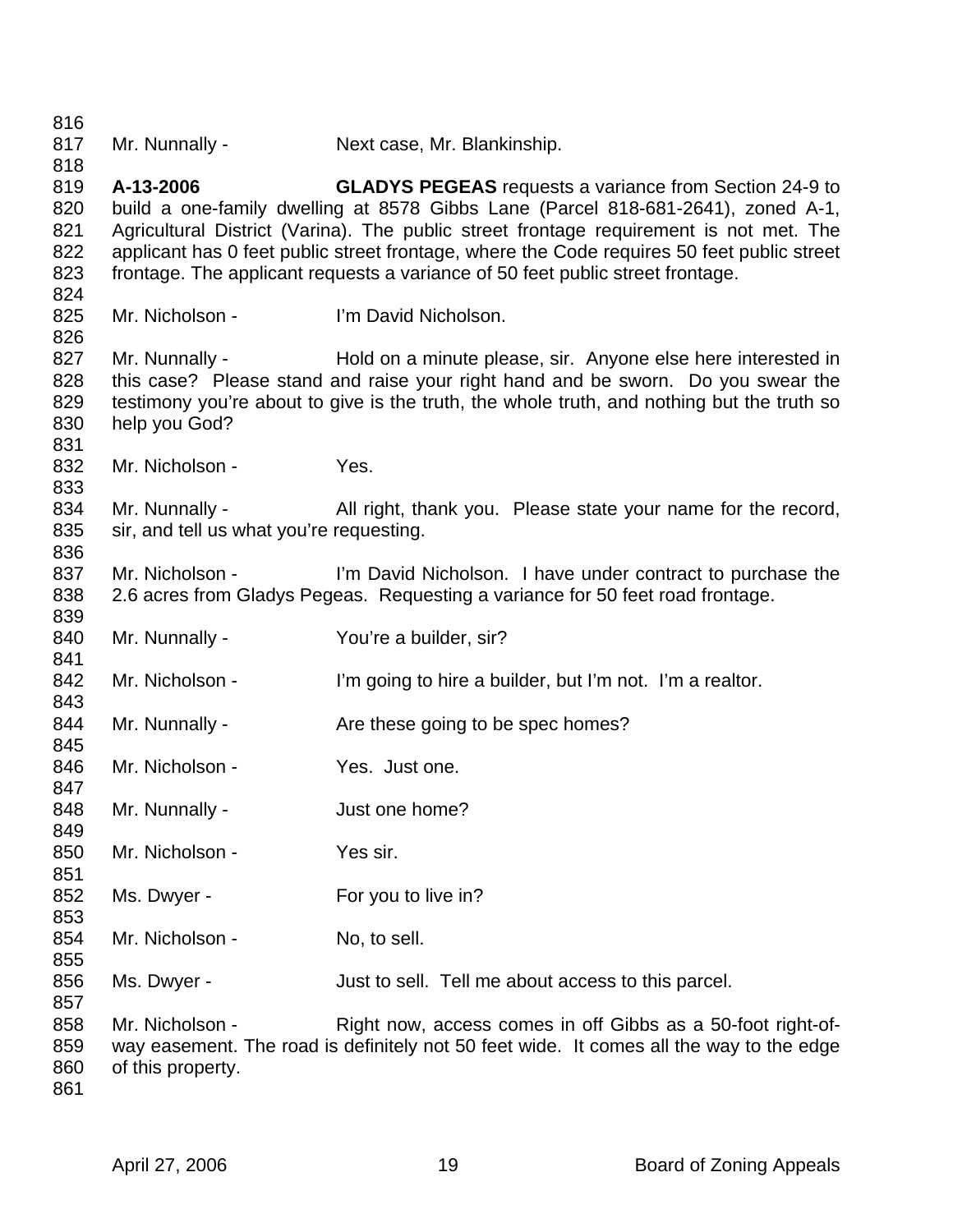862 Ms. Dwyer - It goes through three other parcels before it gets to yours. 863 864 Mr. Nicholson - Yes. 865 866 Ms. Dwyer - The easements have all been agreed to? 867 868 Mr. Nicholson - Variances have been granted on the other two houses. 869 870 Ms. Dwyer - I'm talking about your access, though. Do you have an 871 easement across these other parcels? 872 873 Mr. Nicholson - Yes. 874 875 Ms. Dwyer - I'm concerned about this kind of patchwork, large acreage 876 parcels that seem to be sprouting up in this area without road access and they have this 877 kind of circuitous easement paths from Gibbs Lane to the interior space. It looks like 878 about eight multi-acre parcels back here are essentially landlocked with no public street. 879 It seems to be me if we're going to be building spec houses, we ought to be looking at 880 having some kind of public road access to this area. 881 882 Mr. Nicholson - I read that in the notes. I don't know if Henrico County has 883 planned on doing that or if it would be done by the neighbors. 884 885 Ms. Dwyer - Typically, developers participate in that. 886 887 Mr. Nicholson - Right. 888 889 Ms. Dwyer - I just think we're buying trouble in the future to allow these 890 kinds of substandard lots to continue when each lot could have multiple houses on it 891 and there are other lots that are blocked by this particular lot. 892 893 Mr. Nicholson - Right. Depending on what they want to do, we can talk about 894 widening the road or expanding it, just improving it. 895 896 Mr. Nunnally - What size home are you planning on? 897 898 Mr. Nicholson - Around 1500 square feet, give or take 10%. 899 900 Mr. Nunnally - Rancher? 901 902 Mr. Nicholson - Yes. Which is similar to the other homes. 903 904 Mr. Nunnally - Vinyl siding or brick or what? 905 906 Mr. Nicholson - Vinyl. 907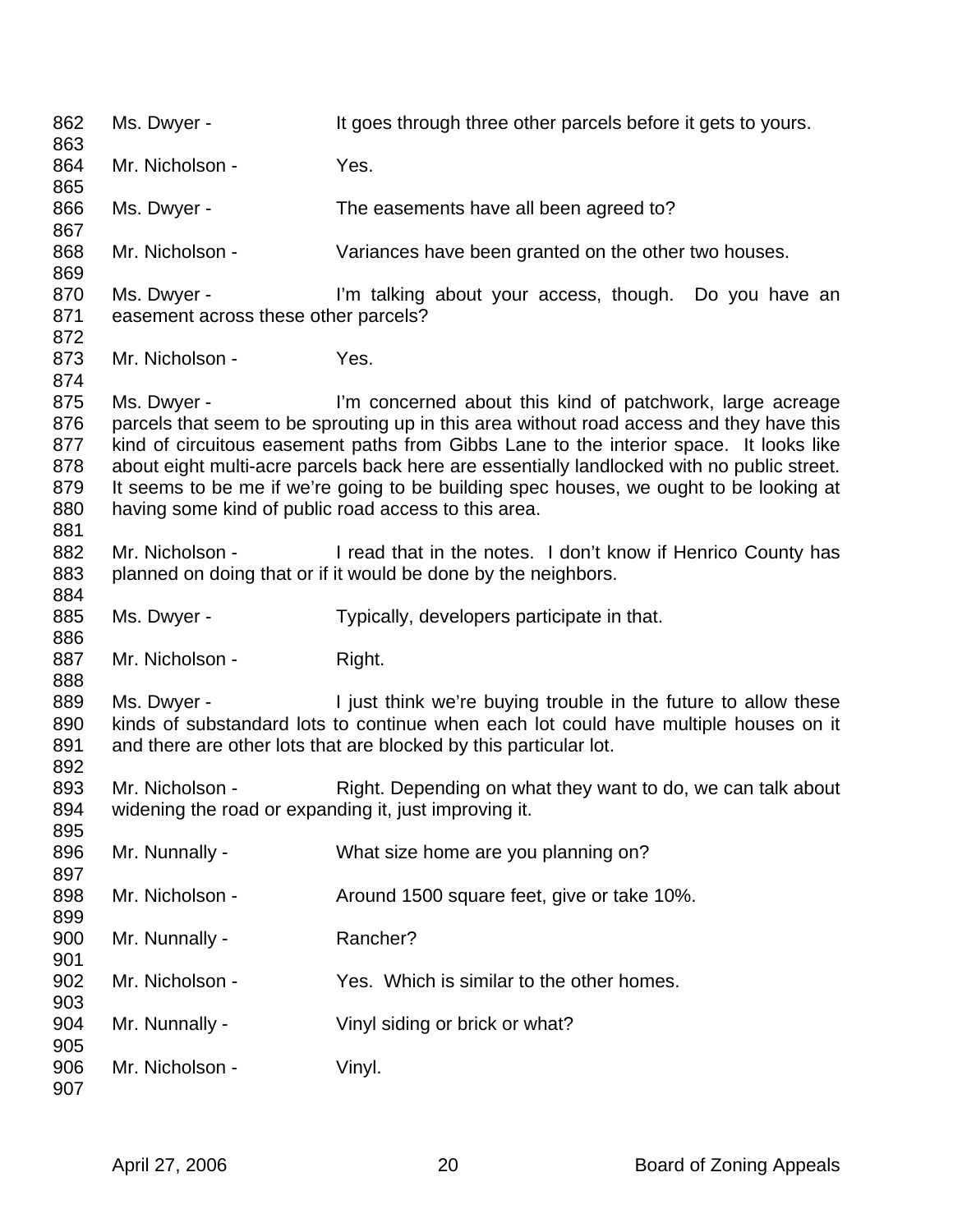908 Ms. Dwyer - Does the major thoroughfare plan have any planned roads to 909 get access to all these parcels back here, Mr. Blankinship? 910 911 Mr. Blankinship - Not that I'm aware of. I can check it myself. It should have 912 been checked when the report was written. 913 914 Ms. Dwyer - So, we don't know. 915 916 Mr. Blankinship - I can't say with absolutely certainty. Let's see if I can find 917 out why. 918 919 Ms. Dwyer - There's a lot of acreage back here that could be developed 920 in an orderly fashion under the subdivision ordinance instead of the way it's being 921 developed now. 922 923 Ms. Harris - Do we have a picture in our package from the road that is 924 here? This is the road? How wide is the existing road? 925 926 Mr. Nicholson - I don't think it's wider than 20 feet, if it's that. 927 928 Mr. Blankinship - I would guess closer to 12. 929 930 Mr. Nicholson - Yes. 931 932 Ms. Harris - Do you have this picture, because I was wondering where is 933 the property in relation to-934 935 Mr. Nicholson - The one that you've taken? That should be right at the edge 936 of the property line, the one that I'm looking to purchase. Looking out. 937 938 Ms. Harris - Can you see the picture on the screen? 939 940 Mr. Nicholson - Yes. 941 942 Ms. Harris - The property is where? 943 944 Mr. Nicholson - If I'm standing here, this would be the edge of the property 945 looking at the road coming out and then it takes a sharp right back out to Gibbs. 946 947 Ms. Dwyer - Would you be agreeable to allocating or reserving a 50-foot 948 right-of-way across your property to provide access to other properties? 949 950 Mr. Nicholson - I would consider it. 951 952 Ms. Dwyer - Would you agree to having that as a condition to this 953 request?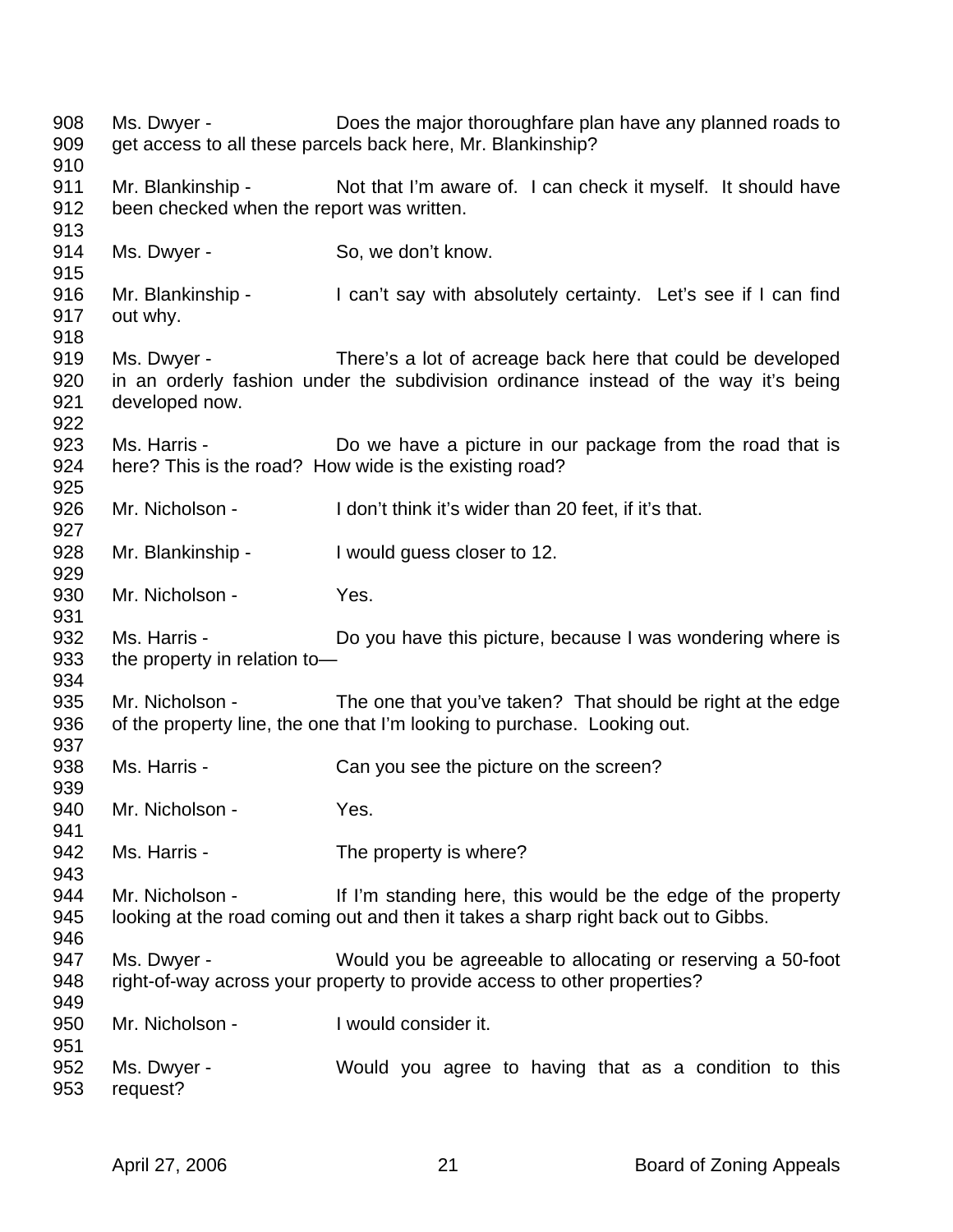| 954               |                                 |                                                                                           |
|-------------------|---------------------------------|-------------------------------------------------------------------------------------------|
| 955               | Mr. Nicholson -                 | Would it be paid for by any of the other neighbors?                                       |
| 956<br>957        | Ms. Dwyer -                     | No.                                                                                       |
| 958               |                                 |                                                                                           |
| 959<br>960        | Mr. Nicholson -                 | On the bottom of me? Which would be, I guess-                                             |
| 961               | Ms. Dwyer -                     | No. What I'm asking is would you dedicate 50 feet of your                                 |
| 962<br>963        | property?                       |                                                                                           |
| 964               | Mr. Nicholson -                 | Okay.                                                                                     |
| 965<br>966<br>967 | Ms. Dwyer -                     | You might be able to, you might be able to.                                               |
| 968<br>969        | Mr. Nicholson -                 | Right. I would consider that, yes.                                                        |
| 970               | Ms. Dwyer -                     | My question is I need to know whether you would agree to                                  |
| 971               | $it-$                           |                                                                                           |
| 972               |                                 |                                                                                           |
| 973               | Mr. Nicholson -                 | Yes.                                                                                      |
| 974<br>975        | Mr. Kirkland -                  | Mr. Nicholson, have you read the conditions proposed?                                     |
| 976               |                                 |                                                                                           |
| 977               | Mr. Nicholson -                 | Yes. Number six looks like it was cut off, though. I'm not                                |
| 978               | sure how that ended.            |                                                                                           |
| 979               |                                 |                                                                                           |
| 980               | Mr. Wright -                    | I don't understand #6, either, Mr. Blankinship.<br>It's not                               |
| 981               | complete.                       |                                                                                           |
| 982<br>983        | Mr. Blankinship -               | It's sure not.                                                                            |
| 984               |                                 |                                                                                           |
| 985               | Mr. Nicholson -                 | I can fill it in.                                                                         |
| 986               |                                 |                                                                                           |
| 987               | Mr. Blankinship -               | That is the beginning of the standard condition dealing with                              |
| 988               |                                 | family divisions and since this property has already been divided, that condition would   |
| 989               | not really be appropriate here. |                                                                                           |
| 990               |                                 |                                                                                           |
| 991               | Mr. Kirkland -                  | Do you want to strike it?                                                                 |
| 992<br>993        | Mr. Blankinship -               | I think that is the mistake that was made, is that all of                                 |
| 994               |                                 | condition six was supposed to be struck. It was in a draft and all of six was supposed to |
| 995               |                                 | be struck, and almost all of it was struck. I apologize for that.                         |
| 996               |                                 |                                                                                           |
| 997               | Mr. Nunnally -                  | The property is not being divided. Ms. Dwyer will add a new                               |
| 998               | #6.                             |                                                                                           |
| 999               |                                 |                                                                                           |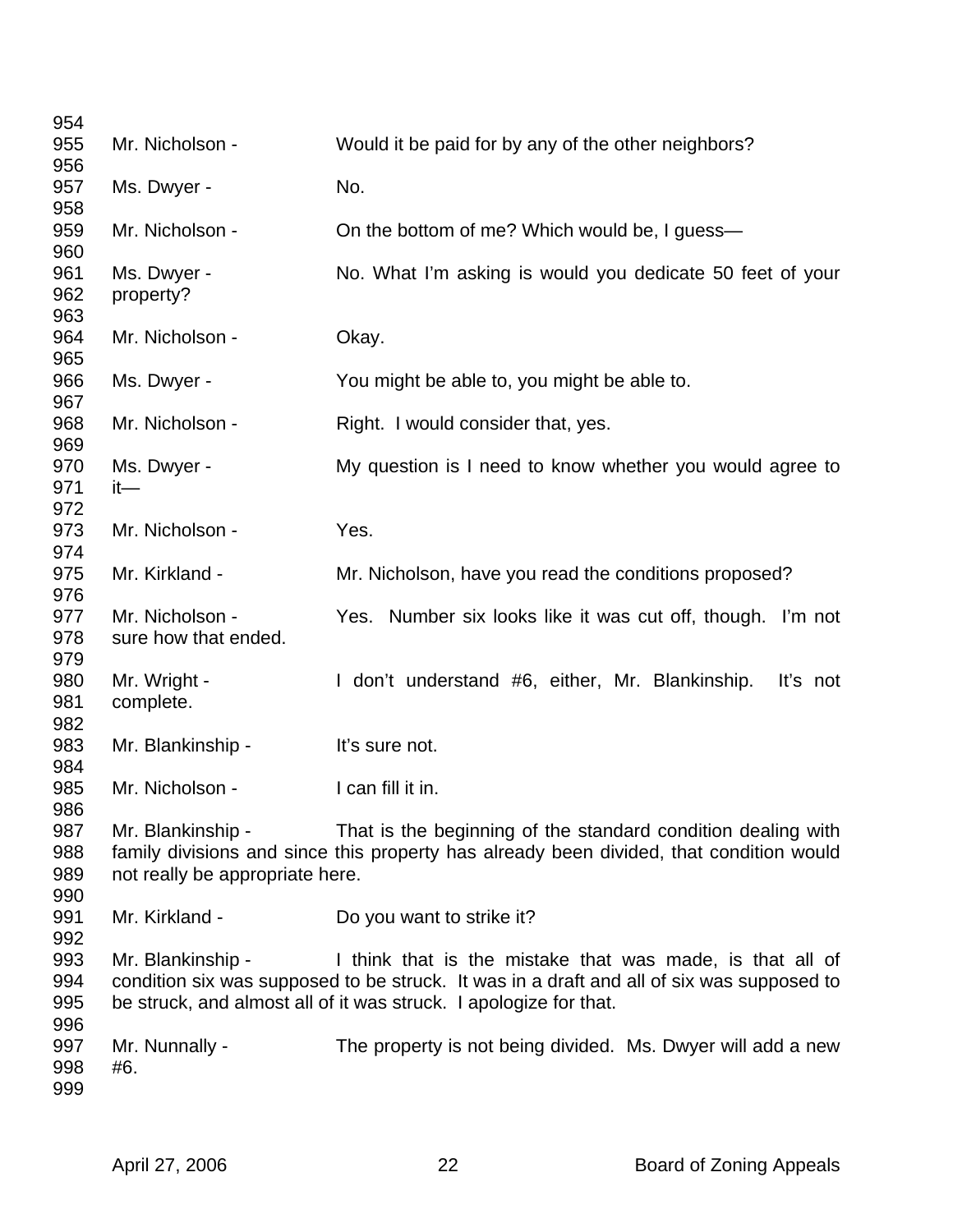1000 Ms. Dwyer - Right, and that condition would be that you agree to dedicate 1001 a 50-foot right-of-way along the eastern boundary of the property, which as I look at the 1002 map, would continue the existing right-of-way that gives access to your property. 1003 1004 Mr. Nicholson - Okay. Yes. 1005 1006 Ms. Dwyer - You would grant an easement for right-of-access, however 1007 that may come about, to anyone else who may need it. 1008 1009 Mr. Nicholson - Yes. 1010 1011 Ms. Dwyer - Without charging them. It's something you would reserve— 1012 1013 Mr. Nicholson - Right. Yes. 1014 1015 Ms. Dwyer - The point is, I want other parcels to have some sort of road 1016 access and they might need it through your property, just as you're gaining access. 1017 1018 Mr. Nicholson - Sure. 1019 1020 Ms. Harris - How much acreage do you have here? 1021 1022 Mr. Nicholson - 2.6 acres. 1023 1024 Ms. Harris - Okay. 1025 1026 Mr. Nunnally - Any more questions before we ask for the opposition? All 1027 right. If you'll have a seat and we'll listen to the opposition and we'll call you back. 1028 1029 Mr. Cozino - Good morning, ladies and gentlemen. My name is Neil 1030 Cozino. I own the property adjacent to what he's talking about. I also have something 1031 I'd like to put up on the screen, if we could, please. 1032 1033 Ms. Dwyer - Could you tell us which adjacent property you own? 1034 1035 Mr. Cozino - Yes. It's 8622 Gibbs Lane. 1036 1037 Ms. Dwyer - All right. I'm not clear where that is. 1038 1039 Mr. Blankinship - Which parcel would that be, sir? 1040 1041 Ms. Dwyer - Kind of at the end of Gibbs? 1042 1043 Mr. Cozino - Yes, right at the end. 1044 1045 Ms. Dwyer - It looks like it's not adjacent, unless you own two parcels.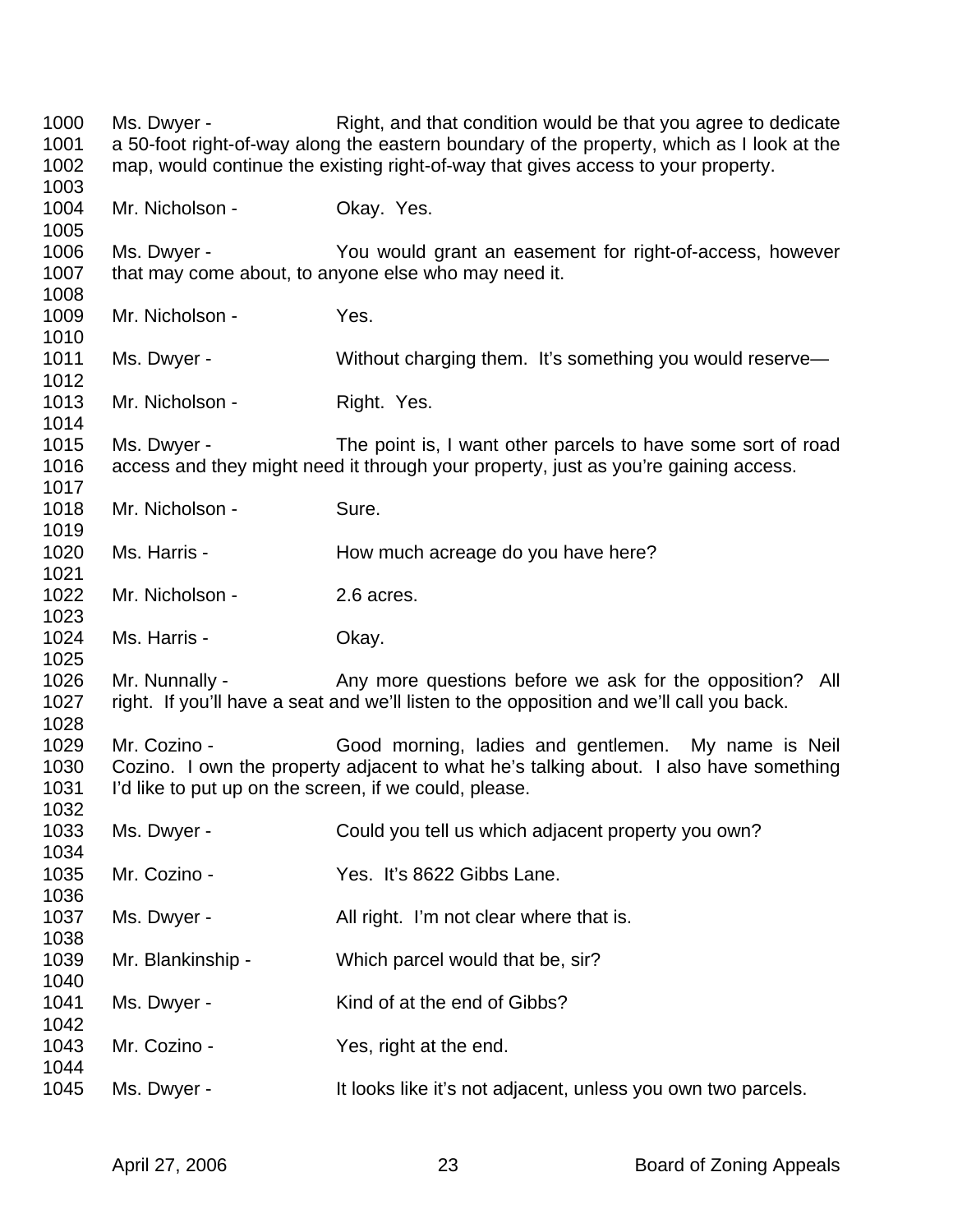1046 1047 Mr. Cozino - Well, what I'm trying to say is can you see on the screen 1048 where they've got the piece highlighted there coming off of Gibbs Lane? 1049 1050 Ms. Dwyer - Yes. 1051 1052 Mr. Cozino - All right. My property is right here. They're talking about 1053 coming in that way. I had a developer come to me and was trying to give me some kind 1054 of offer on cutting an easement through there. I'm not interested in it. I'm thinking we're 1055 talking about the same property right next door, right? 1056 1057 Mr. Wright - No. 1058 1059 Mr. Kirkland - No. 1060 1061 Ms. Dwyer - If we could put the aerial photograph. 1062 1063 Mr. Wright - That's the wrong property. 1064 1065 Ms. Dwyer - That shows. 1066 1067 Mr. Wright - 8622 is not even close to this property. Show him where 1068 8622 is. 1069 1070 Ms. Harris - In the right corner. 1071 1072 Mr. Wright - He's down here, all the way down adjacent to 295. There's 1073 his property right there. 1074 1075 Mr. Cozino - I didn't know that. 1076 1077 Ms. Dwyer - As I understand it, he's doglegging and that white dotted line 1078 from Gibbs makes several right angle turns. 1079 1080 Mr. Cozino - Ckay. All right. 1081 1082 Ms. Dwyer - Making several right-angle turns. 1083 1084 Mr. Cozino - I see what you're saying. Anyway, just to let you all know, 1085 Gibbs Lane is not but 10 feet wide. There's a lot of traffic on Gibbs Lane now. We've got 1086 12 houses that's built on that road right now. I've been there since 1983. You have a lot 1087 of school-age children there, and I just want to add that. Like I say, if we pass another 1088 vehicle—. Me and my neighbor, Mr. Cuffee here, would come in. If he's going one way 1089 and I'm going the other, we've got to get up in people's front yard. It's just a lot of traffic 1090 on that little road right now. There's 12 houses there and each house has got at least 1091 four vehicles. School-age children, of course, at the end of Gibbs Lane. We've got a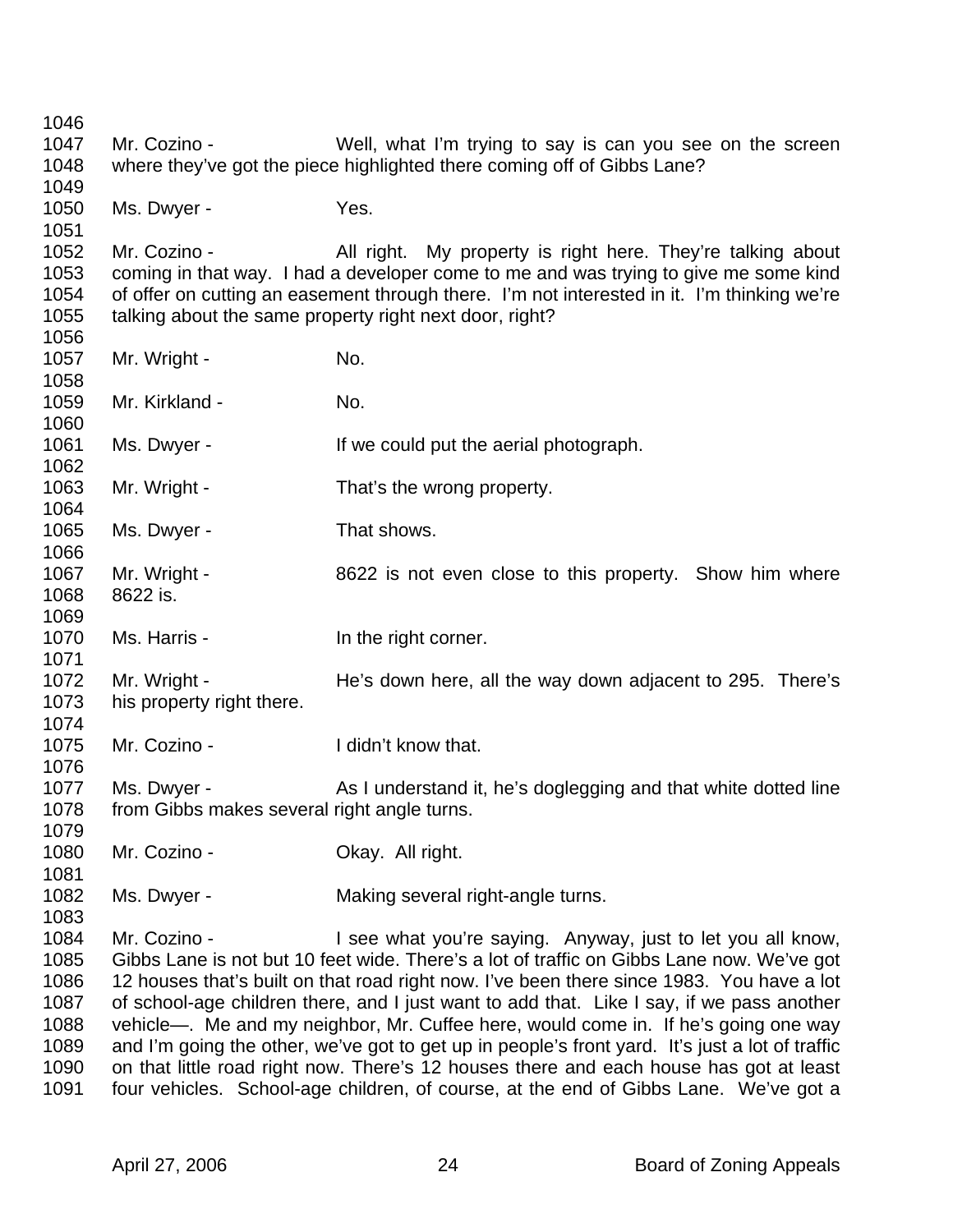1092 bus stop there. A lot of kids walk the road. It is a 25 mile an hour speed limit sign, which 1093 I think is entirely too fast through there because the road's not but 10, 12 feet wide. It's 1094 just not enough room there to pass two vehicles now, is what I'm saying. To me, it just 1095 looks like an accident looking for a place to happen. It's just a lot of traffic. When I 1096 moved there in 1983, there was four houses on that road and it's constantly building, 1097 building, building, and building. Next thing you know, there's more traffic, traffic, traffic, 1098 traffic. Like I said, the road's just not wide enough to handle it. 1099 1100 Ms. Dwyer - You're concerned about the existing road system? 1101 1102 Mr. Cozino - Right. 1103 1104 Ms. Dwyer - That it cannot support additional development? 1105<br>1106 Mr. Cozino - **Right. I think that Mr. Cuffee built 10 years ago, right** 1107 adjacent to my property there. They've just been adding, adding, adding, and the 1108 traffic's worse and worse and worse and worse. Like I said, I've seen some things on 1109 Gibbs Lane. I've been around there for a long time. Of course, children walk that road. 1110 I'm going to try to work out something with the County to drop the speed limit on that 1111 road because you see some things that's just not right. I'm just afraid if we keep putting 1112 traffic, traffic, traffic on this road, something's going to happen. 1113 1114 Mr. Nunnally - That's a County road. 1115 1116 Mr. Cozino - Yes 1117 1118 Mr. Nunnally - Mr. Blankinship, are there any plans to widen that road? 1119 1120 Mr. Blankinship - We didn't receive any comments to that affect from Public 1121 Works. 1122 1123 Mr. Cozino - I haven't heard anything either, but I'm just saying— 1124 1125 Mr. Nunnally - Is it unusual for a County road to be only 12 feet wide? 1126 1127 Mr. Blankinship - Yes sir. 1128 1129 Ms. Harris - We will see another case this morning that has the same 1130 situation. I think the old county roads were sort of narrow. 1131 1132 Mr. Cozino - Yes. It's been like that since 1983 and really, the only thing 1133 they do is come down there and drop a sickle when they're cutting the grass on the 1134 shoulder. They really haven't done any maintenance, of course. The road is not real 1135 pot-holey or whatever, that kind of thing. We're not complaining about the condition of

- 1136 it, what we're saying is the width of it.
- 1137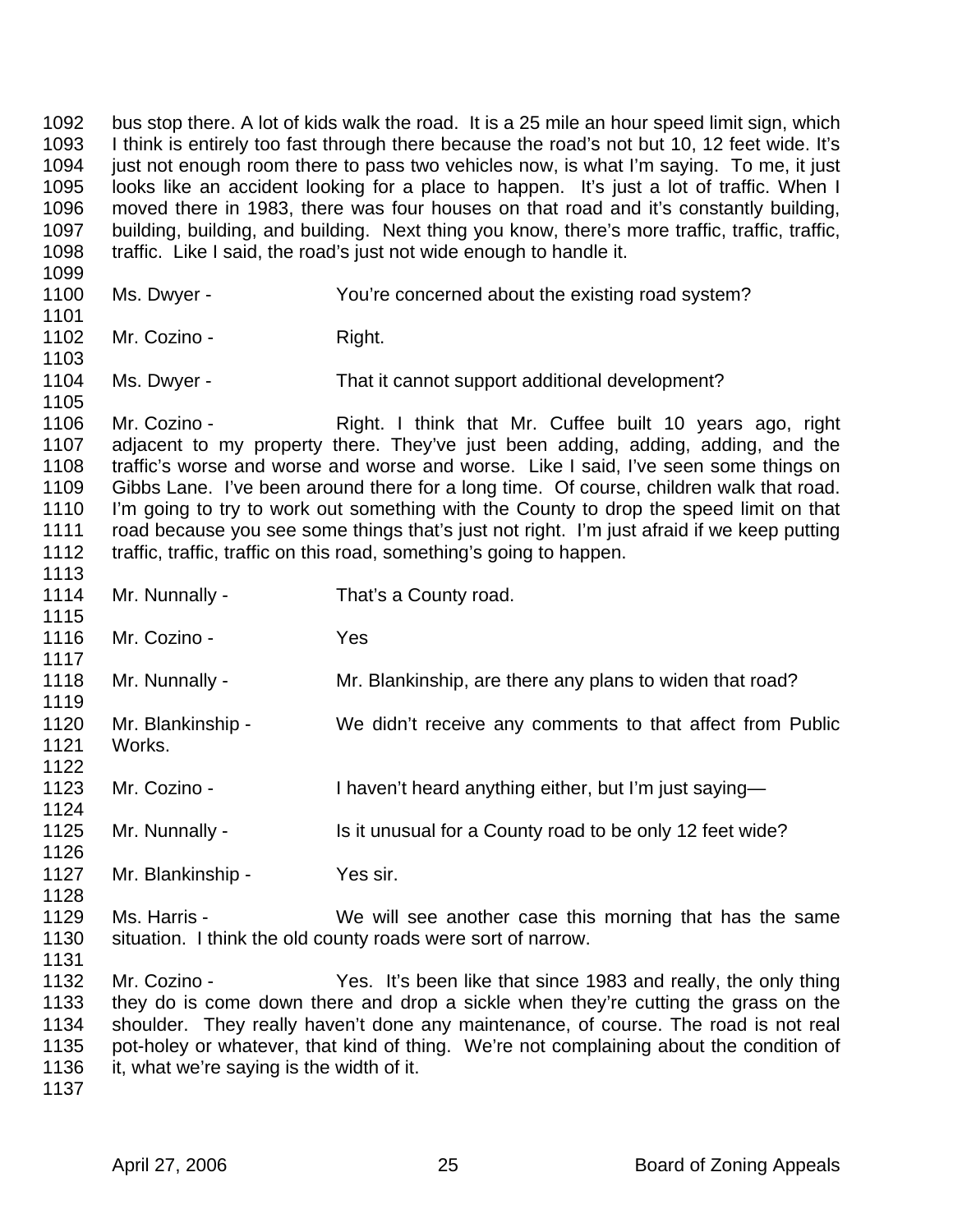| 1138<br>1139                                                                                         | Mr. Nunnally -                                                     | It ought to be widened.                                                                                                                                                                                                                                                                                                                                                                                                                                                                                                                                                                                                                                                                                                                                                                                                                                                                                                                                                                      |
|------------------------------------------------------------------------------------------------------|--------------------------------------------------------------------|----------------------------------------------------------------------------------------------------------------------------------------------------------------------------------------------------------------------------------------------------------------------------------------------------------------------------------------------------------------------------------------------------------------------------------------------------------------------------------------------------------------------------------------------------------------------------------------------------------------------------------------------------------------------------------------------------------------------------------------------------------------------------------------------------------------------------------------------------------------------------------------------------------------------------------------------------------------------------------------------|
| 1140<br>1141                                                                                         | Mr. Blankinship -                                                  | It's a quarter of a mile dead-end road.                                                                                                                                                                                                                                                                                                                                                                                                                                                                                                                                                                                                                                                                                                                                                                                                                                                                                                                                                      |
| 1142<br>1143                                                                                         | Mr. Cozino -                                                       | That's right.                                                                                                                                                                                                                                                                                                                                                                                                                                                                                                                                                                                                                                                                                                                                                                                                                                                                                                                                                                                |
| 1144<br>1145                                                                                         | Mr. Blankinship -                                                  | My guess is that it's the old 30 feet, but-                                                                                                                                                                                                                                                                                                                                                                                                                                                                                                                                                                                                                                                                                                                                                                                                                                                                                                                                                  |
| 1146<br>1147                                                                                         | Mr. Wright -                                                       | It certainly seems to be a number of houses.                                                                                                                                                                                                                                                                                                                                                                                                                                                                                                                                                                                                                                                                                                                                                                                                                                                                                                                                                 |
| 1148<br>1149<br>1150<br>1151<br>1152<br>1153<br>1154<br>1155<br>1156<br>1157<br>1158<br>1159<br>1160 | Mr. Cozino -<br>the road, ride a bicycle-you don't know.           | It's 12 houses in there and, like I say, it was four there when<br>I built there and it wasn't so bad. Now, all of a sudden, they've got a dozen houses in<br>there. You've got children driving to school, you've got some of them walking to the bus<br>stop, that kind of thing. You've really got to be careful when you go through there. You<br>have to be awake when you go through there because you never know when one of<br>them kids is going dart out of one of them driveways on a bicycle. Where you going to<br>go? There's no where to go. I suggest, like everybody else does, me and Mr. Cuffee<br>here, we slow down. It says 25, but I wouldn't dare do it. I think it needs to be dropped.<br>I see some people now that really do some stupid things on that road, of course.<br>They're just not thinking, because if one of those kids darts out of the driveway, with a<br>neighborhood full of kids, you never know when one's going to walk out in the middle of |
| 1161<br>1162                                                                                         | Mr. Wright -                                                       | The road needs to be widened.                                                                                                                                                                                                                                                                                                                                                                                                                                                                                                                                                                                                                                                                                                                                                                                                                                                                                                                                                                |
| 1163<br>1164<br>1165<br>1166<br>1167<br>1168<br>1169<br>1170<br>1171<br>1172<br>1173                 | Mr. Cozino -<br>and more, it's just not going to handle it.        | Yes. I'm just saying, if they keep building, building, building,<br>building, the road's just not going to handle all the traffic. It's really 40 cars. That's a lot<br>of cars on that road. I'm not saying they come out there all at one time, but normally, a<br>family's got four different cars. Like I say, you've got 16-, 17-year-old drivers, school-<br>age kids. You've got some young kids walking that road going to the bus stop and<br>you've just got to be careful and watch what you're doing. Like I say, if somebody was<br>to run out in front of you, you wouldn't have no where to go. If you pass another car on<br>that road, you're in somebody's front yard. Common courtesy says I'll let this guy come<br>by and pull over. They do it for us, too. Just building, building, building more and more                                                                                                                                                            |
| 1174<br>1175                                                                                         | Ms. Harris -                                                       | Mr. Cozino, how many acres do you have?                                                                                                                                                                                                                                                                                                                                                                                                                                                                                                                                                                                                                                                                                                                                                                                                                                                                                                                                                      |
| 1176<br>1177<br>1178                                                                                 | Mr. Cozino -<br>corner of my lot and I have less than an acre now. | I have less than an acre now because 295 had took the back                                                                                                                                                                                                                                                                                                                                                                                                                                                                                                                                                                                                                                                                                                                                                                                                                                                                                                                                   |
| 1179<br>1180                                                                                         | Ms. Harris -<br>have?                                              | Mr. Cuffee, where do you live and how many acres do you                                                                                                                                                                                                                                                                                                                                                                                                                                                                                                                                                                                                                                                                                                                                                                                                                                                                                                                                      |
| 1181<br>1182<br>1183                                                                                 | Mr. Cuffee -                                                       | [Off mike.] I have [inaudible] acres.                                                                                                                                                                                                                                                                                                                                                                                                                                                                                                                                                                                                                                                                                                                                                                                                                                                                                                                                                        |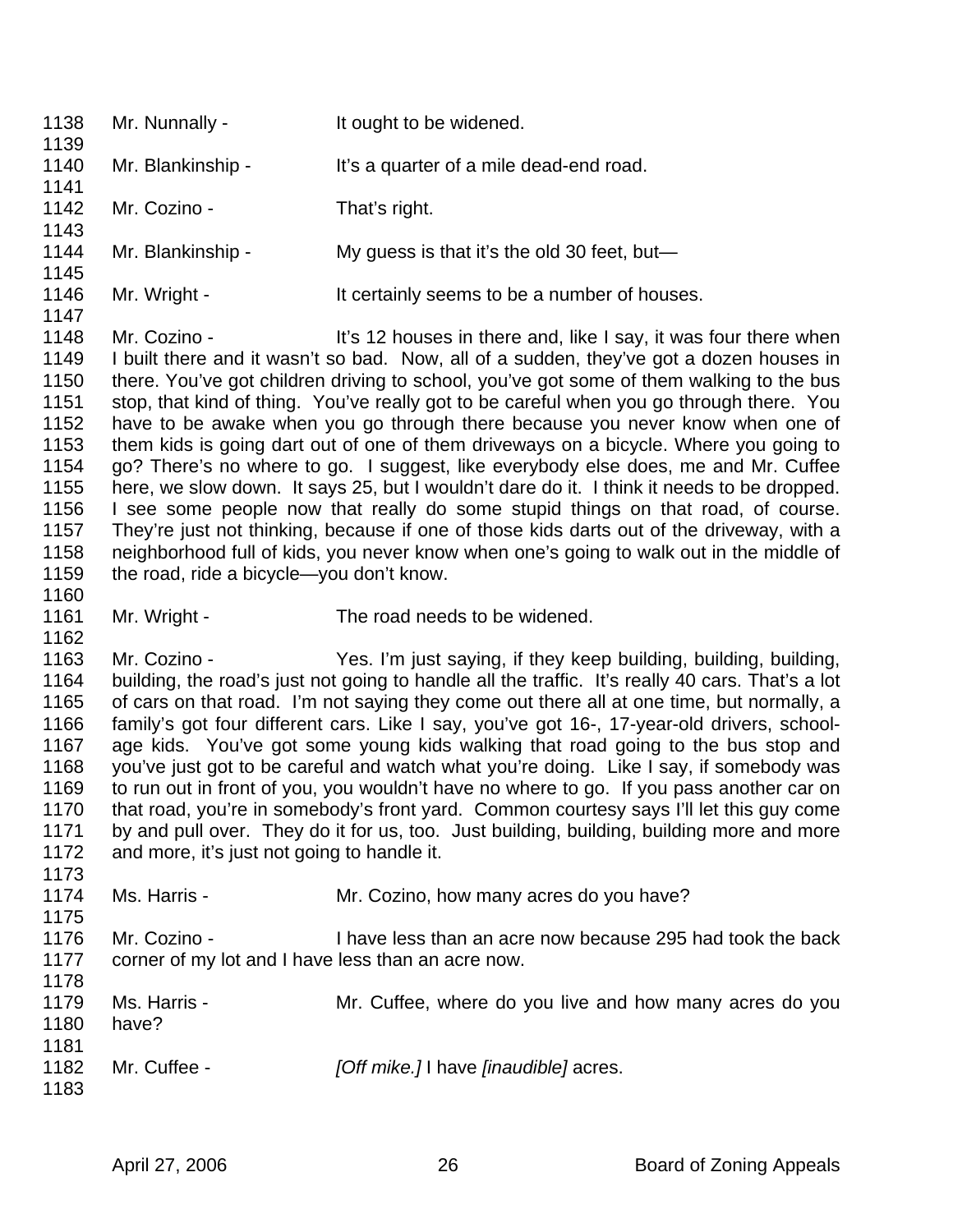1184 Ms. Harris - Where do you live? What is your address? 1185 1186 Mr. Cuffee - 8600. 1187 1188 Ms. Harris - Okay. Have you all ever thought about giving, you and your 1189 neighbors, giving some of your property for this development, the widening of this road? 1190 1191 Mr. Cozino - Mine, probably, wouldn't be so much involved in that, 1192 ma'am, being the simple fact that I'm all the way down at the end of the road. I kind of 1193 made my own parking lot, kind of like a cul-de-sac. It's not a cul-de-sac. People do use 1194 it as a cul-de-sac, come down, because they got nowhere else to go, gotta turn around 1195 and go back out. So, I kind of made my own little parking lot there because, like I say, 1196 we've got four vehicles, too. My driveway's just not enough. It's cut short. It's not 1197 enough to handle four vehicles, so I had to make my own little place there, but I come 1198 out of my driveway and I'm straight on Gibbs Lane down. So, mine probably wouldn't 1199 even be involved in it. 1200 1201 Ms. Harris - Mr. Cuffee, would you consider using some of your property 1202 for widening of that road, since you have many landlocked, you know, lots here. 1203 1204 Mr. Cuffee - *[Off mike.]* I might consider it, but *[inaudible]* that much 1205 traffic on the road, so we really don't have— 1206 1207 Mr. Cozino - Down there where we're at-1208 1209 Mr. Wright - The County could take it, couldn't they? 1210 1211 Ms. Harris - The County can always seize the land. 1212 1213 Mr. Kirkland - The County has a 30-foot right-of-way. They've got enough 1214 room to do a little expansion there. 1215 1216 Mr. Wright - Make the road 25 feet. That would double it. At least 20. 1217 1218 Mr. Nunnally - Any other questions? 1219 1220 Mr. Cuffee - The only thing I had to say was I had a gentleman come to 1221 my home about two or three months ago, and he wanted to know if I would agree to 1222 them putting a pipeline on the right side of my home. If they're going to have a one-1223 home dwelling, why would they need a pipeline, a sewer to run down to the Wastewater 1224 Treatment Plant? We all have wells or septic tanks. I'm thinking that they may try to 1225 stick a subdivision back in there. 1226 1227 Mr. Cozino - I feel the same way. They say now one home. It's going to 1228 be more and more, 'because I know it's 8 point some odd acres back there. They could 1229 say they're going to build one, but we all know that it's going to be more than one.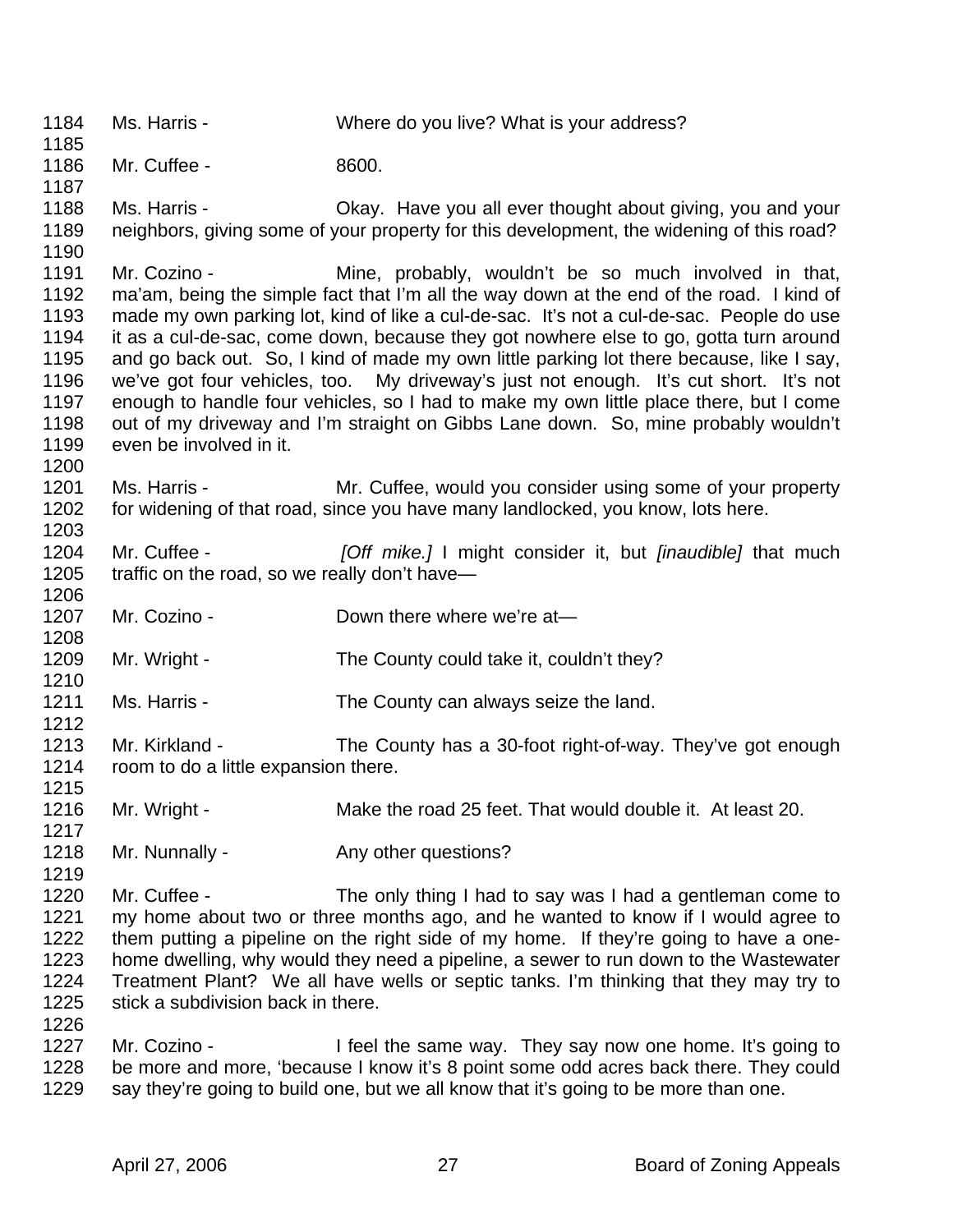1230 1231 Mr. Blankinship - Well, this house is proposed to be on well and septic, too, so 1232 that must have been something unrelated to this request. 1233 1234 Mr. Cozino - They wanted to come through with some kind of sewage line 1235 going back to Strath Road. 1236 1237 Mr. Blankinship - That would be another separate hearing. 1238 1239 Mr. Cozino - Sure. Anyway, what I'm trying to say about eight acres, we 1240 know it's going to be more. It's not going to stop at one; we know that. 1241 1242 Ms. Harris - This is all over Henrico County because we live on premium 1243 land. 1244 1245 Mr. Cozino - I totally understand, ma'am, you're exactly right. I totally 1246 understand and you're exactly right. I'm just saying, we all know what's going to 1247 happen before it happens and I'm aware of it. 1248 1249 Ms. Dwyer - Your point is we need the infrastructure to support that 1250 development. 1251 1252 Mr. Cozino - Yes. I certainly don't oppose anybody building any house 1253 there. 1254 1255 Mr. Nunnally - All right. Any other questions? 1256 1257 Mr. Cozino - Thank you. 1258 1259 Mr. Nunnally - Were you sworn, sir? 1260 1261 Mr. Gibbs - My name's John Gibbs and you haven't sworn me in. 1262 1263 Mr. Blankinship - Do you swear the testimony you're about to give is the truth, 1264 the whole truth, and nothing but the truth so help you God? 1265 1266 Mr. Gibbs - I do. My name's John Gibbs. I own the two pieces of 1267 property that are just south of the property you all are considering. I wasn't originally 1268 going to speak, but Mr. Nicholson has represented he'll give a 50-foot easement along 1269 the east boundary of his property and I'm satisfied I'll be able to access my property. I 1270 would like that put in the chain because if he builds on the property and sells and that 1271 doesn't get put in the chain of title, it is not a condition on his property. I want to have it 1272 put in the chain of title. 1273 1274 Ms. Dwyer - It'll be a condition of the variance. I'm not sure how else it'll 1275 be recorded. Could you point out your parcels?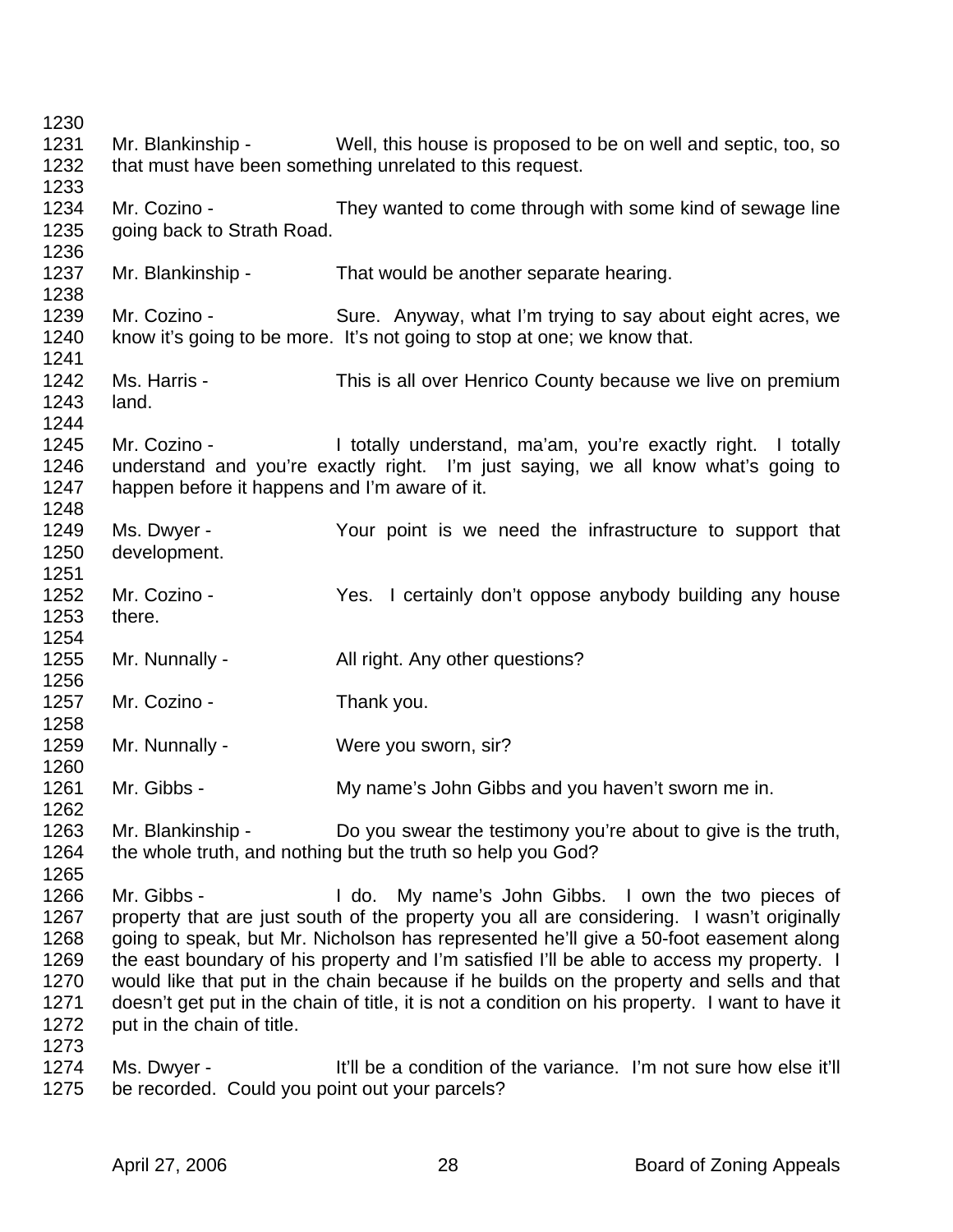| 1276         |                             |                                                                                         |
|--------------|-----------------------------|-----------------------------------------------------------------------------------------|
| 1277         | Mr. Gibbs -                 | The two pieces. The one that's directly south and the one                               |
| 1278         | that's one east. Those two. |                                                                                         |
| 1279         |                             |                                                                                         |
| 1280         | Mr. Nunnally -              | All right. Anything else, Mr. Gibbs? Thank you sir.                                     |
| 1281<br>1282 | Mr. Gibbs -                 | Thank you.                                                                              |
| 1283         |                             |                                                                                         |
| 1284         | Mr. Nunnally -              | Anyone else in opposition?                                                              |
| 1285         |                             |                                                                                         |
| 1286         | Ms. Dwyer -                 | I have one question. How much acreage is contained in                                   |
| 1287         | those two parcels?          |                                                                                         |
| 1288         |                             |                                                                                         |
| 1289         | Mr. Gibbs -                 | [Off mike.] One is a three-acre parcel and one is a five-acre                           |
| 1290         | parcel.                     |                                                                                         |
| 1291         |                             |                                                                                         |
| 1292         | Ms. Dwyer -                 | A three-acre and a five-acre. A total of 13 acres.                                      |
| 1293         |                             |                                                                                         |
| 1294         | Mr. Nunnally -              | Do you want to rebut? No rebuttal? Any other questions?                                 |
| 1295         |                             | Hearing none, that concludes the case. Thank you for coming.                            |
| 1296         |                             |                                                                                         |
| 1297         | <b>DECISION:</b>            |                                                                                         |
| 1298         |                             |                                                                                         |
| 1299         | Mr. Nunnally:               | A-13-2006.                                                                              |
| 1300         |                             |                                                                                         |
| 1301         | Mr. Wright -                | We had something on this one. We made a condition on this                               |
| 1302         |                             | one. I move we approve it with the condition that he agreed to dedicate the 50 foot     |
| 1303         |                             | across the east line of the property, if and when it became necessary for development.  |
| 1304         |                             |                                                                                         |
| 1305         | Mr. Kirkland -              | I want to eliminate condition #6, which was incomplete.                                 |
| 1306         |                             |                                                                                         |
| 1307         | Mr. Nunnally -              | Motion by Mr. Wright it be approved with conditions.                                    |
| 1308         |                             |                                                                                         |
| 1309         | Ms. Harris -                | Second.                                                                                 |
| 1310         |                             |                                                                                         |
| 1311         | Mr. Nunnally -              | Second by Ms. Harris. All in favor say aye.                                             |
| 1312         |                             |                                                                                         |
| 1313         | Ms. Dwyer -                 | I vote for denial on that one, too, to be consistent. Seems to                          |
| 1314         |                             | be a theme today. I'm concerned about substandard lots and lack of access.              |
| 1315         |                             |                                                                                         |
| 1316         |                             | After an advertised public hearing and on a motion by Mr. Wright, seconded by Ms.       |
| 1317         |                             | Harris, the Board granted application A-13-2006 for a variance from Section 24-9 to     |
| 1318         |                             | build a one-family dwelling at 8578 Gibbs Lane (Parcel 818-681-2641), zoned A-1,        |
| 1319         |                             | Agricultural District (Varina). The Board granted the variance subject to the following |
| 1320         | conditions:                 |                                                                                         |
|              |                             |                                                                                         |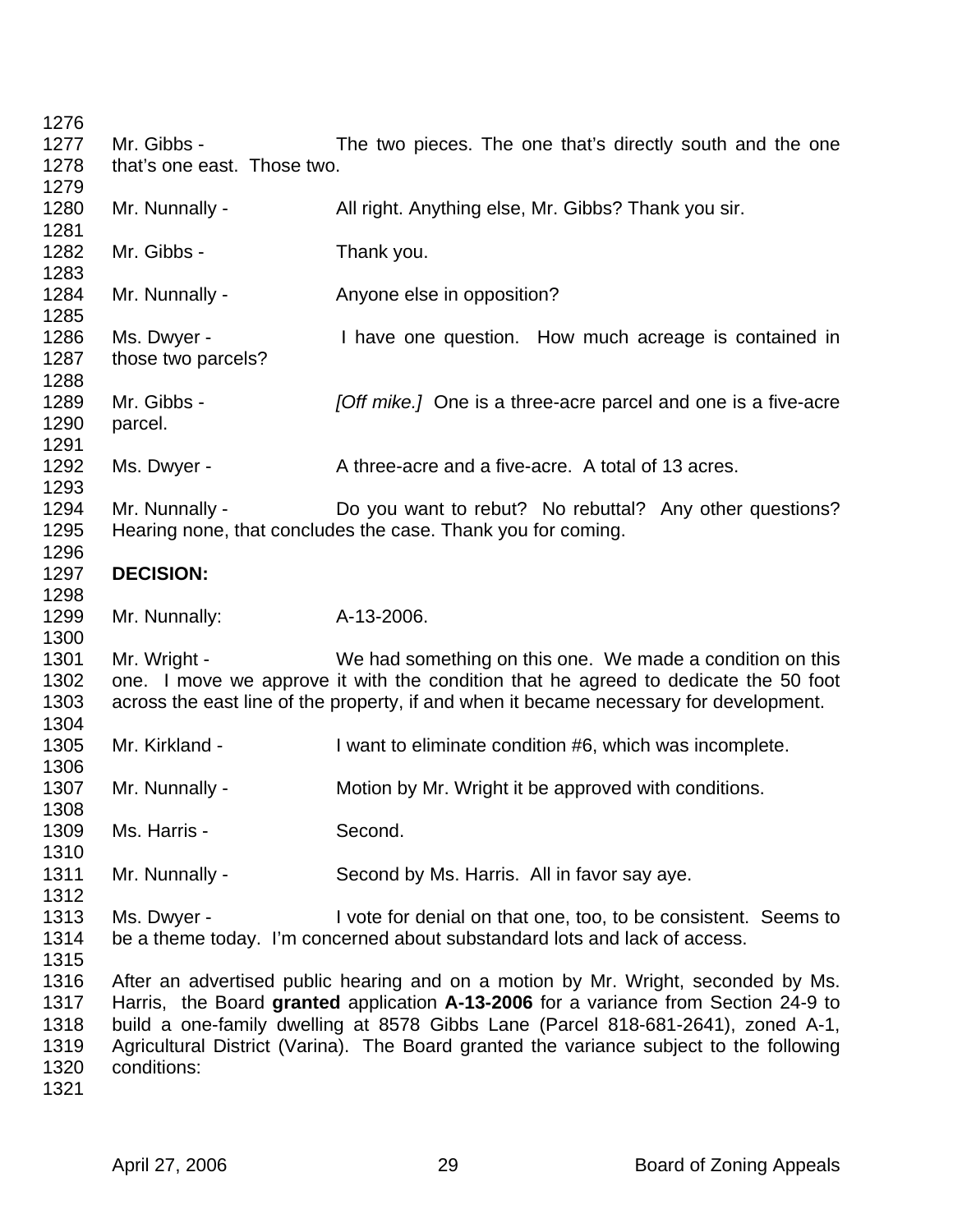1322 1. Only the improvements shown on the plan filed with the application may be 1323 constructed pursuant to this approval. Any additional improvements shall comply with 1324 the applicable regulations of the County Code. 1325

1326 2. Approval of this request does not imply that a building permit will be issued. 1327 Building permit approval is contingent on Health Department requirements, including, 1328 but not limited to, soil evaluation for a septic drainfield and reserve area, and approval 1329 of a well location.

1331 3. The applicant must present proof with the building permit application that a legal 1332 access to the property has been obtained. 1333

1334 4. At the time of building permit application, the applicant shall submit the 1335 necessary information to the Department of Public Works to ensure compliance with the<br>1336 requirements of the Chesapeake Bay Preservation Act and the code requirements for requirements of the Chesapeake Bay Preservation Act and the code requirements for 1337 water quality standards.

1339 5. The owners of the property, and their heirs or assigns, shall accept responsibility 1340 for maintaining access to the property until such a time as the access is improved to 1341 County standards and accepted into the County road system for maintenance.

1343 6. [ADDED] The applicant shall reserve a right-of-way 50 feet wide along the 1344 eastern property line for future access to adjoining property. 1345

| 1347 | Affirmative:   | Harris, Kirkland, Nunnally, Wright |  |
|------|----------------|------------------------------------|--|
|      | 1348 Negative: | Dwyer                              |  |
| 1349 | Absent:        |                                    |  |

1350 1351

1330

1338

1342

1346

1352 The Board granted this request, as it found from the evidence presented that, due to the 1353 unique circumstances of the subject property, strict application of the County Code 1354 would produce undue hardship not generally shared by other properties in the area, and 1355 authorizing this variance will neither cause a substantial detriment to adjacent property 1356 nor materially impair the purpose of the zoning regulations.

- 1357 1358
- 1359 Mr. Nunnally Next case, Mr. Blankinship.

1360 1361 **A-14-2006 CARLTON AND AVERY LEWIS** request a variance from 1362 Section 24-94 to build a one-family dwelling at 9536 Kennedy Station Terrace (Kennedy 1363 Station) (Parcel 781-760-8971), zoned R-3, One-family Residence District (Fairfield). 1364 The rear yard setback is not met. The applicants have 19 feet rear yard setback, where 1365 the Code requires 40 feet rear yard setback. The applicants request a variance of 21 1366 feet rear yard setback.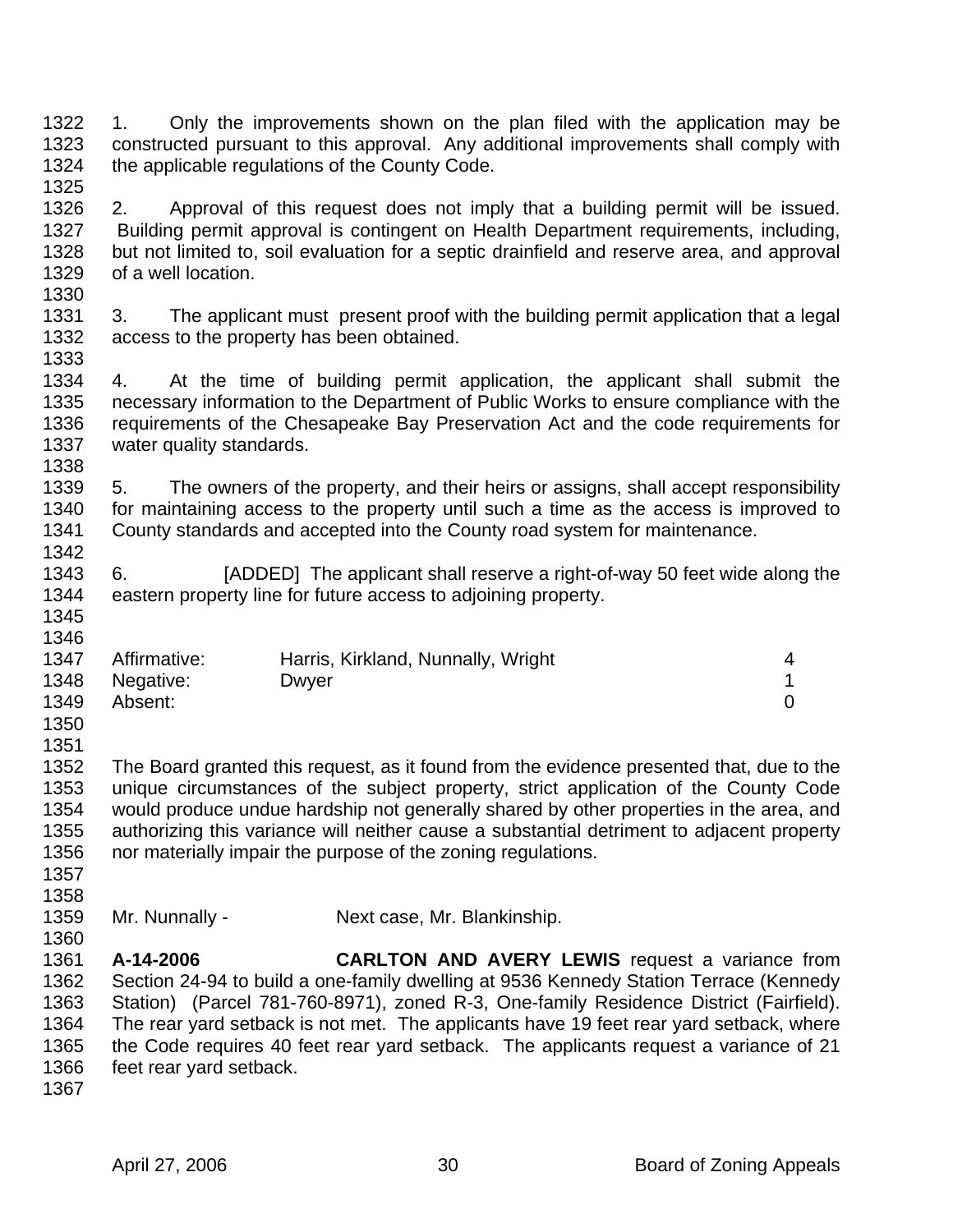1368 Mr. Blankinship - There's a letter on the table with reference to this case.

- 1370 Mr. Nunnally Anyone else here interested in this case? If so, please stand 1371 and be sworn.
- 1373 Mr. Blankinship Raise your right hands, please. Do you swear or affirm that 1374 the testimony you're about to give is the truth, the whole truth, and nothing but the truth 1375 so help you God?
- 1377 Mr. Walker I affirm.
- 1379 Mr. Nunnally All right, sir. Please state your name for the record, sir, and 1380 tell us what you're requesting.
- 1382 Mr. Walker My name's Eric Walker. I'm with Attic-Walker Construction. 1383 I'm the contract purchaser and a representative of Mr. Carl and Avery Lewis. Today, 1384 ladies and gentlemen, I'm here requesting a variance to build a single-family dwelling at 1385 9536 Kennedy Station Terrace. The crux of the issue in front of us is basically the size 1386 of this existing lot. If I understand the history, this lot was subdivided and developed 1387 back in '95. Back before I believe the subdivision was recorded, the original developer 1388 requested a variance to keep the remaining house on this property. At some point in 1389 the future, the plan was to demolish that house and to build a new home that would 1390 comply with all of the requirements. I can't speak, because I wasn't there at that time, 1391 but based on the size, shape, and depth of this lot, and looking at the houses that were 1392 built, even back then, there's really no house that could be built that would be consistent 1393 or comparable to the adjacent homes in the subdivision. So, at the point we're at now, 1394 is I'm proposing a house that meets the front and side yard setbacks, but it doesn't meet 1395 the rear yard setback. The County requires 40, I'm proposing 19.8. The existing home 1396 there was actually six feet off that back property line, so this is going to be less of an 1397 impact to the adjoining property owner than the original house was. I'll be happy to 1398 answer any questions, if there are any.
- 1399

1401

1369

1372

1376

1378

1381

- 1400 Ms. Harris How many square feet are you proposing?
- 1402 Mr. Walker The house that I'm proposing is approximately 2600 square 1403 feet. It's a 4-bedroom, 2-1/2 bath, 2-car garage home, which is comparable to what is 1404 currently built in this subdivision. I met with several of the owners yesterday for the first 1405 time, to give them an opportunity to see what I'm proposing. One of the points that I 1406 made with them, and I'm also going to make with the Board, is there's a house that 1407 potentially could be built on this property without a variance. The issue is whether that 1408 house going to be comparable with the adjacent houses? Based on what I see in terms 1409 of the plat and the lot size, it won't be. So, with that being said, that in itself, I believe 1410 lessens a reasonable beneficial use of this property because you can't build anything 1411 here that's going to be comparable.
- 1412
- 

1413 Ms. Dwyer - As I look at the lot, I realize that it's an oddly shaped lot. Of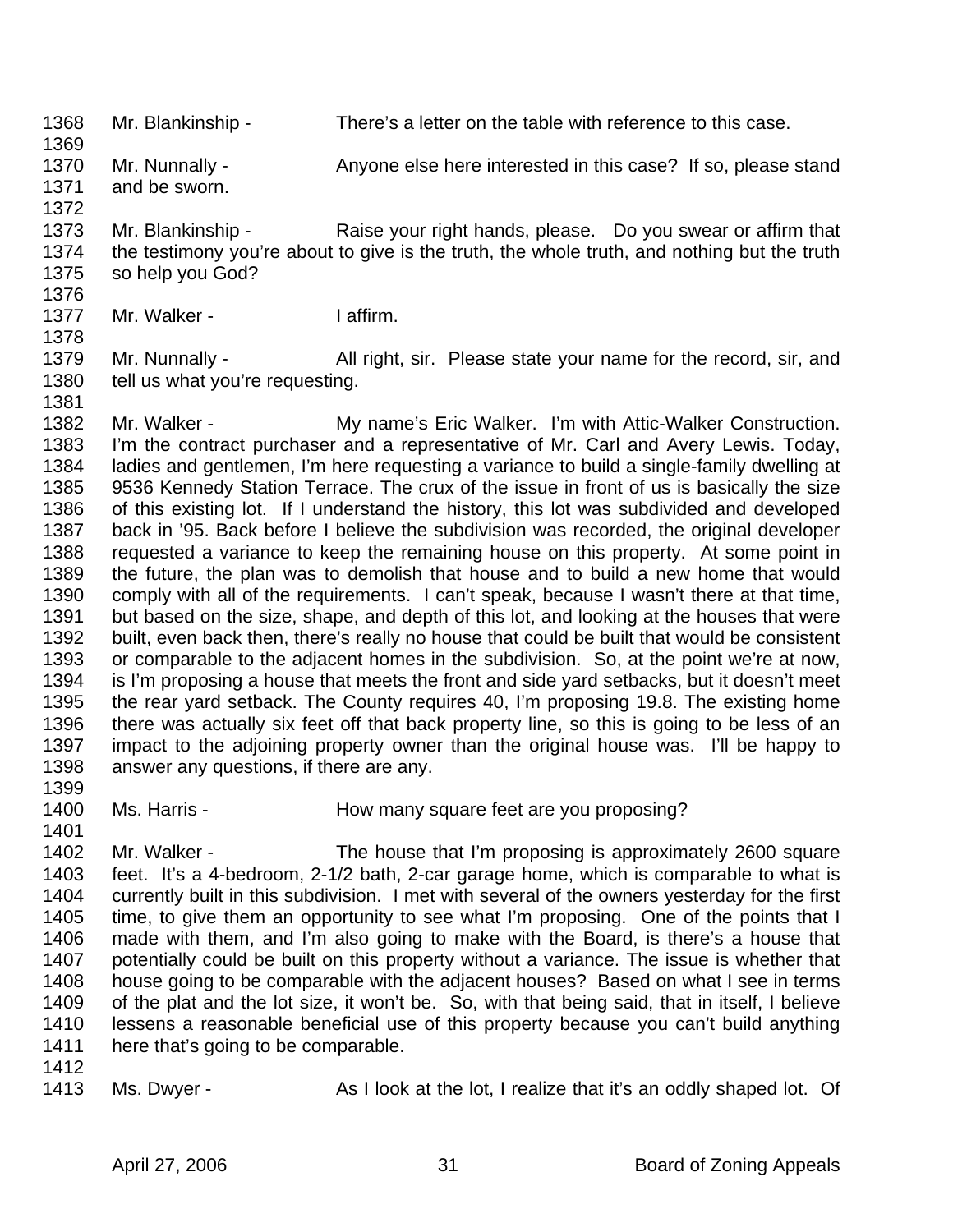1414 course, that was completely within the control of the developer when the developer set 1415 out these lots. It's a self-created problem, so let me just get that out first. It looks like 1416 even given the odd shape of the lot, a T-shaped house or an L-shaped house might 1417 allow a house to be built maybe larger than, say, a rectangular-shaped house on that 1418 lot. That would allow you some extra square footage.

1420 Mr. Walker - I think you made an excellent point. If my research is 1421 correct, again, this variance was requested and approved prior to this subdivision being 1422 recorded, so there was always a potential for this layout to be reconfigured to make this 1423 lot, in terms of size, more consistent with the rest of the lots, but that wasn't the case. In<br>1424 itself, with the County approval of the plans and the way the land was set up, that itself, with the County approval of the plans and the way the land was set up, that 1425 created the current issue that we have now. I also—and I think it's in your package— 1426 submitted a plot plan that shows the buildable area of this particular lot. I also have— 1427 and I should have added this to package—but I can pass around a plot plan that shows<br>1428 two different scenarios of a house, just a box that could be built there. Based on what two different scenarios of a house, just a box that could be built there. Based on what 1429 you see, you really can't build anything, again, that's comparable to what's in that 1430 neighborhood. 1431

1432 Ms. Dwyer - Again, my point is that if you built a house that conformed 1433 more to the shape of the buildable area, that is an L-shaped house or a T-shaped 1434 house, then you'd be able to get more square footage within the buildable area. If you 1435 plot a rectangle on this lot, you're right, it's not going to work as well because the 1436 developer chose to create a very peculiar lot. My concern about the rear-yard setback 1437 being minimized is that this house, the back of this house is going to be in the front yard 1438 of 2532.

- 1439 1440 Mr. Walker - Can I see the overall, because I can speak to that. 1441 1442 Ms. Harris - It's not showing on here. The aerial photos, I think, show it 1443 better. 1444
- 1445 Ms. Dwyer The aerial photo shows it better. 9532 is the flag lot that's 1446 adjacent to this. 1447
- 1448 Mr. Walker Correct. I think one of the conditions of either the variance 1449 or of the subdivision approval was that the developer had to erect a fence. There's 1450 currently a fence that's on the adjoining property line in between 9532 and 9536. So, 1451 there's currently a fence there that would minimize the impact. Again, just to compare 1452 what I'm proposing and what the existing house was, again, it's less of an impact. I'm 1453 meeting the side yard setbacks. I'm just not meeting the rear yard and that's probably 1454 one of the reasons why the County did away with flag lots, because of this same issue. I 1455 think one of the things they tried to do to minimize the impact was to erect a fence and 1456 put some landscaping up there. 1457
- 1458 Mr. Blankinship Paul, would you put up the photo please?
- 1459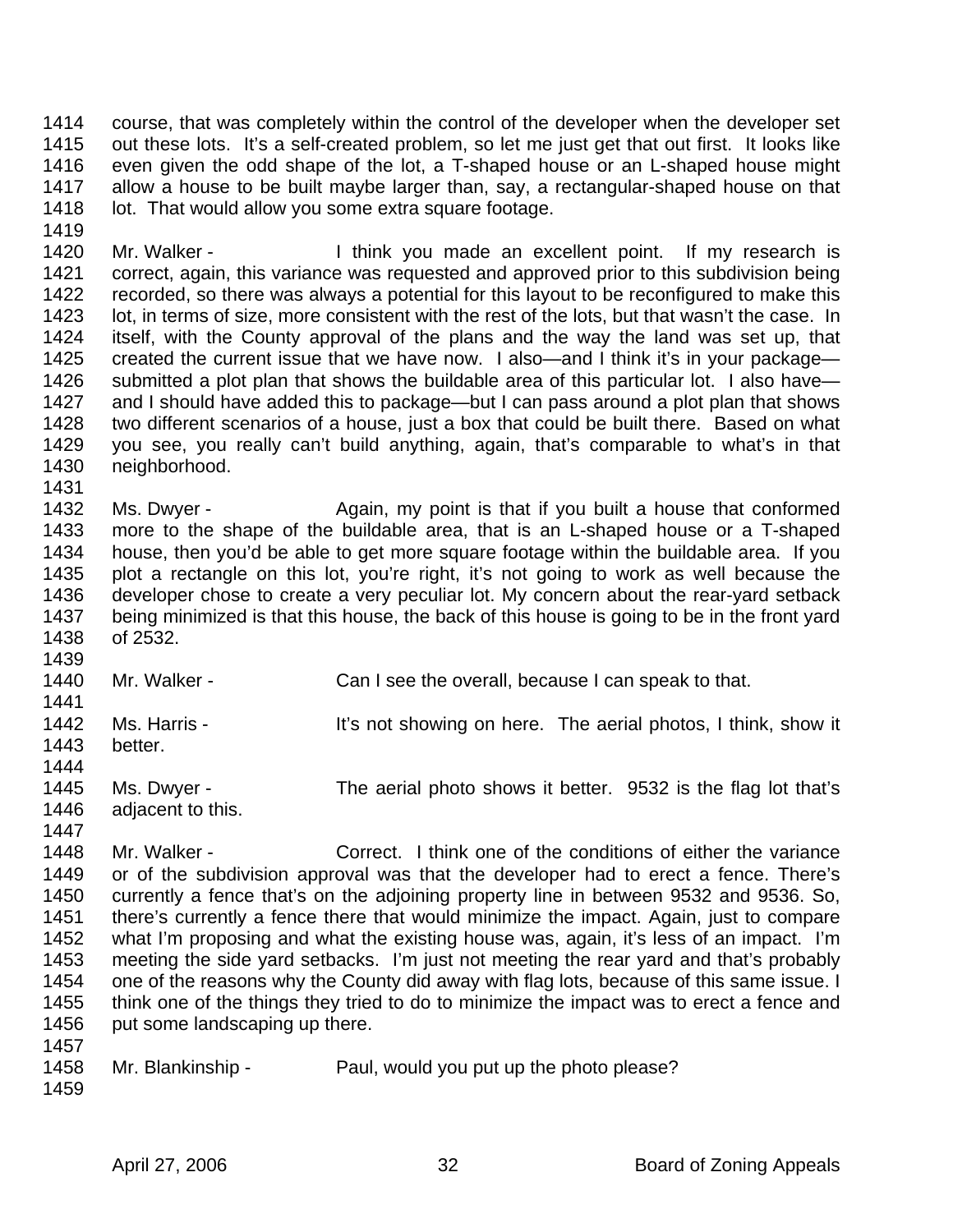1460 Ms. Harris - I need to ask a question about this particular photo before 1461 we move it. 1462 1463 Mr. Blankinship - Sorry. 1464 1465 Ms. Harris - The structure that we see in the area that has been indicated 1466 here, that structure right there, what is that? 1467 1468 Mr. Walker - That was the original home, which has now been 1469 demolished. That was the original home on all the property. So, before it was 1470 developed, that was the original home. 1471 1472 Ms. Harris - Okay. Did you see this structure actually in existence? 1473<br>1474 Mr. Walker - The I did. Actually, I live a couple blocks away, so I kind of feel 1475 like this is my neighborhood, too. I live over on Forest Glen Road, which is down North 1476 Run and left on Hungry. So, I saw that home for years and it was old and dilapidated. I 1477 think everybody was probably elated when it was finally demolished. In terms of 1478 erecting a home more L-shape, I played with this scenario with my surveyors to try to 1479 come up with a buildable area that was going to fit within the requirements, and I 1480 couldn't come up with something that would fit. I understand your point in terms of L-1481 shape, building something that conforms with the lot setbacks, but to be honest with 1482 you, I couldn't come up with anything that would work. 1483 1484 Mr. Blankinship - By "work," you mean something that would be— 1485 1486 Mr. Walker - That would fit within the setbacks. 1487 1488 Mr. Blankinship - It would work. You could meet the requirements of Code. 1489 1490 Mr. Walker - Right. You can build a house. My point is, you can build a 1491 house on this lot, but it won't be consistent with the adjacent properties. 1492 1493 Ms. Dwyer - It will be smaller. 1494 1495 Mr. Walker - It will be smaller. 1496 1497 Mr. Blankinship - I think there was a view of the fence. 1498 1499 Ms. Harris - So, is that a threat, Mr. Walker? 1500 1501 Mr. Walker - No ma'am. 1502 1503 Ms. Harris - Okay. 1504 1505 Mr. Walker - No. I wanted the facts to be out in the open so everybody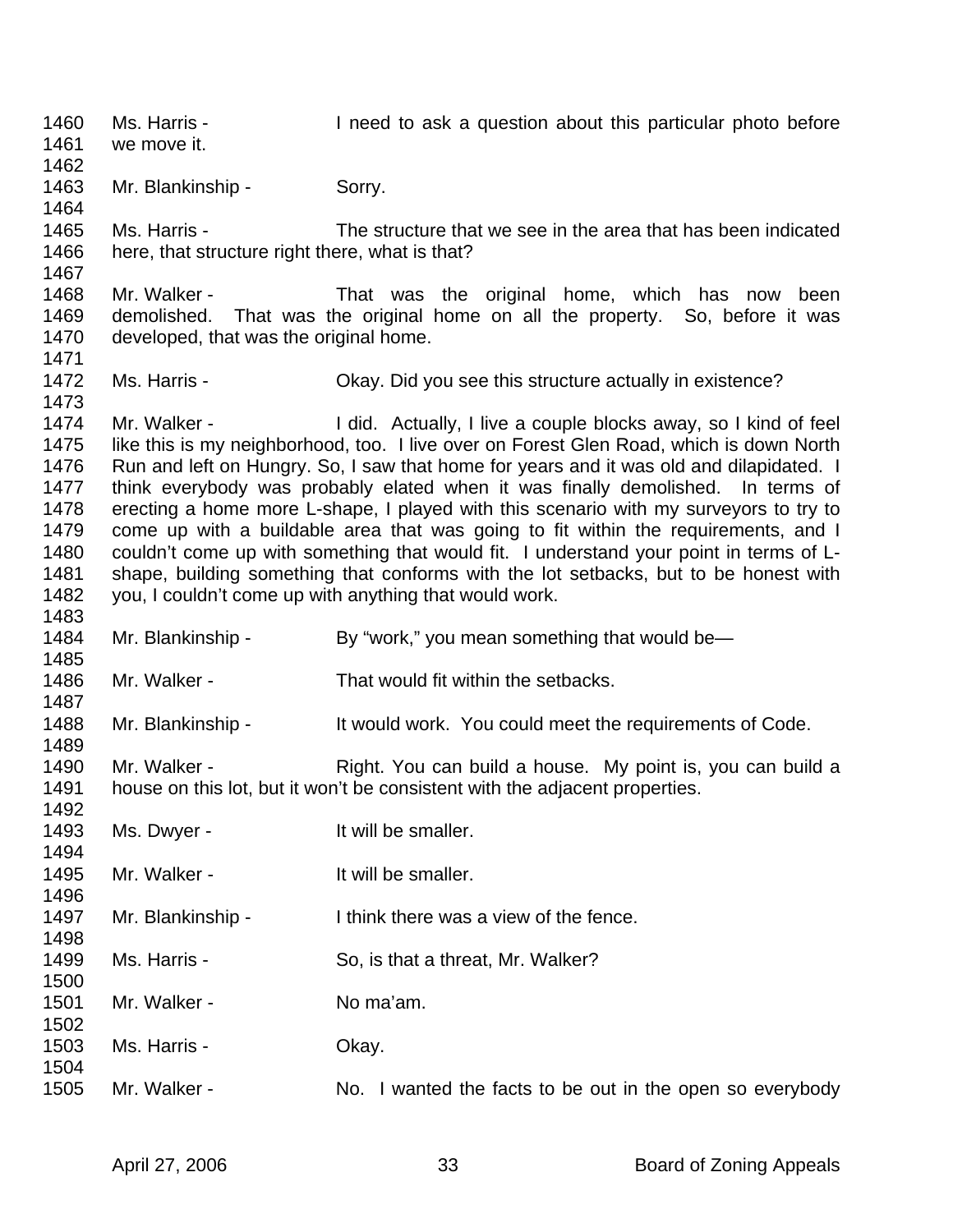1506 understands. I'm the contract purchaser, so if the variance is not approved, more than 1507 likely, I'm not going to buy the property. Now, the owner of the property is a builder, so 1508 there is the potential—There's economics involved. He's not going to walk away and 1509 leave the property vacant. Those are the facts. 1510 1511 Mr. Blankinship - Right in the middle of the screen here, is that the fence 1512 you're describing? 1513 1514 Mr. Walker - Yes sir. 1515 1516 Ms. Dwyer - So, the rear of this house is going to be facing the house 1517 we're looking at now. That's the flag lot. 1518 1519 Mr. Walker - No ma'am. The side of the house will face that flag lot. If 1520 you look at the plot plan that shows the proposed dwelling—I'll be happy to pass this 1521 one if it's not in your packet. But the flag lot will face the side of the house and the 1522 proposed house will face Kennedy Station Terrace. 1523 1524 Ms. Dwyer - As I see it, it looks like the flag lot's really going to be facing 1525 the rear yard, maybe the side rear yard. 1526 1527 Mr. Walker - Chay. 1528 1529 Ms. Dwyer - It's going to be facing the rear yard— 1530 1531 Mr. Walker - Can I show you this plat? 1532 1533 Ms. Dwyer - I have that. I'm looking at the aerial photograph, too. 1534 1535 Mr. Walker - Do you have a view facing the flag lot that shows that lot, 1536 because there's currently a large tree there. 1537 1538 Mr. Blankinship - You're looking down the driveway of the flag lot there. You 1539 see the curve in the driveway— 1540 1541 Mr. Walker - I mean, more in the cul-de-sac. Just to give her a better 1542 idea. 1543 1544 Ms. Dwyer - I looked at this site in person, so I'm familiar with it. 1545 1546 Mr. Blankinship - I think she's right. I think it faces the corner of the proposed 1547 dwelling. The house is going to be looking straight into the corner of the proposed 1548 dwelling. 1549 1550 Mr. Walker - The back corner? 1551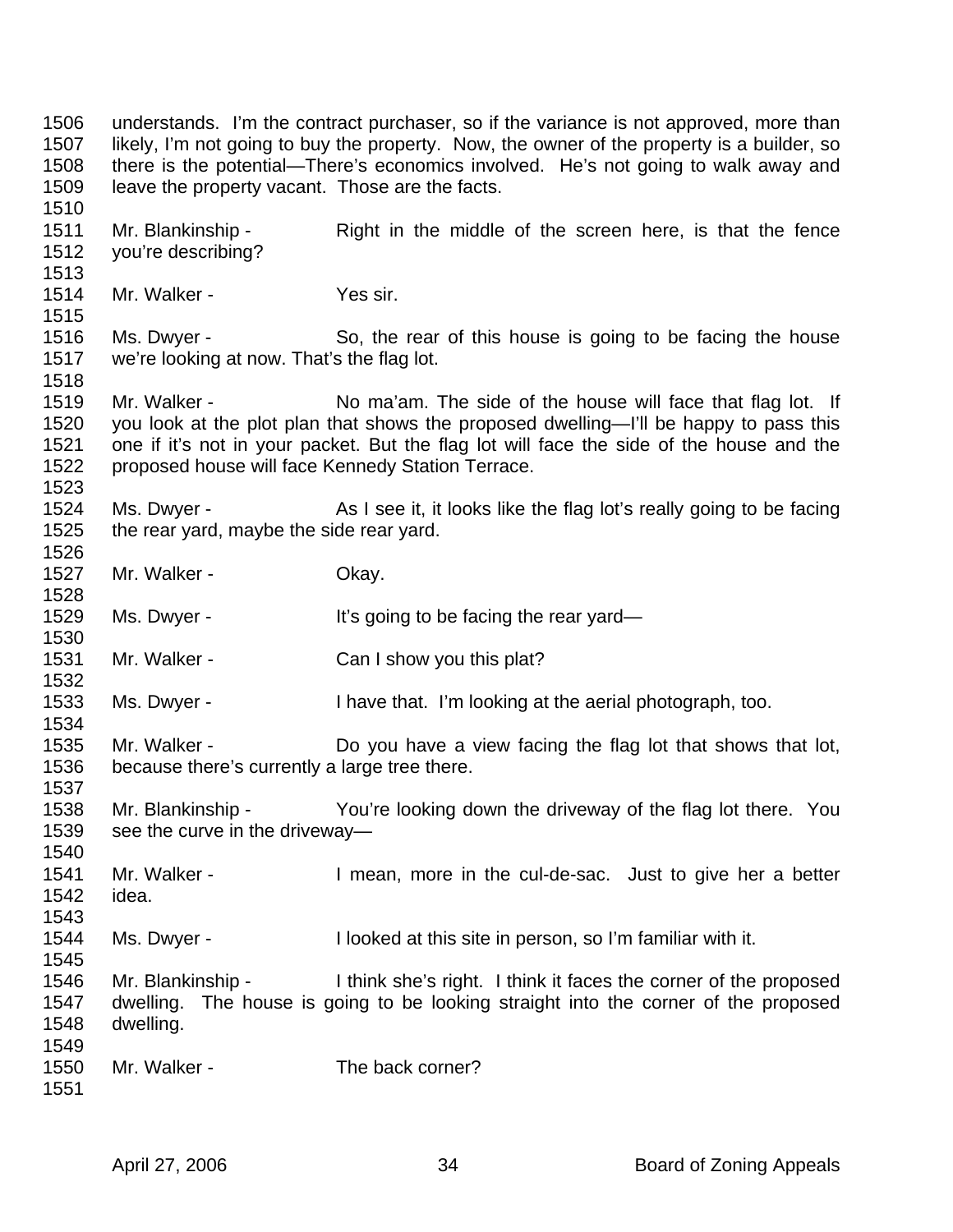1552 Ms. Dwyer - It's going to be facing the rear yard of this lot. 1553 1554 Mr. Blankinship - It'll definitely look into the rear yard. 1555 1556 Mr. Walker - Again, that was consistent with the existing home. 1557 1558 Ms. Dwyer - Right, but it raises the issue of whether we should allow this 1559 house to be built farther back on the lot. That's my point. 1560 1561 Mr. Walker - You want it further back? 1562 1563 Ms. Dwyer - No. You're asking for a variance to allow it to be built more 1564 in the rear yard that it's permitted to be. 1565 1566 Mr. Walker - Well, I guess the other issue with that is Mr. Gunn, who's to 1567 the right, and I believe he's at 9540, one of the issues he brought up is he wanted to 1568 ensure that he's not looking at the back of the house. 1569 1570 Mr. Blankinship - Somebody is going to be looking into the backyard of this 1571 house. 1572 1573 Mr. Walker - Right, at some point. I argue that—I think it's 9530, or the 1574 flag lot— 1575 1576 Mr. Blankinship - 32. 1577 1578 Mr. Walker - There's a big tree there. There's also a fence there. So, the 1579 impact is going to be less if those things weren't there. 1580 1581 Ms. Harris - This is a difficult site. I'm a neighbor, too, been neighbors 1582 there for 32 years. 1583 1584 Mr. Walker - Chay. 1585 1586 Ms. Harris - Coming down Mountain Road, before it was torn down in 1587 2005, I could not see the house before the subdivision. The house was completely 1588 encircled by houses. I've very familiar with the fact that the former owner owned a lot of 1589 that property and evidently sold part of property and agreed to stay there. 1590 1591 Mr. Walker - Yes ma'am. 1592 1593 Ms. Harris - Because it was not an ideal location. You are surrounded by 1594 homes. I don't know of any other area in Fairfield District that was quite like this one 1595 that I'm aware of. 1596 1597 Mr. Walker - Yes.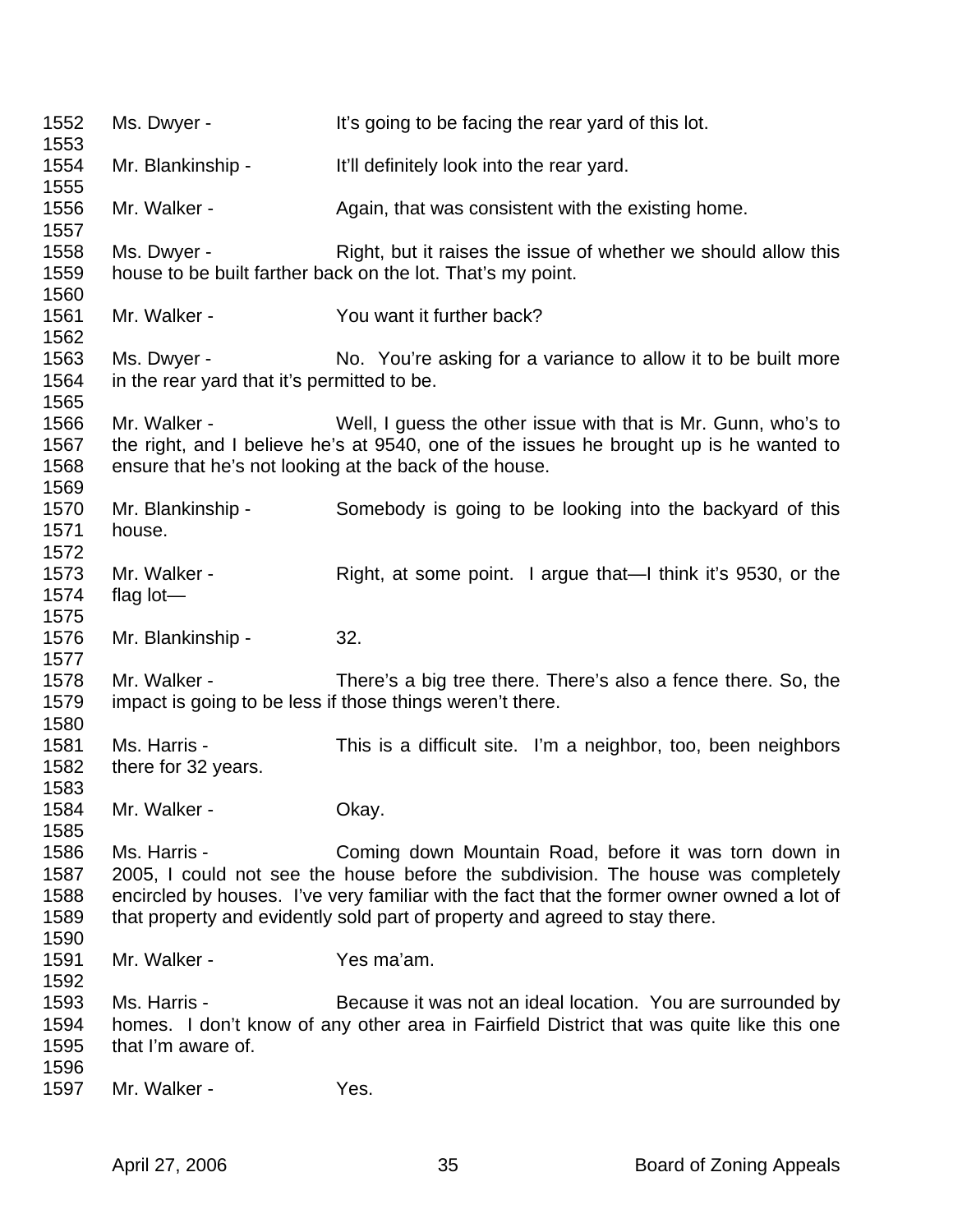1598 1599 Ms. Harris - I don't know if we need to create it again. 1600 1601 Mr. Walker - I appreciate that. I think, again, if we want to just look at 1602 what the facts are. Please don't take this as a threat, but I want you to understand that 1603 if this variance is not approved to allow somebody to build something that's more 1604 consistent with the neighborhood, someone can still build something there. You can 1605 find a house that will fit within the setback. So, at this point, the neighbors have an 1606 opportunity to voice their opinion and have some kind of influence on what's going to be 1607 built there. If not, you can build whatever. 1608 1609 Ms. Harris - You said it three times, so we got it. 1610 1611 Mr. Walker - Chay. 1612 1613 Mr. Nunnally - Thank you, sir. We'll listen to the opposition now. Please 1614 state your name for the record, sir. 1615 1616 Mr. Hunter - My name is Kevin Hunter and I live at 9717 North Run Road, 1617 which this property would be in my backyard. I'm the one most affected by this. 1618 1619 Mr. Nunnally - What is the number of yours again? 1620 1621 Mr. Hunter - 9717. 1622 1623 Mr. Nunnally - 9717. 1624 1625 Mr. Hunter - Yes sir. My name, again, is Kevin Hunter. Okay. The only 1626 thing is, again, as you all had talked about earlier, the property that was there before 1627 mine, it was very close to my property line and it was kind of an eyesore. Just the way 1628 the houses were built around this old structure, we just had to deal with that. When the 1629 property came down, I had no idea that they would build another home there. My 1630 concern is, if they build another home, when I go to my bathroom window or my wife 1631 goes to the bathroom window or my kids, or whenever we go out the back porch where 1632 the deck is located, will we be looking right into the backyard again, just as we were 1633 before? Again, before, it was an eyesore, but we dealt with it because of the fact that 1634 we had to. We knew that the house was going to come down some day, so we dealt 1635 with it for that length of time. I just don't want another house right in my backyard again, 1636 just like the old one had been. I have some pictures with me. I don't know if you guys 1637 want to see the old—This is when the old structure was up. So, I did bring some. It 1638 basically seems that you all know the situation. I had proposed to put the house 1639 forward, but when I spoke with my neighbor, Mr. Gunn, that would obstruct his view and 1640 it wouldn't be right for him. Then on the other property, 9532, it's going to put her in a 1641 bad position. She couldn't be here; she goes to school. So, it's going to put her in a bad 1642 position because she's going to be at the backdoor of this person. I think, basically, I'm

1643 just saying things over that you just said, but I just wanted to express my concern and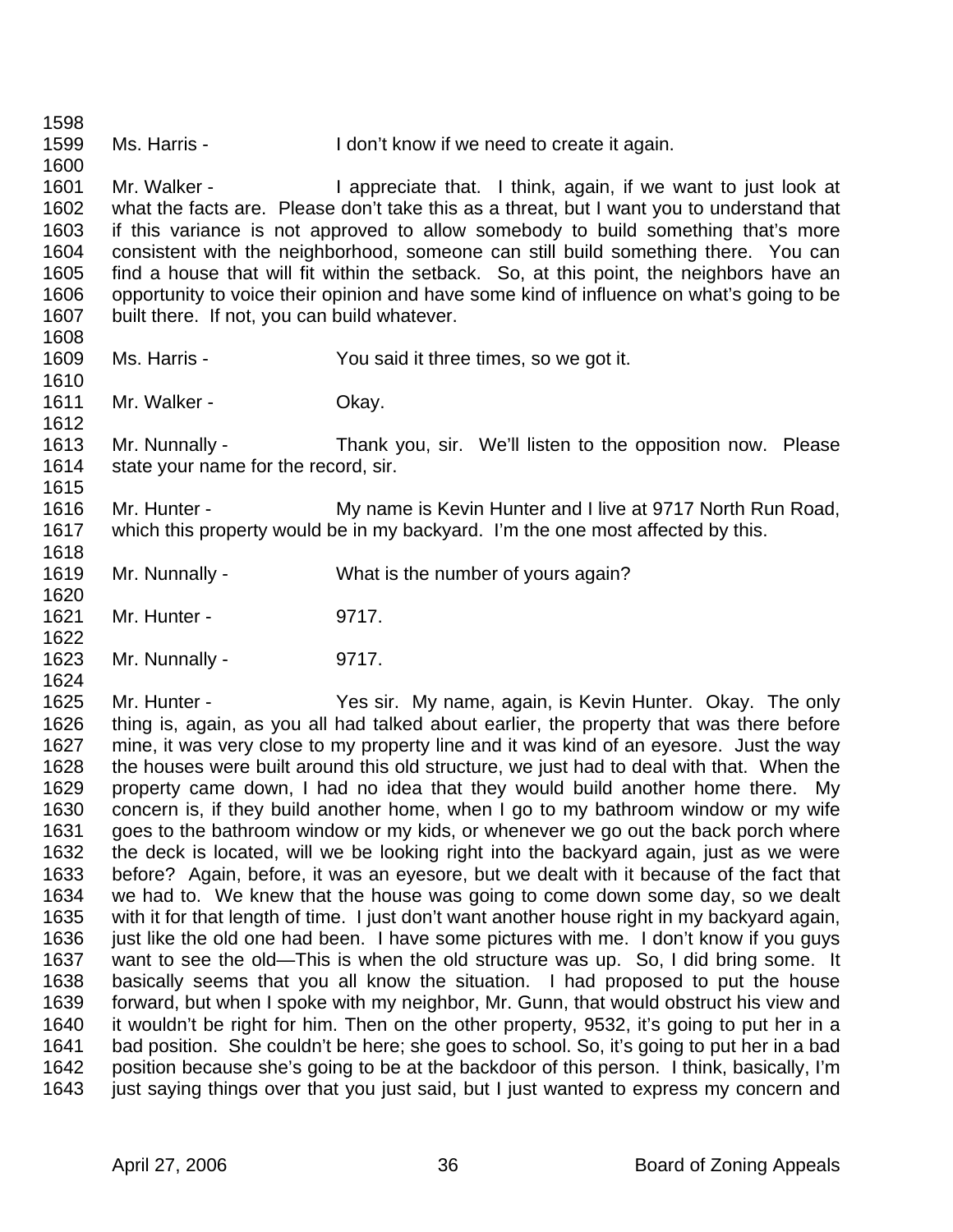| 1644<br>1645                 |                                                                    | show you all that I'm just not against the property being built there.                                                                                                                                                                   |
|------------------------------|--------------------------------------------------------------------|------------------------------------------------------------------------------------------------------------------------------------------------------------------------------------------------------------------------------------------|
| 1646<br>1647                 | Mr. Blankinship -                                                  | Mr. Hunter, you realize a house can be built on that lot.                                                                                                                                                                                |
| 1648<br>1649<br>1650         | Mr. Hunter -<br>question about that also.                          | Yes, and I have a question. Excuse me, I'm sorry. I have a                                                                                                                                                                               |
| 1651<br>1652<br>1653<br>1654 | Mr. Wright -                                                       | There's a buildable area there. Can you show him Ben?<br>The area that the house could be built in and they would not have to come to this Board<br>or anybody for any approval except to get a building permit.                         |
| 1655<br>1656<br>1657<br>1658 | Mr. Hunter -                                                       | Right, and my question to you all is, you're saying that a<br>house is buildable. I'm thinking if you can't get a variance for one house, how can you<br>get a variance for the other? So, you're saying a house can be set inside that? |
| 1659<br>1660<br>1661         | Mr. Blankinship -<br>than 19.                                      | It would have to be 40 feet away from you, though, rather                                                                                                                                                                                |
| 1662<br>1663<br>1664         | Mr. Wright -<br>that little triangular area?                       | Look at that picture that's up there. Do you see that area,                                                                                                                                                                              |
| 1665<br>1666                 | Mr. Hunter -                                                       | Yes sir                                                                                                                                                                                                                                  |
| 1667<br>1668<br>1669         | Mr. Wright -<br>house that fits into that area, they can build it. | That's the buildable area on that lot. If they can configure a                                                                                                                                                                           |
| 1670<br>1671                 | Mr. Hunter -                                                       | Like a triangle you mean?                                                                                                                                                                                                                |
| 1672<br>1673<br>1674         | Mr. Wright -                                                       | Whatever. If they could build it within that area, they can<br>build it. They don't have to get any variance of anything.                                                                                                                |
| 1675<br>1676<br>1677         | Ms. Dwyer -                                                        | The variance would allow him to go outside that buildable<br>area and come closer to the back property line. That's what he's asking.                                                                                                    |
| 1678<br>1679                 | Mr. Wright -                                                       | He's trying to go outside of that area.                                                                                                                                                                                                  |
| 1680<br>1681<br>1682<br>1683 | Mr. Hunter -<br>have 40 feet from my line to-                      | Okay, and I understand that. Again, like I said, am I going to<br>be subject to the same thing I was subject to before? That means that they're going to                                                                                 |
| 1684<br>1685                 | Mr. Wright -                                                       | It'll be further from your line.                                                                                                                                                                                                         |
| 1686<br>1687                 | Mr. Blankinship -                                                  | You have 40 feet.                                                                                                                                                                                                                        |
| 1688<br>1689                 | Mr. Wright -<br>rear yard area there.                              | That's the purpose of the zoning ordinance, to preserve the                                                                                                                                                                              |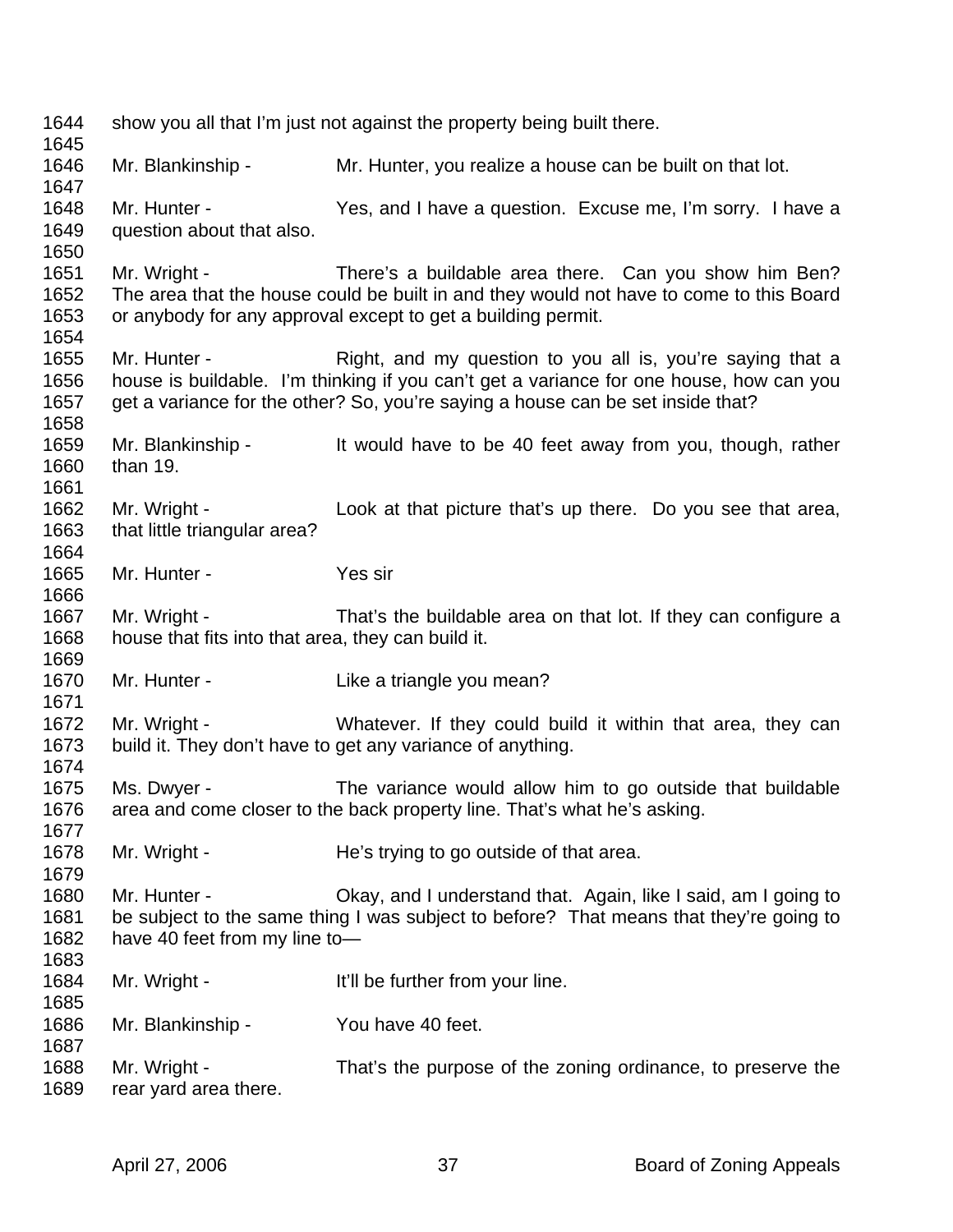1690 1691 Ms. Dwyer - That's if the variance is not granted he has to be 40 feet 1692 away from the rear property line. If we grant the variance he's asking for, he'd be 19 1693 feet away. 1694 1695 Mr. Hunter - Right. 1696 1697 Mr. Blankinship - Would you rather have a larger house consistent with the 1698 other houses that are closer to you, or would you rather have a smaller house that might 1699 not fit the neighborhood as well but would be farther away from you? 1700 1701 Mr. Hunter - Well, I mean, of course I wouldn't want the property value to 1702 go down. That's the first point. The second point is, I'm just looking at the size of the 1703 space between the back yards. I don't want it to be in my back window, and I'd be 1704 looking into someone else's back window. 1705 1706 Ms. Dwyer - *[Inaudible.]* 1707 1708 Mr. Hunter - That's the only thing. 1709 1710 Mr. Blankinship - Yes sir. 1711 1712 Mr. Hunter - That's my main concern. 1713 1714 Mr. Blankinship - That's your main concern. 1715 1716 Mr. Hunter - That's *my* main concern. My second concern is my 1717 neighbors. I don't want to put them at a discomfort and put them in a bad position 1718 either. 1719 1720 Mr. Blankinship - That's good. 1721 1722 Mr. Hunter - You all understand. 1723 1724 Mr. Hunter - That's my case. 1725 1726 Mr. Nunnally - Thank you, Mr. Hunter. Anyone else? State your name, sir. 1727 1728 Mr. Gunn - My name is Reamous Gunn. I reside at 9540 Kennedy 1729 Station Terrace. My residence is the one directly to the east of the proposed dwelling. I 1730 would like to state my initial concern first, and it's been stated at least once already 1731 today. My family is concerned that the proposed dwelling not be moved forward and 1732 that the front requirements not be changed because that would allow that house to 1733 obstruct my view to the street, and also, I believe it would be a detriment to my family if, 1734 indeed, we ever decide that we're going to move on. When I looked at the zoning 1735 appeal case report, that point was noted in there. That's my major point. My second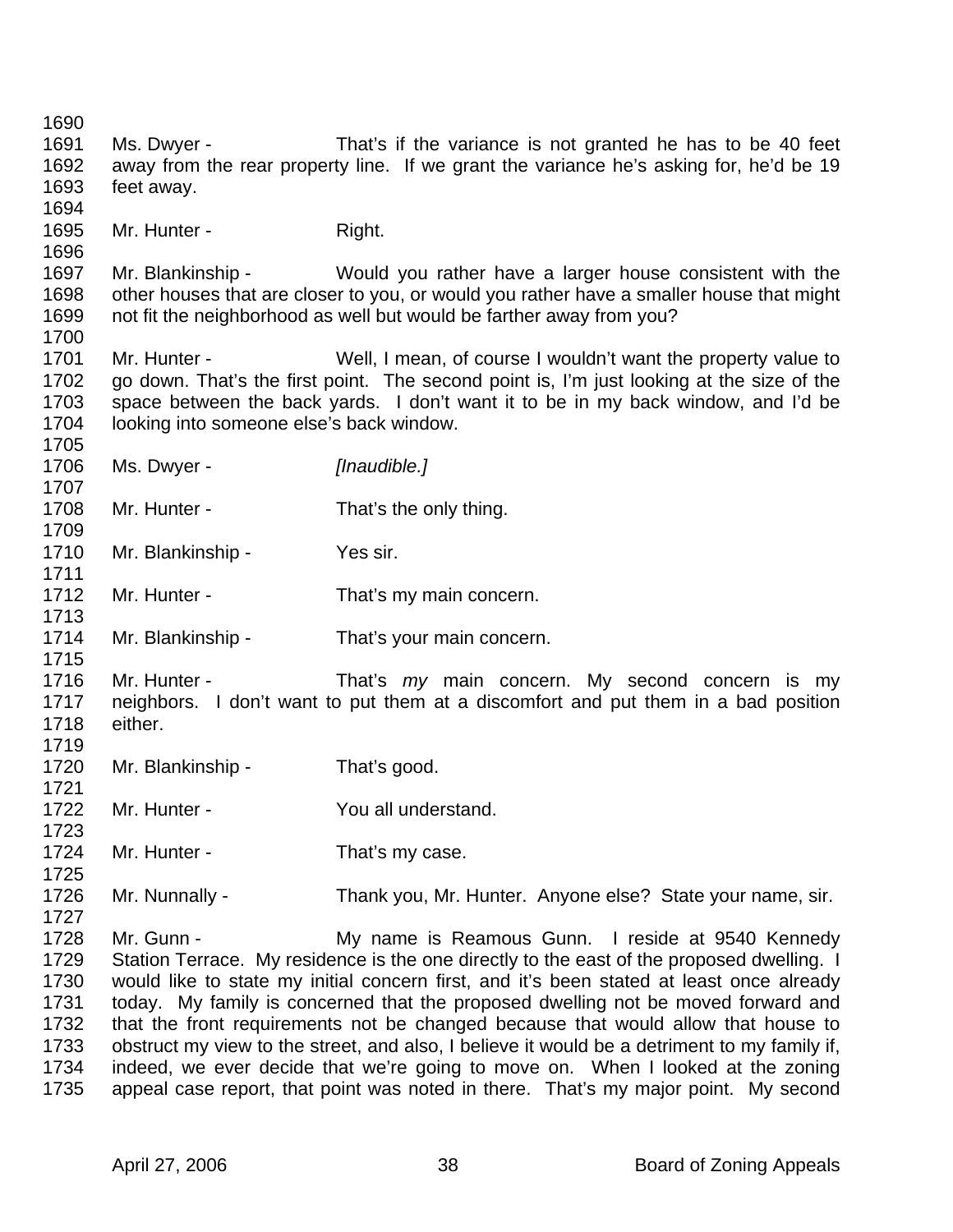1736 point is I'm also very concerned about the neighborhood itself and that we protect the 1737 integrity of the entire neighborhood. Basically, summing up what I have to say is that I'd 1738 like the Board, if you would, to please consider the fact that if the house is moved 1739 forward, it would significantly impact my family personally, and also any other detriment 1740 that may occur to my neighbors because of it as well. Thank you very much. 1741 1742 Mr. Nunnally - You live at 9540? 1743 1744 Mr. Gunn - Yes sir. 1745 1746 Ms. Harris - Mr. Gunn, did you get a copy of the County's case report. 1747 1748 Mr. Gunn - Yes ma'am, I did. 1749 1750 Ms. Harris - Did you see under the background? It not only states that 1751 any new house would meet setback requirements and would need to be screened from 1752 adjacent properties by means of landscaping of a fence. The second part of that 1753 sentence, "screened from adjacent property." If worse came to worse and a triangle-1754 shape home were built without the need for a variance, it would still have to be 1755 screened by landscaping or a fence. You're familiar with that? 1756 1757 Mr. Gunn - Yes ma'am. 1758 1759 Mr. Nunnally - I'm not so sure that that would hold. 1760 1761 Mr. Blankinship - No. If he builds by right, he's not going to be bound. 1762 1763 Mr. Nunnally - He's not bound by anything. 1764 1765 Ms. Dwyer - If we don't grant the variance, the ordinance requires that 1766 house to be 40 feet back, which is about all he's proposing with the variance. He's 1767 proposing 41 feet back. So, if we didn't grant the variance, it would still have to be 1768 about the same distance from the road, as I see it. Is that correct, Mr. Blankinship? 1769 1770 Mr. Blankinship - That's exactly right. 1771 1772 Ms. Harris - Ckay. Mr. Blankinship, can we go back to my statement I 1773 just made, "and would need to be screened." Why would this no longer apply? 1774 1775 Mr. Blankinship - Well, that's a condition of the variance. 1776 1777 Ms. Harris - When they were granted the variance before the subdivision 1778 was built, this was a condition of the variance. So, you're saying this condition would no 1779 longer apply? 1780 1781 Mr. Blankinship - Right. If they built within the buildable area. That old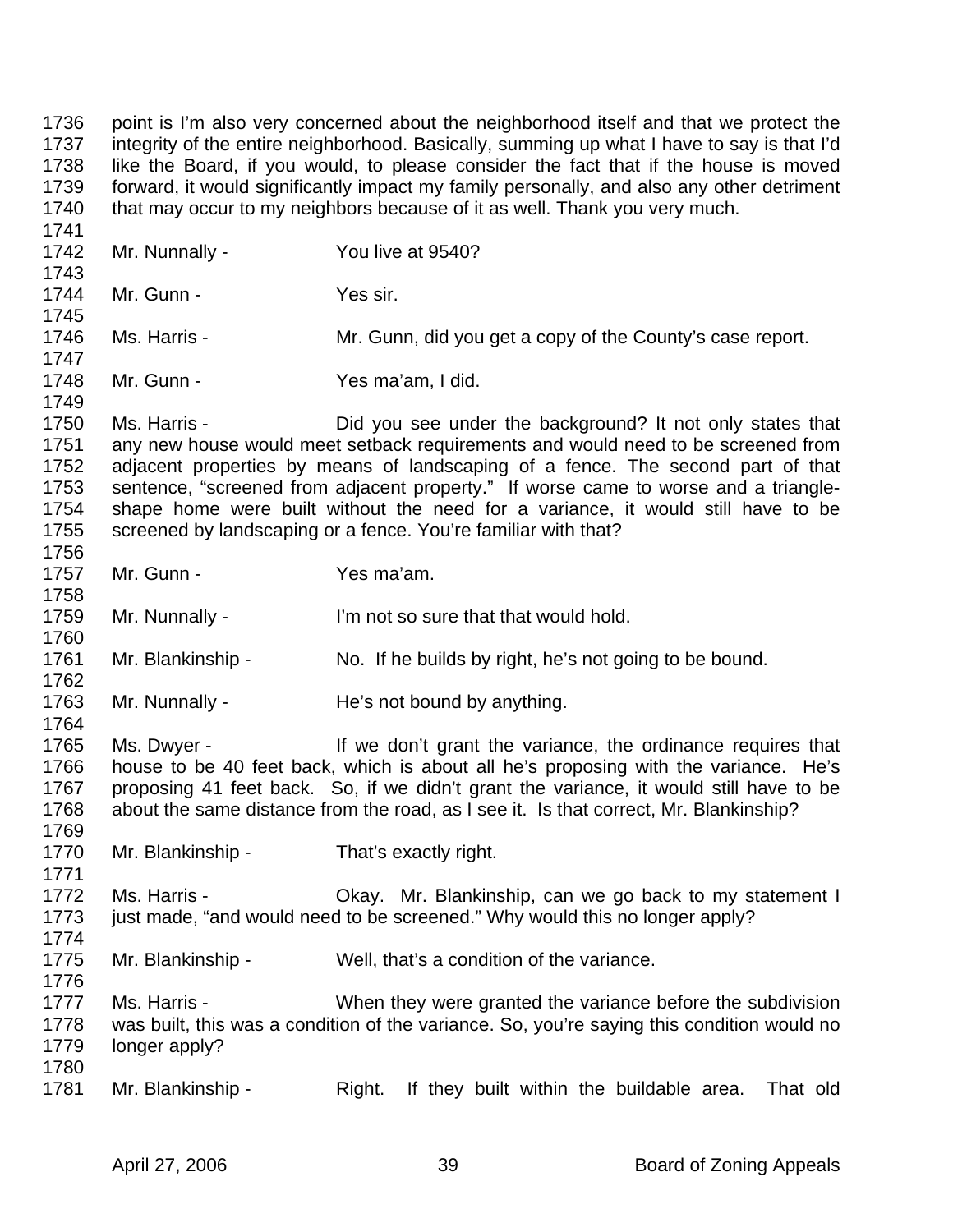1782 variance lasted until the building was taken down. Once that building was demolished, 1783 that old variance, as I understand it, is no longer in force because there's no building 1784 there for the variance to apply to. The variance was specific on that point, that when 1785 they moved out, that building had to come down. Now, you're kind of starting from 1786 scratch. If they build according to the buildable area, then they're just bound by the 1787 requirements.

1789 Ms. Dwyer - I'm not sure I agree with that, Mr. Blankinship, because it 1790 says if the developer made a commitment as to the new house, why wouldn't that 1791 commitment still be binding? If the developer said the new house would meet setback 1792 requirements and need to be screened, why wouldn't that still apply? 1793

1794 Mr. Nunnally - I'm not sure that's a valid condition.

1795<br>1796 Mr. Blankinship - The developer indicated that any new house would meet 1797 setback requirements and would need to be screened from the adjacent property. Well, 1798 we'd need to do some more research into that. I see your point of view. We'll need to 1799 look into that further.

1801 Mr. Nunnally - Anyone else for the opposition?

1803 Ms. Blackwell - Good morning. My name is Beverly Blackwell and I'm a 1804 resident at 9520 Kennedy Station Terrace. I moved into Kennedy Station in 1996. The 1805 dwelling at 9536 was there and it was my understanding when we bought our home, 1806 that that dwelling would eventually be torn down and something would be built there that 1807 would be comparable to the other houses in the area. My concern now is that we don't 1808 want to impact our neighbors in a negative way. We don't want to have a house that is 1809 much smaller than the other houses, which will bring down property values. We also 1810 don't want to have our neighbors looking out of their back window and looking into 1811 another person's house. Right now, it's like being between a rock and a hard place. 1812 You don't' know exactly what you should do. It does not impact me directly, although 1813 from my back porch, I can look and I can see the property, but my neighbors, 9540, 1814 9717, 9532, and 9528, are all people that are directly going to be impacted by this. Like 1815 I say, this will affect the entire subdivision and that is my main concern. We have a 1816 property that's going to be comparable to what we have now and also will not impact the 1817 neighbors negatively. Thank you. 1818

1819 Ms. Harris - Ms. Blackwell?

1820

1788

1800

1802

1821 Ms. Blackwell - Yes.

1822

1823 Ms. Harris - Have neighbors ever considered buying the property from 1824 the developers? You can erect a toddler trail, park, whatever would benefit the 1825 neighborhood. Have you ever thought about that?

1826

1827 Ms. Blackwell - Well, we haven't talked about it because we really were not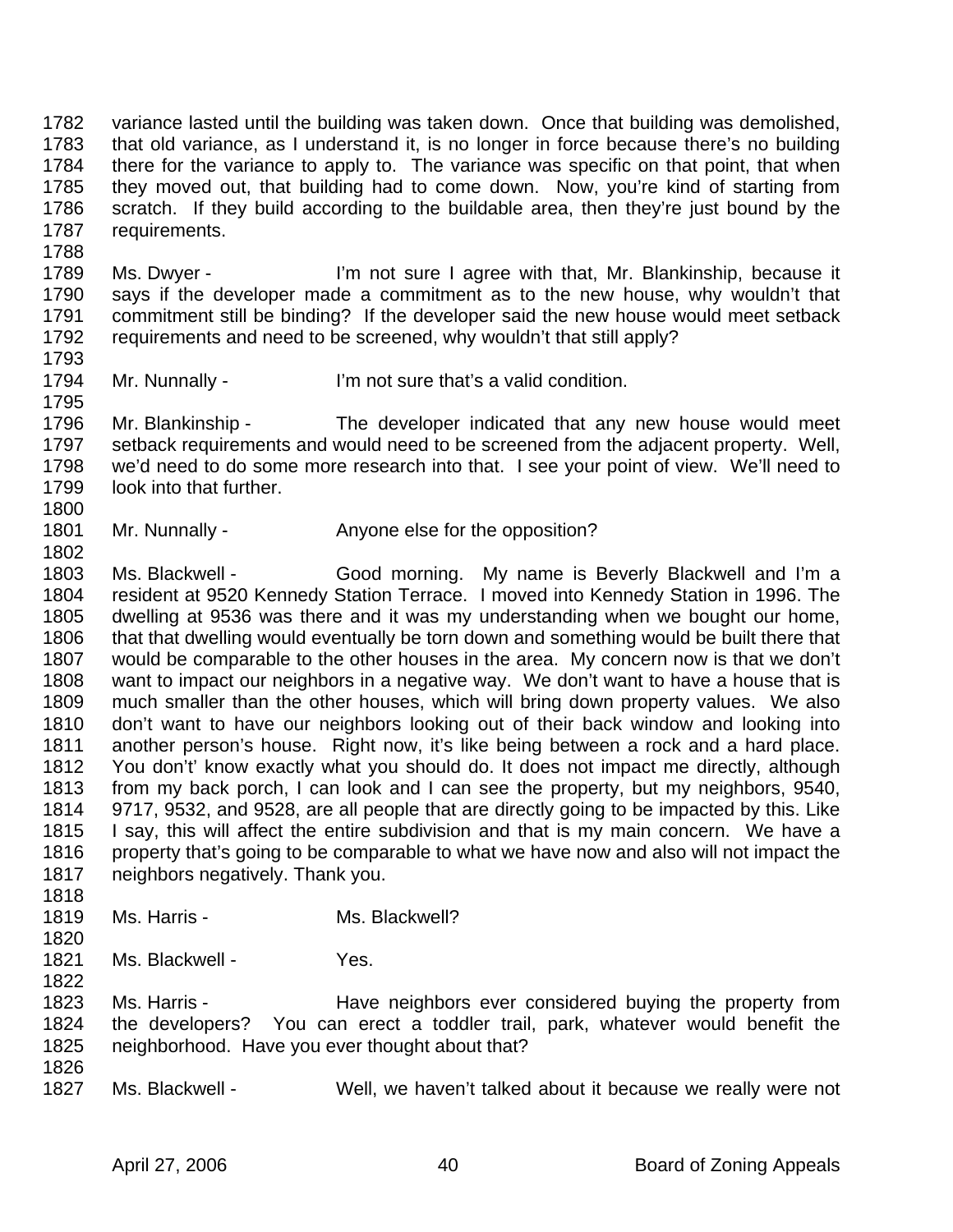1828 that aware of what was happening with the property. The property, we knew that the 1829 lady who lived there had been granted the right to stay there until she passed away or 1830 she decided to move. Suddenly, the property was vacant and they started tearing it 1831 down. We had to work with the County to eventually get it torn down. I just found out 1832 about the fact that they were even considering building when one of my neighbors came 1833 to me on Tuesday night and said, "You know, there's going to be a meeting on 1834 Thursday." I didn't even know anything about it. The notices weren't sent to everyone in 1835 the subdivision. It was only sent to the people who adjoin that property. So, I think that 1836 maybe if we had more time, we could, as a community, get together and talk about it, 1837 but I think most of the neighbors at this particular time don't even know what's going on. 1838 I think it's an excellent idea. It may be something that we want to consider. 1839

1840 Ms. Harris - Mr. Blackwell, I'll just say that I think we want what the 1841 neighbors want, and that is a comparable home that doesn't exceed the setback. That 1842 is it doesn't encroach too far into the setbacks and become an overbuilt lot that is, it doesn't encroach too far into the setbacks and become an overbuilt lot that 1843 negatively affects the neighbors. I think the problem here is that we can't have both. 1844

1845 Ms. Blackwell - That's exactly right. I don't know what the solution is. I met 1846 with the builder last night and he had some very good suggestions. His ideas sound 1847 wonderful, but then again, like you say, we have to look at what's going to happen to the 1848 people on North Run, what's going to happen to the people on Kennedy Station. Again, 1849 you don't want someone to come in and build a house that's not comparable to the 1850 other houses because then that impacts your property values.

1852 Mr. Kirkland - Mr. Blankinship, what's the minimum requirement here for 1853 square footage, under that zoning? 1854

1855 Ms. Dwyer - It's R-3. 1856

1851

1858

1860

1866

1869

1871

1873

1857 Mr. Blankinship - Ibelieve it's 1100.

1859 Mr. Kirkland - I was just curious. That would be a beginning point.

1861 Mr. Blankinship - I think there's a proffered condition, too, which I don't have in 1862 front of me. 1863

1864 Mr. Kirkland - You have to build a house that satisfies the minimum square 1865 footage for that zoning area.

1867 Mr. Blankinship - The Code requirement is only 1100, but I think there is a 1868 proffered condition on the zoning.

1870 Ms. Dwyer - That requires it to be larger?

1872 Mr. Blankinship - Mr. Walker may know.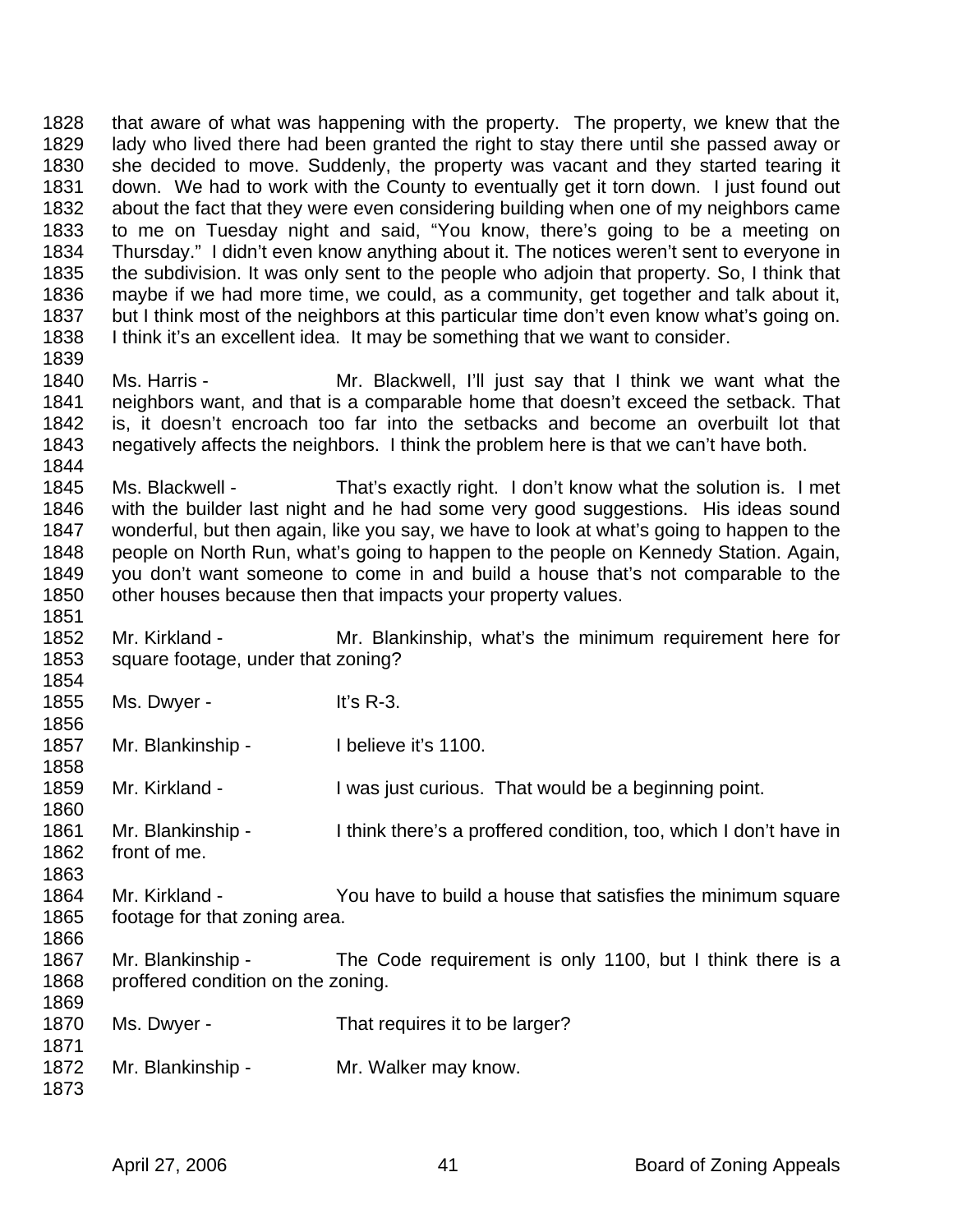1874 Mr. Walker - *[Off mike.]* I believe that *[inaudible]*. 1875 1876 Mr. Blankinship - Mr. Walked suggests 1600 or 1800 square feet. Oh, I'm 1877 sorry. This lot is just outside of the zoning boundary, so it's not subject to the proffers. 1878 1879 Mr. Nunnally - Any other questions for Ms. Blackwell? 1880 1881 Ms. Blackwell - Thank you. 1882 1883 Mr. Nunnally - Anyone else to speak? Hearing none, that concludes the 1884 case. I'm sorry; you've got time to rebut. 1885 1886 Mr. Walker - I don't have anything additional to add other than I'm willing 1887 to minimize the impact to 9717 and 9540 by putting up a landscaping buffer and/or a 1888 fence. I'll be happy to attach that to, or make that a condition of the variance. 1889 1890 Mr. Nunnally - Okay, thank you sir. 1891 1892 Mr. Walker - I have read the conditions and I'm not opposed to what they 1893 are. To speak to a comment I think I heard you make, Paul. I looked at the covenants 1894 and there's nothing in the covenants that require any size, style, shape house. 1895 1896 Mr. Gidley - *[Off mike.]* I think the landscaping requirement meant more 1897 than just a fence. That condition would mean more than just a fence. 1898 1899 Mr. Walker - Okay. I'm not opposed to that. 1900 1901 Mr. Nunnally - Okay, that concludes the case. Thank you for coming. 1902 1903 **DECISION:**  1904 1905 Mr. Nunnally: A-14-2006. 1906 1907 Ms. Harris - I move that we deny this request. This is the request in 1908 Kennedy Station. I really believe it would recreate a problem that existed when 1909 Kennedy Station was constructed. After reviewing the evidence and the information 1910 presented at the hearing, I find that this proposed variance will adversely affect the 1911 welfare of the neighbors and impair the character of the district, and will not be 1912 compatible with the zoning ordinance and comprehensive plan. I am quite aware that 1913 another type of structure could be built within the guidelines, a triangular-type home with 1914 about 1100 feet, square footage. It would be a strange looking thing, but I am aware of 1915 that. I feel that the community can work with the owner of the property and resolve what 1916 could be done with that lot that's assessed for about \$35,000, I believe. 1917 1918 Ms. Dwyer - Also, under Cochran, there is a use for this property. A 1919 home can be built on it. I'm also convinced that it wouldn't have to be a triangular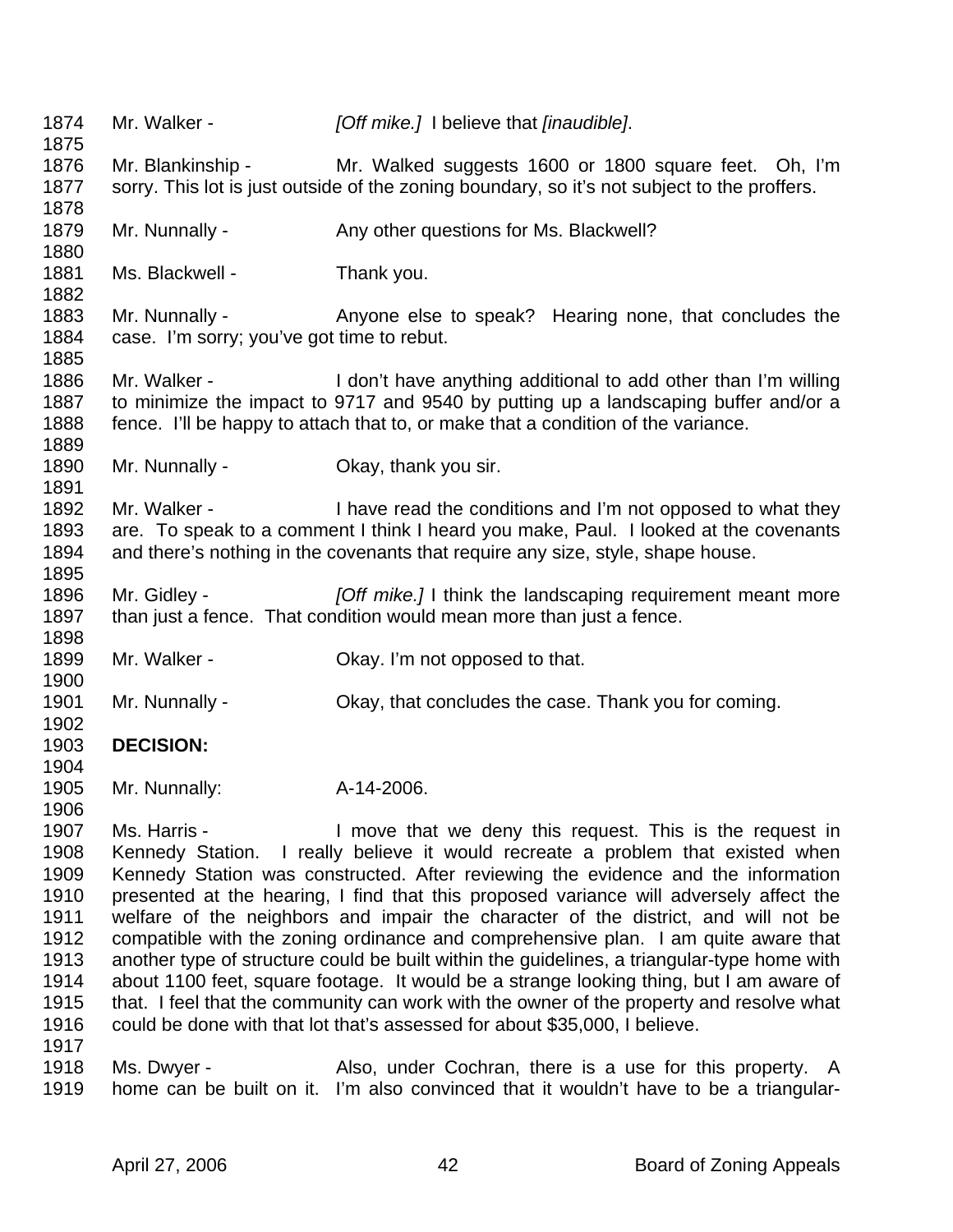1920 shaped home, but a T-shaped or L-shaped home, I think. Maybe he doesn't have ready 1921 plans for that, but I think he could probably squeeze more square footage out of it if they 1922 were a little creative with the design. 1923 1924 Ms. Harris - Did you second that? 1925 1926 Ms. Dwyer - Yes. That was my second. 1927 1928 Mr. Nunnally - Motion that A-14-2006 be denied by Ms. Harris and 1929 seconded by Ms. Dwyer. All in favor say aye. 1930 1931 After an advertised public hearing and on a motion by Ms. Harris, seconded by Ms. 1932 Dwyer, the Board **denied** application **A-14-2006** for variance to build a one-family 1933 dwelling at 9536 Kennedy Station Terrace (Kennedy Station) (Parcel 781-760-8971), 1934 zoned R-3, One-family Residence District (Fairfield). 1935 1936 1937 Affirmative: Dwyer, Harris, Kirkland, Nunnally, Wright 5 1938 Negative: 0 1939 Absent: 0 1940 1941 1942 Mr. Nunnally - Mr. Blankinship. 1943 1944 **A-15-2006 MARK E. DAVIS** requests a variance from Section 24-9 to 1945 build a one-family dwelling at 7950 Haupts Lane (Parcel 859-688-3726), zoned A-1, 1946 Agricultural District (Varina). The public street frontage requirement is not met. The 1947 applicant has 0 feet public street frontage, where the Code requires 50 feet public street 1948 frontage. The applicant requests a variance of 50 feet public street frontage. 1949 1950 Ms. Wilson - Good morning, I'm Nancy Wilson. 1951 1952 Mr. Nunnally - Excuse me. Is anyone else here interested in this case? If 1953 so, please stand, raise your right hand and be sworn. 1954 1955 Mr. Blankinship - Raise your right hand, please. Do you swear the testimony 1956 you're about to give is the truth, the whole truth, and nothing but the truth, so help you 1957 God? 1958 1959 Ms. Wilson - I do. 1960 1961 Mr. Nunnally - Please state your name for the record, ma'am, and tell us 1962 what you're requesting. 1963 1964 Ms. Wilson - Thank you. My name is Nancy Wilson. I'm representing 1965 Mark Davis. We're requesting a variance of 50 feet public street frontage.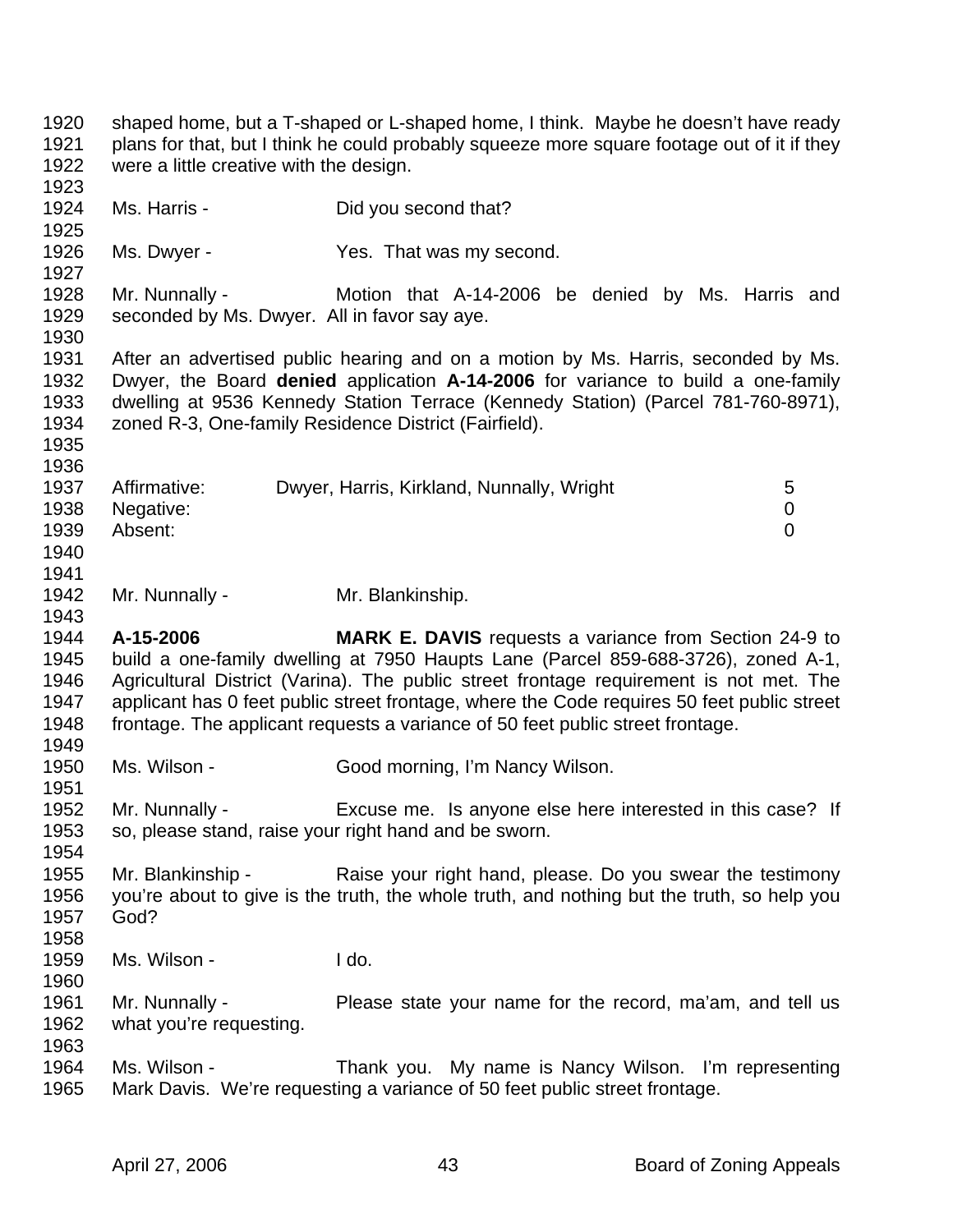| 1966         |                                              |                                                                     |
|--------------|----------------------------------------------|---------------------------------------------------------------------|
| 1967         | Ms. Dwyer -                                  | Tell me about the access to your property from the public           |
| 1968         | street, which I assume is Charles City Road? |                                                                     |
| 1969         |                                              |                                                                     |
| 1970         | Ms. Wilson -                                 | It's a fire trail.                                                  |
| 1971         |                                              |                                                                     |
| 1972         | Ms. Dwyer -                                  | And it runs through someone else's property? I guess two            |
| 1973         | other parcels before it gets to your parcel. |                                                                     |
| 1974         |                                              |                                                                     |
| 1975         | Ms. Wilson -                                 | Right.                                                              |
| 1976         |                                              |                                                                     |
| 1977         | Ms. Dwyer -                                  | Do you have an easement?                                            |
| 1978<br>1979 | Ms. Wilson -                                 | Yes.                                                                |
| 1980         |                                              |                                                                     |
| 1981         | Ms. Dwyer -                                  | Some sort of an access agreement?                                   |
| 1982         |                                              |                                                                     |
| 1983         | Ms. Wilson -                                 | Mmm-hmm.                                                            |
| 1984         |                                              |                                                                     |
| 1985         | Ms. Dwyer -                                  | So, that land has not been dedicated.                               |
| 1986         |                                              |                                                                     |
| 1987         | Ms. Wilson -                                 | No.                                                                 |
| 1988         |                                              |                                                                     |
| 1989         | Mr. Nunnally -                               | What relationship are you to Mr. Davis?                             |
| 1990         |                                              |                                                                     |
| 1991         | Ms. Wilson -                                 | I am his lawyer. I am his girlfriend.                               |
| 1992         |                                              |                                                                     |
| 1993         | Mr. Nunnally -                               | Are you planning on building a house for yourself, ma'am?           |
| 1994         |                                              |                                                                     |
| 1995         | Ms. Wilson -                                 | Yes sir.                                                            |
| 1996         |                                              |                                                                     |
| 1997         | Mr. Nunnally -                               | Just the one house?                                                 |
| 1998<br>1999 |                                              | Yes.                                                                |
| 2000         | Ms. Wilson -                                 |                                                                     |
| 2001         | Ms. Dwyer -                                  | Would you be willing to dedicate a 50-foot right-of-way along       |
| 2002         |                                              | Haupts Lane through your property to allow access to other parcels? |
| 2003         |                                              |                                                                     |
| 2004         | Ms. Wilson -                                 | Yes, we do now. They use it to go down to the other end of          |
| 2005         | the street.                                  |                                                                     |
| 2006         |                                              |                                                                     |
| 2007         | Mr. Wright -                                 | Have you read the conditions?                                       |
| 2008         |                                              |                                                                     |
| 2009         | Ms. Wilson -                                 | Yes.                                                                |
| 2010         |                                              |                                                                     |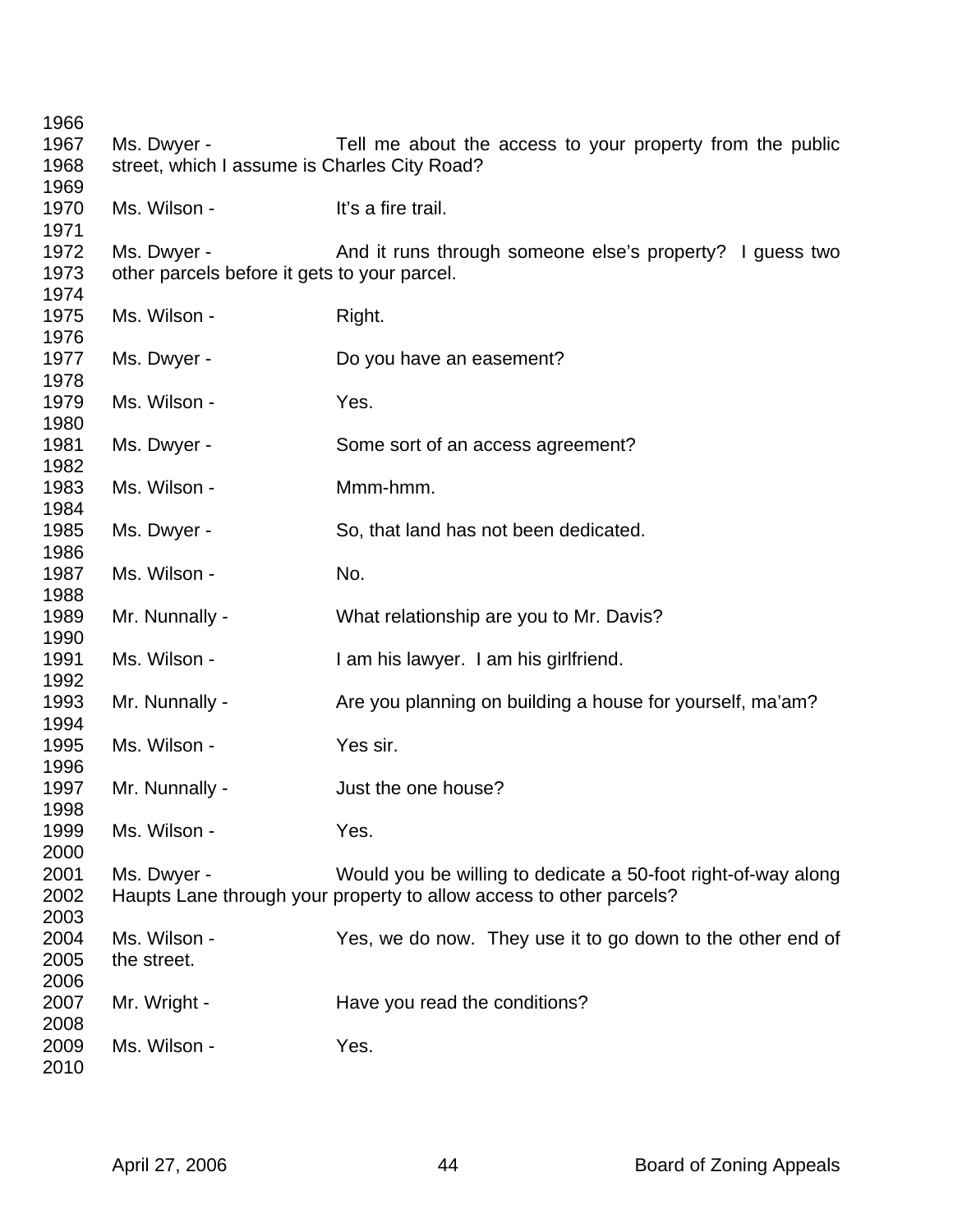| 2011<br>2012<br>2013                 | Mr. Nunnally -                                                                                                                                                                                                                                                                                                 | Any other questions of Ms. Wilson? Any opposition?<br>Hearing none, that concludes the case. Thank you, Ms. Wilson.                                      |  |  |  |
|--------------------------------------|----------------------------------------------------------------------------------------------------------------------------------------------------------------------------------------------------------------------------------------------------------------------------------------------------------------|----------------------------------------------------------------------------------------------------------------------------------------------------------|--|--|--|
| 2014<br>2015                         | Ms. Wilson -                                                                                                                                                                                                                                                                                                   | Thank you.                                                                                                                                               |  |  |  |
| 2016<br>2017                         | <b>DECISION:</b>                                                                                                                                                                                                                                                                                               |                                                                                                                                                          |  |  |  |
| 2018<br>2019                         | Mr. Nunnally -                                                                                                                                                                                                                                                                                                 | A-15-2006, Mark E. Davis.                                                                                                                                |  |  |  |
| 2020<br>2021                         | Mr. Kirkland -                                                                                                                                                                                                                                                                                                 | This is the one that has the fire lanes.                                                                                                                 |  |  |  |
| 2022<br>2023                         | Mr. Wright -                                                                                                                                                                                                                                                                                                   | I move we approve it.                                                                                                                                    |  |  |  |
| 2024<br>2025                         | Mr. Nunnally -                                                                                                                                                                                                                                                                                                 | Motion by Mr. Wright to be approved. Second?                                                                                                             |  |  |  |
| 2026<br>2027                         | Second.<br>Ms. Harris -                                                                                                                                                                                                                                                                                        |                                                                                                                                                          |  |  |  |
| 2028<br>2029                         | Mr. Nunnally -                                                                                                                                                                                                                                                                                                 | Second by Ms. Harris. All in favor say aye.                                                                                                              |  |  |  |
| 2030<br>2031                         | Ms. Dwyer -<br>Can we have some discussion? I think she did agree to<br>allow access through her property, to dedicate a 50-foot right-of-way through the                                                                                                                                                      |                                                                                                                                                          |  |  |  |
| 2032<br>2033                         | property. Did anyone make that note?                                                                                                                                                                                                                                                                           |                                                                                                                                                          |  |  |  |
| 2034<br>2035                         | Ms. Harris -                                                                                                                                                                                                                                                                                                   | I did.                                                                                                                                                   |  |  |  |
| 2036<br>2037                         | Mr. Wright -                                                                                                                                                                                                                                                                                                   | Yes, we can add that.                                                                                                                                    |  |  |  |
| 2038<br>2039                         | Ms. Dwyer -                                                                                                                                                                                                                                                                                                    | Add that as a condition, that it be reserved?                                                                                                            |  |  |  |
| 2040<br>2041<br>2042<br>2043<br>2044 | Mr. Wright -<br>Yes. The basis for the recommendation for the motion is that<br>it will not adversely affect the health, safety, and welfare, it will not increase congestion<br>in the streets, and will not impair the value of the property in surrounding areas<br>[inaudible] set forth in the ordinance. |                                                                                                                                                          |  |  |  |
| 2045<br>2046<br>2047<br>2048         | Ms. Dwyer -<br>would be.                                                                                                                                                                                                                                                                                       | One more thing on that condition, that 50-foot, would that<br>follow the approximate line of the existing fire road? I don't think we specified where it |  |  |  |
| 2049<br>2050                         | Mr. Wright -                                                                                                                                                                                                                                                                                                   | No.                                                                                                                                                      |  |  |  |
| 2051<br>2052                         | Ms. Dwyer -                                                                                                                                                                                                                                                                                                    | So maybe we should say.                                                                                                                                  |  |  |  |
| 2053<br>2054                         | Mr. Wright -                                                                                                                                                                                                                                                                                                   | I think we ought to let her.                                                                                                                             |  |  |  |
| 2055<br>2056                         | Mr. Kirkland -                                                                                                                                                                                                                                                                                                 | As long as she knows she's got to do it.                                                                                                                 |  |  |  |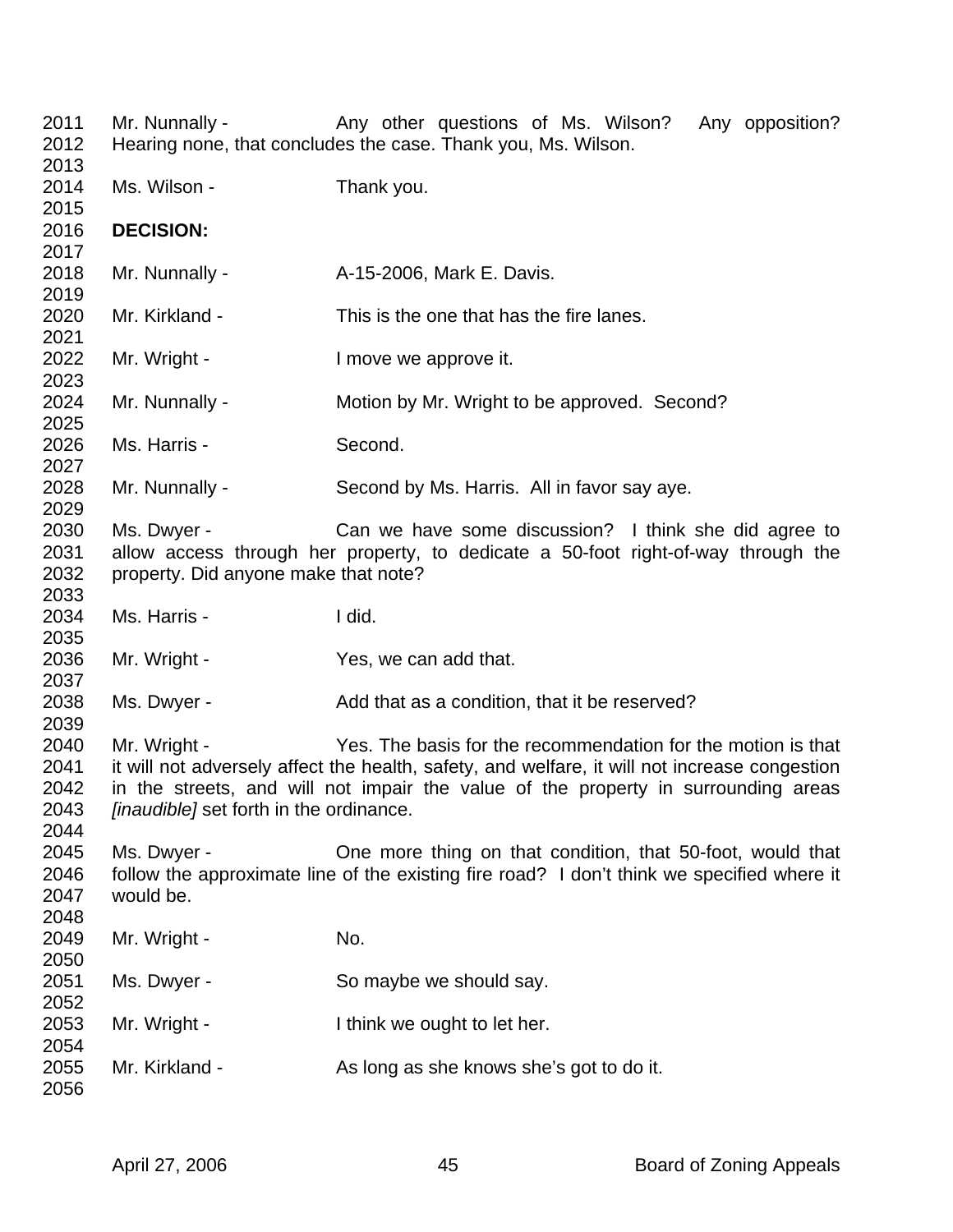2057 Mr. Nunnally - Okay. You've got the condition, didn't you Ben? 2058 2059 Mr. Blankinship - Yes sir. 2060 2061 Mr. Nunnally - All in favor say aye. It's been approved. 2062 2063 Ms. Dwyer - No. I vote no on that one. 2064 2065 After an advertised public hearing and on a motion by Mr. Wright, seconded by Ms. 2066 Harris, the Board **granted** application **A-15-2006** for a variance to build a one-family 2067 dwelling at 7950 Haupts Lane (Parcel 859-688-3726), zoned A-1, Agricultural District 2068 (Varina). The Board granted the variance subject to the following conditions: 2069 2070 1. This variance applies only to the public street frontage requirement. All other 2071 applicable regulations of the County Code shall remain in force. 2072 2073 2. Approval of this request does not imply that a building permit will be issued. 2074 Building permit approval is contingent on Health Department requirements, including, 2075 but not limited to, soil evaluation for a septic drainfield and reserve area, and approval 2076 of a well location. 2077 2078 3. The applicant must present proof with the building permit application that a legal 2079 access to the property has been obtained. 2080 2081 4. At the time of building permit application, the applicant shall submit the 2082 necessary information to the Department of Public Works to ensure compliance with the 2083 requirements of the Chesapeake Bay Preservation Act and the code requirements for 2084 water quality standards. 2085 2086 5. The owners of the property, and their heirs or assigns, shall accept responsibility 2087 for maintaining access to the property until such a time as the access is improved to 2088 County standards and accepted into the County road system for maintenance. 2089 2090 6. [ADDED] The applicant shall reserve a right-of-way 50 feet wide for future 2091 access to adjoining property. 2092 2093 2094 Affirmative: Harris, Kirkland, Nunnally, Wright 4 2095 Negative: Dwyer 2005 Negative: 1 2096 Absent: 0 2097 2098 2099 Mr. Nunnally - Mr. Blankinship. 2100 2101 **A-16-2006 ST. MARY'S HOSPITAL** requests a variance from Section 2102 24-96(a) to allow off-site parking at 6101 Monument Avenue (Westview Manor) (Parcels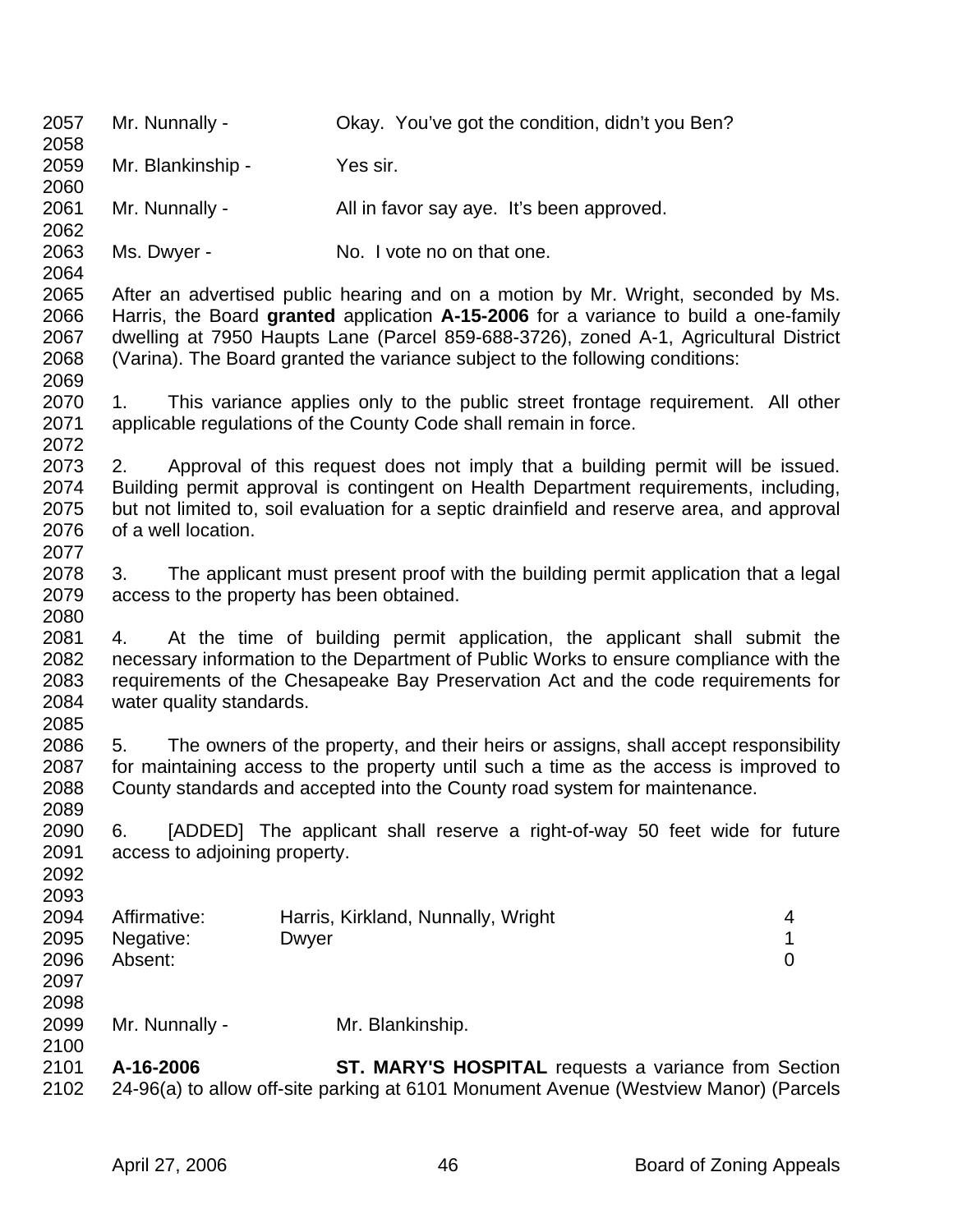2103 768-738-0646, 1142, 1260 (part) and 2447), zoned O-3, Office District and R-3, One-2104 family Residence District (Three Chopt). The parking lot location requirement is not met. 2105 The applicant wishes to locate parking across the street from the hospital. The applicant 2106 requests a variance to allow off-site parking. 2107

- 2108 Mr. Nunnally Anyone else here interested in this case? If so, please stand 2109 and raise your right hand and be sworn.
- 2111 Mr. Blankinship Do you swear the testimony you're about to give is the truth, 2112 the whole truth, and nothing but the truth so help you God? 2113
- 2114 Mr. Theobald Ido.
- 2116 Mr. Nunnally Please state your name for the record, sir, and tell us what 2117 you're requesting.
- 2118 2119 Mr. Theobald - Mr. Chairman, ladies and gentlemen, my name is Jim 2120 Theobald, and I'm an attorney here on behalf of Bon Secours St. Mary's this morning. 2121 As Mr. Blankinship has indicated, this is a request for your approval of a parking lot that 2122 is essentially across Maple Avenue from the existing St. Mary's campus. This is a little 2123 bit of a different request for you to consider this morning, although you had heard and 2124 approved requests for technically off-site parking previously for St. Mary's, and have 2125 approved it, that being the deck that sits across from the main hospital building and 2126 Bremo Road. This is a case where back in 1973; the hospital obtained unrestricted O-3 2127 zoning for a large parcel of land. Maple Avenue is now in here. That O-3 piece, 2128 essentially, if you follow the cursor, included the bulk of the St. Mary's campus. At 2129 some point since that time, Maple Avenue was cut through, thus severing this O-3 2130 portion from the balance of the campus. Thus, in the opinion of Mr. *[inaudible]*, created 2131 a situation where we were desiring to park on a lot that was not part of the same plot or 2132 parcel on which the use that it benefited was situated, and thus the need for the 2133 variance. St. Mary's also owns this small portion shown on this map as being zoned R-2134 3, and we have spent the last six or eight months in rezoning efforts, working with the 2135 community, the Planning Commission and the Board of Supervisors to rezone this small 2136 R-3 to O-3, and also included the existing O-3 portion within that case in order to 2137 impose additional proffered conditions, thus restricting the use far beyond what would 2138 currently be permitted.
- 2139

2110

2115

2140 So, as we come to you today, what we have is a parcel of land fully zoned O-3 with 2141 conditions, approved by the Board of Supervisors recently, as well as by the Planning 2142 Commission. The request was supported by the planning staff, by the Planning 2143 Commission, and by the Board of Supervisors. Essentially, the plans show as follows 2144 [*see rendering*]: This is Maple Avenue; this is Monument Avenue. I should note that 2145 very importantly, St. Mary's owns the two homes that are adjacent to this site on the 2146 west. They own the home on Monument Avenue and they also own the home in back 2147 on West Franklin Street. They are, in fact, the most immediate property owners to the 2148 proposed surface lot. West Franklin Street in the back, you'll note, does not go through.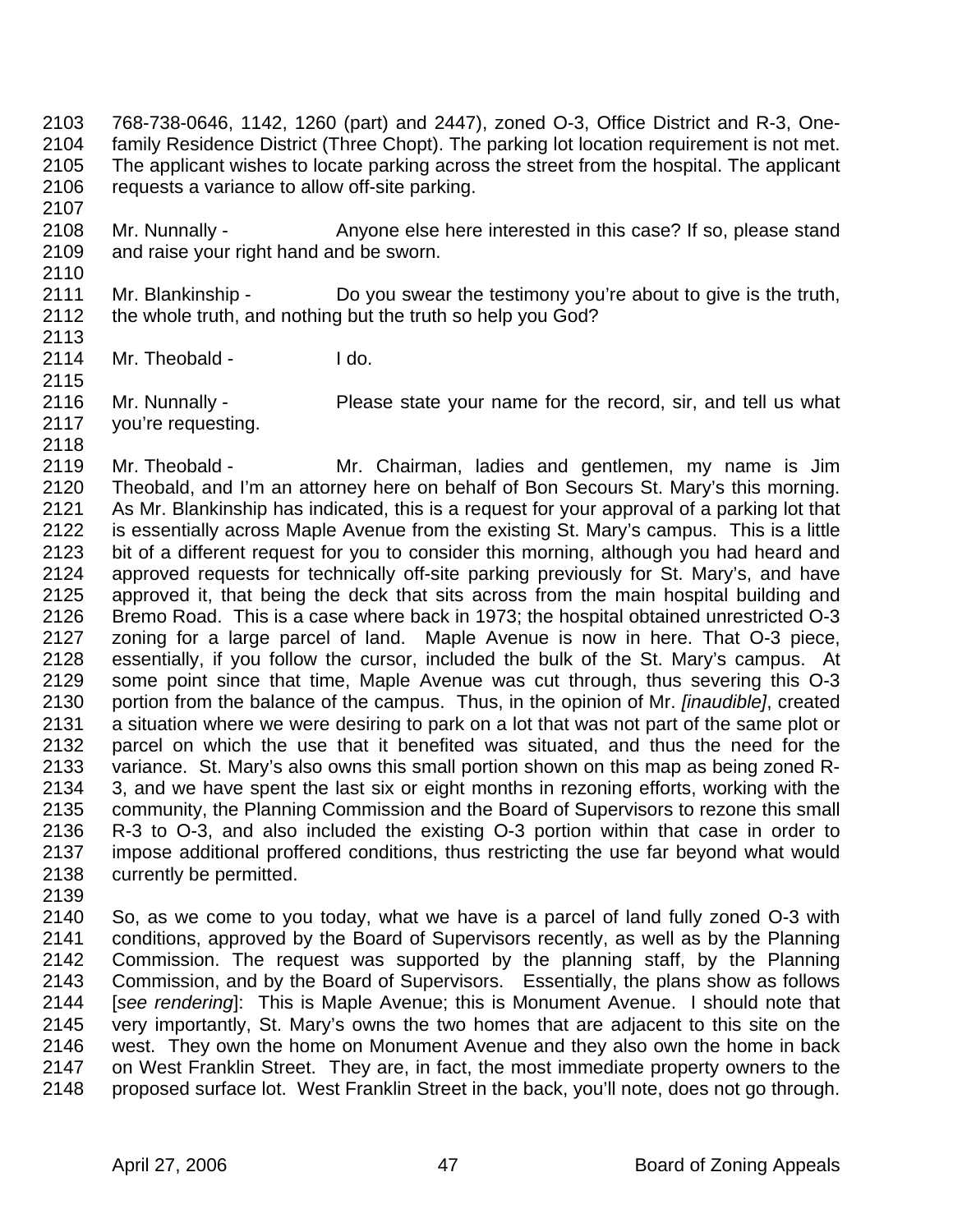2149 It has been closed for some time, it is barricaded and thus no cars can come down 2150 West Franklin and get to Maple Avenue. As you'll see, part of our proffered conditions 2151 include that access to this surface lot will only be from Maple Avenue in this location, 2152 there being no access directly to Monument Avenue or to Maple Avenue.

2153

2154 I don't think it's a surprise to anybody here that St. Mary's Hospital is tight on parking. 2155 We've always been tight on parking. They're still tight on parking. They do meet, 2156 however, their code-required parking; they just don't have enough of it to meet the 2157 needs of their patients and patients' families. What this lot is designed to do, and 2158 guaranteed by proffered condition, is to be for our valet parking services and perhaps 2159 some employee management level parking. Right now, you can pull up to the main door 2160 of the hospital. A valet attendant will take your car. About 130 of those cars now sit 2161 directly behind the hospital in that large surface lot in the back corner. The concept 2162 here is to, essentially, allow that valet parking area to move over here, since this is 2163 relatively inconvenient for everyday folks to walk from here over to the main hospital 2164 building. So, our valet attendant would take the car and instead of going into the closer 2165 area, will now park those cars over here. This lot will be gated after hours. This can only 2166 be used from 7 a.m. to 7 p.m., and again for valet and employee parking only. 2167

2168 There's a significant amount of right-of-way between the edge of pavement along all of 2169 these roads and the property line. There is an additional 20 feet of land along 2170 Monument Avenue that is treed. It is part of the legal right-of-way, but again, can't be 2171 touched. There's approximately 20 feet. It's a little bit of a variable width along West 2172 Franklin and you'll see some photos of some of the significant cedar trees that exist 2173 along there today. There's about 15 feet of right-of-way that is also planted along Maple 2174 Avenue. This is a plan that was proffered and made part of the rezoning request. This 2175 is just a similar view from Monument.

2176

2177 I'm going to summarize briefly the proffered conditions that were accepted by the 2178 Planning Commission and the Board of Supervisors, because they were the result of 2179 some four or five meetings with the community or smaller groups of neighbors and, 2180 again, was the result of many, many months. Please keep in mind that the zoning 2181 before we were successful in front of the Board of Supervisors, would have allowed on 2182 the 1.88 acres, 1.2 of it was already zoned unrestricted O-3 and we could have 2183 constructed an office building with parking, a branch bank, funeral home, a day care 2184 without any permission whatsoever. These restrictions reflect our desire to only use it 2185 for a surface lot and preclude those other uses by written condition. Summarizing those 2186 conditions, again, it can be for a gated surface parking for valet employees only; 2187 restriction from 7 a.m. to 7 p.m. use. Our valet parking service actually ends at 5:00 at 2188 night. Sometimes, however, if you show up right before 5 and are visiting a family 2189 member, your car might still be in that lot, but at 7 when the lot has to be closed to the 2190 public, the valet parkers would take the keys, move that car back over to the main lot. 2191 When the person came out for their car, the attendant would retrieve that car. No 2192 activity after 7, hardly any activity after 5. The master plan you saw has been proffered. 2193 The restriction on entrance to Maple Avenue only. We've proffered a 15-foot minimum 2194 buffer along Monument and Maple with evergreens to mitigate the views and headlights,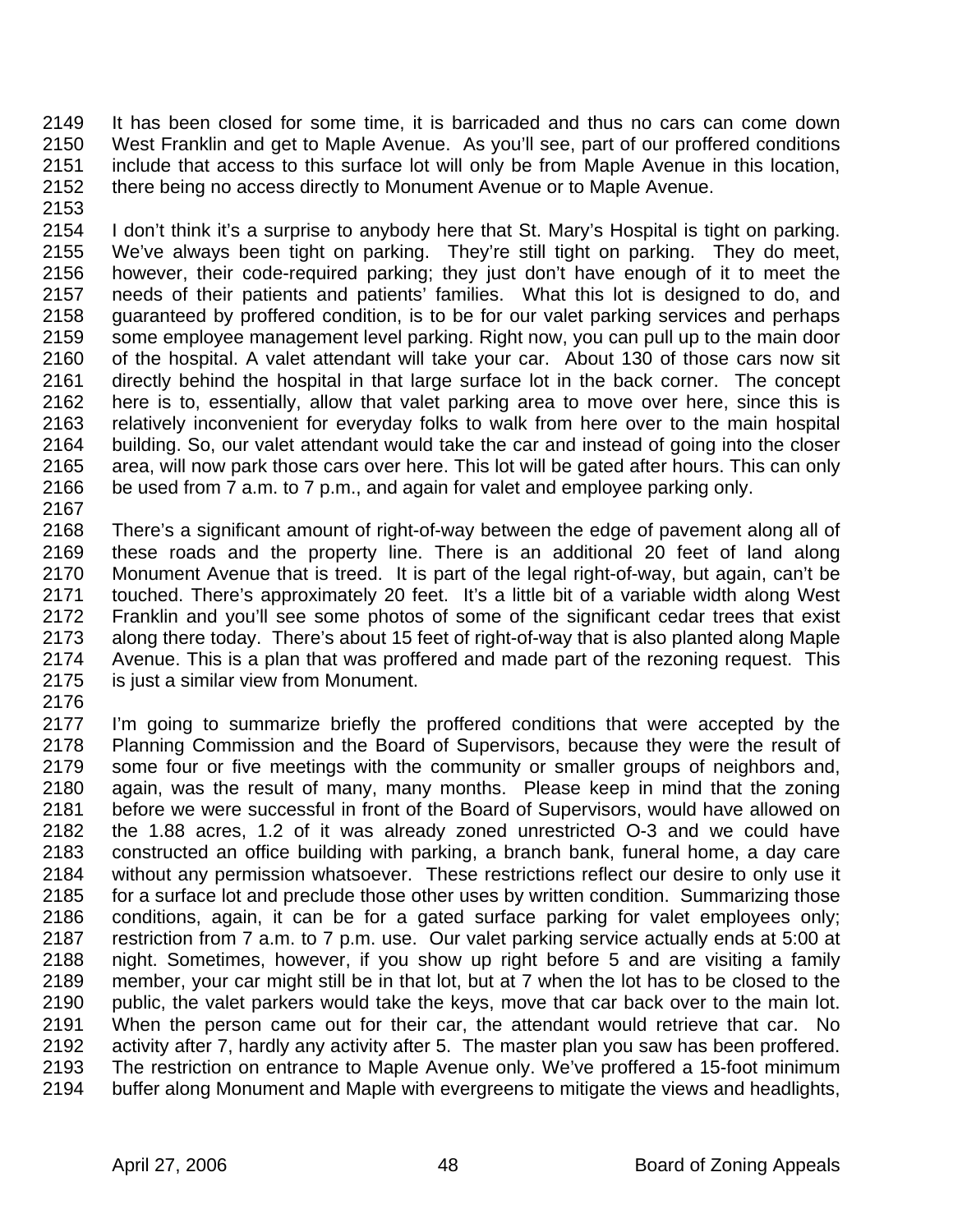2195 a similar width along West Franklin and adjacent to the two homes that we own on the 2196 west. Parking lot lighting was of concern to neighbors further on down the road. We 2197 have agreed to the zoning process. Those lights came from 20 feet to 16 feet to 12 2198 feet. They're from a concealed source of light, directed downward. They can only be no 2199 greater than half-a-foot candle at the property lines, and we have to reduce the security 2200 level of the lighting to security level, assuming it's not already there. Keep in mind that 2201 after 7 p.m., the lot's not even being used and we don't have a need for those lights to 2202 be other than a security level the vast majority of time.

2203

2204 We've limited the hours of any kind of parking lot cleaning, other than the removal of 2205 snow. We have that occurrence to weekdays and then between 9 and 5. We also 2206 agreed to some things in the neighborhood area. We agreed to install speed humps on 2207 Maple Avenue and Bremo, if those were approved by the County, in as much as a traffic 2208 *[inaudible]*. We've limited our hours of construction of the lot, again, to weekdays only 2209 and, again, to between 7 and 7. Perhaps most importantly, we have committed—. The 2210 neighbors were looking for a commitment that St. Mary's was just not marching 2211 westwardly down Monument Avenue or West Franklin to expand their campus, so we 2212 included a proffered condition in this case saying that this would constitute the western 2213 edge of that campus, which I think is a very significant agreement by St. Mary's.

2214

2237

2215 We did show the neighbors where St. Mary's might go in the future. The question was 2216 well, if you're not going to go west, where might you go? This is the County's master 2217 plan that was shared with the neighbors. What this shows is here's Monument Avenue 2218 up this way, Libbie being over here on the right side. There are plans to possibly, if 2219 approved—. This is on already-zoned land that within the next three to five to six years 2220 build another structure behind the existing emergency room into the surface area, build 2221 another deck with over 500 spaces. Unfortunately, that will just continue to meet 2222 existing needs at that point of parking. Like all healthcare providers, we're trying to 2223 convert from what double rooms are left at St. Mary's to private rooms. That's what 2224 patients and our consumers require in terms of providing modern healthcare. The 2225 future expansion would also permit different specialties to be provided on campus. 2226

- 2227 Some photographs. This is looking from Monument Avenue on the north side looking 2228 south. You're looking into the site. You're looking over to the right at the home that St. 2229 Mary's owns and you can barely see the home that they own in the back. This is 2230 probably the most open side in terms of screening and here we have committed to plant 2231 a minimum of a 25-foot, transitional 25 standard landscaping. The idea is to 2232 significantly plant to mitigate the visual impacts over here. This is the view in the back. 2233 This is West Franklin Street. This is the barricade at the end. You're looking east. 2234 These are the cedar trees that are either technically in the right-of-way, or along our 2235 property line that are required to remain through proffered conditions. This is looking 2236 back west, the same view along West Franklin.
- 2238 We did a number of other things working with the neighborhood. I take you through this 2239 because I think they're germane, just in asking your permission to allow the parking to 2240 go on here to show you how much consideration and thought has gone into this. We've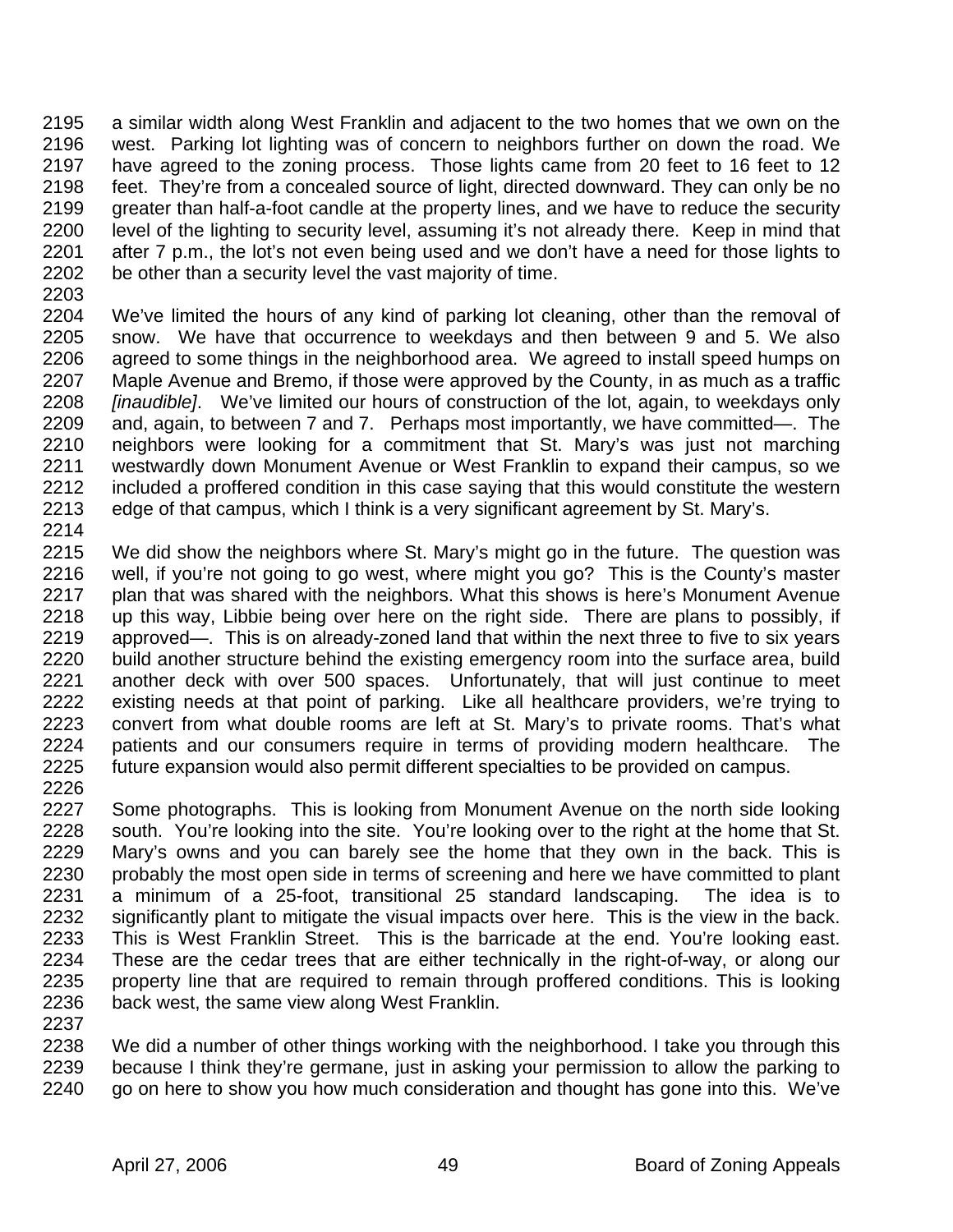2241 agreed to provide additional sidewalks along the other side of Maple Avenue connecting 2242 the daycare site. We modified the daycare pickup lanes, as some neighbors had 2243 concerns about cars stopping to pick up children. We relocated some campus signage 2244 that was requested by the neighbors. We looked into making sure that the hours of 2245 cleaning the existing deck were being enforced and we worked with the City of 2246 Richmond is posting additional hospital directional signs on Patterson Avenue to try to 2247 direct people to Libbie before cutting through the neighborhoods.

2248

2249 Those are a number of things. I think they're just important to remember. There's 2250 another proffered condition, that's proffered condition #1 that's in your packet. This 2251 was necessary to provide a backdoor escape mechanism, if you will, because St. 2252 Mary's was being asked to proffer that it would only be used as a surface parking lot 2253 subject to any number of conditions. To the extent that the Board of Zoning Appeals 2254 does not grant permission for it to be used for a parking lot, then basically, you could 2255 use it for nothing. So, the way condition #1 works is if you do not see fit to approve the 2256 variance to allow us to park, then all the conditions evaporate and, essentially, we're 2257 back to the unrestricted O-3 situation that does allow a number of other uses, along with 2258 the commitment to take what we did zone from the … from R-3 to O-3, and to take that 2259 back. 2260

2261 We believe that this request is much less of an intensive use than was permitted by the 2262 prior zoning, or would be to the extent the proffers evaporate. Parking lots don't create 2263 traffic in and of themselves; they merely take traffic off the roads that are circling, which 2264 has been an issue at St. Mary's. This will put a dedicated portion of parking consumers 2265 in this area. Like any enterprise, be they profit or not for profit, we must be mindful to 2266 meet the needs of our consumers while responsibly mitigating the impacts on our 2267 neighbors, and I believe we have met that test.

2269 A hospital is not just a neighborhood resource, it's a community resource. It's a very 2270 vital part of our regional healthcare system. St. Mary's gives back to this community on 2271 a daily basis in many significant ways, particularly in providing first-class patient care 2272 and charitable support, and in addition, employs over 1700 Henrico County residents. 2273 We believe that the request offers much better protection than the existing zoning would 2274 have allowed. Coming to you, as the staff report suggests, this is rather a curious 2275 provision of the Code. It basically says that you're trying to park on a separate lot or 2276 parcel, which again, we're not sure that counts with Maple Avenue being extended, but 2277 we're here anyhow. That the only way we can do that is through a "variance." In 2278 discussions with the County attorney, as well as Mr. Blankinship, we discussed whether 2279 this was really a variance because we're all concerned with the Cochran decision these 2280 days. In our mutual opinion, believe that is was not. It is more closely aligned to a 2281 conditional use permit in the sense that it's not that I'm allowed to do this now and just 2282 want to do it more intensely, it's I can't do it all and therefore, we need permission from 2283 you all in the nature of a conditional use permit, if you will, to allow use that we believe it 2284 less intense, and thus less of an impact on surrounding neighbors and offers more 2285 protection.

2286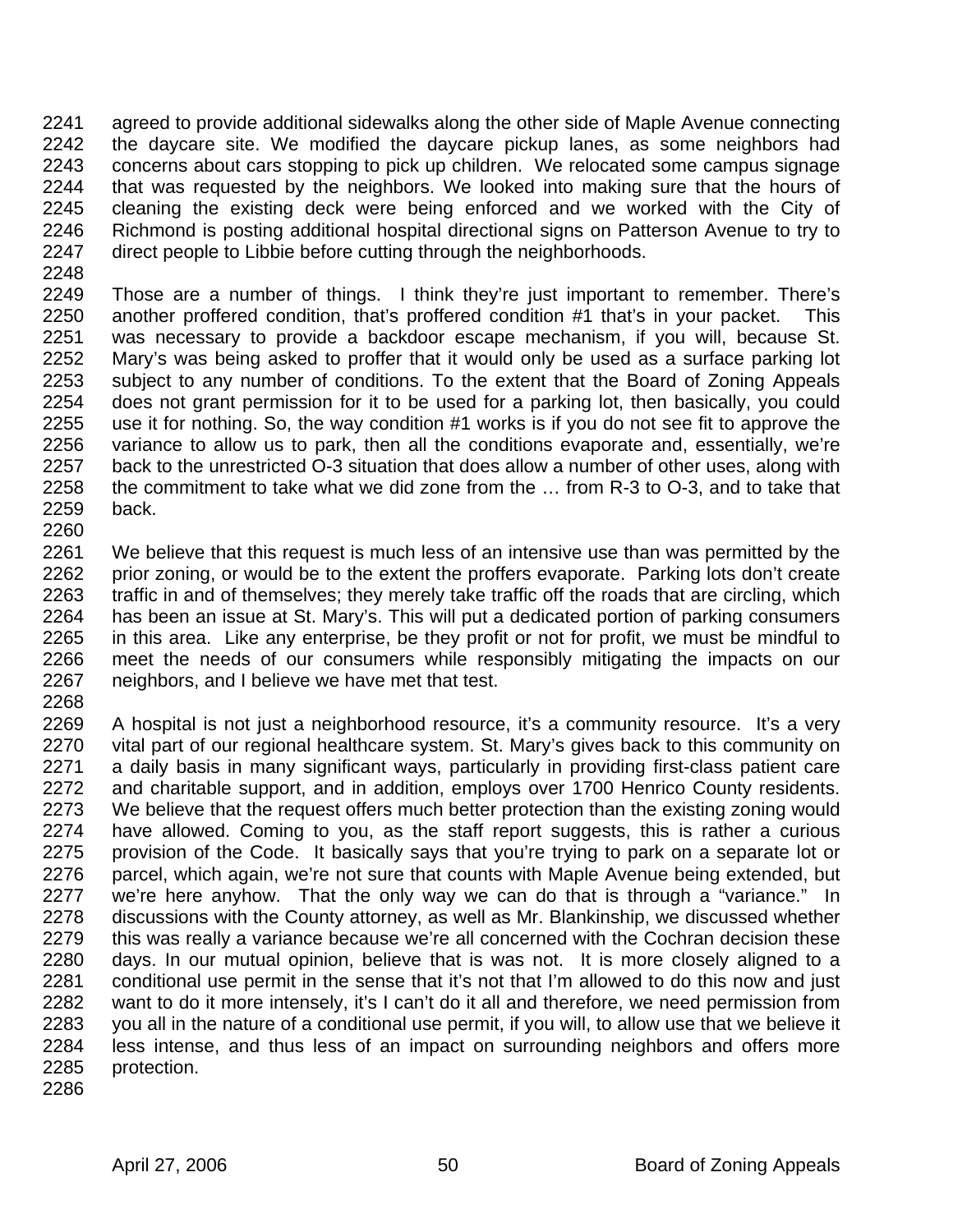2287 You all have seen fit to approve the parking deck for St. Mary's in very similar 2288 circumstances in the past under the same legal justification, as well as on at least eight 2289 other occasions, according to your staff report. I respectfully request your continued 2290 support of St. Mary's Hospital and I'd be happy to answer any questions. 2291

2292 Mr. Blankinship - I just want to add one thing, Mr. Chairman. When we began 2293 our review of this case, we pulled the current draft of the proffered conditions from the 2294 rezoning file. Those proffers have changed somewhat before the approval by the 2295 Board. When was that, this last week?

2296<br>2297 Mr. Theobald - It was earlier this month. What you'll find is what's reflected 2298 on your staff report is the second amended and restated proffered conditions, there is 2299 now a fourth amended and restated condition. I believe the proposed BZA condition in 2300 your staff report would cover the finally accepted proffered by the Board. For your  $\frac{1}{2301}$  information, the only substantive change is from the  $2^{nd}$  to the  $4^{th}$ , in that we lowered the 2302 height of the lighting yet again and agreed to reduce them to a security level to the 2303 extent that they weren't already at that level. So, they're only more restrictive than what 2304 was reflected in your packet.

2306 Mr. Kirkland - Mr. Theobald, condition #2 in the proffered conditions here, I 2307 see that it's 7 p.m. Is that seven days a week? I didn't see it spelled out.

2309 Mr. Theobald - It is seven days a week. We currently, today, really only 2310 offer valet parking Monday through Friday. It is possible that an employee could use 2311 the lot on the weekend, but frankly, the problem is not weekends, the problem is 2312 really— 2313

2314 Mr. Kirkland - Weekdays.

2316 Mr. Theobald - It's 9:30 to 11:30 or 1:00. It would be very little use, if any, 2317 on the weekends.

2319 Mr. Kirkland - Okay.

2321 Ms. Dwyer - Does St. Mary's own the two houses across the street, 2322 across West Franklin, 6203 and 6201, or are they privately owned? The houses directly 2323 across the street from the parking lot. 2324

2325 Mr. Theobald - Across West Franklin they do not own. This is a map 2326 showing the St. Mary's holdings in the area. If I can get the arrow here. These are the 2327 two that they own, immediately adjacent on the west. These across the street are not 2328 owned by St. Mary's. They are, basically, the view looking into the cedar trees. The 2329 cedar trees get a little thinned down and they will need to be supplemented, and the 2330 proffer so provides so that we block the views.

2331

2305

2308

2315

2318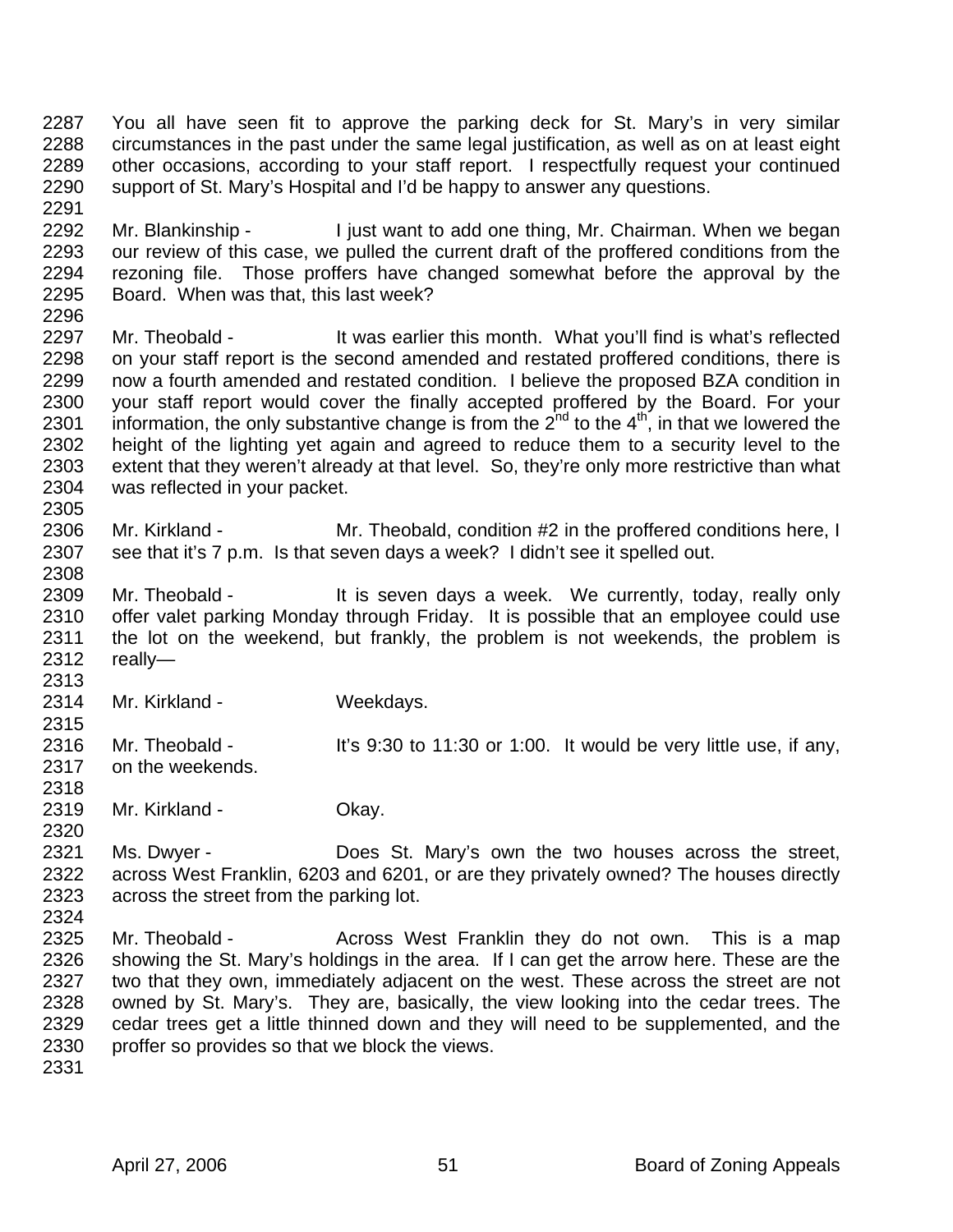2332 Ms. Dwyer - I notice a statement from the Division of Police that they 2333 made design and location recommendations for fencing, etc. What did the police 2334 recommend for fencing? Did they have any? 2335

2336 Mr. Theobald - I don't recall in the underlying staff report, Ms. Dwyer. I'm 2337 happy to pull that out. As you know from the Planning Commission experience where 2338 neighbors want low-level lighting, they wanted the *[inaudible]* lighting and they wanted it 2339 very visible and very open. We were trying to make sure it was a safe condition, while 2340 at the same time, for instance, we didn't want to wall off the views along Maple Avenue 2341 so that you could see in through the entrance, while we do wish to wall off the visual 2342 aspects with vegetation along the back. aspects with vegetation along the back.

2344 Ms. Dwyer - I guess my thought when I looked at the site was, what 2345 about a black vinyl-coated chain link and the plantings would be on other side of it so<br>2346 vou wouldn't see the fence, but it would prevent any kind of pedestrian traffic into the you wouldn't see the fence, but it would prevent any kind of pedestrian traffic into the 2347 neighborhood from Maple Avenue through the parking lot.

2349 Mr. Theobald - Well, I guess that's a double-edge sword in that the 2350 neighbors wanted to make sure the pedestrian access continued for their benefit. 2351

2352 Ms. Dwyer - But not through the parking lot?

2354 Mr. Theobald - Not necessarily through the parking area. There is a fence 2355 along this home from Monument that goes probably half or two-thirds of the way back 2356 down here, a wooden stockade fence. There is not a fence along this other house here.

2357 2358 Ms. Dwyer - I just wondered if there had been any discussion with the 2359 neighbors?

2361 Mr. Theobald - The neighbors—I'm sure you'll hear the neighbors had 2362 asked for a 12-foot masonry wall along this interior boundary and frankly, we were trying 2363 not to create an institutional-looking edge here, but rather solve visual problems through 2364 landscaping. Keep in mind, St. Mary's had its own security force that continually patrols 2365 the campus day and night. With the security lighting and the security force, we believe 2366 that this would be a secure situation. If for some reason it turned out not to be in the 2367 future, I'm sure that they would take care of that.

2369 Ms. Dwyer - My thought was before the plantings were installed, if you 2370 had the fence and you planted on both sides, then the fence would be invisible but it 2371 would effectively prevent intrusion into the neighborhood from the parking lot. If it were 2372 done at the same time as the plantings, then— 2373

2374 Mr. Theobald - Course, this is only being used for valet parking. It's not 2375 really a consumer, so I'm not sure who would be cutting through there who isn't walking 2376 through the vacant lot currently.

2377

2343

2348

2353

2360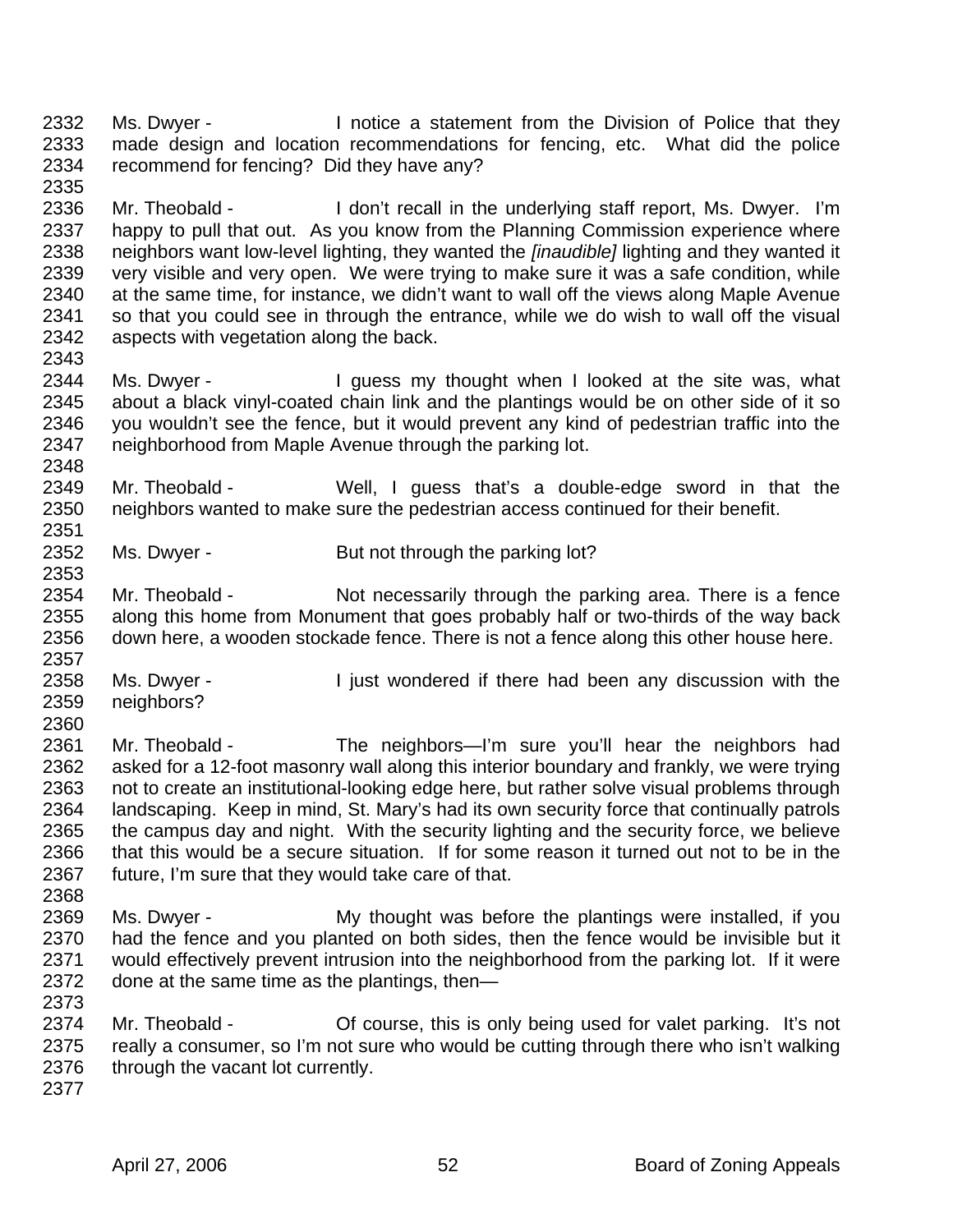2378 Mr. Nunnally - These things were all considered before the *[inaudible]*. 2379 2380 Mr. Theobald - They were. We've had lots of discussions about fences, 2381 walls, plantings. 2382 2383 Mr. Wright - So, these proffers satisfied the Board of Supervisors that it 2384 protected the neighborhood. 2385 2386 Mr. Theobald - Yes sir. 2387 2388 Ms. Dwyer - Were the police suggestions incorporated? 2389 2390 Mr. Theobald - The police suggestions are in the staff report, but I can't tell 2391 you that there were any particular— 2392 2393 Mr. Wright - *[Inaudible]* stated here. 2394 2395 Mr. Blankinship - They will come back to the POD. 2396 2397 Mr. Kirkland - Mr. Theobald, what is the construction schedule for this 2398 facility? 2399 2400 Mr. Theobald - The hope is to file for Plan of Development as soon as 2401 possible and, as you know, that may take 45 days or 60 days to complete plans and be<br>2402 filed, considered by the Planning Commission, which is often a three or four month filed, considered by the Planning Commission, which is often a three or four month 2403 process. I'm sorry, it's a six- to eight-week process, and then by the time you amend 2404 your plans and get a building permit, it can take you up to three or four months to get it. 2405 I think the likelihood would be that they could possibly start to bring construction in the 2406 fall. It doesn't take long to build this and the land is very flat. There are no structures 2407 permitted on it, so it's really going to be grade in, paving, landscaping, and striping. 2408 There is underground retention here. It's an elaborate system to take care of storm 2409 water drainage. There is a fair amount of engineering with it. 2410 2411 Mr. Kirkland - One reason I asked, I just became aware at the Board 2412 meeting this past Tuesday night that the County has awarded a contract for replacing 2413 sanitary sewer in this area, probably right down the middle of Maple Avenue. It's going 2414 to be a need to coordinate. 2415 2416 Mr. Theobald - Okay. The gentlemen from St. Mary's are here taking notes. 2417 2418 Mr. Nunnally - Any other questions from the Board or staff? Hearing none, 2419 we'll hear from the opposition. 2420 2421 Mr. Theobald - Thank you. 2422 2423 Mr. Nunnally - Please state your name for the record, ma'am.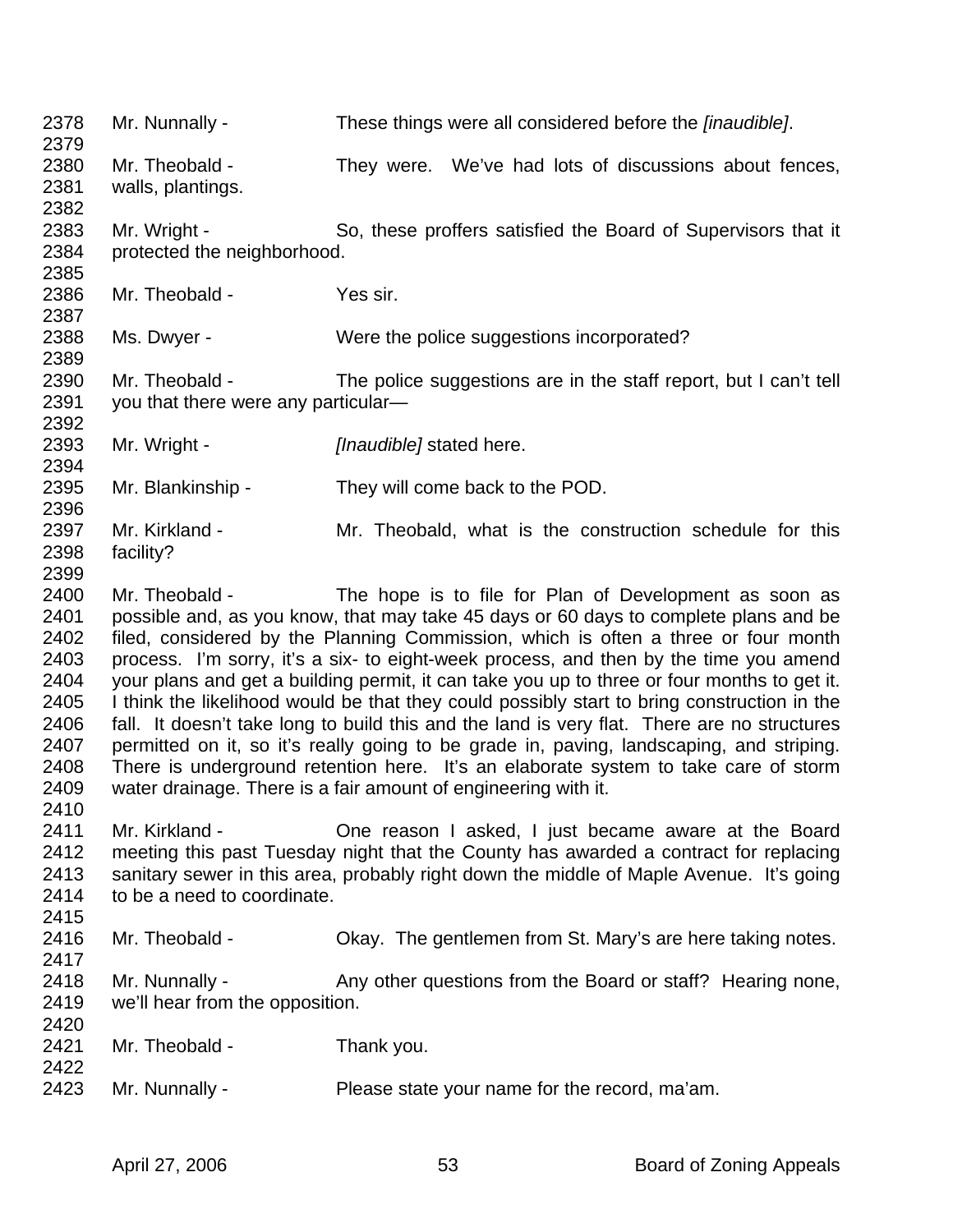| 2425<br>Ms. Clay - | 2424 |                                                     |
|--------------------|------|-----------------------------------------------------|
|                    | 2426 | I'm Lois Clay. I live at 6206 West Franklin Street. |

2427 Mr. Nunnally - I couldn't hear you. 2428

2429 Ms. Clay - I live at 6206 West Franklin Street. I'm the chair of the West 2430 View Manor Neighbor's Association. We continue to oppose what St. Mary's Bon 2431 Secours is doing and feel that the Board of Zoning Appeals should not approve St. 2432 Mary's Bon Secours request. I'm not going to go into a lot of detail, because that should 2433 already be in the record from the Planning Commission and the Board of Supervisors 2434 on why we oppose. I'm just going to do general statements.

2435

 $2424$ 

2436 The authorizing of this variance will be a substantial detriment to adjacent properties 2437 and to West View Manor and adjoining areas. The value of our property and our quality 2438 of life will be adversely affected by having a parking lot and commercial development in 2439 our residential neighborhood. Traffic going to and from the parking lot will increase 2440 congestion in neighborhood streets. A parking lot will likely draw increased criminal 2441 activity in our residential neighborhood. The residential character of our district will be 2442 impaired by bringing a commercial use and residential use too close together. Also, the 2443 rezoning of lots 76A, 73A, 1142, 768, 738, 0466, and part of 768, 728, 1260, currently 2444 zoned R-3 to O-3 or O-3C is incompatible with the general plans and objectives of 2445 Henrico County's own Land Use Plan, as these lots are zoned SR-2 in the 2010 plan. 2446

2447 In other words, this plan or proposal conflicts with the conditions required to approve a 2448 zoning variance. Our property and our quality of live will be adversely affected by the 2449 noise, lights and pollution of a parking lot. The traffic pattern is being shifted from St. 2450 Mary's to the neighborhood and this will have a significant detrimental affect. The risk 2451 of criminal activity in our residential neighborhood will be increased by a parking lot. The 2452 rezoning is in conflict with Henrico County's own 2010 Land Use Plan. We do not feel 2453 there is any real hardship for St. Mary's, as St. Mary's created its own hardship by 2454 previous zoning actions. I'm not a lawyer, so I am not real sure what happened in the 2455 previous zoning actions. Also, St. Mary's does not need additional parking, per their 2456 own statement on record that they have adequate parking for their facility. The parking 2457 lot is a convenience for St. Mary's that will be detrimental to our residential community.

- 2459 Mr. Nunnally Any questions for Ms. Clay?
- 2461 Ms. Harris Ms. Clay, I notice that you were concerned about 2462 undesirables on the parking lot, but with the parking lot being restricted to employees 2463 and valet parking, which means employees, do you think that that might?

2465 Ms. Clay - Well, parking lots typically draw people from outside to break 2466 into cars. I'm not concerned about the valet parkers or the employees; I'm concerned 2467 about people that might be attracted to the cars.

2468

2458

2460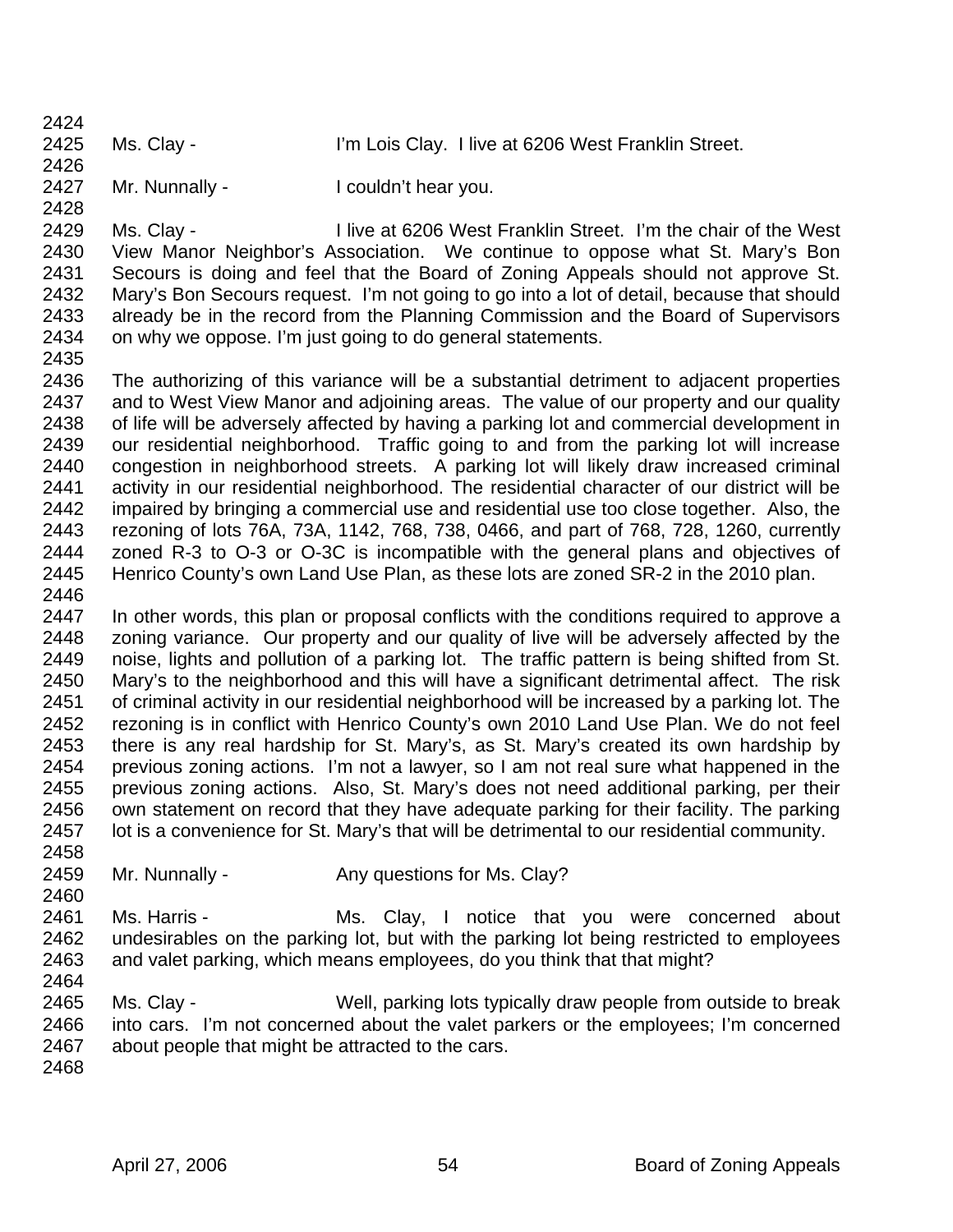2469 Mr. Wright - Ms. Clay, do you realize that this has already been rezoned 2470 O-3? We have nothing to do with the zoning; that's already been done. 2471 2472 Ms. Clay - Pardon? 2473 2474 Mr. Wright - This lot has already been zoned O-3. 2475 2476 Ms. Clay - Not the R-3. 2477 2478 Mr. Blankinship - The rezoning of the property. 2479 2480 Mr. Wright - It's done. If this is not used for a parking lot, they've got a 2481 number of things under O-3 they could use it for. 2482 2483 Mr. Blankinship - A bank or a day care. 2484 2485 Mr. Wright - I'm looking at all of these things that are not too good for that 2486 neighborhood—radio or television broadcasting studio, retail and service facilities, other 2487 things. We're not here for the rezoning; that's been done. This is a technical thing that 2488 we have to approve just because it's across the street from the hospital property. That's 2489 all this is here. We don't have anything to do with the zoning. 2490 2491 Ms. Clay - Well, basically, we're still opposed to... 2492 2493 Mr. Wright - That was done by the Board of Supervisors. That's already 2494 been rezoned. 2495 2496 Ms. Dwyer - You're opposed to this request as presented to the Board of 2497 Zoning appeals for special use. 2498 2499 Ms. Clay - Yes. We're opposed to the commercial development in a 2500 residential neighborhood and expansion of St. Mary's period. 2501 2502 Mr. Nunnally - Thank you Ms. Clay. 2503 2504 Ms. Clay - Mmm-hmm. 2505 2506 Mr. Nunnally - Mr. Theobald, you want to rebut for a short period of time? 2507 2508 Mr. Theobald - No sir, I think I'm through. 2509<br>2510 Mr. Nunnally - Chay. Thank you. That concludes the case. 2511 2512 **DECISION:**  2513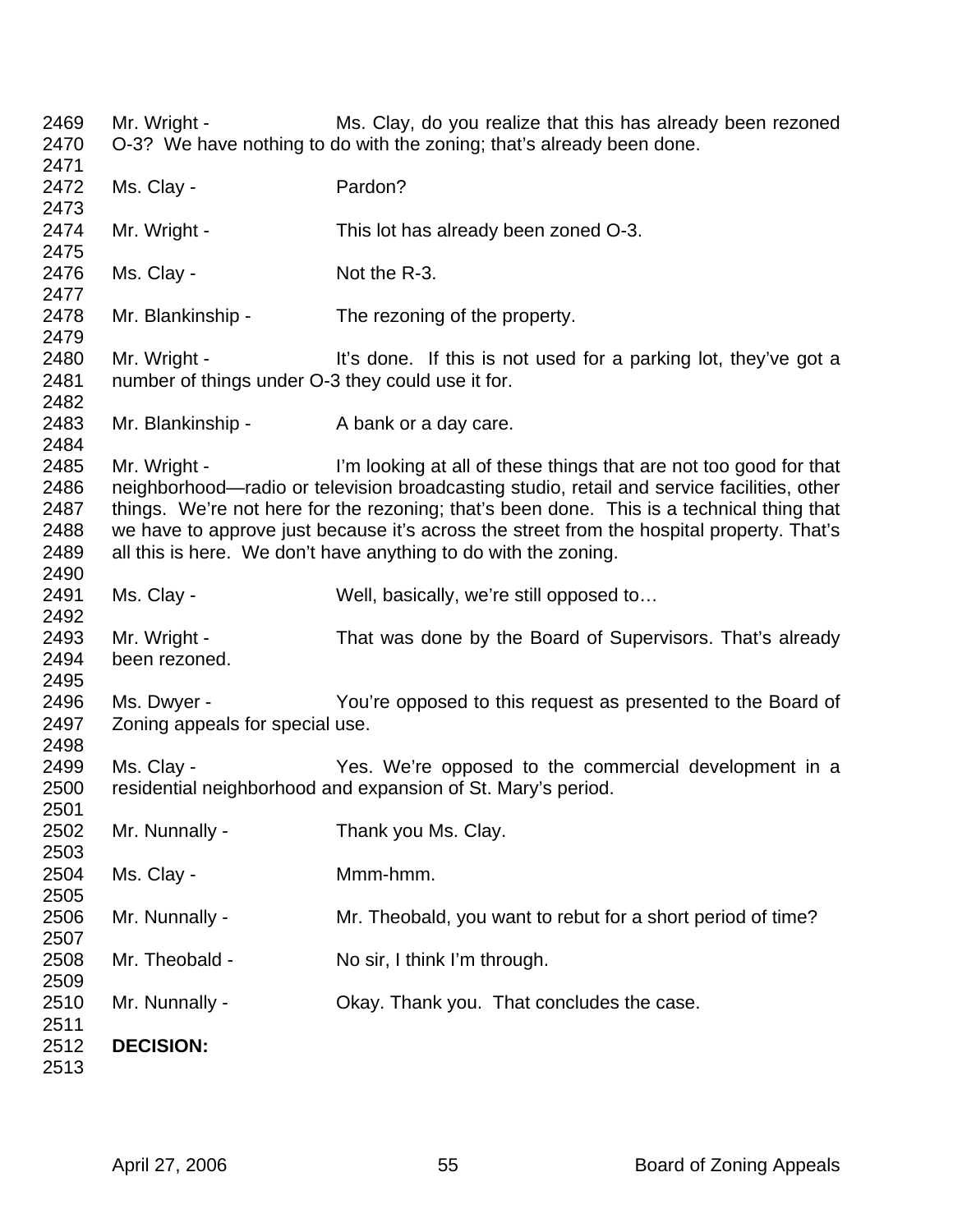2514 Mr. Nunnally: A-16-2006, St. Mary's Hospital. Do we have a motion on 2515 that? 2516 2517 Mr. Kirkland - I move we approve it. 2518 2519 Mr. Nunnally - Motion by Mr. Kirkland that it be approved. Do I have 2520 second? 2521 2522 Mr. Wright - I second it. 2523<br>2524 Mr. Nunnally - Second by Mr. Wright. Any discussion? 2525 2526 Ms. Dwyer - One thing. I still think that the neighbors' concern about 2527 security, I would agree with that. This is an advisory thing. I would just ask that when 2528 the Planning Commission or when staff looks at the landscape plan that they consider 2529 something like a black clad vinyl chain link fence with plantings on both sides. The fence 2530 would not be visible and intrusive; it would be hidden by the foliage. I think a parking lot 2531 does draw, perhaps could draw people who might want to break into a car or cut 2532 through or something, and I just think that neighborhoods deserve that protection. I 2533 would just recommend that that be considered. 2534 2535 Mr. Nunnally - All right. All in favor say aye. It's been approved. 2536 2537 After an advertised public hearing and on a motion by Mr. Kirkland, seconded by Mr. 2538 Wright, the Board **granted** application **A-16-2006** for request a variance to allow off-site 2539 parking at 6101 Monument Avenue (Parcels 768-738-0646, 1142, 1260 (part) and 2540 2447), zoned O-3C, Office District (Conditional) (Three Chopt). The Board granted the 2541 variance subject to the following condition: 2542 2543 1. This variance is subject to the conditions proffered with rezoning case C-6C-06 2544 and any conditions that may be attached to the plan of development by the planning 2545 commission. 2546 2547 2548 Affirmative: Dwyer, Harris, Kirkland, Nunnally, Wright 5 2549 Negative: 0 2550 Absent: 0 2551 2552 2553 The Board granted this request, as it found from the evidence presented that, due to the 2554 unique circumstances of the subject property, strict application of the County Code 2555 would produce undue hardship not generally shared by other properties in the area, and 2556 authorizing this variance will neither cause a substantial detriment to adjacent property 2557 nor materially impair the purpose of the zoning regulations. 2558 2559 Mr. Nunnally - Mr. Blankinship.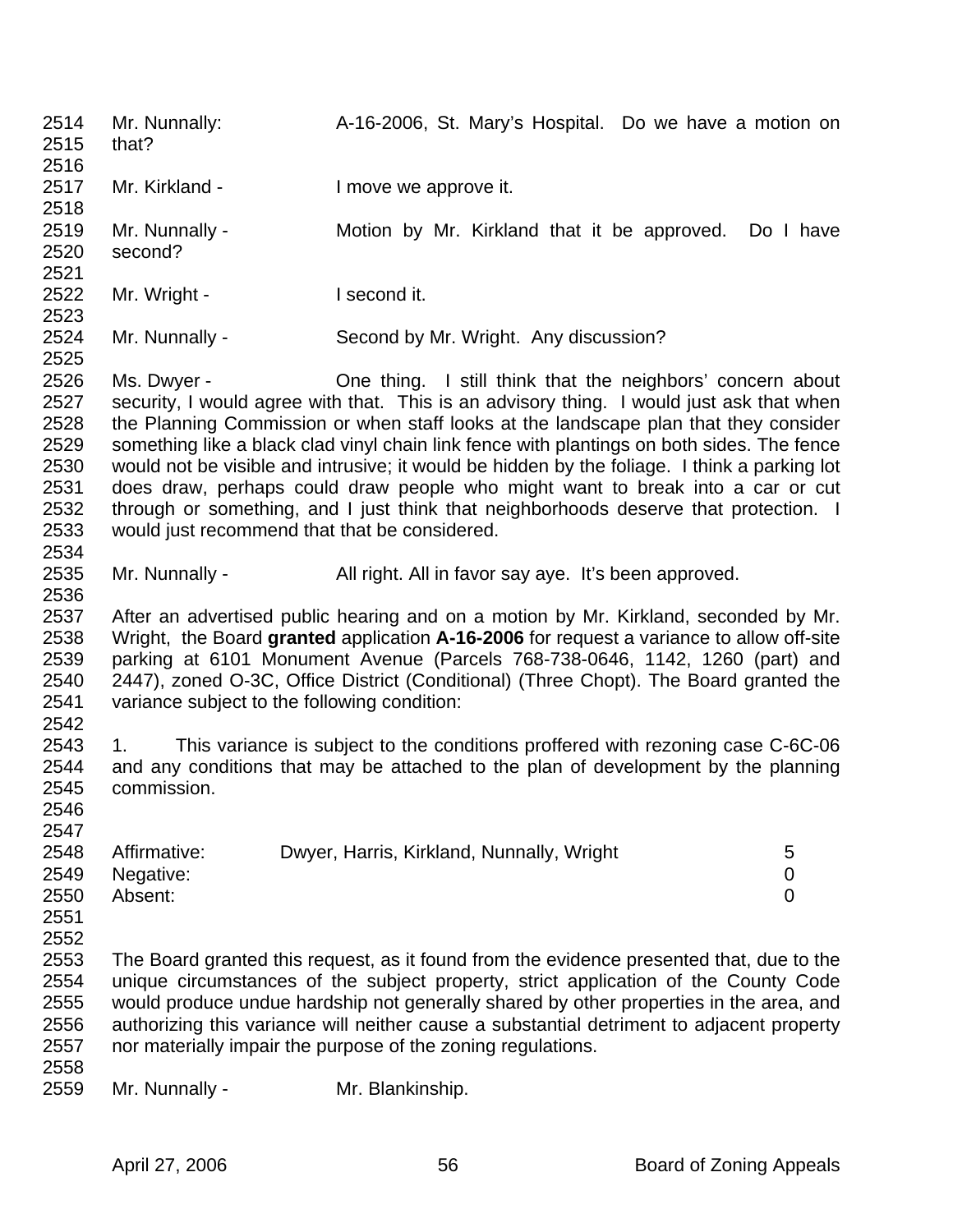2561 **UP-17-2006 GEORGE S. DAVIS** requests a conditional use permit 2562 pursuant to Section 24-95(i)(4)to build an accessory structure in the side yard at 912 2563 Forest Avenue (University Heights) (Parcel 757-739-8286), zoned R-2, One-family 2564 Residence District (Tuckahoe). 2565

2566 Mr. Nunnally - Is anyone else here interested in this case? If so, please 2567 stand and raise your right hand and be sworn in. 2568

- 2569 Mr. Blankinship Would you raise your right hand? Do you swear the 2570 testimony you're about to give is the truth, the whole truth, and nothing but the truth so 2571 help you God?
- 2573 Mr. Davis I do.

2560

2572

2574

2575 Mr. Nunnally - State your name for the record sir, and tell us what you're 2576 requesting.

2577 Mr. Davis - My name's George Davis. We're requesting a two-story, 2578 two-car garage, detached, that would be connected to the existing house by a 12-foot<br>2579 long. 6-foot wide open breezeway. There were concerns brought out in the staff report long, 6-foot wide open breezeway. There were concerns brought out in the staff report 2580 that I would like to respond to. One was the substantial screening aspect of this garage. 2581 Today, I've brought in two photographs of the property; I hope you have that in your 2582 package. In addition to the aerial view of the lot, you'll see on that bottom picture of the 2583 photograph, that's taken looking directly up the driveway, and the cedar trees on both 2584 sides of the existing driveway. In addition, the aerial photograph of 912. There's a 2585 reason that the street is called Forest Avenue; there are a lot of trees there. There is 2586 quite a bit of screening provided by the trees and shrubs that are in the lot. In addition. 2587 there's an 8-foot embankment that leads up from Forest Avenue up to the lot and so I 2588 think people driving by on Forest Avenue would not see a whole lot of the new structure.

2589 Another concern that the staff report brought out was the possibility that the two-story 2590 garage could be converted into an apartment. The only utility we're running to the 2591 garage is electricity. There's no water, no sewer going over there. The intent for the 2592 second story of the garage is strictly for storage and hopefully I'll be able to set up a 50- 2593 year old train set up there sometime, too. That's the sole purpose of that second story. 2594 The other concern was the location of the garage, that it possibly be located in the back 2595 of the lot. It is a deep lot, but that really isn't convenient for bringing in groceries. If you 2596 attach it directly to the house, then that blocks off the window to the kitchen there, plus it 2597 would require extensive re-grading of the driveway and the bank, plus the electrical 2598 service would have to be rerouted to the new south wall of the garage. It would be a 2599 significant additional cost to the project if we attached it directly to the house.

2600 The last point and the reason for the top photograph in the page I brought today, that 2601 shows the front of the existing house, which is basically a Cape Cod three-dormer 2602 house. The design for the garage is a similar style with a same pitch roof, two dormer 2603 windows. I think it would be in keeping with the rest of the house and I think it would be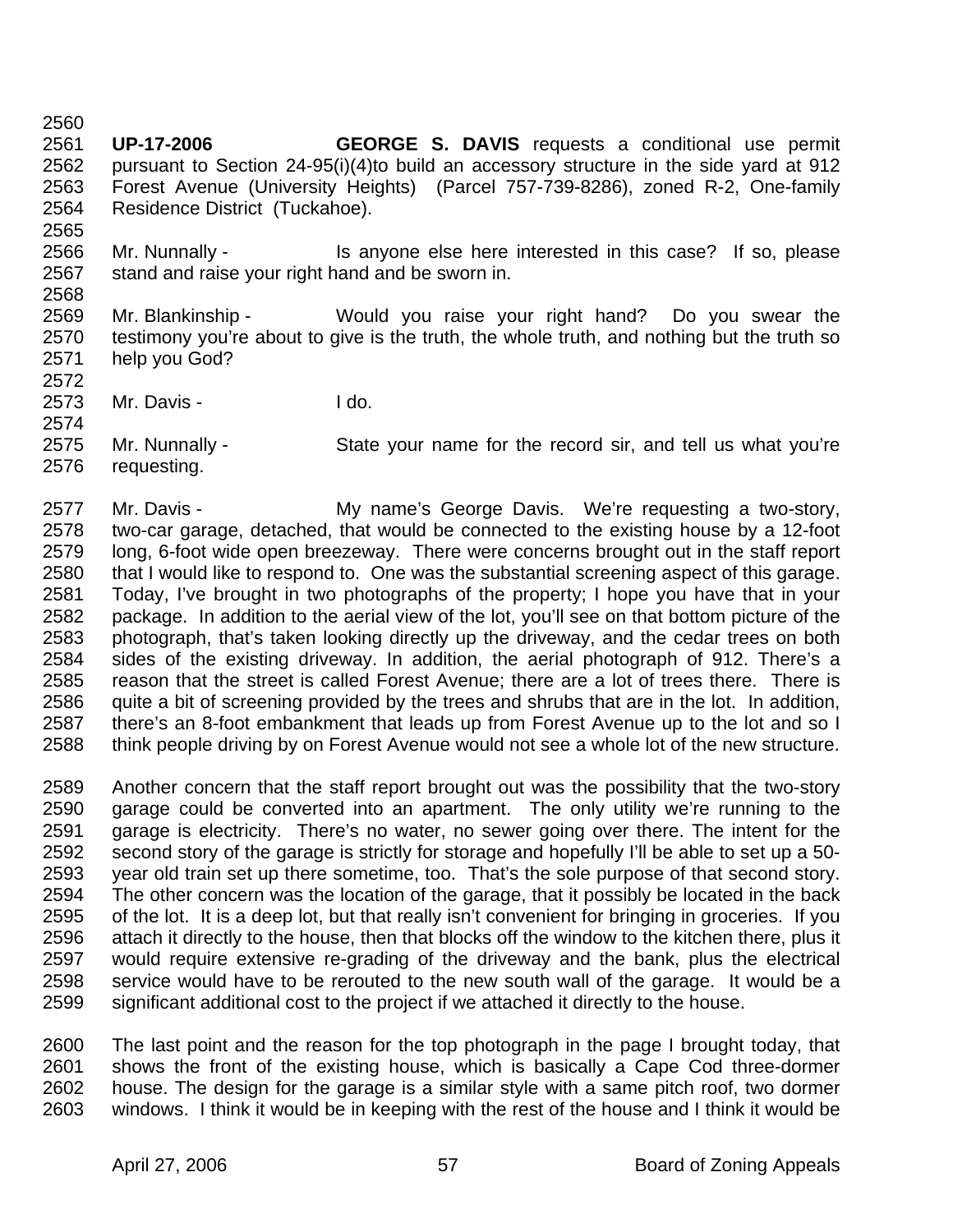2604 an enhancement to the neighborhood.

2605 Mr. Kirkland - The question you addressed, and I may not have picked it 2606 up, the staff report addresses this question of attaching it to the house, thereby 2607 eliminating the need for the use permit. Why couldn't that be done?

2608

2609 Mr. Davis - Again, if you attach it directly to the house, let's see if I can. 2610 Right there, there's about two feet of bank that would have to be excavated away and 2611 the driveway widen all the way back down. Plus, you can see there's a two- or three-2612 foot drop. So, there's a significant change in elevation there. It would be a lot of 2613 excavating and widening of the driveway to bring the garage right next to the house. 2614 That window right there is the sole window in our kitchen, so if we attach the garage 2615 right to the house, that completely blocks that window and we no longer have a window 2616 from the kitchen outside. Then the other is the power is coming right there to the house. 2617 If we attached the garage directly to the house and the power has to come over to the 2618 south side of that garage, and we reroute all our electrical, new panel, new meter, so 2619 forth, all of that is big dollars.

2620 Ms. Dwyer - What is the required side yard distance, Mr. Blankinship? 2621 Are there some exception standards that apply to this lot?

2622 Mr. Blankinship - Exception standards would allow a minimum side yard of 2623 10% of the lot width and some of the side yards would have to be 30% of the lot width. 2624 Taking the lot width as 130, that would be 13 feet minimum and 39% feet some. Since 2625 you're down below 7 on the right side, you'd have to have 32 feet on the left side.

- 2626 Ms. Dwyer Okay. The total is 39 feet, you said?
- 2627 Mr. Blankinship Yes, 30% of the lot width.
- 2628 Ms. Dwyer So, they would need 32 and they're proposing 23 feet on the 2629 south side. You've already obtained a variance on the, what I'm calling the north side.
- 2630 Mr. Davis That's correct. When we added on a library addition.
- 2631 Ms. Dwyer You've already added on the other end and you have a mere 2632 7 feet on that side.
- 2633 Mr. Davis That's correct.

2635 Ms. Dwyer - I realize this is not a request for a variance, but a request for 2636 a special use permit. Again, we have to consider the impact of this use on the 2637 neighborhood and the surrounding properties. Generally, is this zoning, an R-2, 2638 exception standards do apply because the house is built at an earlier time. So, we're 2639 looking at a failure to meet the side yard requirements on both sides of the house now,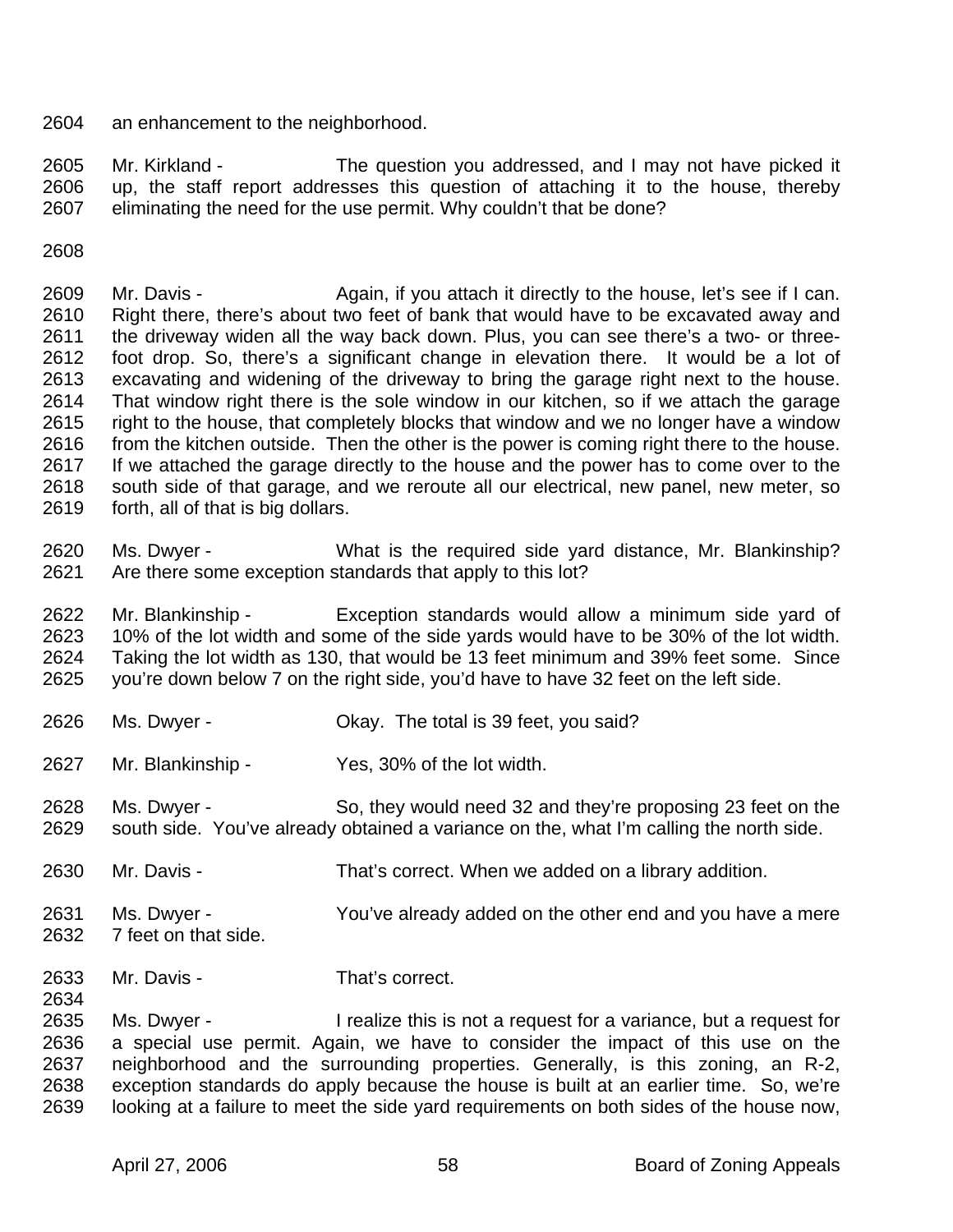2640 if this were allowed. 2641 2642 Mr. Nunnally - It's 23 feet, isn't it, from the garage to the property line? 2643 2644 Ms. Dwyer - It would be 23 feet instead of the required 32 on the south 2645 side, and then it's 7 instead of the 13 on the north side. Tell me about the roof of the 2646 garage? How would that align with the roof height on the existing house under your 2647 plan? 2648 2649 Mr. Davis - I think it's roughly 10 feet below the roofline, but it'll have the 2650 same pitch. Looking at that, it's not a full 10 feet, but it's whatever the difference in the 2651 elevation from that peak there to there. Looks like it's about 5 feet or so. 2652 2653 Ms. Dwyer - Can you show me? 2654 2655 Mr. Davis - From the roofline of the proposed garage to the roofline of 2656 the house, this roofline right here, excuse me. Roughly 5 feet. 2657 2658 Ms. Dwyer - It would still be below. 2659 2660 Mr. Davis - Oh, yes. This roofline is significantly below this roofline. This 2661 pitch, the proposed design, the pitch of the roof of the house is the same, 12 12, for 2662 both the garage and the house. 2663 2664 Ms. Dwyer - Does the breezeway need to be 12 feet? 2665 2666 Mr. Davis - Well, that gets it out so that we don't have to, again, do 2667 much excavating along the existing bank. It gets it to a good position for cars to pull into 2668 the existing driveway rather than bringing it in close. Again, it gives us more space for 2669 that kitchen window, more light through there. 2670 2671 Mr. Nunnally - Any other questions for Mr. Davis? 2672 2673 Mr. Davis - Again, the conditions that are suggested by the staff, if we 2674 could take out the requirement there. We would like to have that second story in the 2675 garage, if we could, again, just for storage. 2676 2677 Ms. Dwyer - So, you do not agree to condition 3, is what you're saying. 2678 2679 Mr. Davis - That's correct. 2680 2681 Mr. Kirkland - You don't have any problem with it saying it should not be 2682 used as an accessory apartment. 2683 2684 Mr. Davis - Not at all. 2685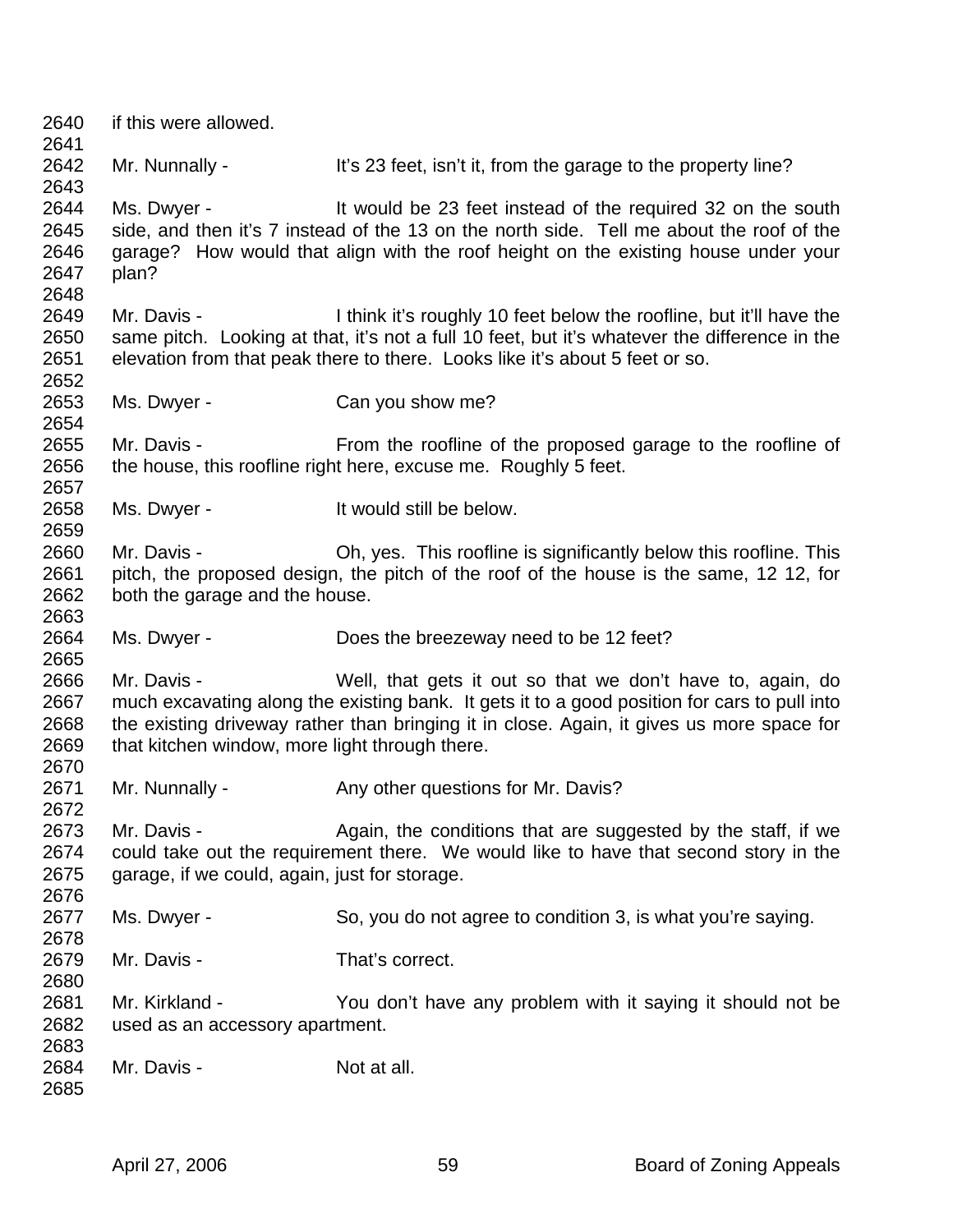| 2686<br>2687                                                         | Mr. Kirkland -                                                                                                                                                                                                                                                                                                                                                                                                                                                                                                                                                                                                                                                                                                                     | That part can stay in.                                       |  |  |
|----------------------------------------------------------------------|------------------------------------------------------------------------------------------------------------------------------------------------------------------------------------------------------------------------------------------------------------------------------------------------------------------------------------------------------------------------------------------------------------------------------------------------------------------------------------------------------------------------------------------------------------------------------------------------------------------------------------------------------------------------------------------------------------------------------------|--------------------------------------------------------------|--|--|
| 2688<br>2689                                                         | Mr. Davis -                                                                                                                                                                                                                                                                                                                                                                                                                                                                                                                                                                                                                                                                                                                        | That's right. It's just the second floor aspect of it.       |  |  |
| 2690<br>2691                                                         | Mr. Kirkland -                                                                                                                                                                                                                                                                                                                                                                                                                                                                                                                                                                                                                                                                                                                     | You want to knock out, "shall not have the second floor."    |  |  |
| 2692<br>2693                                                         | Mr. Davis -                                                                                                                                                                                                                                                                                                                                                                                                                                                                                                                                                                                                                                                                                                                        | Correct.                                                     |  |  |
| 2694<br>2695                                                         | Mr. Kirkland -                                                                                                                                                                                                                                                                                                                                                                                                                                                                                                                                                                                                                                                                                                                     | Make it read, "shall not be used as an accessory apartment." |  |  |
| 2696<br>2697                                                         | Mr. Davis -                                                                                                                                                                                                                                                                                                                                                                                                                                                                                                                                                                                                                                                                                                                        | That's correct.                                              |  |  |
| 2698<br>2699<br>2700                                                 | Mr. Nunnally -<br>that concludes the case. Thank you for coming.                                                                                                                                                                                                                                                                                                                                                                                                                                                                                                                                                                                                                                                                   | Any other questions? Anyone in opposition? Hearing none,     |  |  |
| 2701<br>2702                                                         | Mr. Davis -                                                                                                                                                                                                                                                                                                                                                                                                                                                                                                                                                                                                                                                                                                                        | Thank you.                                                   |  |  |
| 2703<br>2704                                                         | <b>DECISION:</b>                                                                                                                                                                                                                                                                                                                                                                                                                                                                                                                                                                                                                                                                                                                   |                                                              |  |  |
| 2705<br>2706                                                         | Mr. Nunnally -                                                                                                                                                                                                                                                                                                                                                                                                                                                                                                                                                                                                                                                                                                                     | UP-17-2006, George S. Davis.                                 |  |  |
| 2707<br>2708<br>2709                                                 | Ms. Dwyer -<br>Okay. This is a case under our new ordinance that allows<br>accessory structures in the side yards and the rear yard. The ones that we voted for in<br>the past have had very minimal impact. Well, I move that we deny, then I'll talk. Sorry.                                                                                                                                                                                                                                                                                                                                                                                                                                                                     |                                                              |  |  |
| 2710<br>2711<br>2712                                                 | Ms. Harris -                                                                                                                                                                                                                                                                                                                                                                                                                                                                                                                                                                                                                                                                                                                       | Second the motion.                                           |  |  |
| 2713<br>2714                                                         | Ms. Dwyer -                                                                                                                                                                                                                                                                                                                                                                                                                                                                                                                                                                                                                                                                                                                        | Okay. What I just said.                                      |  |  |
| 2715<br>2716                                                         | Mr. Nunnally -                                                                                                                                                                                                                                                                                                                                                                                                                                                                                                                                                                                                                                                                                                                     | Motion by Ms. Dwyer and second by Ms. Harris.                |  |  |
| 2717<br>2718<br>2719<br>2720<br>2721<br>2722<br>2723<br>2724<br>2725 | Ms. Dwyer -<br>This is an R-2 zoning. This particular applicant has already<br>obtained a variance, which has allowed an addition on the north side of the house to<br>come within 6 feet and some odd inches of the lot line on that end. Now he wants to,<br>again, breach the development standards for side yards on the other side with this<br>garage. While the drawing and the plans appear to be appropriate, I think that intruding<br>into the required side yard on both sides of this property will affect the character of the<br>zoning district. I think it will affect the property values in an adverse way to the extent<br>that those values are maintained by consistent application of the zoning standards. |                                                              |  |  |
| 2726<br>2727<br>2728                                                 | Mr. Nunnally -<br>Harris. All in favor say aye.                                                                                                                                                                                                                                                                                                                                                                                                                                                                                                                                                                                                                                                                                    | Motion that is be denied by Ms. Dwyer and Ms.<br>All right.  |  |  |
| 2729<br>2730                                                         | Mr. Kirkland -                                                                                                                                                                                                                                                                                                                                                                                                                                                                                                                                                                                                                                                                                                                     | I'd like to discuss one more thing.                          |  |  |
| 2731                                                                 | Ms. Dwyer -                                                                                                                                                                                                                                                                                                                                                                                                                                                                                                                                                                                                                                                                                                                        | Okay.                                                        |  |  |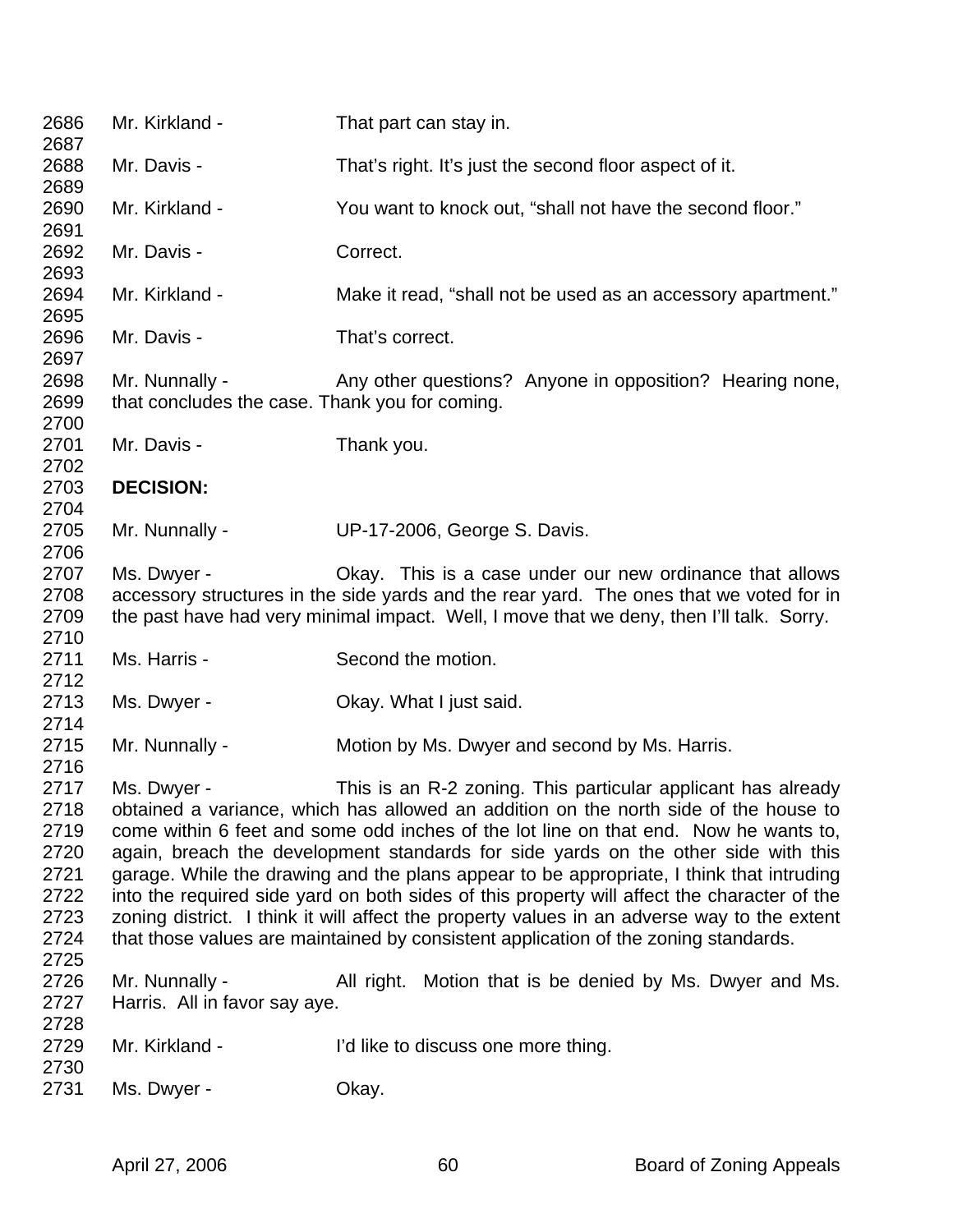| 2732 |                                                                                                                                                                       |                                                                                        |                |  |
|------|-----------------------------------------------------------------------------------------------------------------------------------------------------------------------|----------------------------------------------------------------------------------------|----------------|--|
| 2733 | Mr. Nunnally -                                                                                                                                                        | Go ahead.                                                                              |                |  |
| 2734 |                                                                                                                                                                       |                                                                                        |                |  |
| 2735 | Mr. Kirkland -                                                                                                                                                        | Ms. Dwyer, I think he had another alternative, too. He could                           |                |  |
| 2736 | eliminate the breezeway.                                                                                                                                              |                                                                                        |                |  |
| 2737 |                                                                                                                                                                       |                                                                                        |                |  |
| 2738 | Ms. Dwyer -                                                                                                                                                           | True.                                                                                  |                |  |
| 2739 |                                                                                                                                                                       |                                                                                        |                |  |
| 2740 | Mr. Kirkland -                                                                                                                                                        | So he loses a kitchen window. Like you said, he already had                            |                |  |
| 2741 |                                                                                                                                                                       | a variance for the other end. That would not be so close to the other property.        |                |  |
| 2742 |                                                                                                                                                                       |                                                                                        |                |  |
| 2743 | Ms. Dwyer -                                                                                                                                                           | Right.                                                                                 |                |  |
| 2744 |                                                                                                                                                                       |                                                                                        |                |  |
| 2745 | Mr. Kirkland -                                                                                                                                                        | He could put it right on the side of the house.                                        |                |  |
| 2746 |                                                                                                                                                                       |                                                                                        |                |  |
| 2747 | Ms. Dwyer -                                                                                                                                                           | He could eliminate the breezeway. Whenever you add on,                                 |                |  |
| 2748 |                                                                                                                                                                       | there are often sacrifices. You might have to excavate, you might lose a window.       |                |  |
| 2749 |                                                                                                                                                                       |                                                                                        |                |  |
| 2750 | Mr. Kirkland -                                                                                                                                                        | I think he has other alternatives.                                                     |                |  |
| 2751 |                                                                                                                                                                       |                                                                                        |                |  |
| 2752 | Ms. Dwyer -                                                                                                                                                           | Backyard. Garage in the backyard. Maybe he didn't want                                 |                |  |
| 2753 |                                                                                                                                                                       |                                                                                        |                |  |
| 2754 | walk, but anyway. We can't have everything and we can't sacrifice the zoning<br>standards to this extent. I think it has a harmful impact on the neighborhood and the |                                                                                        |                |  |
| 2755 | values.                                                                                                                                                               |                                                                                        |                |  |
| 2756 |                                                                                                                                                                       |                                                                                        |                |  |
| 2757 | Ms. Harris -                                                                                                                                                          |                                                                                        |                |  |
| 2758 |                                                                                                                                                                       | I wanted to say, too, though we don't mention Cochran                                  |                |  |
|      |                                                                                                                                                                       | anymore, to me this is a good case. We have a reason for our zoning ordinances and if  |                |  |
| 2759 |                                                                                                                                                                       | we're going to make exceptions so that everybody stretches their boundaries and builds |                |  |
| 2760 |                                                                                                                                                                       | large structures, we would have a Henrico County that was not planned nor organized.   |                |  |
| 2761 |                                                                                                                                                                       | They do have the use of their premises without it. That's my reasons.                  |                |  |
| 2762 |                                                                                                                                                                       |                                                                                        |                |  |
| 2763 | Mr. Nunnally -                                                                                                                                                        | All in favor of denial say aye. It's been denied.                                      |                |  |
| 2764 |                                                                                                                                                                       |                                                                                        |                |  |
| 2765 | After an advertised public hearing and on a motion by Ms. Dwyer, seconded by Ms.                                                                                      |                                                                                        |                |  |
| 2766 | Harris, the Board denied application UP-17-2006 for a conditional use permit to build an                                                                              |                                                                                        |                |  |
| 2767 | accessory structure in the side yard at 912 Forest Avenue (University Heights) (Parcel                                                                                |                                                                                        |                |  |
| 2768 |                                                                                                                                                                       | 757-739-8286), zoned R-2, One-family Residence District (Tuckahoe).                    |                |  |
| 2769 |                                                                                                                                                                       |                                                                                        |                |  |
| 2770 |                                                                                                                                                                       |                                                                                        |                |  |
| 2771 | Affirmative:                                                                                                                                                          | Dwyer, Harris, Kirkland, Nunnally, Wright                                              | 5              |  |
| 2772 | Negative:                                                                                                                                                             |                                                                                        | 0              |  |
| 2773 | Absent:                                                                                                                                                               |                                                                                        | $\overline{0}$ |  |
| 2774 |                                                                                                                                                                       |                                                                                        |                |  |
| 2775 |                                                                                                                                                                       |                                                                                        |                |  |
| 2776 | Mr. Nunnally -                                                                                                                                                        | The Board will now take a 10-minute recess.                                            |                |  |
| 2777 |                                                                                                                                                                       |                                                                                        |                |  |
|      |                                                                                                                                                                       |                                                                                        |                |  |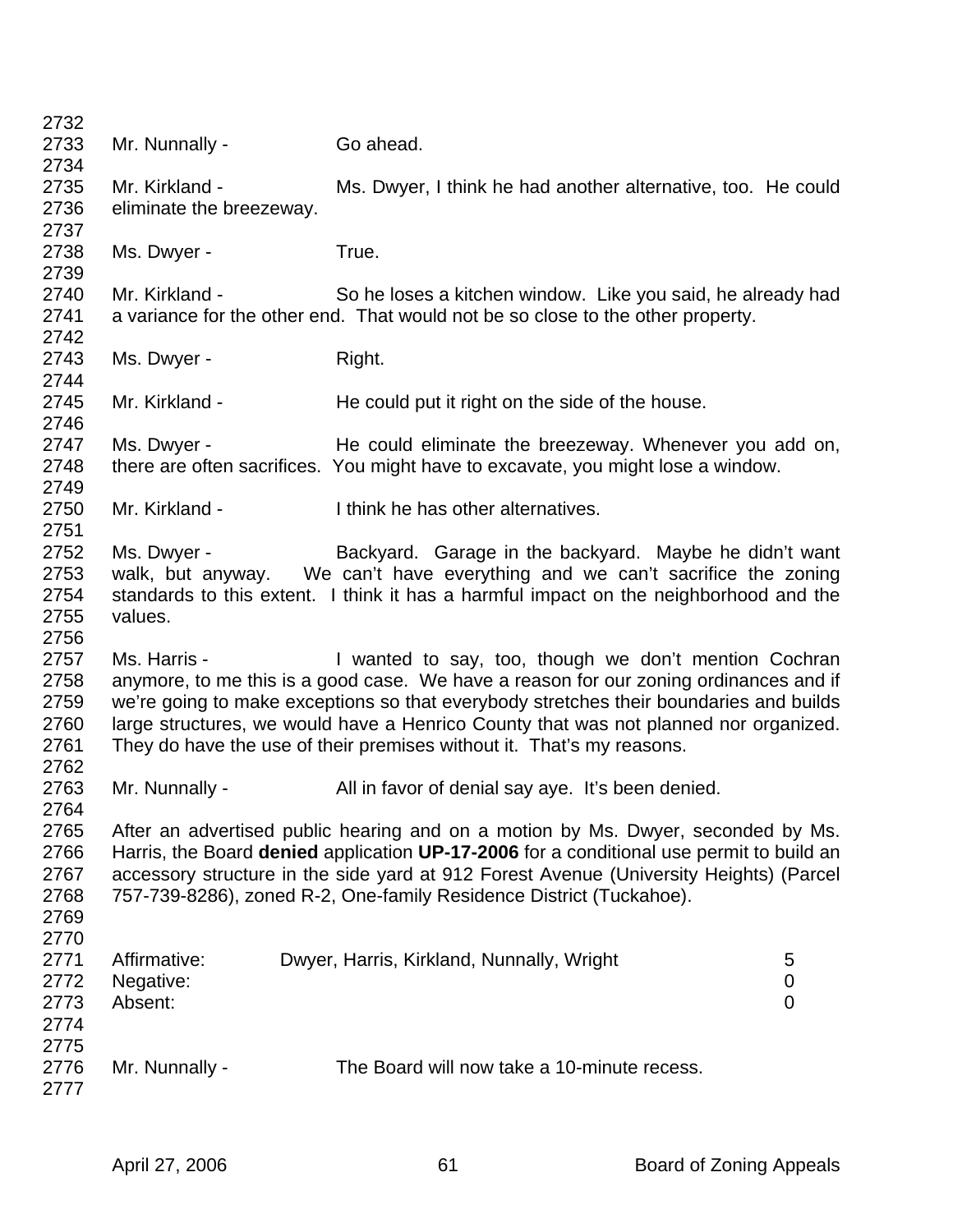2778 Mr. Blankinship - The Board will reconvene. 2779 2780 Mr. Nunnally - Call the first case. Do we have any deferrals or withdrawals 2781 on the 10:00 case? 2782 2783 Mr. Blankinship - No sir. 2784 2785 **A-17-2006 JOE LAMPORT** requests a variance from Section 24-9 to 2786 build a one-family dwelling at 1831 W. Chaffin Rd. (Parcel 809-678-3331), zoned R-2A, 2787 One-family Residence District (Varina)**.** The public street frontage requirement is not 2788 met. The applicant has 0 feet public street frontage, where the Code requires 50 feet 2789 public street frontage. The applicant requests a variance of 50 feet public street 2790 frontage. 2791 2792 Mr. Nunnally - Anyone here interested in this case? If so, please stand and 2793 raise your right hand and be sworn. 2794 2795 Mr. Blankinship - Do you swear the testimony you're about to give is the truth, 2796 the whole truth, and nothing but the truth, so help you God? 2797 2798 Mr. Nunnally - Please state your name for the record, sir, and tell us what 2799 you're requesting. 2800 2801 Mr. Harris - My name is Benjamin Harris and I'm the contract purchaser. 2802 We're requesting a variance for a single-family dwelling. We don't meet the required 2803 road frontage. 2804 2805 Mr. Nunnally - You say you're Mr. Harris? 2806 2807 Mr. Harris - Yes sir. 2808 2809 Mr. Wright - Are you the builder? 2810 2811 Mr. Harris - The contract purchaser of the home. We would be building 2812 it. 2813 2814 Mr. Wright - You're the contract purchaser of the lot. 2815 2816 Mr. Harris - Yes sir. 2817 2818 Mr. Nunnally - Are you going to live in it? 2819 2820 Mr. Harris - Yes sir. 2821 2822 Mr. Nunnally - What type of house do you plan on building? 2823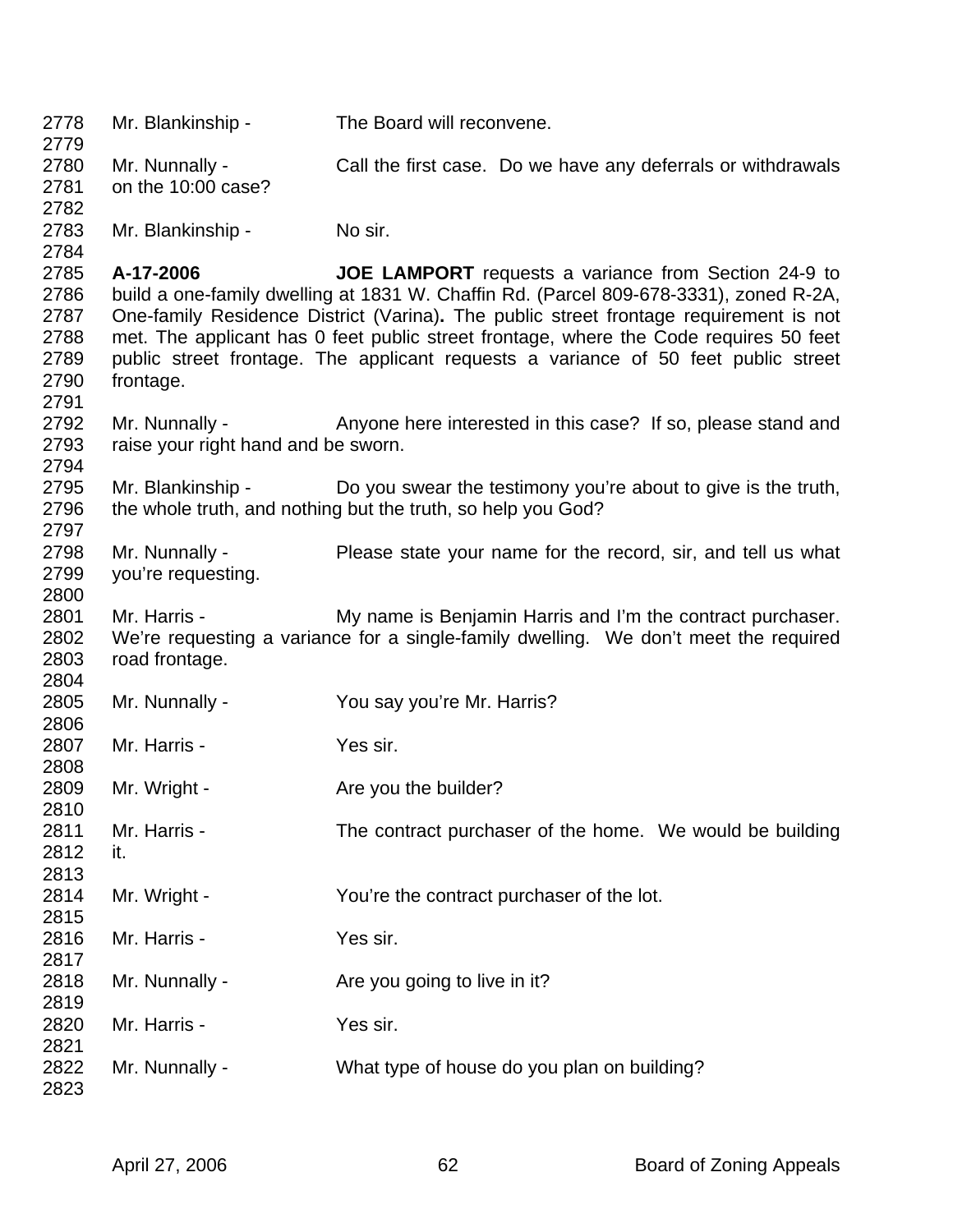2824 Mr. Harris - Single family with an attached garage. Roughly 2900 square 2825 feet of home with the garage and then bonus space about the garage. 2826 2827 Mr. Wright - How do you propose to access this property? 2828 2829 Mr. Harris - If you follow the cursor with the roadway here, there was a 2830 proposed County road off of West Chaffin. We were given right-of-way from the owner 2831 of this parcel here to come in just like you see. This is the property that we're wanting to 2832 purchase. 2833 2834 Mr. Wright - How wide is that access? 2835 2836 Mr. Harris - Fifty foot. 2837 2838 Mr. Wright - Fifty feet? 2839 2840 Mr. Harris - Yes sir. 2841 2842 Mr. Wright - And you're going to construct the road yourself? 2843 2844 Mr. Harris - Yes sir. 2845 2846 Mr. Blankinship - The plot says a 25-foot easement. 2847 2848 Mr. Harris - Is it 25 feet? I might be unclear on that. 2849 2850 Mr. Wright - Have you read the conditions for this case? 2851 2852 Mr. Harris - No sir, I haven't. We weren't mailed it. 2853 2854 Mr. Wright - Mr. Blankinship, you might inform the other folks that the 2855 conditions—I think you did at the outset. Maybe some of these folks weren't here— 2856 2857 Mr. Blankinship - Yes. 2858 2859 Mr. Wright - That the conditions are in folders so they'll be prepared. 2860 2861 Mr. Blankinship - Anyone who hasn't seen the conditions to your case, you 2862 may want to step out to the foyer. There are two binders out there that have them all. 2863 2864 Mr. Harris - I looked in the slots on the wall and didn't know that's where 2865 they were. 2866 2867 Mr. Blankinship - Okay. Sorry about that. 2868 2869 Mr. Wright - Have you read them?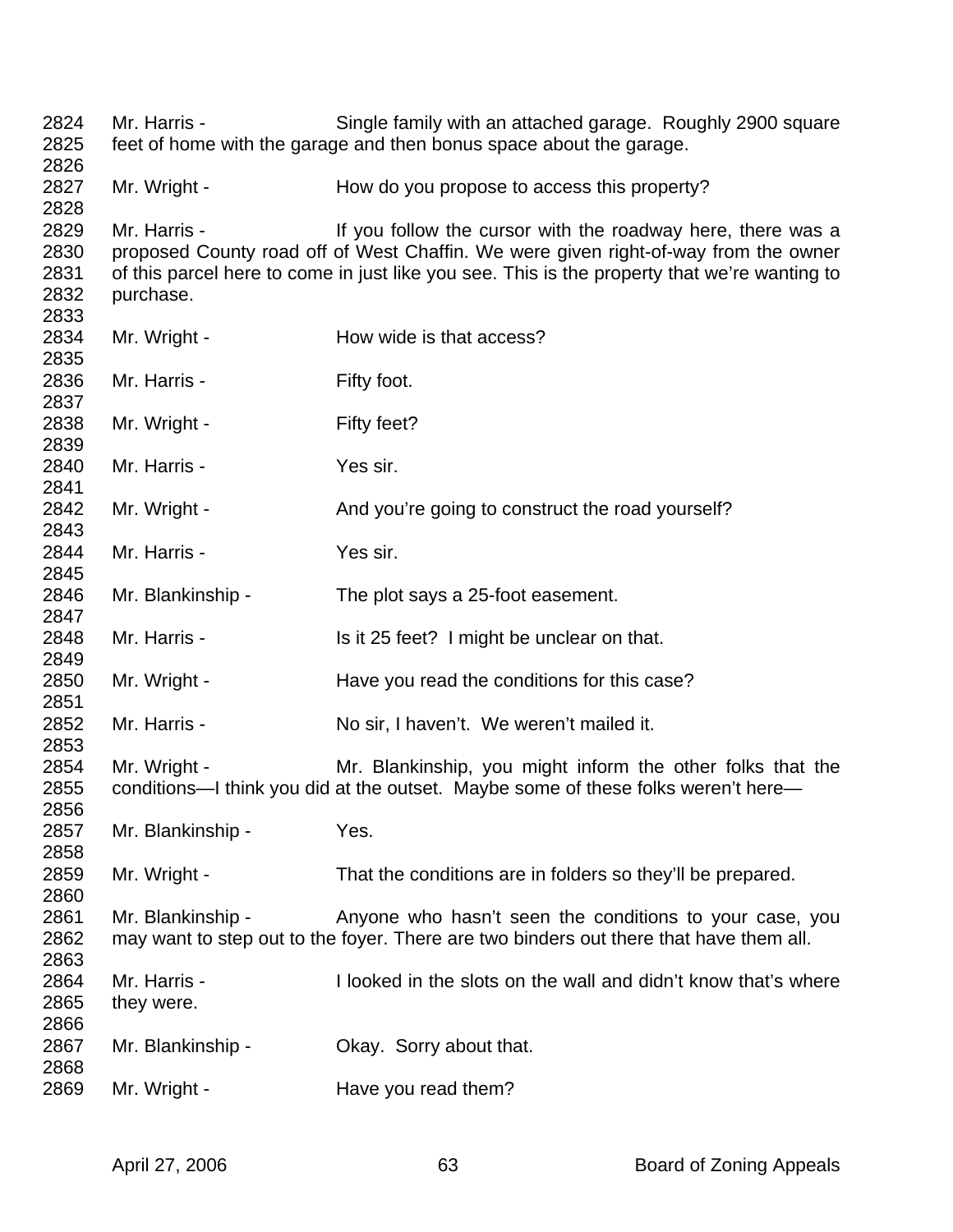| 2871<br>Yes sir.                                                                             |                                                                                   |  |  |  |  |
|----------------------------------------------------------------------------------------------|-----------------------------------------------------------------------------------|--|--|--|--|
| Mr. Harris -                                                                                 |                                                                                   |  |  |  |  |
| 2872                                                                                         |                                                                                   |  |  |  |  |
| 2873<br>Mr. Wright -                                                                         | I just want to make sure, because if this is approved,                            |  |  |  |  |
| approval will be subject to these conditions.                                                |                                                                                   |  |  |  |  |
|                                                                                              |                                                                                   |  |  |  |  |
| 2875<br>2876<br>Mr. Nunnally -<br>You're in agreement with them?                             |                                                                                   |  |  |  |  |
| 2877                                                                                         |                                                                                   |  |  |  |  |
| 2878<br>Mr. Harris -<br>Yes sir.                                                             |                                                                                   |  |  |  |  |
| 2879                                                                                         |                                                                                   |  |  |  |  |
| 2880<br>Mr. Nunnally -<br>All right. Any other questions for Mr. Harris? Anyone here in      |                                                                                   |  |  |  |  |
| 2881<br>opposition. Hearing none, that concludes the case. Thank you, sir.                   |                                                                                   |  |  |  |  |
| 2882                                                                                         |                                                                                   |  |  |  |  |
| 2883<br>Mr. Blankinship -<br>Can I have that back please?                                    |                                                                                   |  |  |  |  |
| 2884                                                                                         |                                                                                   |  |  |  |  |
| 2885<br><b>DECISION:</b>                                                                     |                                                                                   |  |  |  |  |
| 2886                                                                                         |                                                                                   |  |  |  |  |
| 2887<br>Mr. Nunnally -<br>I think it's 17-2006, Joe Lamport. A-17-2006, Joe Lamport.         |                                                                                   |  |  |  |  |
| 2888                                                                                         |                                                                                   |  |  |  |  |
| 2889<br>Ms. Harris -                                                                         |                                                                                   |  |  |  |  |
| 2890<br>the 50 feet for access to the landlocked lots.                                       | I move that we approve this with the condition of reserving                       |  |  |  |  |
|                                                                                              |                                                                                   |  |  |  |  |
| 2891<br>2892<br>Ms. Dwyer -<br>I don't think we can do that because the access is not on his |                                                                                   |  |  |  |  |
| 2893                                                                                         | property. So, he can't reserve it unless you want him to reserve something on his |  |  |  |  |
| 2894<br>property to provide access to other properties.                                      |                                                                                   |  |  |  |  |
| 2895                                                                                         |                                                                                   |  |  |  |  |
| 2896<br>Ms. Harris -<br>I thought we asked him and he said-                                  |                                                                                   |  |  |  |  |
| 2897                                                                                         |                                                                                   |  |  |  |  |
| 2898<br>Ms. Dwyer -<br>Well, he has access from someone else, but I don't think he           |                                                                                   |  |  |  |  |
| 2899<br>can grant anything that's not on his property.                                       |                                                                                   |  |  |  |  |
|                                                                                              |                                                                                   |  |  |  |  |
| 2900<br>2901<br>Mr. Blankinship -<br>There's really no one beyond him.                       |                                                                                   |  |  |  |  |
| 2902                                                                                         |                                                                                   |  |  |  |  |
| Mr. Kirkland -<br>2903<br>Yes, he's it.                                                      |                                                                                   |  |  |  |  |
| 2904                                                                                         |                                                                                   |  |  |  |  |
| 2905<br>Ms. Dwyer -<br>There are people beyond him.                                          |                                                                                   |  |  |  |  |
| 2906                                                                                         |                                                                                   |  |  |  |  |
| 2907<br>Mr. Blankinship -<br>This parcel comes out on Varina, doesn't it?                    |                                                                                   |  |  |  |  |
| 2908                                                                                         |                                                                                   |  |  |  |  |
| 2909<br>Ms. Dwyer -<br>There's Hoke Brady.                                                   |                                                                                   |  |  |  |  |
| 2910                                                                                         |                                                                                   |  |  |  |  |
|                                                                                              |                                                                                   |  |  |  |  |
|                                                                                              | Mr. Blankinship, do they use that fire road as their in and out,                  |  |  |  |  |
| 2911<br>Mr. Kirkland -                                                                       |                                                                                   |  |  |  |  |
| 2912<br>too? Is this the one that had the fire road on it?                                   |                                                                                   |  |  |  |  |
| 2913<br>Mr. Blankinship -<br>The fire road is another case.<br>2914                          |                                                                                   |  |  |  |  |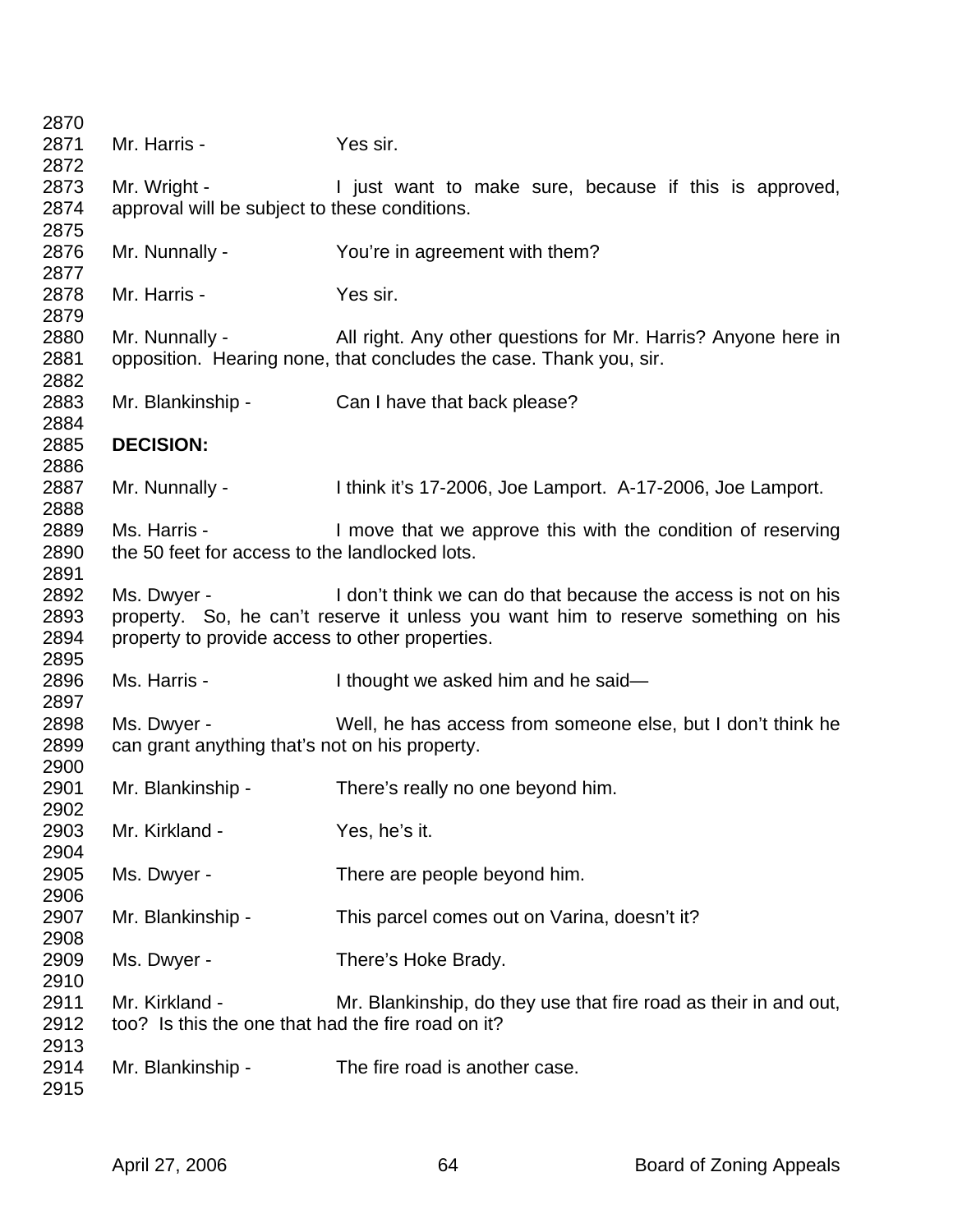2916 Mr. Kirkland - Yeah it is. This one has a fire trail on it. 2917 2918 Ms. Harris - This is the one that had a 25-foot road. 2919 2920 Mr. Wright - What are we going to do? 2921 2922 Mr. Nunnally - Ms. Harris made a motion that we approve it. May I have a 2923 second? 2924 2925 Mr. Wright - Second. 2926 2927 Mr. Nunnally - Second by Mr. Wright. All in favor say aye. 2928 2929 Ms. Dwyer - You didn't call for opposition. I'm opposed. I'm concerned 2930 about this patchwork of lots that have multiple acres that could be eventually developed 2931 with lots of houses and we have no plans for access to this essentially undeveloped 2932 patchwork. Probably, I think we're allowing substandard lots to be developed without 2933 having any plans for the infrastructure that will serve this area. I can't be a party to it, 2934 particularly on a case like this where there's so much acreage that is available. Now, if 2935 it's something like the lot at the end of the street, that's one thing, but here we're 2936 having—Like the hole in the doughnut. We're allowing a house to be put there and I— 2937 2938 Mr. Wright - Since we get about five of these at each hearing, each 2939 Board meeting, and one of the things that we say is that this is something that's not 2940 recurring, this, I think, should be called to the attention of the Supervisors. I think this 2941 needs to be addressed and something ought to be done. 2942 2943 Ms. Dwyer - If we deny the cases, I think it will be addressed. 2944 2945 Mr. Wright - It's been a big issue over the years and we need to, I think, it 2946 needs to be suggested to somebody that this needs to be studied by the staff or 2947 appropriate County officials and brought to the attention of the Supervisors to address it. 2948 I think there ought to be some ordinance. Something to handle this. It puts a heavy 2949 burden on us each time to deal with all of these things. 2950 2951 Ms. Dwyer - I think we're just creating some real insolvable problems in 2952 the future. 2953 2954 Mr. Wright - Probably are. But by the same token, we've got a lot of 2955 property out there of people that want to use. 2956 2957 Ms. Dwyer - Right. 2958 2959 Mr. Wright - There ought to be something that the County could address, 2960 to come up with to address the issue. 2961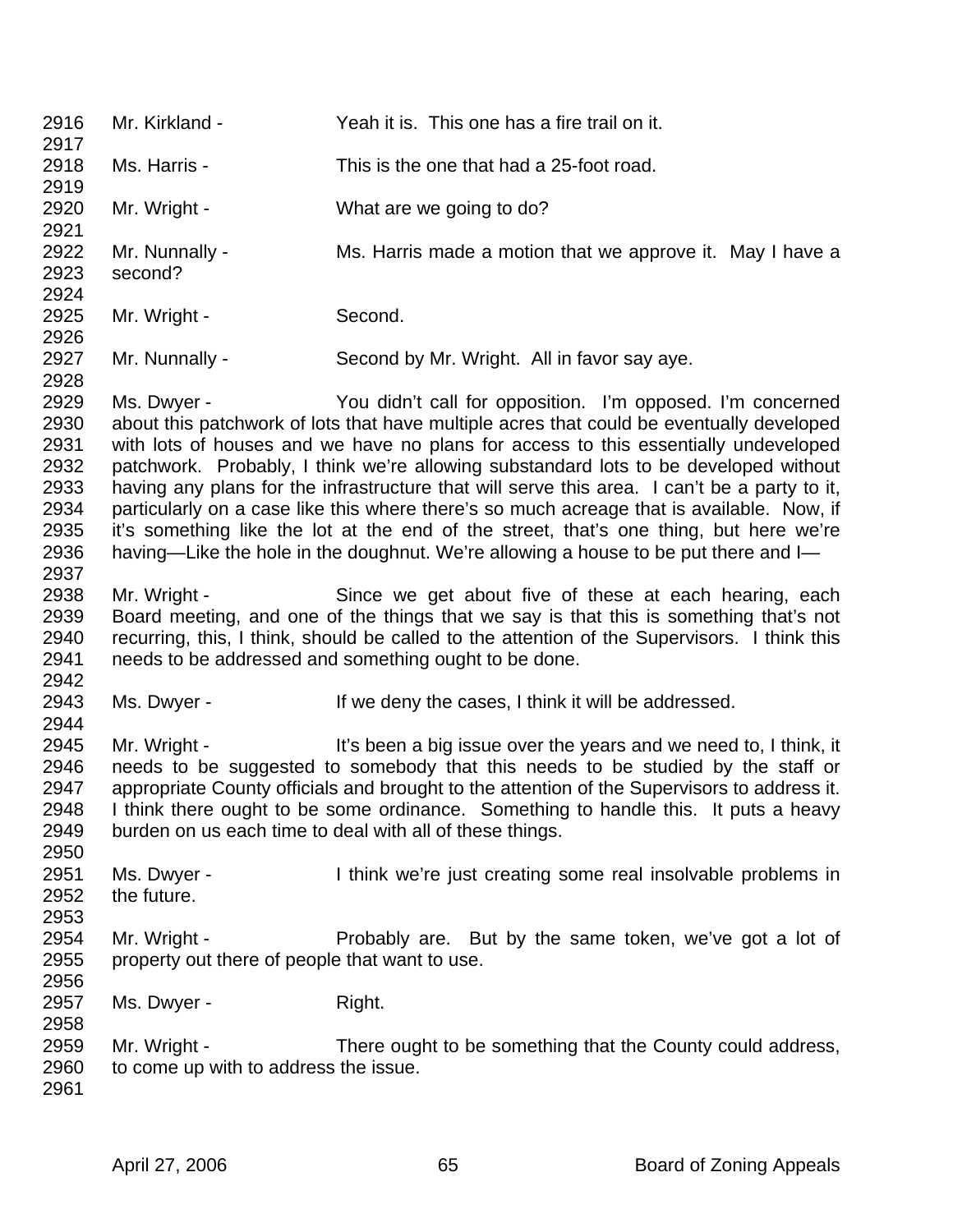2962 Ms. Dwyer - Maybe a concept road or they could contribute to a fund to 2963 use to build a road in future, that kind of thing. 2964 2965 Mr. Wright - Something we could hang our hat on. 2966 2967 Ms. Dwyer - Yes. I agree with you wholeheartedly. 2968 2969 Mr. O'Kelly - *[Inaudible]* compare us to other localities, but we do share 2970 agendas and in the most recent Chesterfield agenda, 90% of the cases were road 2971 frontage. 2972 2973 Mr. Blankinship - Is that right? 2974 2975 Ms. Harris - I need to give a reason for my motion. Okay. After 2976 reviewing the written record and the evidence presented at the hearing, I find that the 2977 proposed variance, as restricted by the conditions incorporated in this motion will not 2978 adversely affect the health, safety, or welfare of the neighbors, and it will not increase 2979 congestion at this point. It will not impair the character or the district or adjacent district. 2980 I still want to say at this point that we know we do need to have our Supervisors address 2981 what we can do about these landlocked lots because there are just so many of them in 2982 this district. 2983 2984 Ms. Dwyer - Should we do something affirmative? What does staff 2985 suggest? Should we ask staff to look at it or bring this to the attention of the Board and 2986 ask the Board to look into it? I think we really do need to take some action. We've 2987 identified a problem. 2988 2989 Mr. Blankinship - Do you have *[inaudible]*. 2990 2991 Ms. Harris - Either or. Or both. 2992 2993 Mr. O'Kelly - I think it would be worth trying to increase the minimum 2994 acreage to 5- or 10-acre lots, which we tried to do. It was standing room only in this 2995 boardroom, so. 2996 2997 Mr. Wright - Ithink this is a different issue. I think it's something that's a 2998 crying need for this to be looked into. I think we need to pass it on to Ben. 2999 3000 Ms. Dwyer - Should we pass a resolution to ask the Board? Isn't there a 3001 provision that says the BZA, if we have a recurring problem, aren't we supposed to 3002 bring this to the attention of the Board? 3003 3004 Mr. Wright - We are. But I think we have to wait until the end of the 3005 docket to do it. 3006 3007 Mr. Blankinship - I don't know mechanically the best way to do that.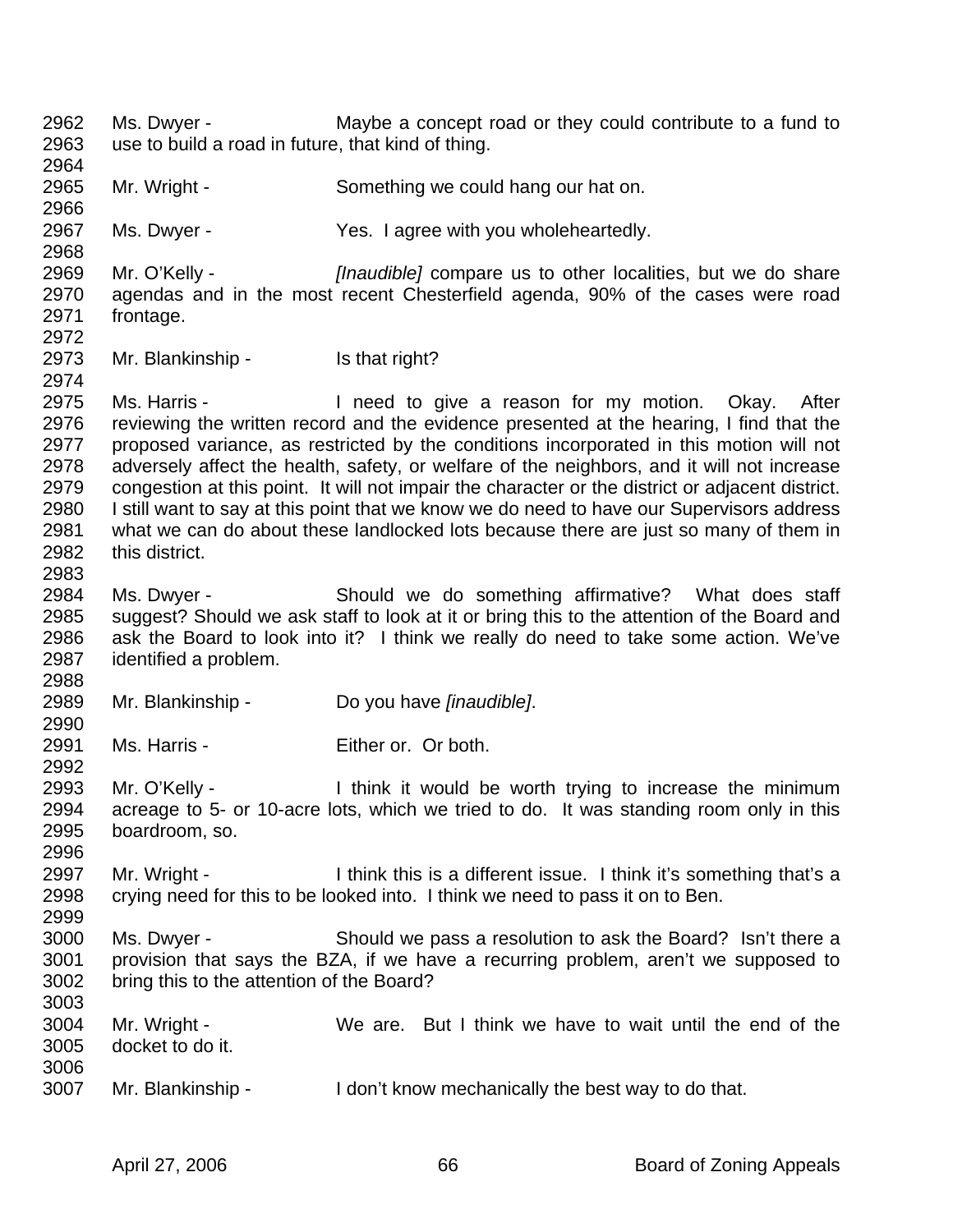| 3008 |                                                                                                                   |       |                                   |                                                                                      |                |
|------|-------------------------------------------------------------------------------------------------------------------|-------|-----------------------------------|--------------------------------------------------------------------------------------|----------------|
| 3009 | Ms. Dwyer -                                                                                                       |       |                                   | Let's do something next week, next month then.                                       |                |
| 3010 |                                                                                                                   |       |                                   |                                                                                      |                |
| 3011 | Mr. Wright -                                                                                                      |       |                                   | Why don't we ask Ben to bring back something to us next                              |                |
| 3012 | time.                                                                                                             |       |                                   |                                                                                      |                |
| 3013 |                                                                                                                   |       |                                   |                                                                                      |                |
| 3014 | Ms. Dwyer -                                                                                                       |       |                                   | Maybe a resolution or something for the Board?                                       |                |
| 3015 |                                                                                                                   |       |                                   |                                                                                      |                |
| 3016 | Mr. Wright -                                                                                                      |       |                                   | We'll be able to give it some consideration. Did we vote?                            |                |
| 3017 |                                                                                                                   |       |                                   |                                                                                      |                |
| 3018 | Mr. Nunnally -                                                                                                    |       |                                   | Yeah, we voted. You voted no, didn't you, Ms. Dwyer?                                 |                |
|      |                                                                                                                   |       |                                   |                                                                                      |                |
| 3019 |                                                                                                                   |       |                                   |                                                                                      |                |
| 3020 | Ms. Dwyer -                                                                                                       |       | Yes I did.                        |                                                                                      |                |
| 3021 |                                                                                                                   |       |                                   |                                                                                      |                |
| 3022 | Mr. Nunnally -                                                                                                    |       | Okay.                             |                                                                                      |                |
| 3023 |                                                                                                                   |       |                                   |                                                                                      |                |
| 3024 |                                                                                                                   |       |                                   | After an advertised public hearing and on a motion by Ms. Harris, seconded by Mr.    |                |
| 3025 |                                                                                                                   |       |                                   | Wright, the Board granted application A-17-2006 for a variance to build a one-family |                |
| 3026 |                                                                                                                   |       |                                   | dwelling at 1831 W. Chaffin Rd. (Parcel 809-678-3331), zoned R-2A, One-family        |                |
| 3027 |                                                                                                                   |       |                                   | Residence District (Varina). The Board granted the variance subject to the following |                |
| 3028 | conditions:                                                                                                       |       |                                   |                                                                                      |                |
| 3029 |                                                                                                                   |       |                                   |                                                                                      |                |
| 3030 | This variance applies only to the public street frontage requirement. All other<br>1.                             |       |                                   |                                                                                      |                |
| 3031 | applicable regulations of the County Code shall remain in force.                                                  |       |                                   |                                                                                      |                |
| 3032 |                                                                                                                   |       |                                   |                                                                                      |                |
| 3033 | Approval of this request does not imply that a building permit will be issued.<br>2.                              |       |                                   |                                                                                      |                |
| 3034 | Building permit approval is contingent on Health Department requirements, including,                              |       |                                   |                                                                                      |                |
| 3035 |                                                                                                                   |       |                                   |                                                                                      |                |
| 3036 | but not limited to, soil evaluation for a septic drainfield and reserve area, and approval<br>of a well location. |       |                                   |                                                                                      |                |
| 3037 |                                                                                                                   |       |                                   |                                                                                      |                |
| 3038 | 3.                                                                                                                |       |                                   | At the time of building permit application, the applicant shall submit the           |                |
| 3039 |                                                                                                                   |       |                                   |                                                                                      |                |
|      | necessary information to the Department of Public Works to ensure compliance with the                             |       |                                   |                                                                                      |                |
| 3040 | requirements of the Chesapeake Bay Preservation Act and the code requirements for<br>water quality standards.     |       |                                   |                                                                                      |                |
| 3041 |                                                                                                                   |       |                                   |                                                                                      |                |
| 3042 |                                                                                                                   |       |                                   |                                                                                      |                |
| 3043 | The applicant shall present proof with the building permit application that a legal<br>4.                         |       |                                   |                                                                                      |                |
| 3044 | access to the property has been obtained.                                                                         |       |                                   |                                                                                      |                |
| 3045 |                                                                                                                   |       |                                   |                                                                                      |                |
| 3046 | The owners of the property, and their heirs or assigns, shall accept responsibility<br>5.                         |       |                                   |                                                                                      |                |
| 3047 | for maintaining access to the property until such a time as the access is improved to                             |       |                                   |                                                                                      |                |
| 3048 |                                                                                                                   |       |                                   | County standards and accepted into the County road system for maintenance.           |                |
| 3049 |                                                                                                                   |       |                                   |                                                                                      |                |
| 3050 | Affirmative:                                                                                                      |       | Harris, Kirkland, Nunnally Wright |                                                                                      | 4              |
| 3051 | Negative:                                                                                                         | Dwyer |                                   |                                                                                      | 1              |
| 3052 | Absent:                                                                                                           |       |                                   |                                                                                      | $\overline{0}$ |
| 3053 |                                                                                                                   |       |                                   |                                                                                      |                |
|      |                                                                                                                   |       |                                   |                                                                                      |                |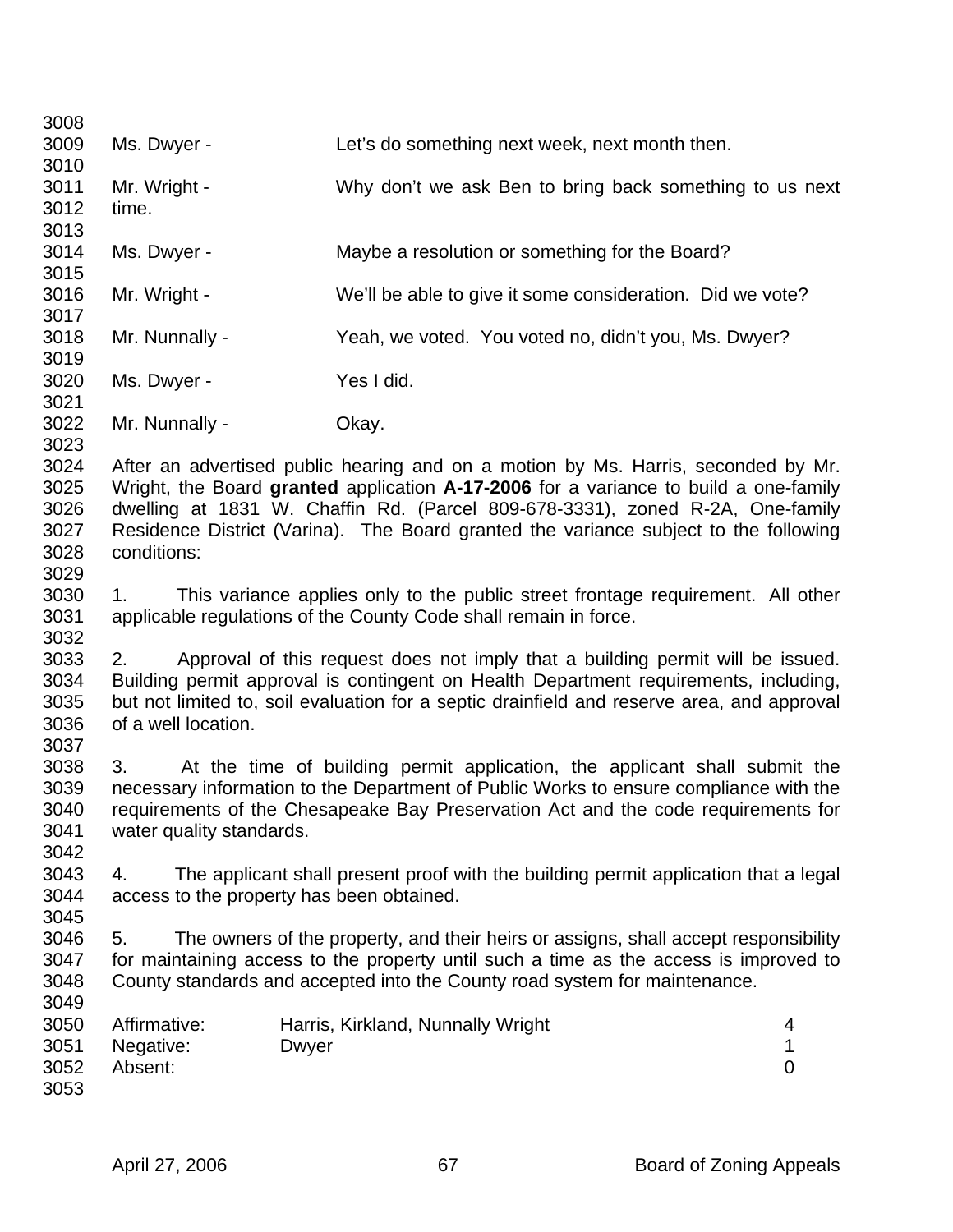3054 Mr. Nunnally - All right, Mr. Blankinship.

- 3056 **UP-18-2006 EVENTS MANAGEMENT, LLC** requests a temporary 3057 conditional use permit pursuant to Section 24-116(c)(1) to hold a special event at 11400 3058 West Broad Street (Parcel 740-762-9925), zoned B-3C, Business District (Conditional) 3059 (Three Chopt).
- 3061 Mr. Nunnally Anyone here interested in this case? If so, please stand and 3062 raise your right hand and be sworn. No applicant? No one here for UP-18-2006. All 3063 right, we'll pass that one by, Mr. Blankinship.
- 3065 **UP-19-2006 EVAN OWEN** requests a temporary conditional use permit 3066 pursuant to Section 24-116(c)(1) to operate a temporary sales stand at 7133 Staples 3067 Mill Road (Parcel 773-749-4418), zoned B-2C, Business District (Conditional) 3068 (Brookland)**.**
- 3070 Mr. Nunnally Anyone here interested in this case? If so, please stand and 3071 raise your right hand and be sworn. 3072
- 3073 Mr. Blankinship Do you swear the testimony you're about to give is the truth, 3074 the whole truth, and nothing but the truth so help you God? 3075
- 3076 Mr. Owen I do.
- 3078 Mr. Nunnally Please state your name, sir, and tell us what you're 3079 requesting. 3080
- 3081 Mr. Owen My name is Evan Owen. I'd first like to say aloha.
- 3083 Mr. Owen I am the founder of Hawaii Shave Ice Cream Company, 3084 which is a startup company here in Richmond. I guess before we get to the business at 3085 hand, I'd first like you to know that I brought the fresh Hawaiian flower lei for each of you 3086 today. Just as a way to introduce the company and what I'm trying to, I guess, create in 3087 the Richmond market and, hopefully, across the U. S. in the next few years. For the 3088 women, I've got orchid Ieis, and for the men, so it's a little bit more masculine, a Ti Leaf 3089 lei, so you don't have to wear some nice fragrant flowers around your neck. Well, I'll 3090 just leave them here so you can pick them up after the meeting.
- 3091

3055

3060

3064

3069

3077

- 3092 Mr. Nunnally Thank you.
- 3093
- 
- 3094 Mr. Owen I guess before we get started, I'll just give you a quick 3095 introduction to the company. Our goal is to take the sights, the sounds, the smells, and 3096 especially the tastes of Hawaii to create a unique dessert experience. In your 3097 information sheet, I'm asking to serve ice cream; however, in today's ultra competitive 3098 marketplace, opening a store that just serves ice cream probably won't be that 3099 successful. For example, any of you who have been to a Cold Stone Creamery realize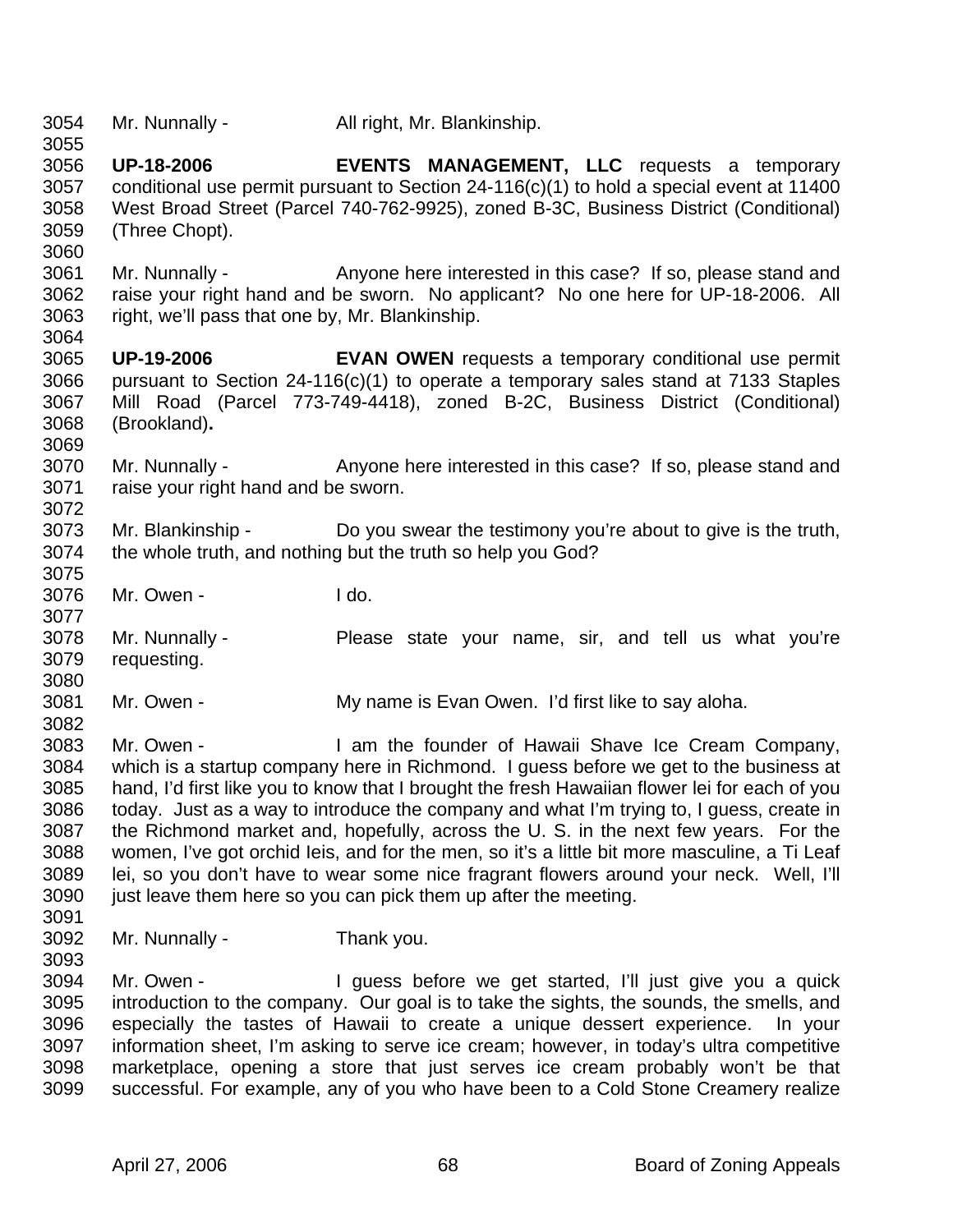3100 that when you buy their desserts, a production takes place of making the dessert in front 3101 of you on cold stone with numerous toppings and fillings. That experience, as well as a 3102 quality product is what makes them successful. At Hawani Shave Ice Cream, we center 3103 our product and experience on Hawaii. We great our guests with, "Aloha," hello, and 3104 end with, "Mahalo," which is "thank you." Shaved ice is finely shaved ice that's been 3105 covered with a variety of flavored syrups. In fact, we have 100 flavors. We will also 3106 serve real Hawaiian ice cream, which is an ultra-premium ice cream. At this moment, 3107 we'll be the only company on the East Coast that serves this brand of ice cream. 3108 Flavors include macadamia nut, pineapple coconut, and *[inaudible]* pie, which is a kona 3109 coffee ice cream with toasted macadamia nuts and toasted coconut, and swirled fudge. 3110 So, let me first apologize, as everyone gets hungry for talking about food.

- 3112 Mr. Owen Shave Ice Cream is a combination of ice cream on the 3113 bottom with various flavors of shave ice on top, as well as a variety of toppings, and 3114 finally garnished with a sugar cane stick from the big island of Hawaii. Now that you 3115 have a better idea of what we're trying to create, I'll be glad to answer any questions 3116 and address the concerns that you have with opening the business. 3117
- 3118 First of all, I did bring with me some additional pictures I gave to Mr. Blankinship that I 3119 hope made it your way. These pictures weren't available until Tuesday of this week 3120 until I had an actual finished graphics on the trailer, which is one of the concerns that 3121 were brought up. Let's see, just to give you an idea of where the structure will be 3122 located here on the map, this is the outparcel here at 7133. I plan to locate the trailer in 3123 the back quadrant, as far away from any traffic, from a safety concern, and also to make 3124 it a short walk for parking, as people park within this area to partake of the treats. How 3125 do you move this thing forward? I guess over here?
- 3126

3130

3132

3111

- 3127 Mr. Nunnally Have you read the conditions on this case, sir? 3128
- 3129 Mr. Owen Yes I have.
- 3131 Mr. Nunnally Do you have any problem with them?
- 3133 Mr. Owen A couple of questions. In the statement or in the evaluation 3134 that says, "improve the quality on the Staples Mill corridor," and that this particular 3135 proposal might not meet those needs. The company that I'm creating is a very high-3136 level experience. It's not, for lack of a better word, a shack where you can get 3137 strawberry, vanilla, and chocolate ice cream. It's quite a bit more than that and because 3138 of that, it comes with a premium price. Along with that experience and price, which the 3139 marketplace is so wanting, enables you to have to create much more than just a simple 3140 business model.
- 3141

3142 One of the other questions that was brought up in the evaluation was fold-up chairs. At 3143 this point, we're not committed to buying any particular type of chair, other than it being 3144 commercial and safety. The reason I referenced a fold-up chair was for the portability 3145 standpoint so in the evening, the chairs could be folded up and put into the trailer for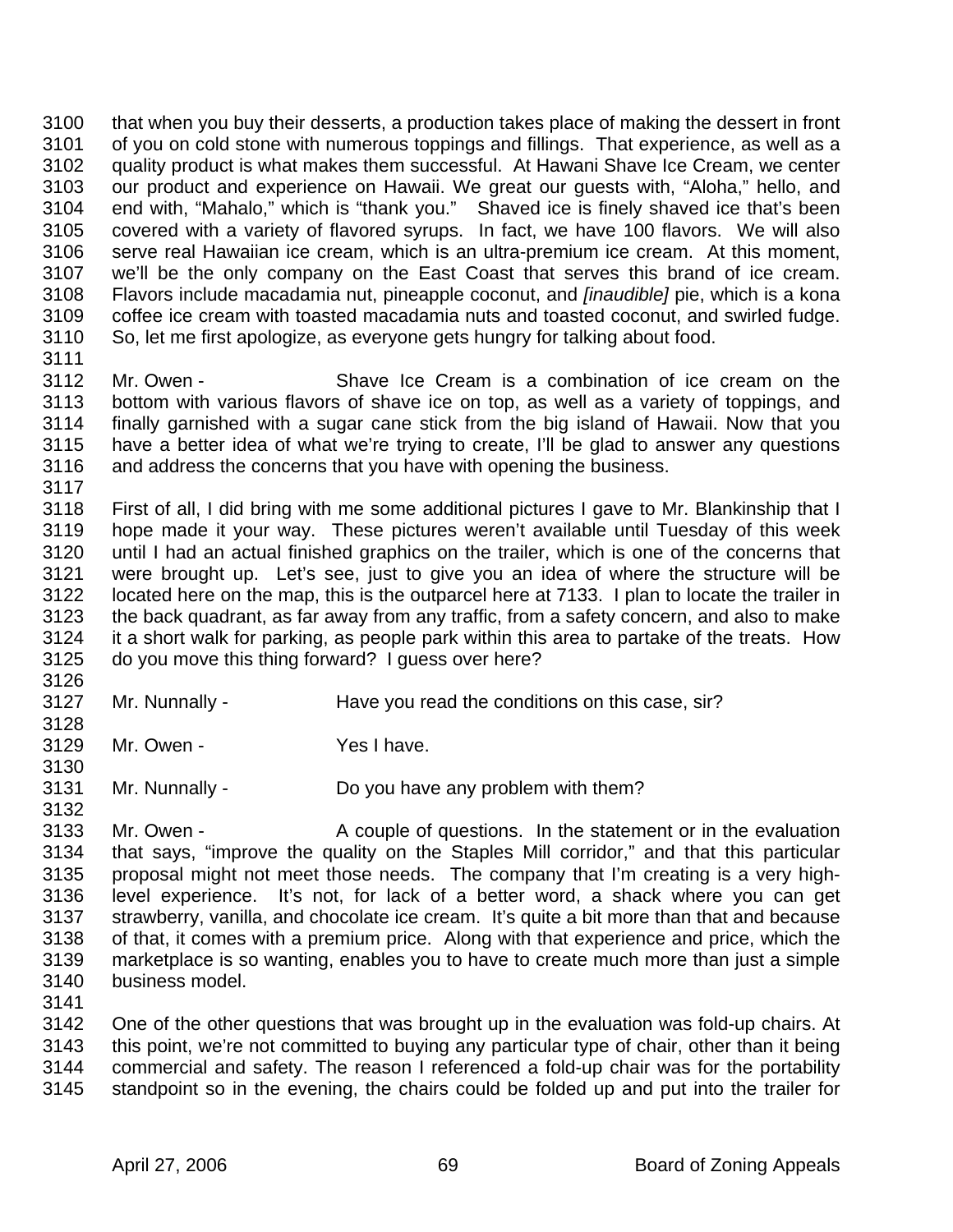- 3146 theft-resistance and those types of things, but there are other ideas. For example, picnic 3147 tables, things that are heavy weight that obviously cannot be moved. I would not have 3148 any issues with those, as long as they were okay with the property management 3149 company and with the owner of the actual land.
- 3150

3151 The third thing that was raised in the evaluation, before we get to the actual conditions, 3152 was about reducing risk. One of the options I could consider is leasing space or 3153 building a building. These are all things that I plan to do in coming years. The plan to 3154 run the business out of a temporary sales stand is just a first year plan. Ten years from 3155 now, I hope to have thousands of these things across the U. S. as franchise locations, 3156 but to reduce the risk for the first year, this is a great way to test the marketplace, find 3157 out what works, what doesn't work, without having to be committed to a long-term lease, 3158 fixed capital in a building that you have to way to recoup any of that investment.

3159

3160 As to the actual specific conditions, condition one, as far as the amount of time, that's a 3161 perfect amount of test market time. If everything goes well, as I've met with the property 3162 owner, the next step is to create and go with that leased space, or build a building, 3163 depending on what is most appropriate from a profitability standpoint. So, no issue with 3164 condition one. 3165

3166 With condition #2, "the hours of operation should be 11 a.m. to 10 p.m." The only thing I 3167 would like to see changed on that is across the street is a Baskin Robins and they do 3168 have weekend hours of Friday and Saturday night till 11:00. Not that I would say I'm 3169 staying open till 11, but just so I'm matching anything that's already being consistently 3170 run in the area.

3171

3172 The third condition, "the trailer shall be painted beige or off-white that blends with the 3173 color of the shopping center buildings." I think this is probably the biggest challenge we 3174 have to overcome. Although I understand the white or beige trailer would better blend 3175 with the shopping center environment, as it is white, it doesn't really create the 3176 branding, the experience, the relational information to the product that I've created. A 3177 white building would look just like any other white utility building that a construction 3178 company might have or anything along those lines. Also citing a couple of other things. 3179 Half a block down the road, you've got Bahama Joe's. The have a structure outside 3180 which is a bus that's three times the size of this trailer, completely wrapped in colorful 3181 graphics. So, it's not out of the norm of what you see in the area. One way that I've 3182 looked at the outside walls of the trailer, it's very much like the inside walls of a building. 3183 Because you don't have a building or a structure that someone walks into, the outside 3184 walls of the trailer are the best thing or the closest thing to creating or helping to build 3185 that experience when people come to visit the eatery. We can all pretty much surmise 3186 that we haven't been to too many restaurants lately that just have plain, white, blank 3187 walls. It would be a pretty boring atmosphere.

- 3188
- 3189 On number four… 3190
- 3191 Mr. Kirkland Let me ask you before you get off of #3, if the Board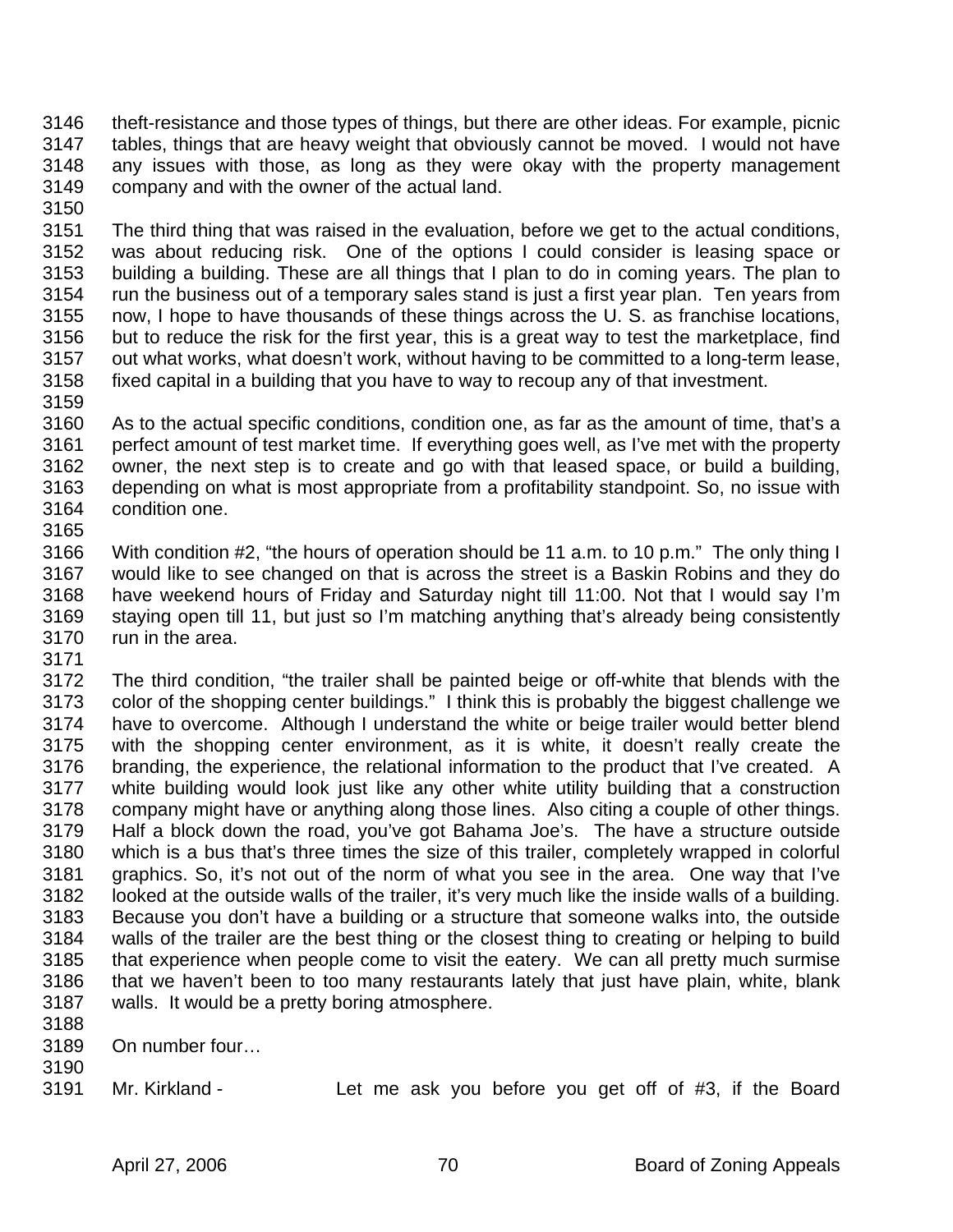- 3192 approves this with #3 in there, would that pretty well kill your operation?
- 3194 Mr. Owen It wouldn't necessarily kill the operation.
- 3196 Mr. Kirkland Would you still want to proceed, I guess that's the question.

3198 Mr. Owen - If I had no other choice, then yes. At this point, I'm at the 3199 point of no return. In all businesses, you get to a point where you either move forward 3200 with what you've got or what you can do, or you don't, because at that point, there is no 3201 recoup from investment if I just close the doors. In the end, I don't think it would make 3202 the business that successful, to be quite honest with you. Again, in today's competitive 3203 marketplace—Obviously, I'm dressed with the lei and this is part of the whole 3204 experience. When someone comes to the eatery, they want to be surrounded by the 3205 tastes, sights, and sounds of Hawaii. They don't want to be surrounded by a plain white<br>3206 building with nothing going on, but here's a scoop of ice cream. It worked 50 years ago. building with nothing going on, but here's a scoop of ice cream. It worked 50 years ago, 3207 but in today's marketplace, we can all attest, I think, to restaurants that we've all been to 3208 where we're inundated with quite a bit of information as far as those sights, sounds, 3209 tastes, all those types of things. So, I think it would be a detriment to the business and 3210 it would make it much more of an uphill climb. Very much the color of the trailer and the 3211 graphics on the actual trailer, it's all relating to Hawaii. The logo of the company is the 3212 universal sound of "hang loose," which is the *[inaudible]* universal sign of Hawaii. 3213 Picture a product and pictures of actually Hawaii itself. If you've got the pictures of the 3214 trailer, which is this information here, you can see that it is colorful. It does, from a 3215 branding standpoint, show the product, show the Hawaiian Islands. On the second 3216 page of the window side, it's got numerous pictures of things in Hawaii like Pearl 3217 Harbor, a telescope. You can really read it or see it on here, but that's what all the 3218 pictures underneath the window and to the right of the window are. Those are pictures 3219 of things in Hawaii, again, to bring those sights and sounds and information and 3220 education.

- 3222 Ms. Harris Mr. Owen.
- 3224 Mr. Owen Yes.

3226 Ms. Harris - Is it your desire to make it kid-friendly? Do you think the 3227 color enhances that?

- 3229 Mr. Owen Oh, most certainly. If you look at who's the most excited 3230 about going to get ice cream, it's definitely the kids dragging, and Mr. Blankinship, as he 3231 told me, he definitely very much enjoys ice cream. So, definitely. If any of you have 3232 been to Maggie Moos out in the Short Pump area, or a Cold Stone Creamery, it's bright, 3233 it's colorful; everyone has their different theme. But it's definitely a part of the product 3234 and part of the experience. Kids are great. They're our best benefactors, I guess, if you 3235 want to call it. They're dragging their parents kicking and screaming, so.
- 3236

3221

3223

3225

3228

3193

3195

3197

3237 Ms. Dwyer - You'll park the trailer and leave it there from beginning to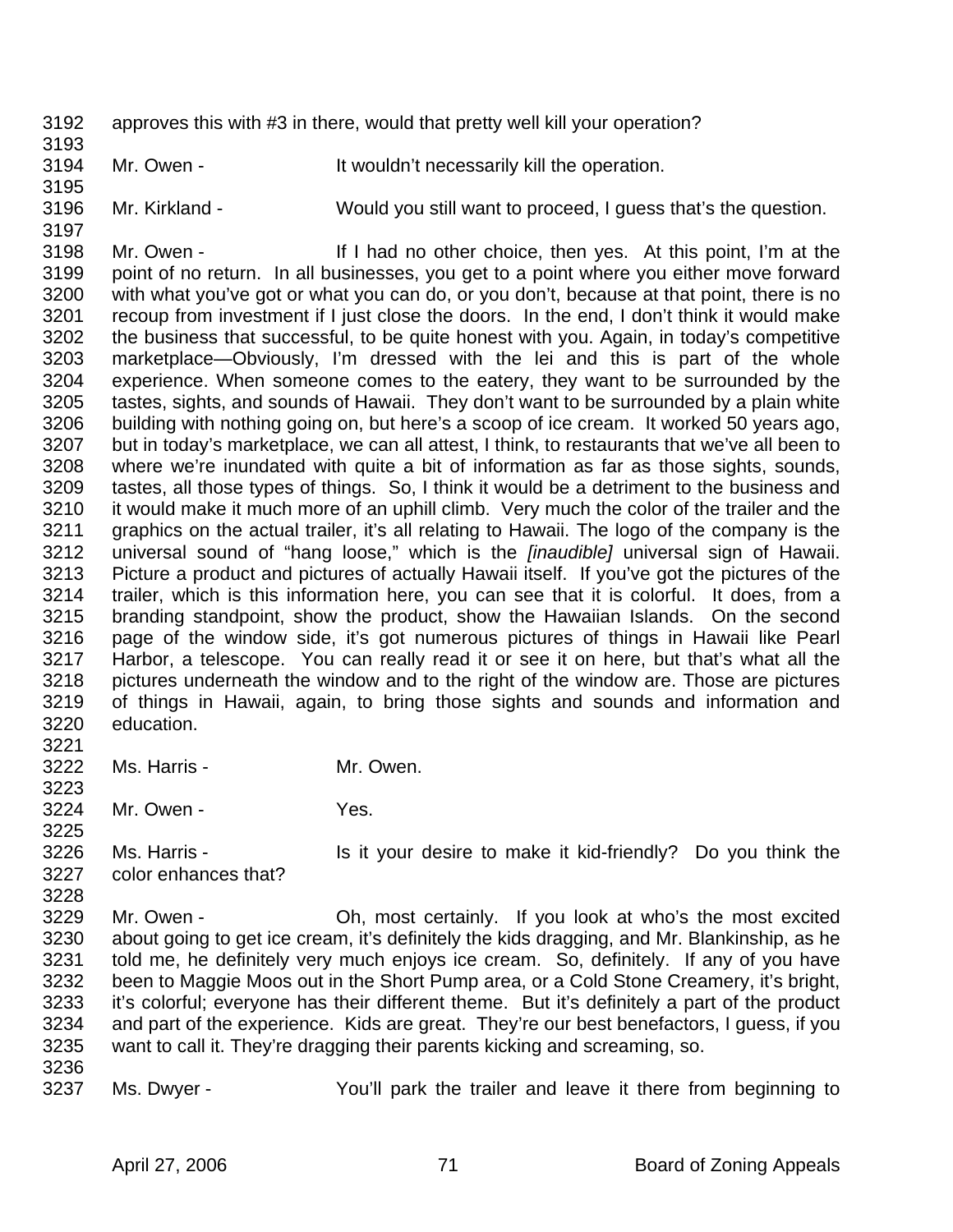3238 end, or will you remove the trailer. 3239

3240 Mr. Owen - From a Department of Health standpoint, because it is a 3241 mobile structure, it does need to be taken away to replenish fresh water and gray water. 3242 That's a Department of Health issue. Part of running the business is I have to operate 3243 out of a commissary, which is a fixed location structure. Currently, I have an agreement 3244 with DeFazio's Catering, which is right off Broad Street, who has allowed me to use his 3245 space to keep supplies, to pick up water, dispose of gray water. So, it is safety, you're 3246 meeting all the health concerns that the County does have.

3247

3249

3257

3262

3264

3268

3271

3273

3275

3278

3280

3248 Ms. Dwyer - What is the schedule.

3250 Mr. Owen - It could be anywhere from daily in the morning before things 3251 get up and going, to three times a week. It really depends on how much water is being 3252 used on the trailer and how much gray water is being created for the storage tanks and 3253 how often it needs to be moved. 3254

3255 Ms. Dwyer - The electrical connection will be—You'll be parked next to an 3256 electrical pole?

3258 Mr. Owen - Correct. Dominion Energy has said they can locate a power 3259 pole directly behind the trailer. That's not currently there, but it would meet all codes 3260 and, again, with agreement from the property owners. Getting to this point required a 3261 lot of approvals and a lot of understanding and looks and feels.

3263 Mr. Kirkland - How about restroom facilities?

3265 Mr. Owen - There's public restrooms that are available in Ukrop's that 3266 are part of the code in planning for the shopping center. I'm not sure if there's any 3267 others. I think it's just Ukrop's.

- 3269 Mr. Kirkland What happens if you stay open till 11 and Ukrop's closes at 3270 9:30 or 10?
- 3272 Mr. Owen That would be *[inaudible]* if that is the case.
- 3274 Mr. Kirkland They go home; they don't buy ice cream.
- 3276 Mr. Owen If that's a concern the Board has, then that is fine. In the 3277 end, I need to provide the things that are most necessary.
- 3279 Ms. Dwyer What kind of exterior lighting will you have?
- 3281 Mr. Owen In the concept, in the design... I wish I'd known this was 3282 black and white; the original had color on it.
- 3283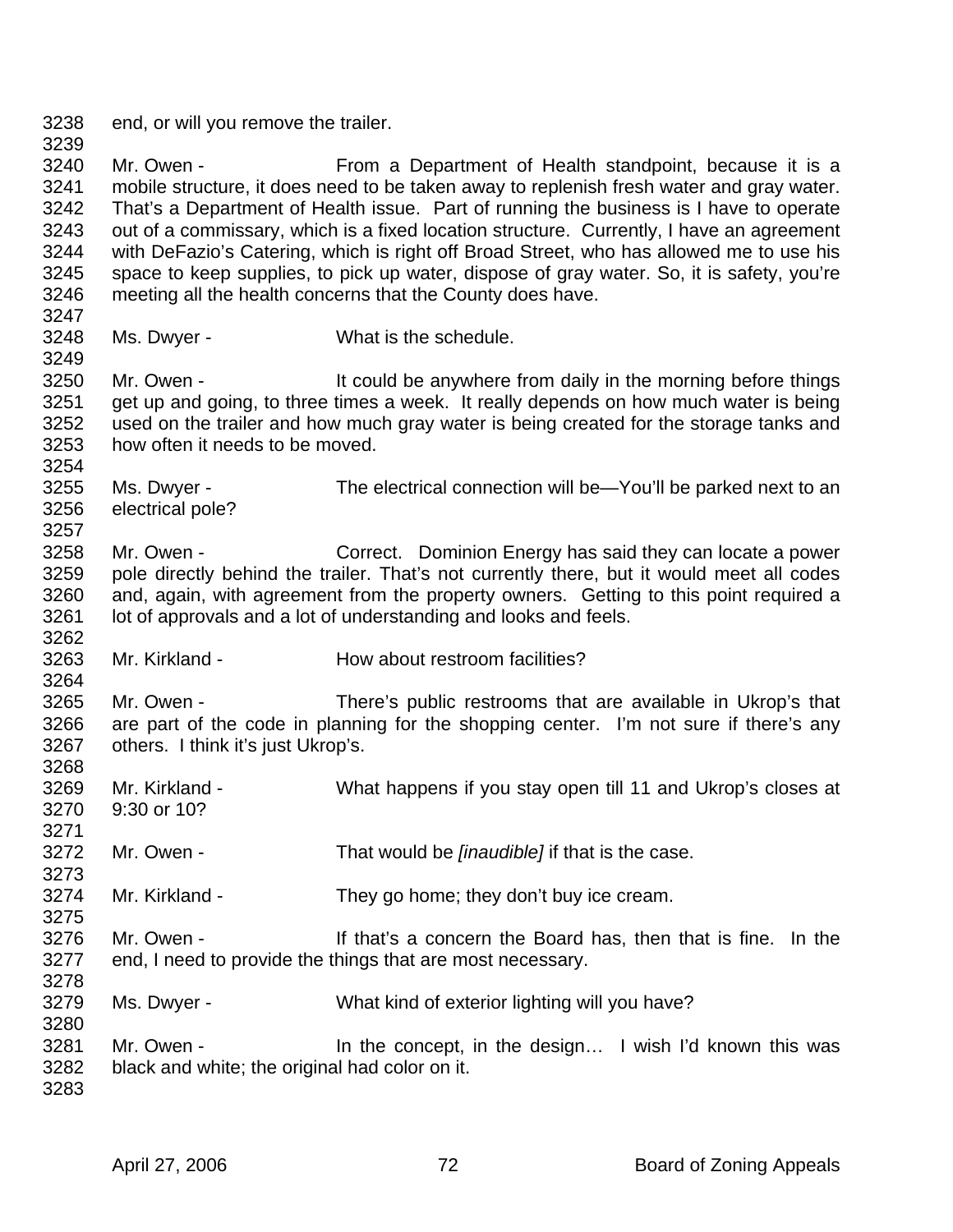3284 Ms. Dwyer - We have color.

3285

3302

3310

3286 Mr. Owen - Oh, do you have color? Okay. These posts would be 4-inch 3287 by 4-inch wooden posts that would be cemented into planters, which would have 3288 flowers in them. Strung between all of them, all these grids of lights would be like 3289 Christmas lights. Again, to create some type of ambiance. It also enables me to create 3290 a border to really lock in the area so kids that are there can't just run out into the out 3291 parcel and get onto the entrance to the shopping center on Staples Mill Road. So, it 3292 does two things. It creates a natural boundary and actual space for tables and chairs, 3293 but it also creates that ambiance with the lighting. 3294

- 3295 Ms. Dwyer I guess my concern is—Your concern is ambiance; mine is 3296 you've got children running around and Christmas lights strung and you've got a power 3297 pole on the opposite side of a movable trailer. I'm concerned about the safety issues. 3298 I'm assuming, Mr. Blankinship, that if this were approved, that Building Inspections 3299 would look at the electrical connections and the way he has the wiring, these lights 3300 strung, and the security of the poles in planters and that kind of thing to make sure that 3301 they were adequate?
- 3303 Mr. Blankinship They would regulate the electrical connection at the power 3304 box going into the trailer. Whether they would deal with the Christmas lights and the 3305 outdoor seating issues, I don't believe they would. You don't need a building permit for 3306 picnic tables or a little split-rail fence. 3307
- 3308 Ms. Dwyer I'm thinking Christmas lights, an extension cord, rain, 3309 children—
- 3311 Mr. Blankinship I don't believe Building Inspections would get involved with 3312 that; I don't know for sure. 3313
- 3314 Mr. Owen It's my understanding with meeting with Dominion Energy 3315 and also with an electrician, a couple things have to take place. Dominion comes out 3316 and installs the power pole, and that is then run from the power pole to a separate pole 3317 that is then installed by a certified electrician, which then Dominion hooks up to this 3318 pole. From there, whatever safety concerns that the electrician and building code has, I 3319 will definitely address. The last thing I want to do, from a liability standpoint, is provide a 3320 way for a child to get hurt. That's the last thing I would want to do. 3321
- 3322 Mr. Kirkland I think Mrs. Dwyer was concerned about having extension 3323 cords running all over the place and wires and stuff like that. This stuff would have to all 3324 be hardwired underground and come up to your little fence. 3325
- 3326 Mr. Owen From a conditional standpoint, if that's what needs to be 3327 done, then that is fine. Again, safety is the utmost concern for me, also. 3328
- 3329 Ms. Dwyer It doesn't sound like there's anybody in place to check that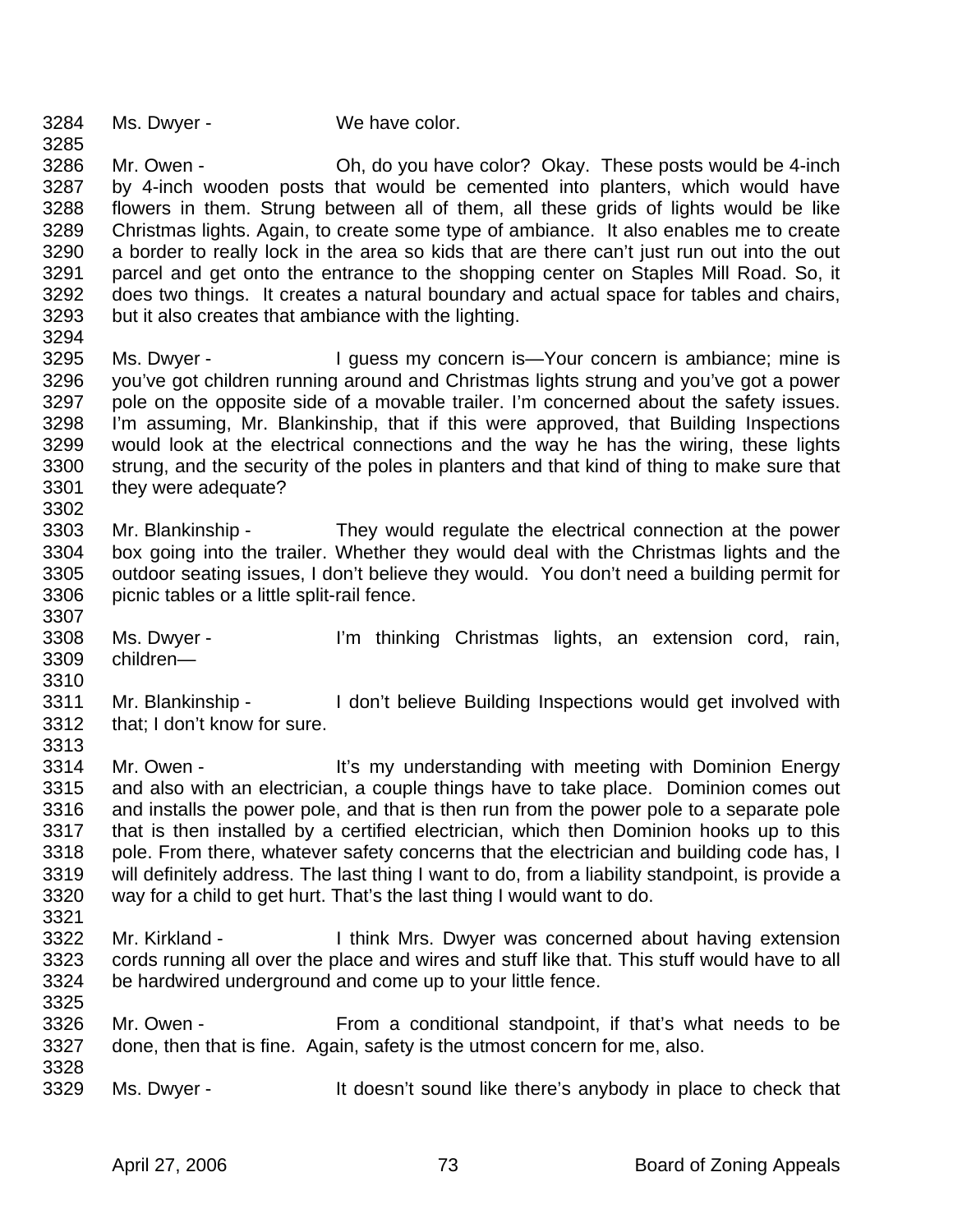3330 or to give advice about how that could be safely done. The electricity's coming from the 3331 power pole to the trailer; that's one thing. But electricity out— 3332 3333 Mr. Kirkland - It's almost like he needs a little plan to be approved because 3334 he's going to have outside dining and everything here. I consider this outside dining on 3335 a site like this. 3336 3337 Mr. O'Kelly - I would think Mr. Owen would probably need to apply for an 3338 electrical permit from the Building Official. All of those things would be addressed at the 3339 permit application. I've seen a letter from the property owner endorsing this use. I 3340 didn't see it as part of the packet, but I think we do have the letter. 3341 3342 Ms. Harris - What other cities have used the business? 3343<br>3344 Mr. Owen - This will be the first. 3345 3346 Ms. Harris - Oh, Henrico will be first. 3347 3348 Mr. Owen - Richmond will be the first. Hopefully, we will be 3349 headquartered here. 3350 3351 Mr. Kirkland - Let's say Henrico County, if you don't mind. 3352 3353 Mr. Owen - Henrico County. 3354 3355 Mr. Kirkland - Have you contacted the Division of Police? 3356 3357 Mr. Owen - No, I have not. 3358 3359 Mr. Kirkland - You should do that. We've got a comment here from the 3360 Division that they have not heard from you and that they'd like to know exactly what you 3361 plan to do. 3362 3363 Mr. Owen - Okay. 3364 3365 Ms. Harris - Should we edit the condition, what you said about the permit, 3366 about the electricity? Should that be a condition? 3367 3368 Mr. O'Kelly - It could be, yes ma'am. 3369 3370 Mr. Kirkland - Another question I have is #7 where it says, "there will be no 3371 outside loudspeaker system." You said you're going to have the sights and sounds of 3372 Hawaii. What's the sounds? 3373 3374 Mr. Owen - Correct. If you look at the trailer, the serving side picture. 3375 Let me apologize for some of your copies. I tried to get real nice quality photo printed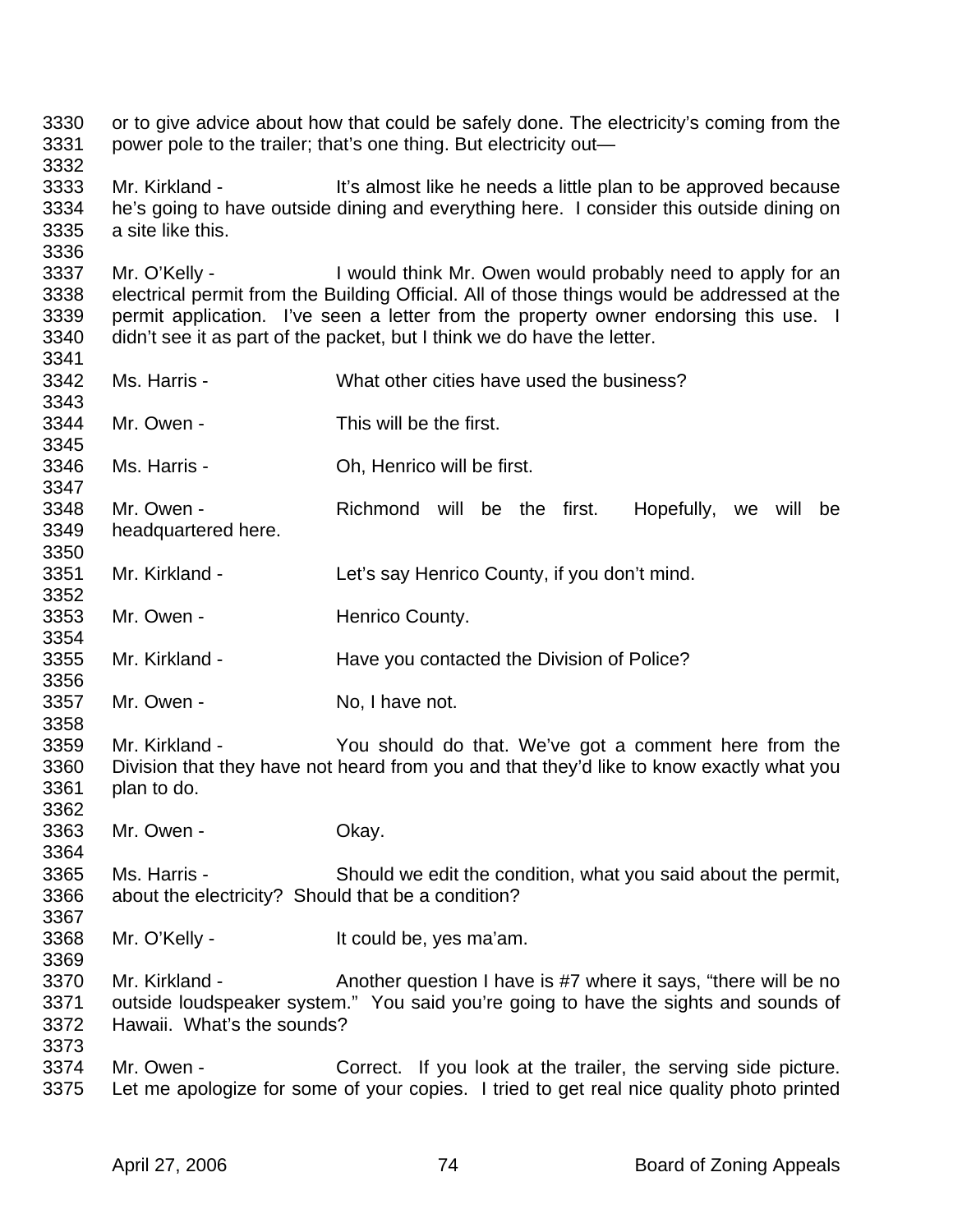3376 and paper started sticking to paper. 3377

3378 Mr. Kirkland - I see the little speaker up there.

3380 Mr. Owen - You see the little speakers up in the top corner. That would 3381 be your sound. I wouldn't necessarily use the term "loudspeaker," because they're 3382 pretty small speakers. It's there to create ambiance. It's not there to have a karaoke 3383 night or anything like that. It's right there by the serving window, so you can only get it 3384 so loud before I can't hear the customer and the customer can't hear us. So again, it's 3385 there like any background music that you have in an elevator or any other restaurant.

3386

3379

3388

3399

3387 Mr. Kirkland - That would be prohibited by condition 7.

3389 Mr. Owen - That was one of the questions I had about that. From a 3390 volume standpoint, the train that runs behind the shopping center and the siren, it 3391 probably makes more noise than this thing. Cars driving up and down Staples Mill with 3392 stereos would be louder. Without doing a physical test, I can't imagine why anyone 3393 would be able to hear these speakers with just the normal environment and actual 3394 background noise that's in the area. Unless you're within 15, 20 feet of the trailer. 3395 Again, it doesn't really help business if you're blaring music and you can't hear your 3396 customer and your customer can't hear you. 3397

3398 Mr. Nunnally - Any other questions for Mr. Owen?

3400 Mr. Owen - One more comment just real quick. You were asking about 3401 the sites. Directly to the speaker that you can see in the top corner where it says, 3402 "authentic Hawaiian shave ice and ice cream," those are actually TV cabinets. Inside 3403 there are 20-inch flat panel LCD TV's that would be used to show Hawaiian-related 3404 travel videos, educational videos. Again, part of the whole experience of Hawaii and 3405 delivering something more than just the actual product, to where they can actually 3406 watch something while they're having their treat. Very basic videos. 3407

3408 Ms. Dwyer - Will that be facing the roadway? 3409

3410 Mr. Owen - From a diagonal standpoint, yes. Here on the trailer you 3411 would have a TV in this corner and one over here. How much of them would be visually 3412 seen with everything else that's here, if everything else were to be approved and 3413 everything would be moved forward with all the necessary safety, it would be hard to 3414 say exactly. 3415

- 3416 Ms. Dwyer We're in a position of making sure that you agree with 3417 suggested conditions in order for us to impose them. So, if I could just, for my own 3418 benefit, summarize what it is you agree to. You would agree to 11 to 10, but you'd like 3419 to have 11:00 on Friday's and Saturday's for hours. Is that right?
- 3420<br>3421

Mr. Owen - Correct, unless it's an issue with having public restrooms.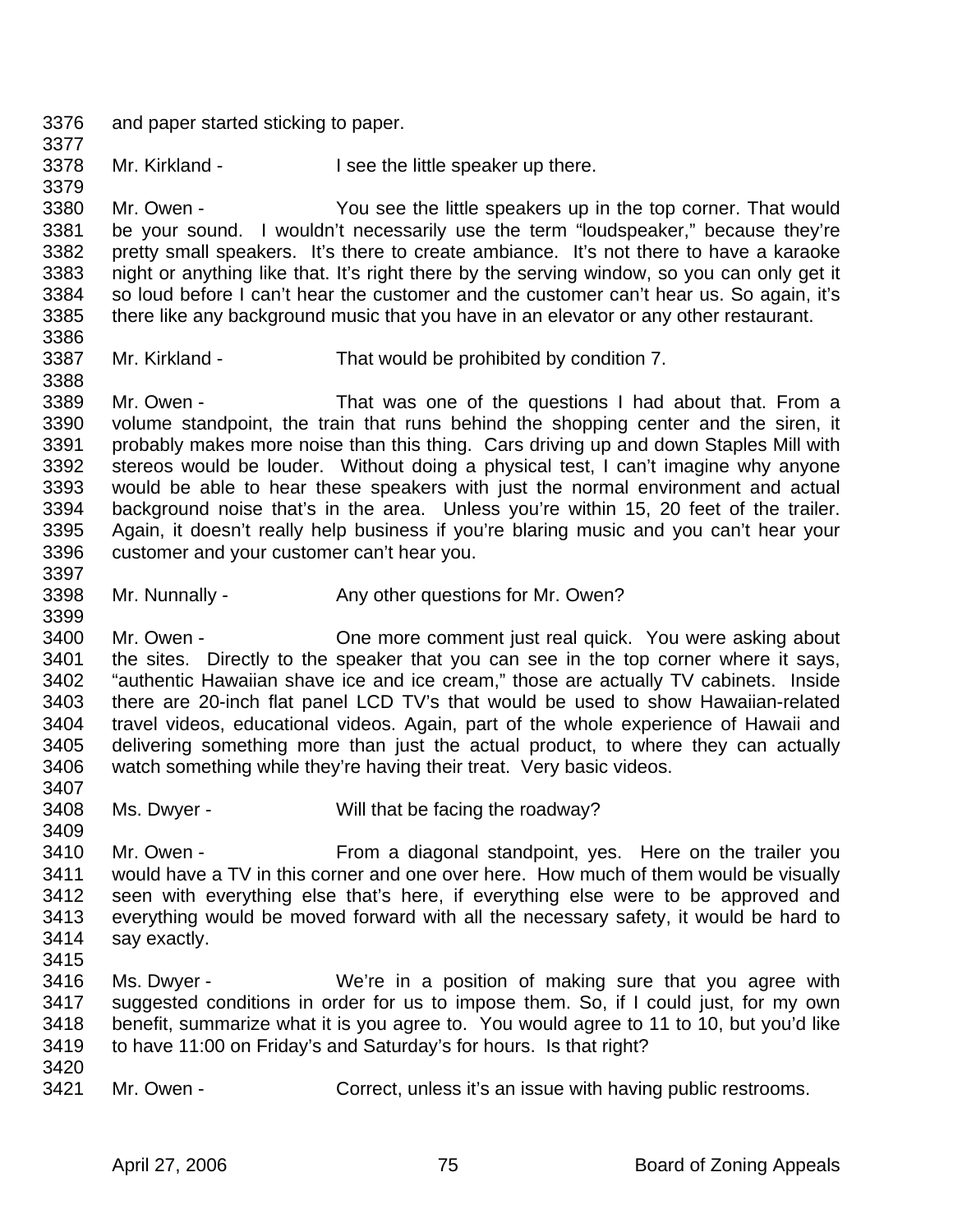| 3422         |                                                                                          |                                                                                                                                |  |
|--------------|------------------------------------------------------------------------------------------|--------------------------------------------------------------------------------------------------------------------------------|--|
| 3423         | Ms. Dwyer -                                                                              | Right.                                                                                                                         |  |
| 3424         |                                                                                          |                                                                                                                                |  |
| 3425         | Mr. Owen -                                                                               | If I'm limited by that, then that is fine.                                                                                     |  |
| 3426         |                                                                                          |                                                                                                                                |  |
| 3427         | Ms. Dwyer -                                                                              | But you would agree to 11 to 10, if that's what we decide.                                                                     |  |
| 3428         |                                                                                          |                                                                                                                                |  |
| 3429         | Mr. Owen -                                                                               | Correct, yes.                                                                                                                  |  |
| 3430         |                                                                                          |                                                                                                                                |  |
| 3431         | Ms. Dwyer -                                                                              | Then as far as color, you would agree to the off-white, but                                                                    |  |
| 3432<br>3433 | you'd rather have color.                                                                 |                                                                                                                                |  |
| 3434         | Mr. Owen -                                                                               | Yeah. I guess there's a disagreement between marketing                                                                         |  |
| 3435         | and architecturally speaking.                                                            |                                                                                                                                |  |
| 3436         |                                                                                          |                                                                                                                                |  |
| 3437         | Ms. Dwyer -                                                                              | We've heard your argument; I just want to review quickly                                                                       |  |
| 3438         |                                                                                          | through here. You agree to applying for an electrical permit and also checking with the                                        |  |
| 3439         |                                                                                          | police and complying with any requirements that they might have.                                                               |  |
| 3440         |                                                                                          |                                                                                                                                |  |
| 3441         | Mr. Owen -                                                                               | Certainly, yes.                                                                                                                |  |
| 3442         |                                                                                          |                                                                                                                                |  |
| 3443         | Ms. Dwyer -                                                                              | Then there's an issue outstanding, I guess, about the                                                                          |  |
| 3444         |                                                                                          | loudspeaker system. Would you agree to not have a loudspeaker system if that's                                                 |  |
| 3445         | something that we-                                                                       |                                                                                                                                |  |
| 3446         |                                                                                          |                                                                                                                                |  |
| 3447         | Mr. Owen -                                                                               | If that's what I have to do, that's what I have to do. In the                                                                  |  |
| 3448         |                                                                                          | end, I know there are certain things I could or could not do. I would ask that the Board                                       |  |
| 3449         |                                                                                          | look at the whole package and understand what I'm trying to create. Again, one of the                                          |  |
| 3450         |                                                                                          | conditions is that the permit would not be renewed, and I'm totally fine with that. Again,                                     |  |
| 3451         |                                                                                          | this is to get the business and test market it with the least risk possible. If everything                                     |  |
| 3452         | goes well with this whole total concept, then I'm moving on to that next step of getting |                                                                                                                                |  |
| 3453         | an actual fixed-lease space.                                                             |                                                                                                                                |  |
| 3454         |                                                                                          |                                                                                                                                |  |
| 3455         | Mr. Nunnally -                                                                           | Mr. Blankinship, couldn't you word that #7 so that it wouldn't                                                                 |  |
| 3456         |                                                                                          | be any loud noise. A little background music is not something that's going to cause a lot                                      |  |
| 3457         | of problems. That's what it looks like to me.                                            |                                                                                                                                |  |
| 3458         |                                                                                          |                                                                                                                                |  |
| 3459         | Mr. Blankinship -                                                                        | Yes sir, you could do that.                                                                                                    |  |
| 3460<br>3461 |                                                                                          |                                                                                                                                |  |
| 3462         | Mr. Nunnally -                                                                           | Instead of saying, "no," just say-Put it so that if it got to the<br>point that it was not proper, then we could shut it down. |  |
| 3463         |                                                                                          |                                                                                                                                |  |
| 3464         | Mr. Owen -                                                                               | Quite honestly, if I had an employee that did cause that                                                                       |  |
| 3465         |                                                                                          | problem, it would be cause of concern to let them go. Again, because it would not                                              |  |
| 3466         |                                                                                          | create and provide the experience of a pleasant dining experience with dessert.                                                |  |
| 3467         |                                                                                          |                                                                                                                                |  |
|              |                                                                                          |                                                                                                                                |  |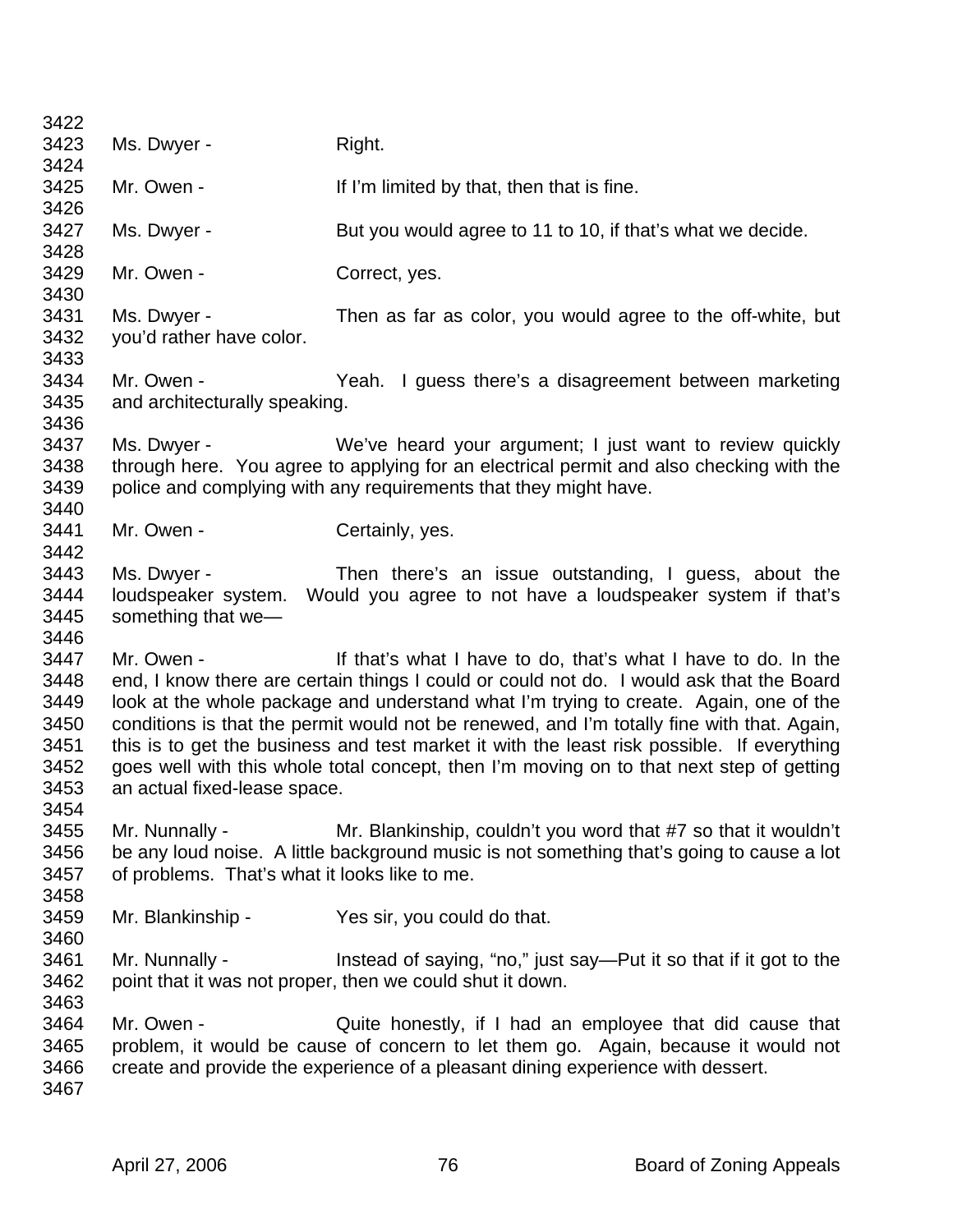3468 Mr. Nunnally - Any other questions from the Board or staff? Anyone here in 3469 opposition? Hearing none, that concludes the case. Thank you, sir. 3470 3471 Mr. Owen - Thank you. 3472 3473 **DECISION:**  3474 3475 Mr. Nunnally - UP-19-2006, Evan Owen. Brookland. The ice cream man. 3476 3477 Mr. Kirkland - I move we approve it, but I would like to make some 3478 changes in the conditions. I would like #3 to stay as it is. Excuse me, #3 to be stricken. 3479 I think since the business owner has no signs, this is the only advertisement he has for 3480 his product. I think painting it up Hawaiian style with that logo and stuff would be okay. 3481 I do want him to, in #7, there should be outside noise, excess noise. What I mean by 3482 that, he can have a speaker on the trailer that plays background music, but I do not 3483 want a loudspeaker system. I guess I want both of those things in that one condition, 3484 Mr. Blankinship. 3485 3486 Mr. Blankinship - Did you use the word, "excessive"? 3487 3488 Mr. Kirkland - "Excessive" would be fine. No excessive noise. 3489 3490 Mr. O'Kelly - How about, "not audible beyond the property lines"? 3491 3492 Ms. Harris - Of the shopping center? 3493 3494 Mr. Kirkland - You mean of the plot he's renting? 3495 3496 Mr. O'Kelly - Yes. 3497 3498 Mr. Kirkland - That's fine. As long as there are no loudspeakers out there, 3499 blaring music to interfere with Staples Mill people. 3500 3501 Ms. Dwyer - Those are two different things, not audible beyond the 3502 shopping center property lines and not audible beyond the plot he's renting. 3503 3504 Mr. Kirkland - He's not in the shopping center, he's in the out parcel, isn't 3505 he? 3506 3507 Mr. Blankinship - Right. So, she's saying are we measuring that all the way to 3508 the shopping center boundary or just to his? 3509 3510 Mr. Kirkland - Just his boundary. His boundary of his little parcel that he's 3511 using. 3512 3513 Ms. Dwyer - That will be very soft.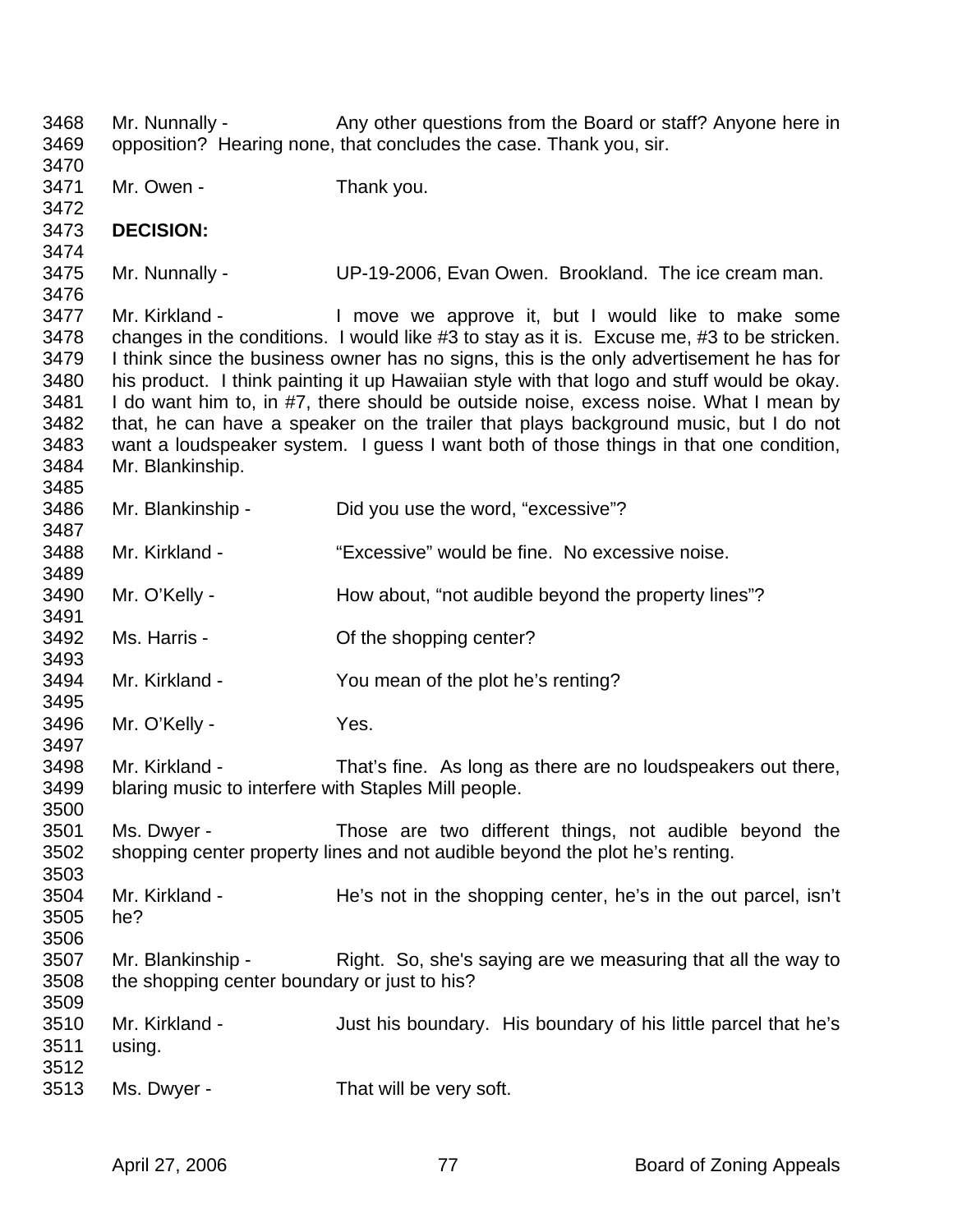3514 3515 Mr. Kirkland - That would be music playing right out of the trailer right 3516 there. Like he said, he can't have it but so loud, he couldn't hear— 3517 3518 Ms. Dwyer - He's going to be real close to the parking lot. A couple feet 3519 away being the parking lot, you'd be able to hear it. I think maybe just the shopping 3520 center. 3521 3522 Mr. Kirkland - Okay. The shopping center would be fine with me. Then 3523 any electrical work done on the site must be inspected by a Henrico County electrical 3524 inspector, and all additional electric work must meet the County Code. Any exterior 3525 lighting that might be on the fences, that type thing. 3526 3527 Mr. Wright - Also, how about he's got to consult with the police. 3528 3529 Mr. Kirkland - Number 9, check with Division of Police for all the proper 3530 requirements they need. As far as #2 about the 11:00, I'm going to hold on there to 3531 11:00 A.M. to 10:00 P.M., because Ukrop's, I think, closes maybe at 10:00 P.M. and his 3532 workers might have to go to the bathroom right at that time. You never know, if any 3533 people eating there might have to go to the facilities, especially if you have small kids. 3534 3535 Mr. Blankinship - You don't sell a lot of ice cream after 10:00 at night. 3536 3537 Mr. Kirkland - Have you ever been to Bruster's on Staples Mill Road? 3538 They're lined up down the road. 3539 3540 Mr. Blankinship - At 11:00? Between 10:00 and 11:00? 3541 3542 Mr. Kirkland - They stay open till midnight, if they can get away with it. 3543 They do it especially when it's warm. 3544 3545 Mr. Blankinship - Not amending condition two. 3546 3547 Mr. Nunnally - Any other? Motion by Mr. Kirkland. 3548 3549 Mr. Blankinship - I'm waiting for a second to that motion. 3550 3551 Mr. Wright - I'll second it. 3552 3553 Mr. Nunnally - Second by Mr. Wright. 3554 3555 Mr. Wright - Ms. Harris, you have something to say? 3556 3557 Ms. Harris - No. I thought I had seconded it. 3558 3559 Mr. Blankinship - Oh, I'm sorry.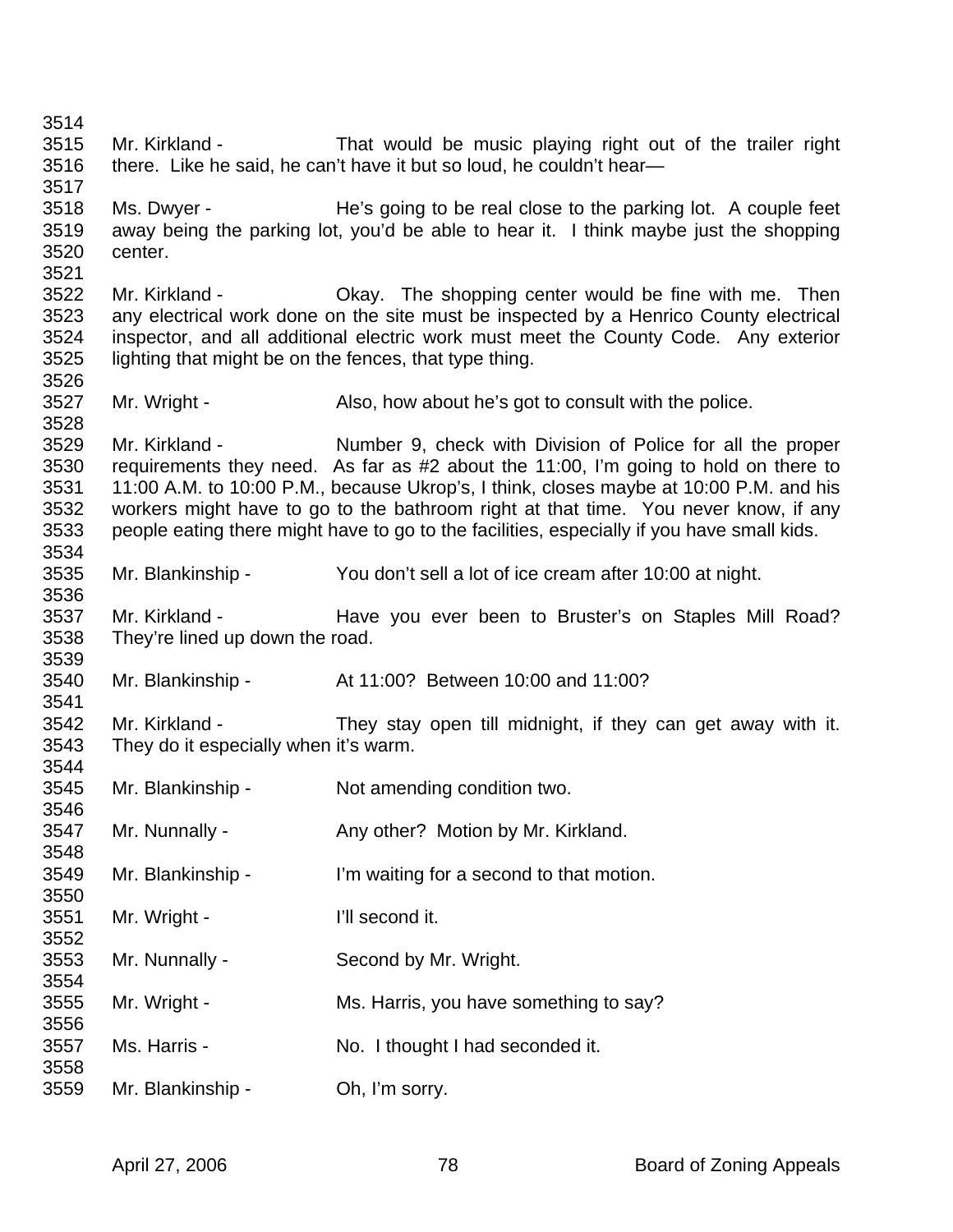| 3560 |                |                                   |                                                                                       |
|------|----------------|-----------------------------------|---------------------------------------------------------------------------------------|
| 3561 |                | Mr. Nunnally -                    | You had seconded it, then.                                                            |
| 3562 |                |                                   |                                                                                       |
| 3563 |                | Mr. Blankinship -                 | I didn't make a note.                                                                 |
| 3564 |                |                                   |                                                                                       |
| 3565 | Mr. Kirkland - |                                   | I think she did.                                                                      |
| 3566 |                |                                   |                                                                                       |
| 3567 |                | Mr. Nunnally -                    | I think she did, too.                                                                 |
| 3568 |                |                                   |                                                                                       |
| 3569 |                | Mr. Blankinship -                 | I'll correct that.                                                                    |
| 3570 |                |                                   |                                                                                       |
| 3571 |                | Mr. Nunnally -                    | Motion by Mr. Kirkland, second by Ms. Harris with the                                 |
| 3572 |                | conditions. All in favor say aye. |                                                                                       |
| 3573 |                |                                   |                                                                                       |
| 3574 | Ms. Dwyer -    |                                   | Just for the record, I think the applicant did agree to all those                     |
| 3575 | conditions.    |                                   |                                                                                       |
| 3576 |                |                                   |                                                                                       |
| 3577 | Mr. Kirkland - |                                   | Yes he did.                                                                           |
| 3578 |                |                                   |                                                                                       |
| 3579 |                |                                   | After an advertised public hearing and on a motion by Mr. Kirkland. seconded by Ms.   |
| 3580 |                |                                   | Harris, the Board granted application UP-19-2006 for a temporary conditional use      |
| 3581 |                |                                   | permit to operate a temporary sales stand at 7133 Staples Mill Road (Parcel 773-749-  |
| 3582 |                |                                   | 4418), zoned B-2C, Business District (Conditional) (Brookland). The Board granted the |
| 3583 |                |                                   | temporary conditional use permit subject to the following conditions:                 |
| 3584 |                |                                   |                                                                                       |
| 3585 | 1.             |                                   | This Conditional Use Permit is only for the temporary sale of ice cream and           |
| 3586 |                |                                   | items customarily associated with an ice cream stand. The use shall begin no earlier  |
| 3587 |                |                                   | than May 1, 2006 and last no later than October 31, 2006.                             |
| 3588 |                |                                   |                                                                                       |
| 3589 | 2.             |                                   | The hours of operation shall be from 11:00 AM to 10:00 PM                             |
| 3590 |                |                                   |                                                                                       |
| 3591 | 3.             | [DELETED]                         |                                                                                       |
| 3592 |                |                                   |                                                                                       |
| 3593 | 4.             |                                   | The trailer and all other items associated with the ice cream stand shall be          |
| 3594 |                |                                   | removed from the property on or before November 3, 2006, at which time this permit    |
| 3595 |                |                                   | shall expire. This permit shall not be renewed.                                       |
| 3596 |                |                                   |                                                                                       |
| 3597 | 5.             |                                   | All exterior lighting shall be shielded to direct light away from adjacent property   |
| 3598 | and streets.   |                                   |                                                                                       |
| 3599 |                |                                   |                                                                                       |
| 3600 | 6.             |                                   | All trash shall be in closed containers with regular pickups, the area shall be       |
| 3601 |                |                                   | kept clean, and the containers shall be properly screened.                            |
| 3602 |                |                                   |                                                                                       |
| 3603 | 7.             |                                   | [AMENDED] The sound system shall not be audible beyond the limits of the              |
| 3604 |                | shopping center.                  |                                                                                       |
| 3605 |                |                                   |                                                                                       |
|      |                |                                   |                                                                                       |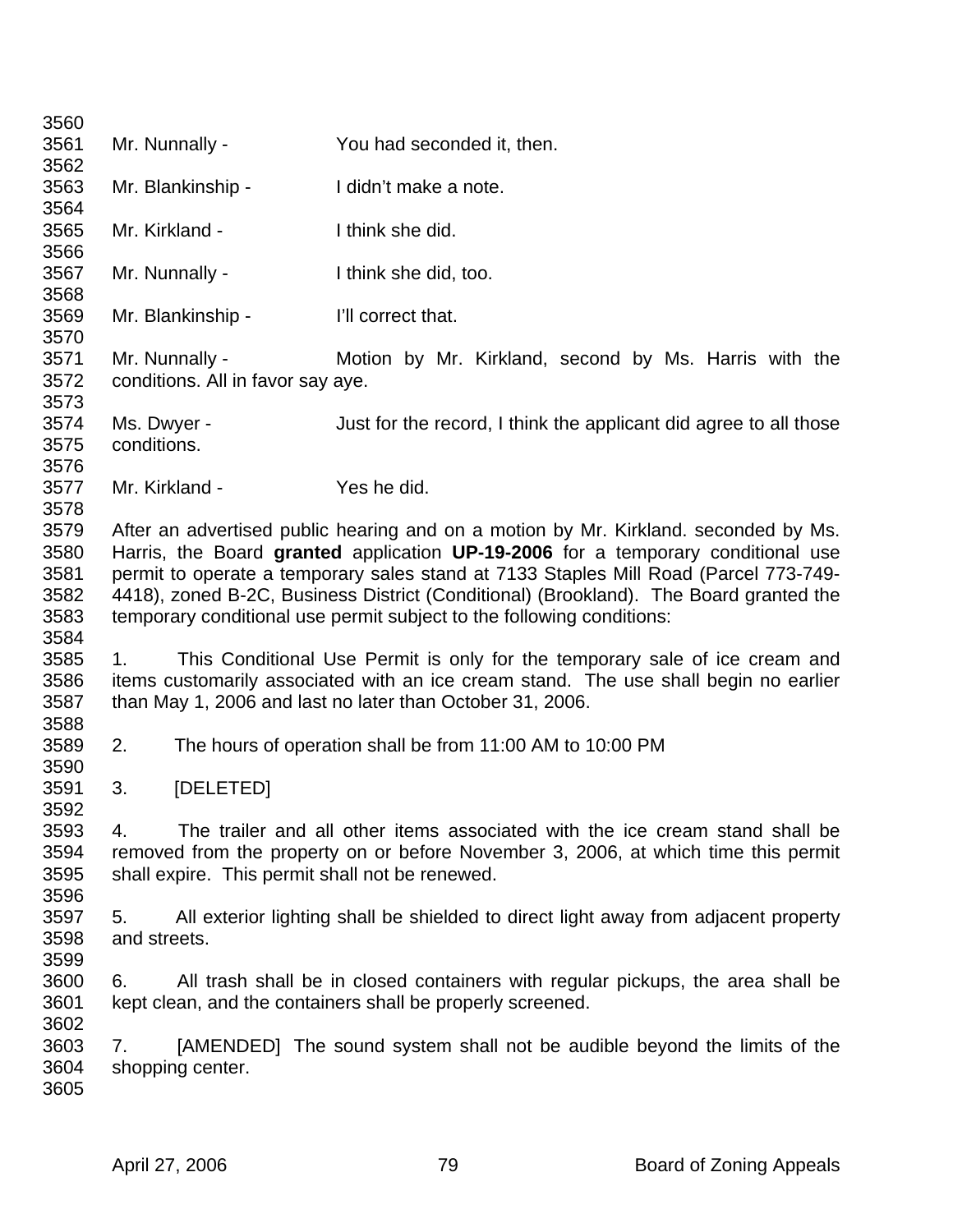3606 8. [ADDED] All electrical connections and equipment shall be installed and 3607 inspected in conformance with the Uniform Statewide Building Code, and all electrical 3608 accessories shall be installed and maintained in a safe manner. 3609 3610 9. [ADDED] The applicant shall comply with all requirements of the Henrico 3611 Division of Police. 3612 3613 3614 Affirmative: Dwyer, Harris, Kirkland, Nunnally, Wright 5 3615 Negative: 0 3616 Absent: 0 3617 3618 3619 The Board granted the request because it found the proposed use will be in substantial 3620 accordance with the general purpose and objectives of Chapter 24 of the County Code 3621 3622 Mr. Nunnally - Mr. Blankinship? 3623 3624 **A-18-2006 JAMES L. WHITAKER** requests a variance from Section 24- 3625 9 to build a one-family dwelling at 2517 Johnson Place (Parcel 802-731-8466), zoned 3626 R-4, One-family Residence District (Fairfield)**.** The public street frontage requirement is 3627 not met. The applicant has 0 feet public street frontage, where the Code requires 50 3628 feet public street frontage. The applicant requests a variance of 50 feet public street 3629 frontage. 3630 3631 Mr. Nunnally - Anyone here interested in this case? Please raise your hand 3632 and be sworn, sir. 3633 3634 Mr. Blankinship - Do you swear the testimony you're about to give is the truth, 3635 the whole truth, and nothing but the truth so help you God? 3636 3637 Mr. Whitaker - I do. 3638 3639 Mr. Nunnally - Please state your name and tell us what you're requesting. 3640 3641 Mr. Whitaker - My name is James Whitaker and I'm here today requesting a 3642 variance of 50 feet public street frontage in order to build a one-family dwelling. 3643 3644 Ms. Dwyer - Mr. Whitaker, where will the house be located on the lot? 3645 3646 Mr. Whitaker - As you see, the picture that I've drawn right there, this is 3647 exactly where I want it to be located, but facing the cul-de-sac at Johnson's Place. I've 3648 read the conditions and I know exactly feet-wise how far I'm supposed to be away from 3649 the line. 3650 3651 Ms. Dwyer - Why is it to one end, just to one side?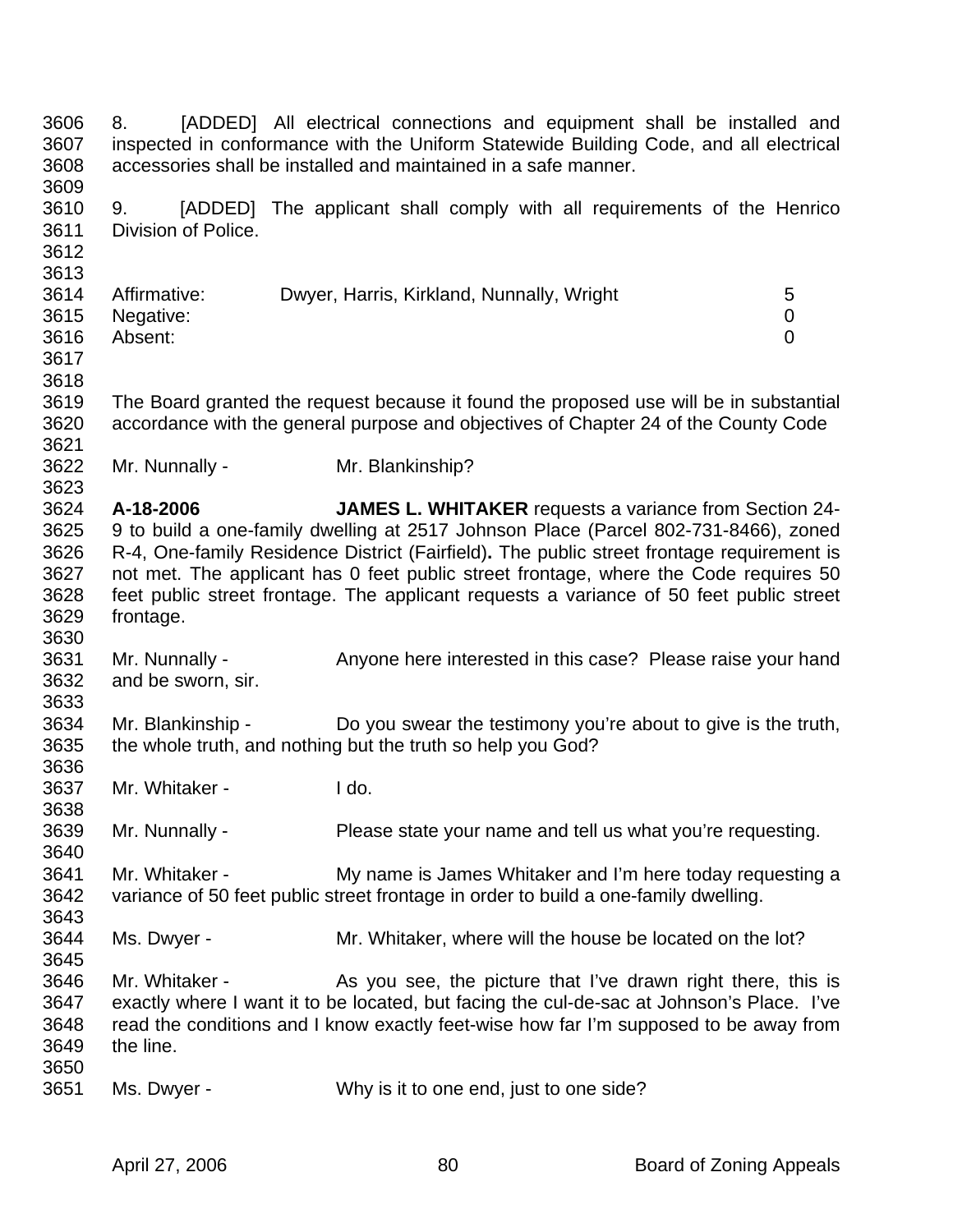3652 3653 Mr. Whitaker - I'd hate for that particular lot to consume the whole 1.096 3654 acres. I'd hate for that one house to consume all of that and I want it to be in 3655 accordance with the lots that are in the area. Therefore, I decided to start at that 3656 particular— 3657 3658 Ms. Dwyer - This is a one-acre lot, it's zoned R-4. You could get several 3659 other houses on this lot. 3660 3661 Mr. Whitaker - I could possibly, but right now, I'm interested in just getting 3662 one for my mother-in-law. My son is just finishing college and if he decides in the future 3663 he wants to do something, then I will leave it there in case he does decide to go that 3664 route. 3665<br>3666 Mr. Wright - I understand that if you extend that street, Johnson Place, 3667 that would be permitted, it wouldn't interfere with your house. 3668 3669 Mr. Whitaker - No it wouldn't. 3670 3671 Ms. Dwyer - I guess there'd be no reason to extend Johnson back 3672 because— 3673 3674 Mr. Kirkland - You can't go anywhere. 3675 3676 Ms. Dwyer - It would go into the back of the houses that face Gaulding, 3677 but there are lots to the south of this lot that appear to be landlocked and could only 3678 access to a public street through your property. Before granting a variance, that would 3679 be my concern, that access be provided to these other two lots. There may be more, but 3680 there are two that are visible on this. Would you be willing to grant say a 50-foot right-3681 of-way through your property to the other lots? 3682 3683 Mr. Whitaker - Are you referring to the two here? 3684 3685 Ms. Dwyer - Yes. 3686 3687 Mr. Whitaker - It seems that 2513 is really blocking him in. 3688 3689 Ms. Dwyer - Right. That's a subdivision lot. The difference between what 3690 you're asking and what's happened on Johnson Place, is that Johnson Place was a 3691 subdivision. It met all the legal requirements for a subdivision and you're not doing that 3692 here. What happens when we allow development that's not part of a subdivision plan to 3693 occur is that sometimes we create problems in the future, like blocking other property. 3694 That would be my concern with your case, that access to these properties appears to 3695 only be possible through your lot. 3696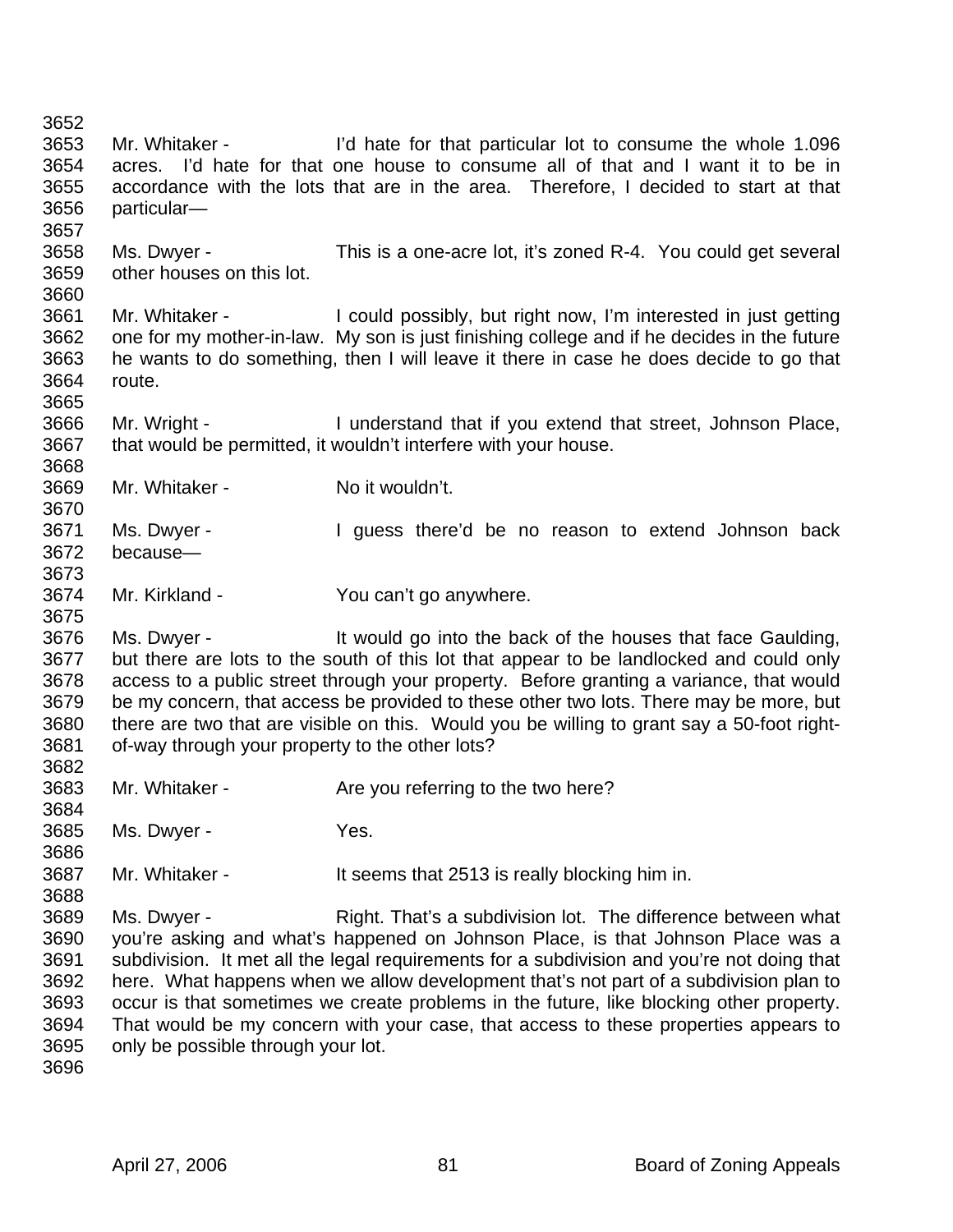3697 Mr. Whitaker - If that be the condition, then I would very much so want to 3698 continue with the project. If that's the condition, then I will be willing to meet that 3699 condition. 3700 3701 Ms. Dwyer - Okay. Thank you. 3702<br>3703 Ms. Harris - Is that stated in #3? Look at the third condition. You're 3704 saying that the condition is, "applicant shall construct his home on the northern part." 3705 Aren't you covering that in #3? 3706 3707 Ms. Dwyer - I don't think so. I think that appears to say if Johnson Place 3708 would be extended and would go into the front of his lot. In other words, provide 3709 access—He wanted to put his house, I think it's south of where Johnson Place would be 3710 extended. 3711 3712 Mr. Blankinship - Right. The condition would require him to put it on the 3713 northern part. 3714 3715 Mr. Kirkland - The location he's showing now is the southern part. 3716 3717 Mr. Blankinship - Right. 3718 3719 Ms. Dwyer - Right. 3720 3721 Mr. Nunnally - That condition would require him to build it on the other. 3722 3723 Ms. Dwyer - Okay. We also wanted to not only have it be built into his lot 3724 and maybe have his house built on the north. That might be something you didn't 3725 realize, because at the beginning of this discussion, you said you were going to put your 3726 house on the south end. 3727 3728 Mr. Whitaker - Well, that was the original plan for me. 3729 3730 Ms. Dwyer - Okay. 3731 3732 Mr. Whitaker - But I did read the condition and it referred to the northern 3733 section of the lot. 3734 3735 Ms. Dwyer - Okay. That says in the event Johnson Place is extended and 3736 what I'm saying is that beyond that, asking that you agree to reserve a right-of-way so 3737 that Johnson Place can be extended not just to your property, but through your property 3738 to gain access to the other properties to the south. 3739 3740 Mr. Whitaker - I do agree. 3741 3742 Ms. Dwyer - Okay.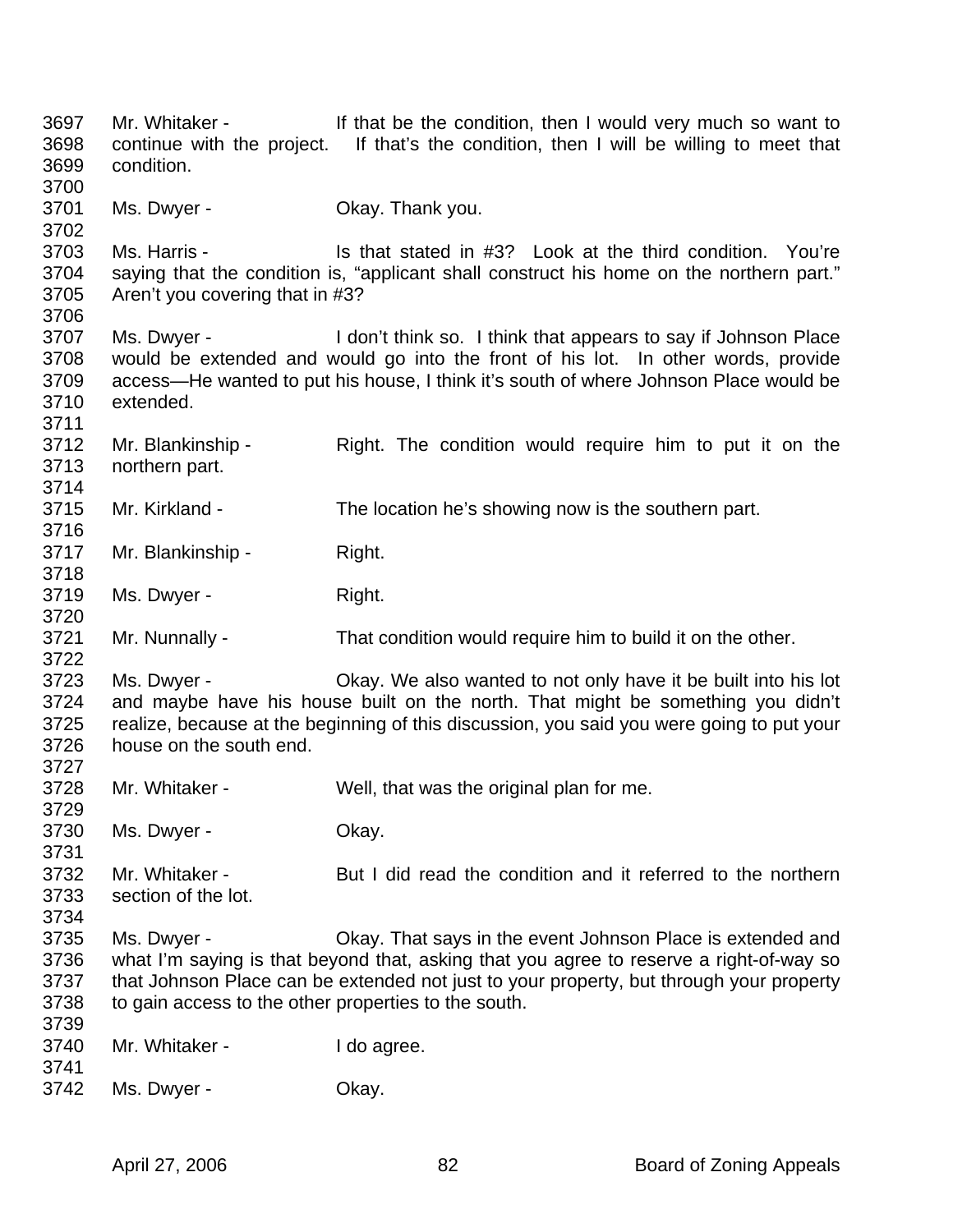3743 3744 Ms. Harris - Do you know how wide Johnson Place is now? What's the 3745 width of that street? 3746 3747 Mr. Whitaker - Are you referring to the terminus itself? 3748 3749 Ms. Harris - The street. Is it about 30 feet wide or is it 50? 3750 3751 Mr. Kirkland - It's a 50. 3752<br>3753 3753 Ms. Harris - It's 50? 3754 3755 Mr. Kirkland - You would have to put in a 50-foot easement to get to those 3756 other two lots. Is that what you're saying? 3757 3758 Ms. Harris - The street is already 50 feet. Okay. It's standard, but we've 3759 seen exceptions. 3760 3761 Mr. Blankinship - Older streets are often narrower. 3762 3763 Ms. Harris - Yes. 3764 3765 Ms. Dwyer - Let me ask staff this question. If Mr. Whitaker reserves a 3766 right-of-way, that doesn't necessarily guarantee legal access to the properties to the 3767 south, unless it's a dedicated public right-of-way. Is that right? 3768 3769 Mr. Blankinship - Right. It would still have to be negotiated. He would expect 3770 to be compensated to allow people to pass through his property. 3771 3772 Ms. Dwyer - See, that doesn't really help the issue. I'm certainly not 3773 saying you would do this, but certainly there have been cases in the past in which 3774 people have not permitted others to cross their property unless they pay some 3775 exorbitant price. I guess that with all these landlocked parcels that we're creating by 3776 allowing development, I think we need to make sure that that doesn't happen. 3777 3778 Mr. Wright - We can't expect him to give it away. 3779 3780 Ms. Dwyer - Developers do that all the time. That's part of why people 3781 avoid the subdivision ordinance because the County generally requires roadways—If 3782 you're building and getting the benefit of property, the County generally requires 3783 dedicated right-of-way. Typically, developers donate that. 3784 3785 Mr. Wright - Looks like to me that's a problem with those other two lots. If 3786 they want to do it, they ought to be willing to do something about it. This is not a big 3787 development. 3788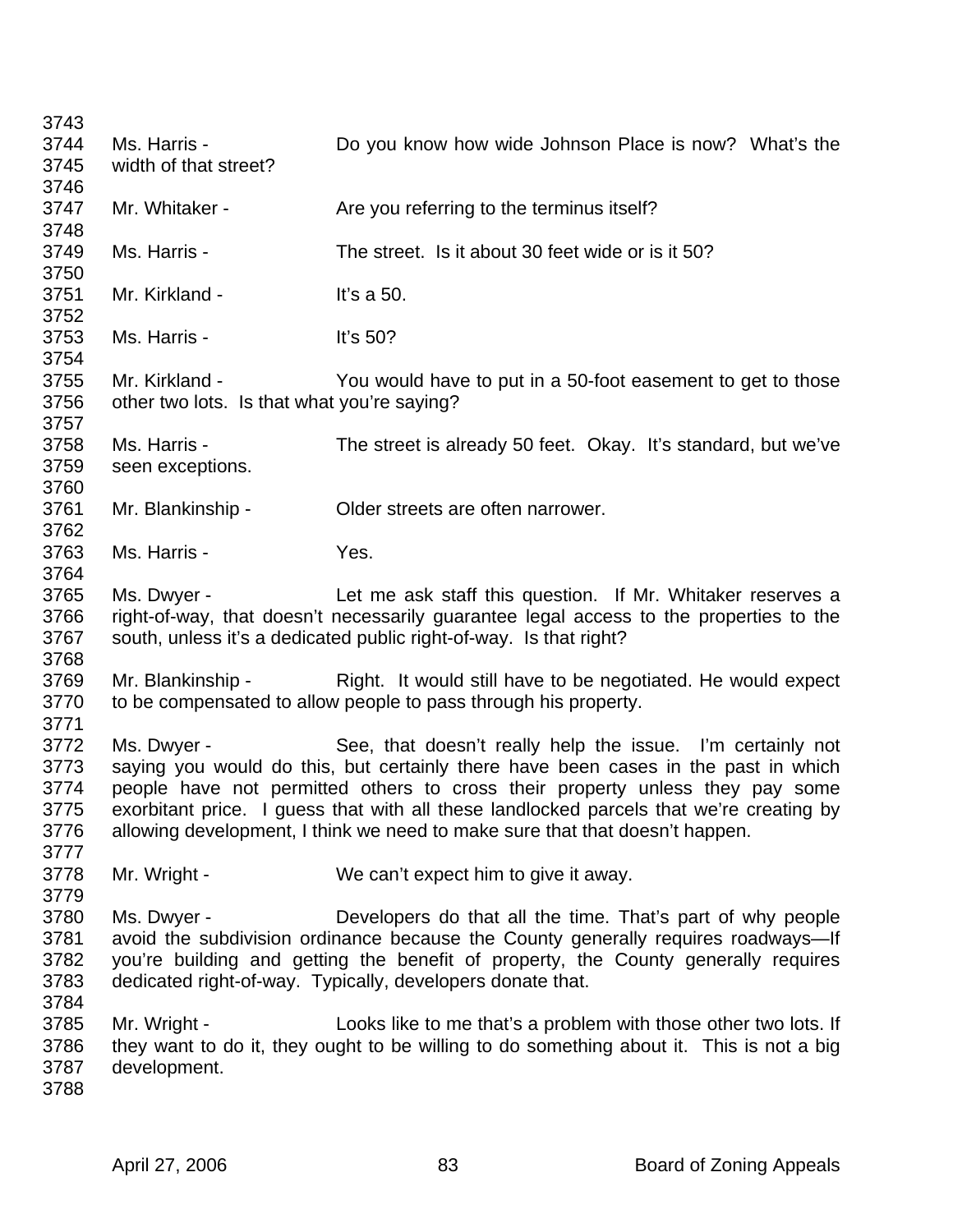3789 Ms. Dwyer - It's not a big development, but it could be a big problem in 3790 the future if we allow subdivision of property that doesn't come under the subdivision 3791 ordinance and that creates landlocked properties. That's my concern. 3792 3793 Ms. Harris - You have that all over the County of Henrico. Look at the 3794 Short Pump area. You have that going on. *[Inaudible]* are we crossing into jurisdictions 3795 when we forbid people to make profits on whatever. Are we crossing our jurisdiction? 3796 3797 Ms. Dwyer - I guess I don't understand what you just said. 3798 3799 Ms. Harris - How can you stop someone from earning a profit? What 3800 authority does this Board have for getting someone to agree not to earn a profit? I don't 3801 think we have that authority. 3802 3803 Ms. Dwyer - I don't want to stop anyone from earning a profit. I'm just 3804 saying that I think if we're going to approve a lot that's going to create an inaccessible 3805 and landlocked piece of property that we should think twice about that. I think that's 3806 incumbent upon us as the body that makes these decisions not to create those kinds of 3807 problems in the future. It's the County's responsibility to make sure that there is access. 3808 One of the ways we do that is through the subdivision ordinance. 3809 3810 Mr. Whitaker - If I may say something? 3811 3812 Ms. Dwyer - Yes. 3813 3814 Mr. Whitaker - At the very end of Gaulding Lane; the two lots that you're 3815 referring to here have been accessed. I don't know the exact name of the street, but it's 3816 to the right at the very end of Gaulding Lane. He's been coming in through this area 3817 right in here. That's where he's been having access to his property. 3818 3819 Ms. Dwyer - But we don't know if he had legal access or what the status 3820 of that is. 3821 3822 Mr. Whitaker - He's deceased. His wife and kids are there now. I know 3823 that's the way he used to get in to his property, other than run out through his backyard. 3824 Right across his back fence. Like mine is hooked onto mine somewhat. 3825 3826 Ms. Harris - What parcel were you talking about, Mr. Whitaker? Two 3827 landlocked lots here. 3828 3829 Mr. Whitaker - Yes. 3830 3831 Mr. Nunnally - But you wouldn't have an objection to the 50-foot? 3832 3833 Mr. Whitaker - If that is a condition set forth in order to get this project done, 3834 I will agree to it.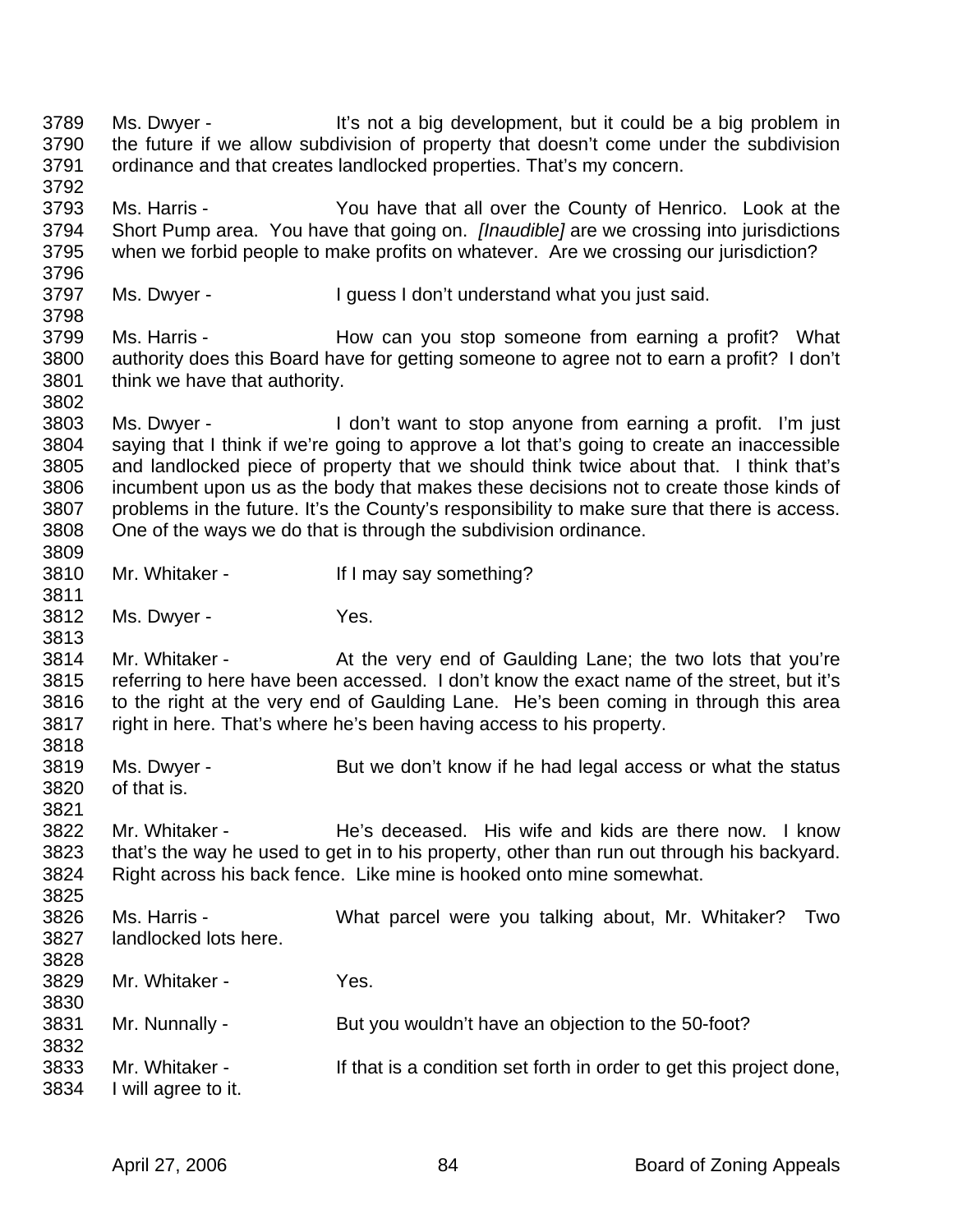3835 3836 Mr. Nunnally - Any other questions for Mr. Whitaker? Anyone in 3837 opposition? Hearing none, that completes the case. Thank you for coming, sir. 3838 3839 Mr. Whitaker - Thank you. 3840 3841 **DECISION:**  3842 3843 Mr. Nunnally - <br>A-18-2006, James L. Whitaker. 3844 3845 Ms. Harris - I move that we approve this case, but add a condition that 50 3846 feet will be designated for public road access. 3847 3848 Ms. Dwyer - I'm sorry, that would allow access to the property to the 3849 south? 3850 3851 Ms. Harris - That would allow access to the properties that are 3852 landlocked behind this property. 3853 3854 Mr. Nunnally - Motion by Ms. Harris. 3855 3856 Mr. Kirkland - I second it. 3857 3858 Mr. Nunnally - Seconded by Mr. Kirkland it be approved. All in favor say 3859 aye. 3860 3861 Mr. Wright - Hold on a second. I want a discussion. Is that something 3862 that he agrees to do when it arrives? He doesn't have to do it now. 3863 3864 Ms. Dwyer - He's agreed to reserve it. 3865 3866 Mr. Wright - Reserve it. 3867 3868 Ms. Dwyer - Reserve it now. 3869 3870 Mr. Wright - The way that was stated, he would have to go ahead and do 3871 something now to set it out and I don't think that was the intent. 3872 3873 Ms. Dwyer - What I understood Ms. Harris to say is that for condition #3, 3874 he's going to have to construct his home on the northern part of the property so that if 3875 Johnson Place is extended as its currently oriented, that that would be his front yard, 3876 and that a 50-foot right-of-way has to be reserved so as to allow access to the property. 3877 3878 Mr. Wright - If the other property is developed. At that time. 3879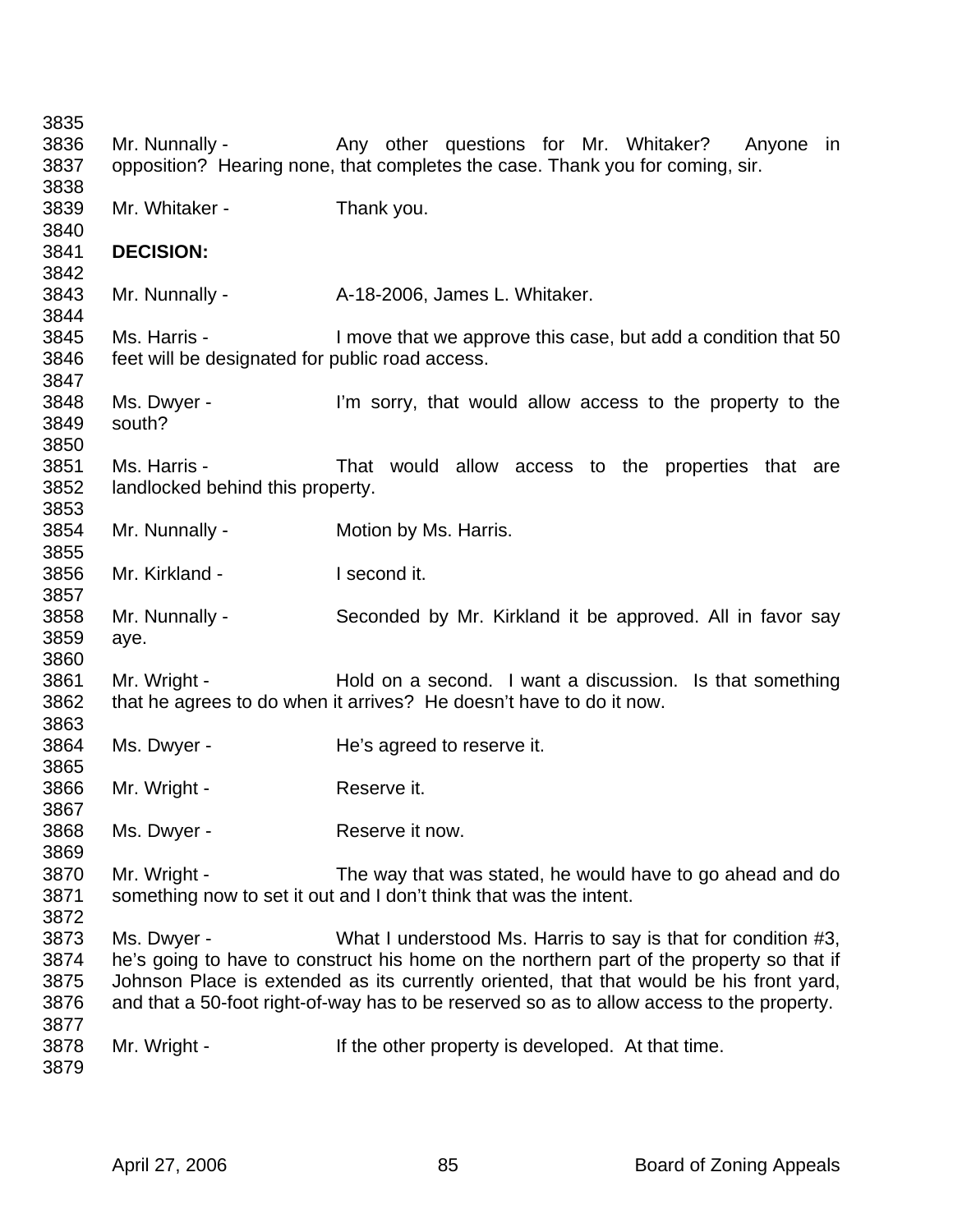| 3880<br>3881                 | Mr. O'Kelly -<br>public street.                              | This would be a private right-of-way? Not intended to be a                                                                                            |  |  |
|------------------------------|--------------------------------------------------------------|-------------------------------------------------------------------------------------------------------------------------------------------------------|--|--|
| 3882<br>3883<br>3884         | Mr. Wright -                                                 | No, it wouldn't be.                                                                                                                                   |  |  |
| 3885<br>3886<br>3887<br>3888 | Ms. Dwyer -<br>have public street, but yes.                  | That gets to my general concern, Mr. O'Kelly, that we don't<br>have subdivision plats for so much of these developments that we're allowing. We don't |  |  |
| 3889<br>3890<br>3891         | Mr. O'Kelly -<br>development of the adjacent property.       | Obviously, we required the stub street for a reason, for future                                                                                       |  |  |
| 3892<br>3893<br>3894         | Ms. Dwyer -<br>that's of no value.                           | Exactly. But if we allow a house to go right in front of it, then                                                                                     |  |  |
| 3895<br>3896<br>3897         | Mr. Wright -<br>road that serves three houses.               | I don't think the County of Henrico is going to build a public                                                                                        |  |  |
| 3898<br>3899<br>3900         | Mr. Blankinship -<br>maintenance.                            | No, but if they build it, they'll dedicate it to public                                                                                               |  |  |
| 3901<br>3902                 | Ms. Dwyer -                                                  | Which is what happens in subdivision.                                                                                                                 |  |  |
| 3903<br>3904<br>3905         | Mr. Kirkland -<br>the house on [inaudible].                  | Just make sure this is in the record so he doesn't go building                                                                                        |  |  |
| 3906<br>3907<br>3908         | Ms. Dwyer -<br>to reserve it, Mr. O'Kelly.                   | I don't know what else to do other than to ask these people                                                                                           |  |  |
| 3909<br>3910                 | Mr. Kirkland -                                               | That's the best you can do.                                                                                                                           |  |  |
| 3911<br>3912<br>3913         | Ms. Dwyer -<br>enough, but it's more than nothing.           | If staff has any other suggestions. I don't feel like that's                                                                                          |  |  |
| 3914<br>3915                 | Mr. Kirkland -                                               | The best you can do.                                                                                                                                  |  |  |
| 3916<br>3917                 | Ms. Harris -                                                 | I did say "reserve."                                                                                                                                  |  |  |
| 3918<br>3919<br>3920         | Mr. Wright -<br>to go forth to do something now, that's all. | I just wanted to make sure it wasn't putting a burden on him                                                                                          |  |  |
| 3921<br>3922<br>3923         | Ms. Harris -<br>at this point.                               | If he's getting ready to build a house, he needs to reserve it                                                                                        |  |  |
| 3924<br>3925                 | Mr. Wright -                                                 | Good enough.                                                                                                                                          |  |  |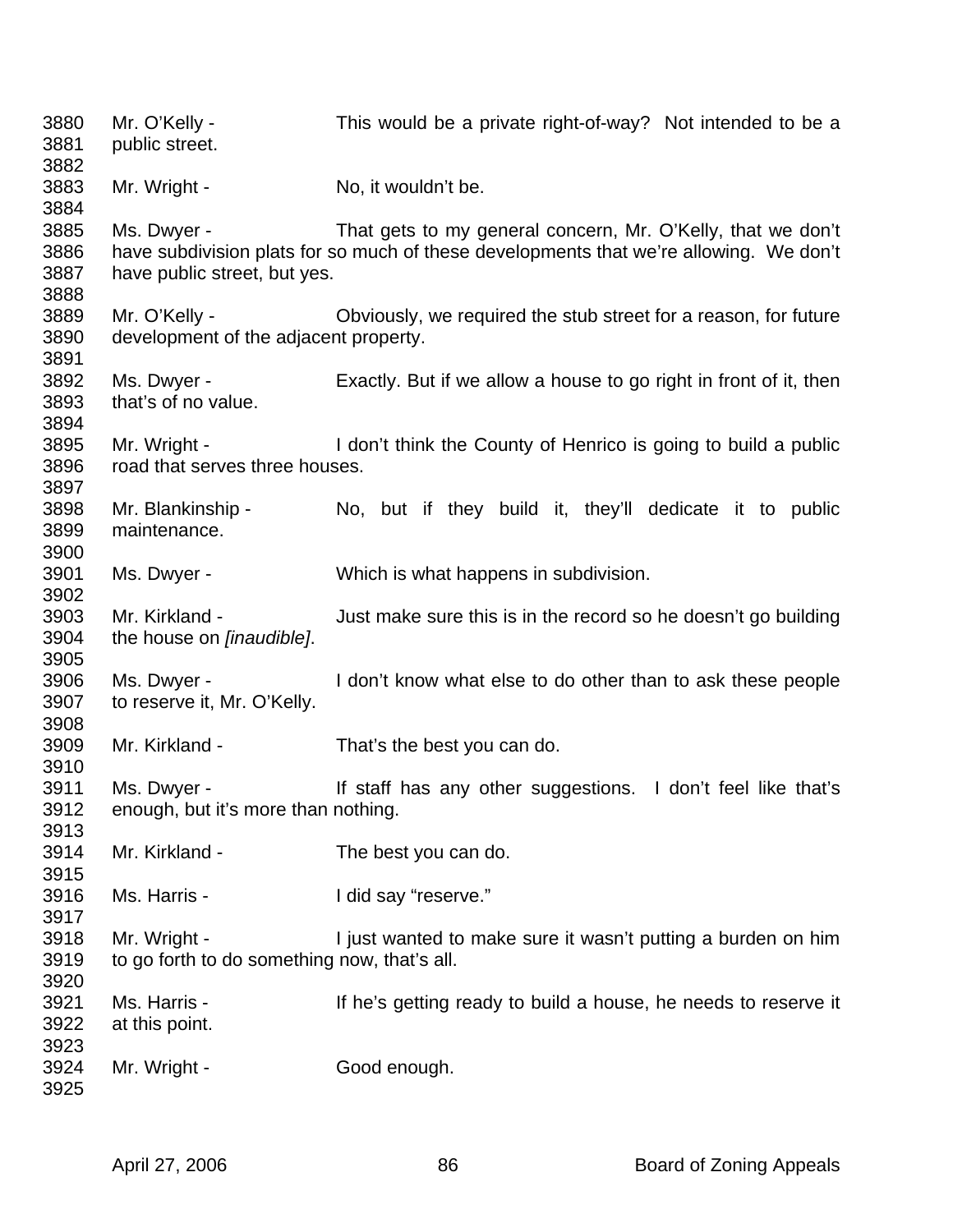3926 Mr. Nunnally - Did we vote on that. 3927 3928 Mr. Blankinship - No sir. 3929 3930 Mr. Nunnally - All right. Motion by Ms. Harris, second by Mr. Kirkland that it 3931 be approved subject to conditions. All in favor say aye. 3932 3933 After an advertised public hearing and on a motion by Ms. Harris, seconded by Mr. 3934 Kirkland, the Board **granted** application **A-18-2006** for variance to build a one-family 3935 dwelling at 2517 Johnson Place (Parcel 802-731-8466), zoned R-4, One-family 3936 Residence District (Fairfield). The Board granted the variance subject to the following 3937 conditions: 3938 3939 1. This variance applies only to the public street frontage requirement. All other 3940 applicable regulations of the County Code shall remain in force. 3941 3942 2. Only the improvements shown on the plan filed with the application may be 3943 constructed pursuant to this approval. Any additional improvements shall comply with 3944 the applicable regulations of the County Code. Any substantial changes or additions 3945 may require a new variance. 3946 3947 3. The applicant shall construct his home on the northern part of the property in 3948 such a way that not only current setbacks are met, but also in the event Johnson Place 3949 is extended and becomes his front yard. 3950 3951 4. The house shall be constructed with a crawl space and have a brick foundation 3952 on at least the front side. 3953 3954 5. [ADDED] The applicant shall reserve a 50 (fifty) foot wide strip of land starting 3955 at the end of Johnson Place and extending to the southern boundary of the property in 3956 the event Johnson Place is extended in the future. 3957 3958 3959 Affirmative: Dwyer, Harris, Kirkland, Nunnally, Wright 5 3960 Negative: 0 3961 Absent: 0 3962 3963 3964 The Board granted this request, as it found from the evidence presented that, due to the 3965 unique circumstances of the subject property, strict application of the County Code 3966 would produce undue hardship not generally shared by other properties in the area, and 3967 authorizing this variance will neither cause a substantial detriment to adjacent property 3968 nor materially impair the purpose of the zoning regulations. 3969 3970 Mr. Nunnally - Mr. Blankinship, do you want me to call *[inaudible]*? 3971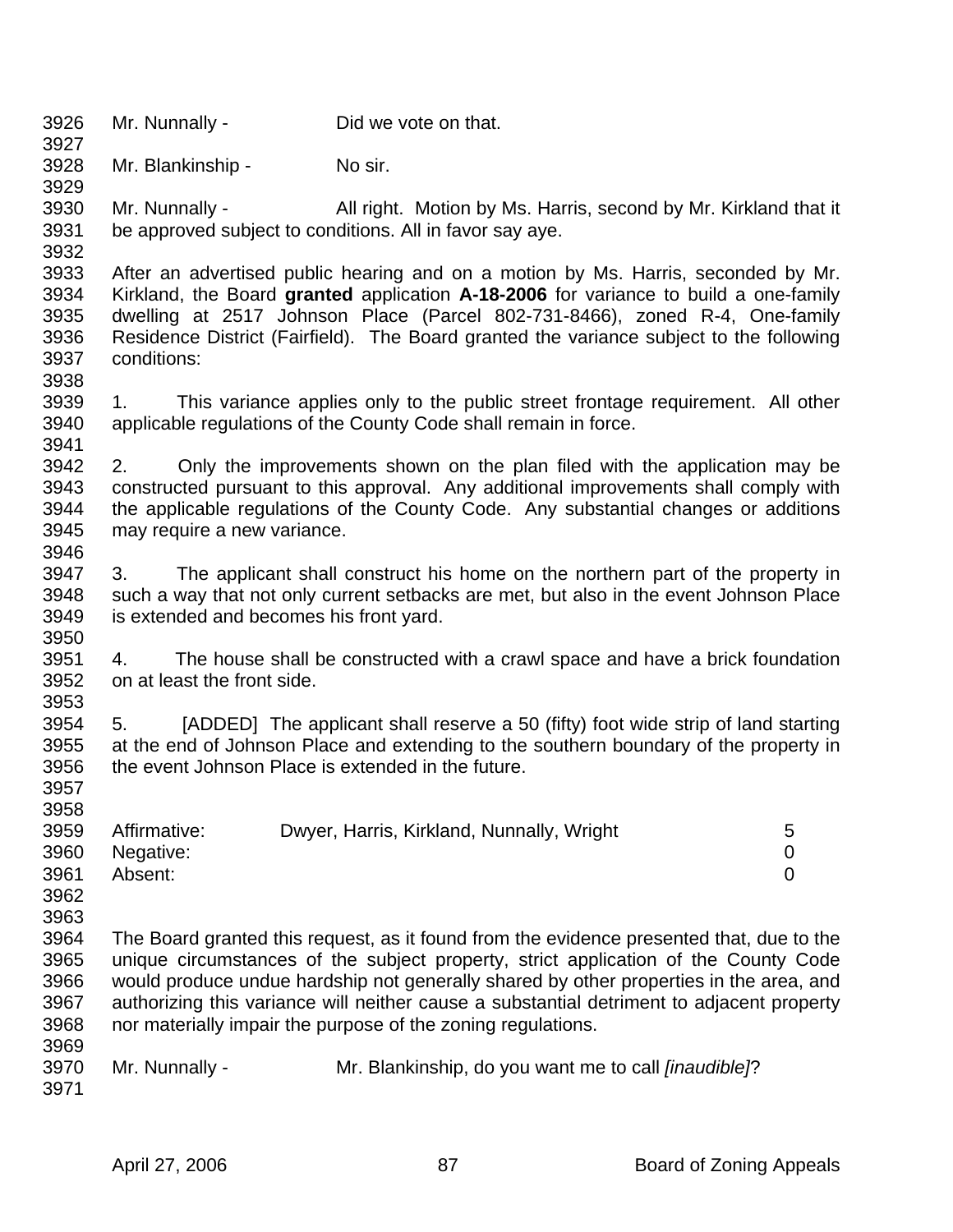3972 **UP-20-2006 THE EAST END LANDFILL, LLC** requests a conditional use 3973 permit pursuant to Section 24-116(c)(3) to amend the conditions of UP-29-2005 at 1820 3974 Darbytown Road (Parcel 809-707-1585), zoned M-2, General Industrial District (Varina). 3975 3976 Mr. Nunnally - Anyone else here interested in this case? If so, please stand 3977 and raise your right hand and be sworn. 3978 3979 Mr. Blankinship - Do you swear the testimony you're about to give is the truth, 3980 the whole truth, and nothing but the truth so help you God? 3981 3982 Mr. Pollard - I do. 3983 3984 Mr. Nunnally - Please state your name, sir, for the record and tell us what 3985 you're requesting. 3986 3987 Mr. Pollard - My name is Henry Pollard from the law firm of Christian and 3988 Barton representing the East End Landfill, LLC, owner of subject property. 3989 3990 Mr. Nunnally - Is this the one with Simon? 3991 3992 Mr. Pollard - Yes sir. The East End Landfill, LLC, which I'll call "TEEL" for 3993 short, is the successor owner to the Simons Hauling Landfill property that's been before 3994 this Board of late. 3995 3996 Mr. Kirkland - So you have bought it. 3997  $3998$  Mr. Pollard - Yes sir. We closed and settled on—April  $18<sup>th</sup>$  the recording 3999 was done. 4000 4001 Mr. Nunnally - You're still willing to go along with the conditions that were 4002 on Simons? 4003 4004 Mr. Blankinship - That's why he's here. 4005 4006 Mr. Pollard - Yes sir. TEEL has read through the proposed conditions in 4007 the staff report and is amenable to accepting those as drafted. 4008 4009 Mr. Wright - So, you're in accord with the changes that have been made 4010 in the conditions. 4011 4012 Mr. Pollard - Yes sir. The staff report that is shown here for today's case, 4013 the conditions that are shown there, TEEL is willing to accept them as presented. 4014 4015 Mr. Wright - All right. 4016 4017 Ms. Harris - Mr. Blankinship, did you notify the subdivisions surrounding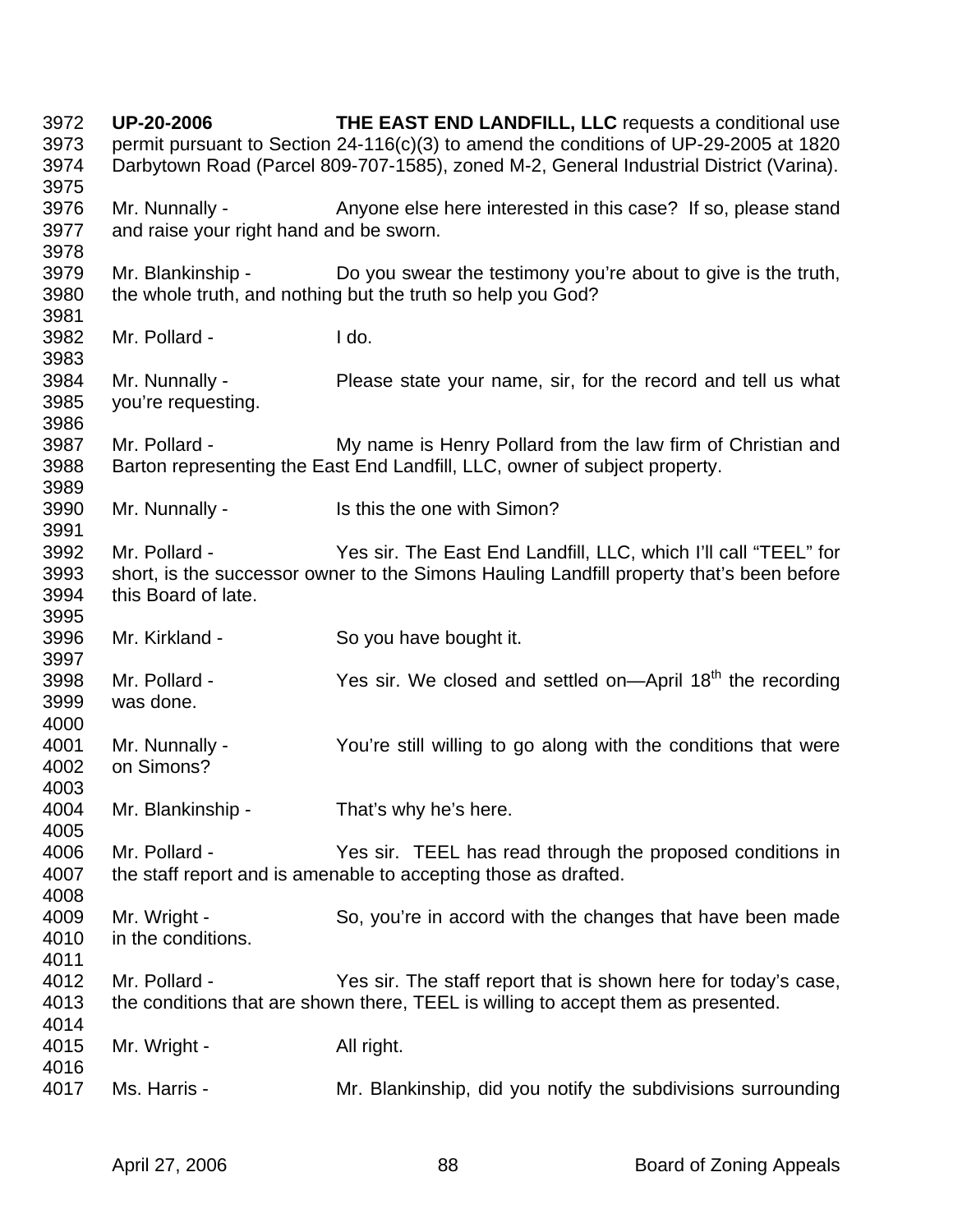4018 this area? I received calls last time after the meeting and Ms. Roberts said she was 4019 going to contact you. She's the president of Varina *[inaudible]* Civic Association. They 4020 were very concerned that their neighborhood didn't know and had no representation 4021 when we've been discussing these issues. They were talking about going to the 4022 newspaper, the television, whatever. I'm just wondering if we could get some people on 4023 both sides of the story.

4025 Mr. Blankinship - I thought that I did receive one request and, of course, we 4026 would have honored that request. Information in the file is the standard neighborhood 4027 list. I don't see any additional notification in the file other than the standard ones that 4028 are required. I do think I remember receiving one and passing it along.

4029

4033

4040

4024

4030 Ms. Harris - Did Ms. Roberts contact you?

4031<br>4032 Mr. Blankinship - I believe so, but it's not documented in the file.

4034 Ms. Harris - She said she wanted to be contacted. Okay. I don't know if 4035 the applicant has discussed any of this with the neighborhood, but we do have about 4036 three or four established subdivisions here. I think two are coming up now with 4037 \$280,000 homes, which is about a block, maybe a block and a half from the entrance. 4038

- 4039 Mr. Wright We've been over all this, though, Ms. Harris.
- 4041 Ms. Harris Yes we have and— 4042

4043 Mr. Pollard - Ma'am, if I may just clarify. This is in existing use and we're 4044 not asking for any changes that haven't already been approved by this Board for the 4045 landfill as it exists. The only amendment to the existing CUP, the owner already has a 4046 CUP that was granted at the end of December for this very use. The only amendment 4047 we've asked for is the same amendment that was granted to Simons to make sure that 4048 TEEL as the contract purchaser at that time was getting the same thing that Simons had 4049 at that point. In all other respects, nothing is changing. In fact, literally, nothing is 4050 changing from what was there before at this point. 4051

4052 Ms. Harris - I'm very aware of that because we even set it on the quick 4053 case. However, the residents are not here and they're claiming they were not notified, 4054 the subdivisions have not been notified. The president called me very focal and I really 4055 feel that we need to let them know what's going on. I don't want to hold things up; 4056 we've *[inaudible]* progress, but I do think it's worth a meeting to have the opportunity for 4057 you to talk with them or for them to come here before us. 4058

| 4059<br>4060 | Mr. Wright - | Mr. Blankinship said the legal notifications were made.         |
|--------------|--------------|-----------------------------------------------------------------|
| 4061<br>4062 | Ms. Harris - | Yes, but they don't have this group on their list, evidently.   |
| 4063         | Mr. Wright - | If they're not required to notify them, if the law, the statute |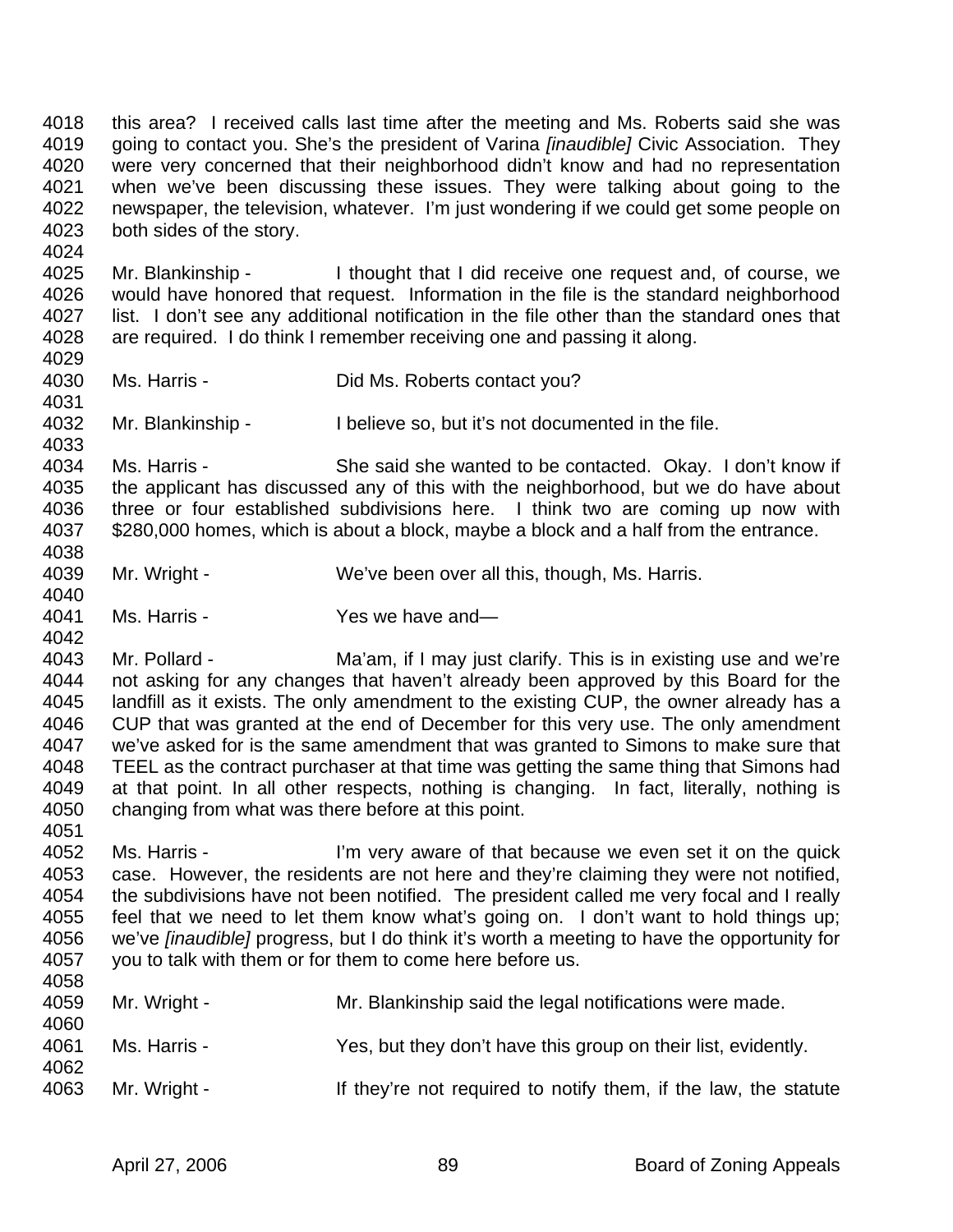| 4064<br>4065                 | doesn't require them to be notified.                                |                                                                                                                                                      |  |
|------------------------------|---------------------------------------------------------------------|------------------------------------------------------------------------------------------------------------------------------------------------------|--|
| 4066<br>4067                 | Ms. Harris -                                                        | I think they are adjacent neighbors.                                                                                                                 |  |
| 4068<br>4069                 | Mr. Nunnally -                                                      | If they're adjacent then they are notified.                                                                                                          |  |
| 4070<br>4071                 | Mr. Wright -                                                        | They've been notified.                                                                                                                               |  |
| 4072<br>4073                 | Mr. Blankinship -                                                   | All the adjacents were notified.                                                                                                                     |  |
| 4074<br>4075<br>4076         | Mr. Wright -<br>what else we can do.                                | He said all the required people were notified. I don't know                                                                                          |  |
| 4077<br>4078<br>4079         | Ms. Dwyer -<br>Blankinship, and determine-                          | Can you look at some of the streets in the neighborhood, Mr.                                                                                         |  |
| 4080<br>4081                 | Mr. Wright -                                                        | If they weren't notified-                                                                                                                            |  |
| 4082<br>4083                 | Mr. Blankinship -                                                   | I have a list of who has been notified.                                                                                                              |  |
| 4084<br>4085<br>4086         | Ms. Harris -<br>this list needs to be updated.                      | May I see it? We have three new subdivisions, so maybe                                                                                               |  |
| 4087<br>4088                 | Mr. Blankinship -                                                   | Well will see, none of those would be adjacent.                                                                                                      |  |
| 4089<br>4090                 | Mr. Wright -                                                        | They've got to be adjacent.                                                                                                                          |  |
| 4091<br>4092                 | Ms. Harris -                                                        | When you mean adjacent, you mean across the street?                                                                                                  |  |
| 4093<br>4094                 | Mr. Blankinship -                                                   | Right.                                                                                                                                               |  |
| 4095<br>4096<br>4097         | Mr. Wright -<br>notification requirements that must be met.         | They're adjacent across the street. That's the legal                                                                                                 |  |
| 4098<br>4099                 | Ms. Harris -                                                        | Okay.                                                                                                                                                |  |
| 4100<br>4101                 | Mr. O'Kelly -                                                       | Two ads in the paper.                                                                                                                                |  |
| 4102<br>4103<br>4104         | Mr. Blankinship -<br>are, I believe, Norfolk Southern, the railway. | The adjacent owners on the same side as Darbytown Road                                                                                               |  |
| 4105<br>4106<br>4107<br>4108 | Mr. Wright -<br>this.                                               | The question is if the properties adjacent or across the<br>street, if those property owners have not been notified, we don't have authority to hear |  |
| 4109                         | Mr. Blankinship -                                                   | Oh, no. Everyone that's required to be notified by statute has                                                                                       |  |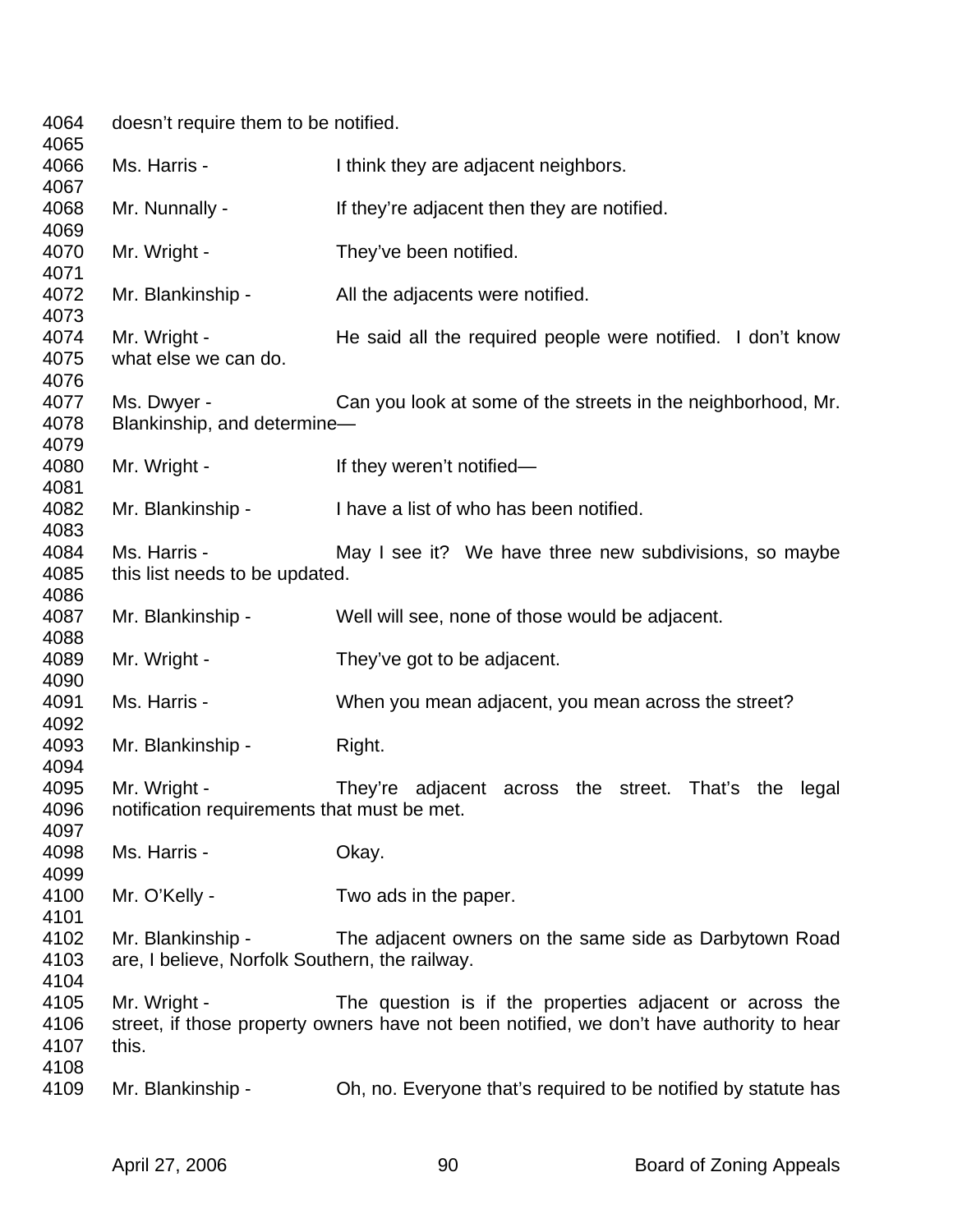| 4110 | been notified.                                      |                                                                                            |  |
|------|-----------------------------------------------------|--------------------------------------------------------------------------------------------|--|
| 4111 |                                                     |                                                                                            |  |
| 4112 | Mr. Wright -                                        | We've gotta go forward. That's the way the statue—                                         |  |
| 4113 |                                                     |                                                                                            |  |
| 4114 | Ms. Harris -                                        | Across the street, they are erecting a new subdivision and                                 |  |
| 4115 | then a block from there, they have already erected. |                                                                                            |  |
| 4116 |                                                     |                                                                                            |  |
| 4117 | Mr. Wright -                                        | He says they've been notified.                                                             |  |
| 4118 |                                                     |                                                                                            |  |
| 4119 | Ms. Harris -                                        | They're not on this list, though.                                                          |  |
| 4120 |                                                     |                                                                                            |  |
| 4121 | Mr. Kirkland -                                      | Had they built the houses?                                                                 |  |
| 4122 |                                                     |                                                                                            |  |
| 4123 | Mr. Wright -                                        | They've got to be notified.                                                                |  |
| 4124 |                                                     |                                                                                            |  |
| 4125 | Mr. Kirkland -                                      | Have they built the houses?                                                                |  |
| 4126 |                                                     |                                                                                            |  |
| 4127 | Ms. Harris -                                        | For one, yes. For two of the subdivisions, they have built the                             |  |
| 4128 | homes.                                              |                                                                                            |  |
| 4129 |                                                     |                                                                                            |  |
| 4130 | Mr. Wright -                                        | They've gotta be notified. We don't have authority to listen to                            |  |
| 4131 | the case.                                           |                                                                                            |  |
| 4132 |                                                     |                                                                                            |  |
| 4133 | Mr. Blankinship -                                   | This property is what's directly across the street, this and                               |  |
| 4134 | this, and that's who we notified, this and that.    |                                                                                            |  |
| 4135 |                                                     |                                                                                            |  |
| 4136 | Ms. Harris -                                        | These people here.                                                                         |  |
| 4137 |                                                     |                                                                                            |  |
| 4138 | Mr. Blankinship -                                   | Right. See, they don't adjoin. They adjoin the adjoining.                                  |  |
| 4139 | There's a parcel in between.                        |                                                                                            |  |
| 4140 |                                                     |                                                                                            |  |
| 4141 | Ms. Harris -                                        | They're two blocks away, so they were not notified.                                        |  |
| 4142 |                                                     |                                                                                            |  |
| 4143 | Mr. Wright -                                        | They aren't required to be notified.                                                       |  |
| 4144 |                                                     |                                                                                            |  |
| 4145 | Mr. Nunnally -                                      | Okay, any other question.                                                                  |  |
| 4146 |                                                     |                                                                                            |  |
| 4147 | Ms. Dwyer -                                         | I had a question about the restoration. Condition two says                                 |  |
| 4148 |                                                     | guaranteeing the land would be restored in accordance with the Virginia Department of      |  |
| 4149 |                                                     | Environmental Quality Regulations. What exactly does that mean? What are the               |  |
| 4150 | restoration requirements?                           |                                                                                            |  |
| 4151 |                                                     |                                                                                            |  |
| 4152 | Mr. Pollard -                                       | The state regulations for a landfill such as this require certain                          |  |
| 4153 |                                                     | closure requirements by me. Post-closure care be taken after the landfill is closed.       |  |
| 4154 |                                                     | Again, this is an existing permitted landfill, so those conditions for the areas that have |  |
| 4155 |                                                     | already been developed as a landfill are already in place. TEEL has already filed and is   |  |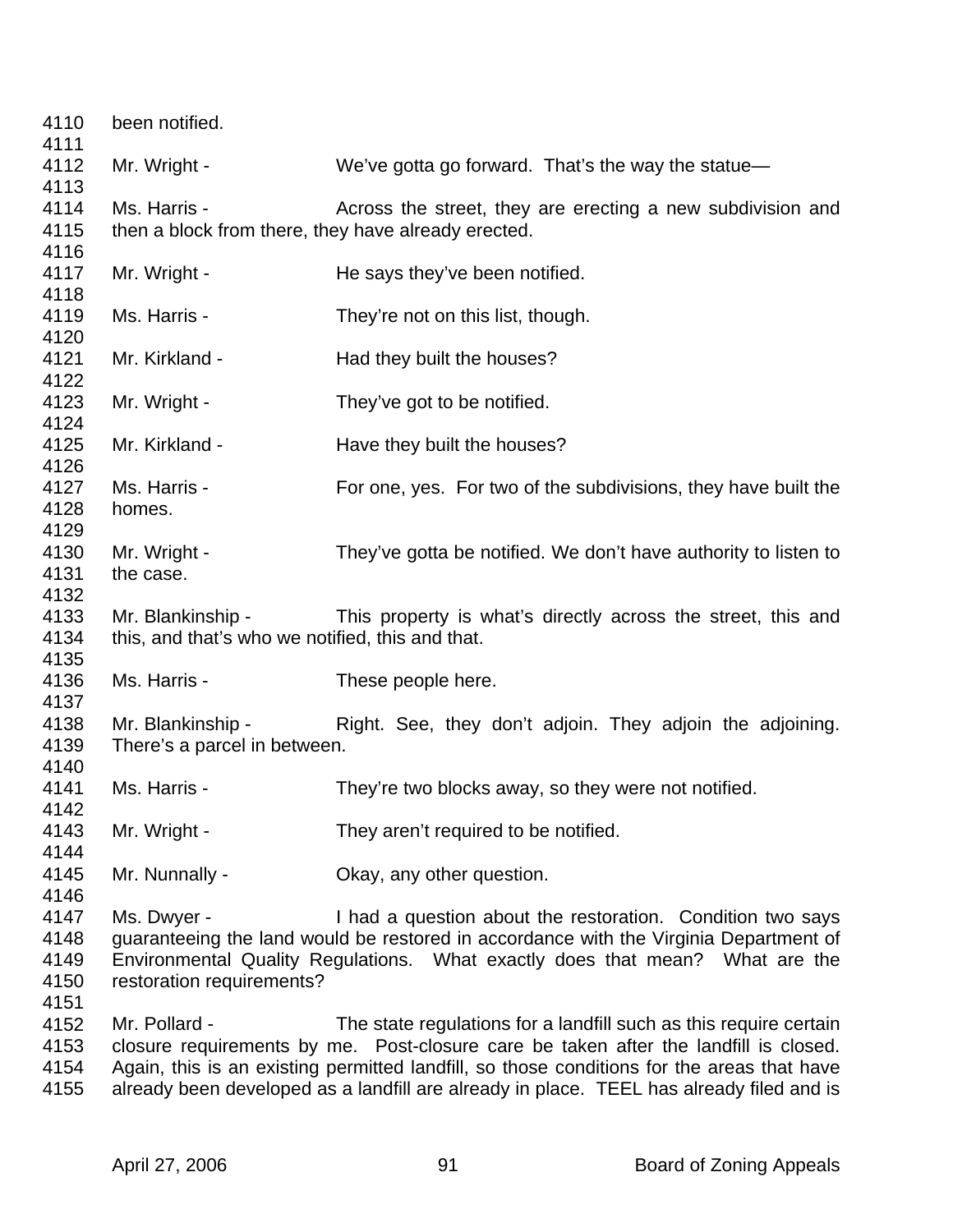4156 in the process of getting those permits transferred over. That process just takes time 4157 with the agency, within the administrative process they have in place. The appropriate 4158 financial responsibility filings with DEQ have already been placed and have been 4159 approved by DEQ. Those measures have been done. The amount here shown in #2 4160 has been posted with the County. So, I think as far as TEEL is concerned or 4161 understands, these issues—

- 4163 Mr. Blankinship You can't speak to the specifics of the DEQ requirements?
- 4164 4165 Mr. Pollard - Well, the requirements are such that once the material, the 4166 air space, if you will, the landfill is filled, then appropriate capping material has to be put 4167 on top that prevents water from being infiltrated into the material. All this with the 4168 ultimate protection of making sure that groundwater is not contaminated. The landfill 4169 has a modern liner. Once the cap is done, then you have an additional layer of material 4170 on top that's vegetated to ensure you don't have erosion and sedimentation problems. on top that's vegetated to ensure you don't have erosion and sedimentation problems. 4171 Then you have a long-term post-closure care where you have to monitor the landfill, 4172 ground water and otherwise, to make sure that it is stabilized and nothing further is 4173 occurring? 4174
- 4175 Ms. Dwyer Will it be mounded? Will it be mounded so that the debris is 4176 piled into a hill or will it be restored to its original elevation?
- 4178 Mr. Pollard The landfill, as designed and approved by DEQ is a hill. It's 4179 a 3 to 1 slope by the permit. Do we have any pictures, Ben? I think we do. 4180
- 4181 Mr. Blankinship No.
- 4183 Mr. Pollard The existing material is already there in that fashion. Not 4184 unlike, frankly, any other commercial and large size landfill. 4185
- 4186 Mr. Nunnally All right. Thank you, Mr. Pollard. 4187
- 4188 Mr. Pollard Yes sir, thank you very much.
- 4190 Ms. Harris I have a question. Mr. Pollard, would you come back 4191 another month? I'm asking if you would. Ms. Roberts did contact Mr. Blankinship and 4192 she asked to be notified. She was not notified because she's not required to be notified. 4193 But she asked to be notified, but she was not. Would you come back another month so 4194 that we can give the other side a chance to have their day, their voice? 4195
- 4196 Mr. Pollard Our concern with that, frankly, is that TEEL is prepared to 4197 move forward in taking ownership and operate the landfill as it needs to operate under 4198 its business model. I think the company is always glad to talk— 4199
- 4200 Ms. Harris The answer is no?
- 4201

4162

4177

4182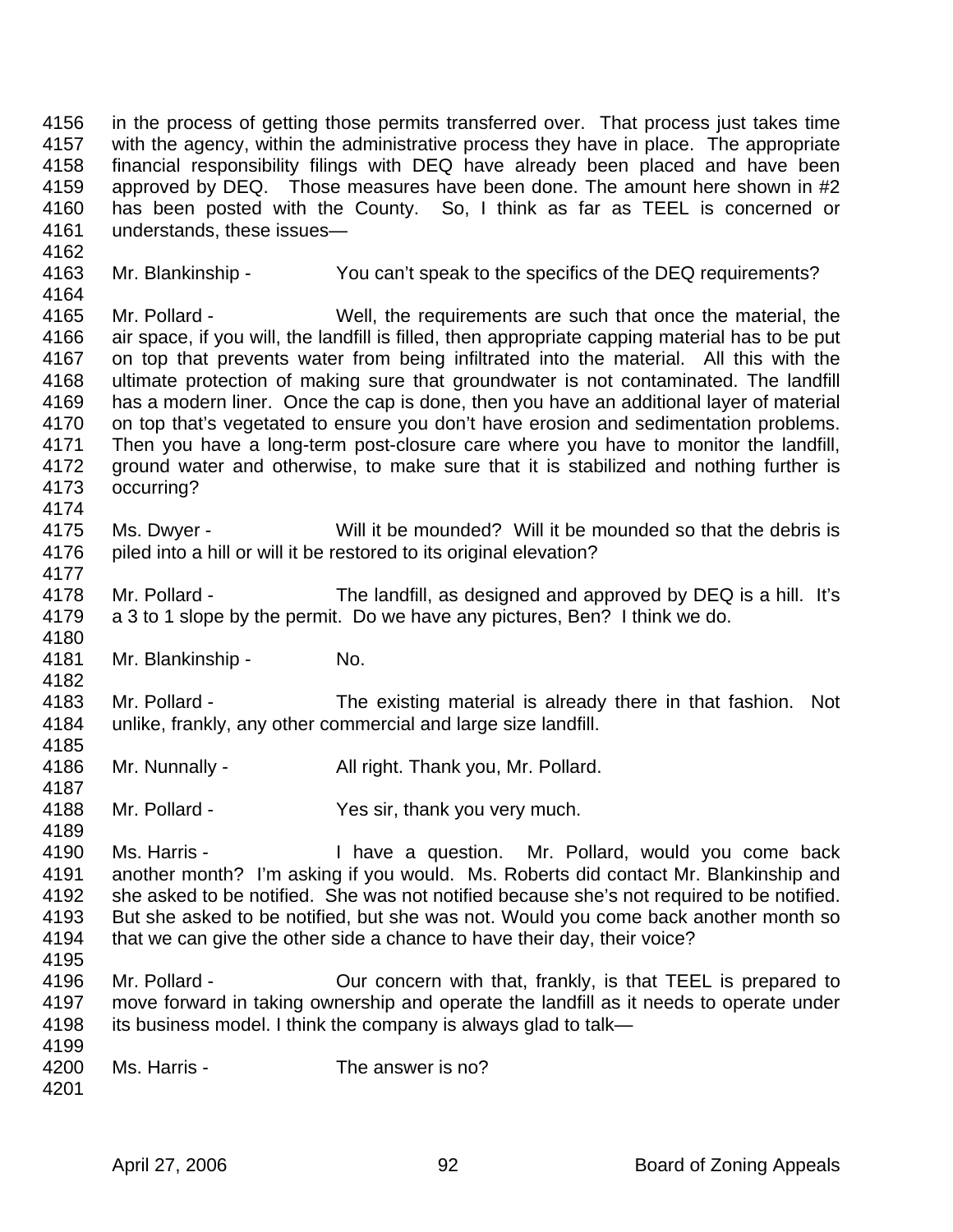4202 Mr. Pollard - Well, I think the concern we have is the delay that that would 4203 cause. It causes a problem with going forward with the operation as needed and 4204 making sure that, financially, things are moving forward as they need to move forward. I 4205 would say that TEEL is always going to be concerned about talking to landowners in the 4206 area. 4207 4208 Ms. Harris - Well, maybe they can contact you. 4209 4210 Mr. Pollard - If they have concerns, the company would be happy to talk 4211 to them directly, but I think we would really like to move forward today if at all possible. 4212 4213 Mr. Blankinship - Ms. Harris, I'm asking staff to check on whether a separate 4214 notice was sent to Mrs. Roberts, because I believe it was, but it's not documented in the 4215 file. 4216 4217 Mr. Wright - I think the answer would be for them, for her to get a hold of 4218 these folks and then talk with them. 4219 4220 Mr. Blankinship - If she contacted me and asked to be notified, then we 4221 notified. But it's not documented in the file. 4222 4223 Mr. Wright - If they agree to get with these folks and explain what's going 4224 on, I think that would go a long ways towards taking care of this. 4225 4226 Ms. Harris - Right. This is a massive development and I think that 4227 anything this large should have some type of, we should have some type of dialogue 4228 with the neighbors. This is huge. I can see the mound—I'm sure you can too—from 4229 Shockoe Valley. It's rising. They have tractors on top of it; I can see it. 4230 4231 Mr. Pollard - I don't think that's this particular one. 4232 4233 Ms. Harris - It's not? 4234 4235 Mr. Pollard - There are several landfills right in this area. 4236 4237 Ms. Harris - We know, we know. 4238 4239 Mr. Pollard - I think you're referring to a different one. 4240 4241 Ms. Harris - Each time we mention one, someone says it's the other. 4242 There are three, right? There are actually three right together. 4243 4244 Mr. Pollard - In the general area. 4245 4246 Ms. Harris - Okay, right. 4247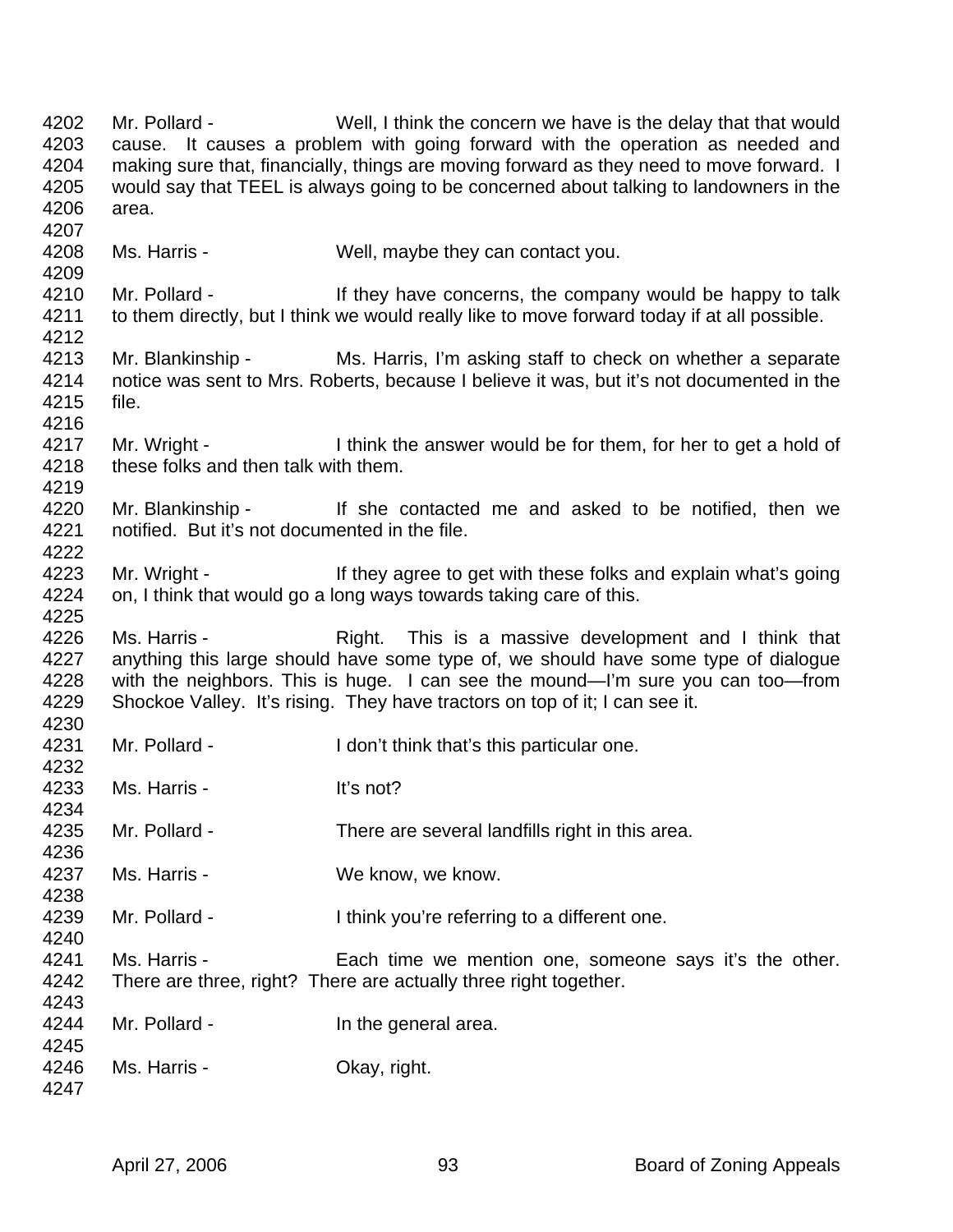| 4248<br>4249                                 | Mr. Pollard -                                     | This one is actually one of the small ones.                                                                                                                                                                                                                                                                                                                                                                        |
|----------------------------------------------|---------------------------------------------------|--------------------------------------------------------------------------------------------------------------------------------------------------------------------------------------------------------------------------------------------------------------------------------------------------------------------------------------------------------------------------------------------------------------------|
| 4250<br>4251                                 | Ms. Harris -                                      | I'll just get your information and let her talk-                                                                                                                                                                                                                                                                                                                                                                   |
| 4252<br>4253                                 | Mr. Pollard -                                     | The company would be glad to talk to them.                                                                                                                                                                                                                                                                                                                                                                         |
| 4254<br>4255                                 | Ms. Harris -                                      | Okay. Thank you.                                                                                                                                                                                                                                                                                                                                                                                                   |
| 4256<br>4257                                 | Mr. Nunnally -                                    | All right, thank you, sir. That concludes the case.                                                                                                                                                                                                                                                                                                                                                                |
| 4258<br>4259                                 | Mr. Pollard -                                     | Thank you.                                                                                                                                                                                                                                                                                                                                                                                                         |
| 4260<br>4261                                 | <b>DECISION:</b>                                  |                                                                                                                                                                                                                                                                                                                                                                                                                    |
| 4262<br>4263                                 | Mr. Nunnally -                                    | UP-20-2006.                                                                                                                                                                                                                                                                                                                                                                                                        |
| 4264<br>4265                                 | Mr. Kirkland -                                    | I move we approve it.                                                                                                                                                                                                                                                                                                                                                                                              |
| 4266<br>4267                                 | Mr. Wright -                                      | Second.                                                                                                                                                                                                                                                                                                                                                                                                            |
| 4268<br>4269                                 | Mr. Nunnally -<br>approved. All in favor say aye. | Move by Mr. Kirkland and second by Mr. Wright it be                                                                                                                                                                                                                                                                                                                                                                |
| 4270<br>4271<br>4272                         | Ms. Harris -                                      | I abstain.                                                                                                                                                                                                                                                                                                                                                                                                         |
| 4273<br>4274<br>4275<br>4276<br>4277<br>4278 | Mr. Kirkland -<br>affect public safety.           | The reason for the approval is I find the landfill as restricted<br>by the conditions, as amended <i>[inaudible]</i> into this motion will not adversely affect the<br>health, safety, or welfare of persons residing or working on the premises or in the<br>neighborhoods. It will not increase the congestion on the streets and will not adversely                                                             |
| 4279<br>4280<br>4281<br>4282                 | Ms. Harris -<br>the story in a public hearing.    | I'd like to go on record for abstaining, although we don't have<br>to go on record for abstaining. I would, before I voted, like to have heard both sides of                                                                                                                                                                                                                                                       |
| 4283<br>4284<br>4285<br>4286<br>4287<br>4288 | Mr. Kirkland -                                    | The only reason that we've approved this, I approved this<br>motion is we heard this case at Christmas in December. So basically, all that came back<br>is an amended two conditions. So, the only thing we were changing is two conditions<br>and that would not have stopped the case. It has already been approved. It was just<br>because of sale, change of ownership. That's the only thing I see into this. |
| 4289<br>4290                                 | Mr. Nunnally -                                    | Okay.                                                                                                                                                                                                                                                                                                                                                                                                              |
| 4291<br>4292<br>4293                         |                                                   | After an advertised public hearing and on a motion by Mr. Kirkland, seconded by Mr.<br>Wright, the Board granted application UP-20-2006 for a conditional use permit to<br>amend the conditions of UP-29-2005 at 1820 Darbytown Road (Parcel 809-707-1585),                                                                                                                                                        |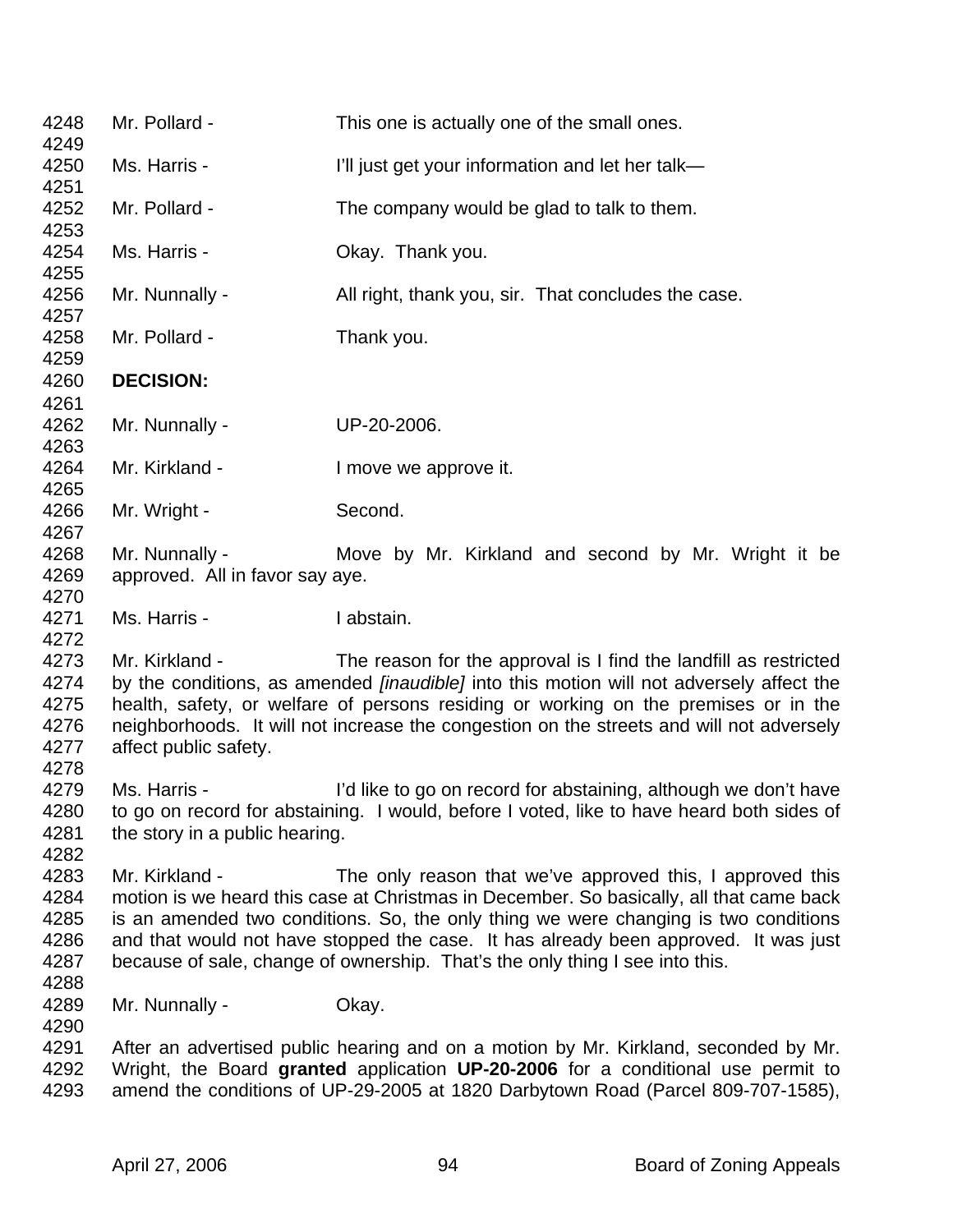4294 zoned M-2, General Industrial District (Varina). The Board granted this use permit 4295 subject to the following conditions:

4296

4298

4297 1. This use permit is subject to all requirements of the County Code.

- 4299 2. Before beginning any work, the applicant shall provide a financial guaranty in an 4300 amount of \$2,000 per acre for each acre of land to be disturbed, for a total of \$76,021, 4301 guaranteeing that the land will be restored in accordance with Virginia Department of 4302 Environmental Quality regulations. This permit does not become valid until the financial 4303 guaranty has been approved by the County Attorney. The financial guaranty may 4304 provide for termination after 90 days notice in writing to the County. In the event of 4305 termination, this permit shall be void, and work incident thereto shall cease, and within 4306 the next 90 days the applicant shall restore the land as provided for under the 4307 conditions of this use permit. Termination of such financial guaranty shall not relieve<br>4308 the applicant from its obligation to indemnify the County of Henrico for any breach of the the applicant from its obligation to indemnify the County of Henrico for any breach of the 4309 conditions of this use permit. If this condition is not satisfied within 60 days of approval, 4310 the use permit shall be void.
- 4311 4312 3. Before beginning any work, the applicant shall submit erosion control plans to 4313 the Department of Public Works for review and approval. Throughout the life of the 4314 operation, the applicant shall continuously satisfy the Department of Public Works that 4315 erosion control procedures are properly maintained, and shall furnish plans and bonds 4316 that the department deems necessary. The applicant shall provide certification from a 4317 licensed professional engineer that the landfill facilities and sediment control structures<br>4318 meet the approved design criteria as set forth by the State. If this condition is not meet the approved design criteria as set forth by the State. If this condition is not 4319 satisfied within 60 days of approval, the use permit shall be void.
- 4320
- 4321 4. Before beginning any work, the applicant shall obtain a permit from the Virginia 4322 Department of Environmental Quality. If this condition is not satisfied within one year of 4323 approval, the use permit shall be void. 4324
- 4325 5. In the event that the approval of this use permit is appealed, all conditions 4326 requiring action within 60 days will be deemed satisfied if the required actions are taken 4327 within 60 days of final action on the appeal. 4328
- 4329 6. The applicant shall comply with the Chesapeake Bay Preservation Act and all 4330 state and local regulations administered under such act applicable to the property, and 4331 shall furnish to the Planning Department copies of all reports required by such act or 4332 regulations. 4333
- 4334 7. Hours of operation shall be from 7:00 a.m. to 6:00 p.m. when Daylight Savings 4335 Time is in effect, and from 7:00 a.m. to 5:00 p.m. at all other times. 4336
- 4337 8. No operations of any kind are to be conducted at the site on Sundays or national 4338 holidays.
- 4339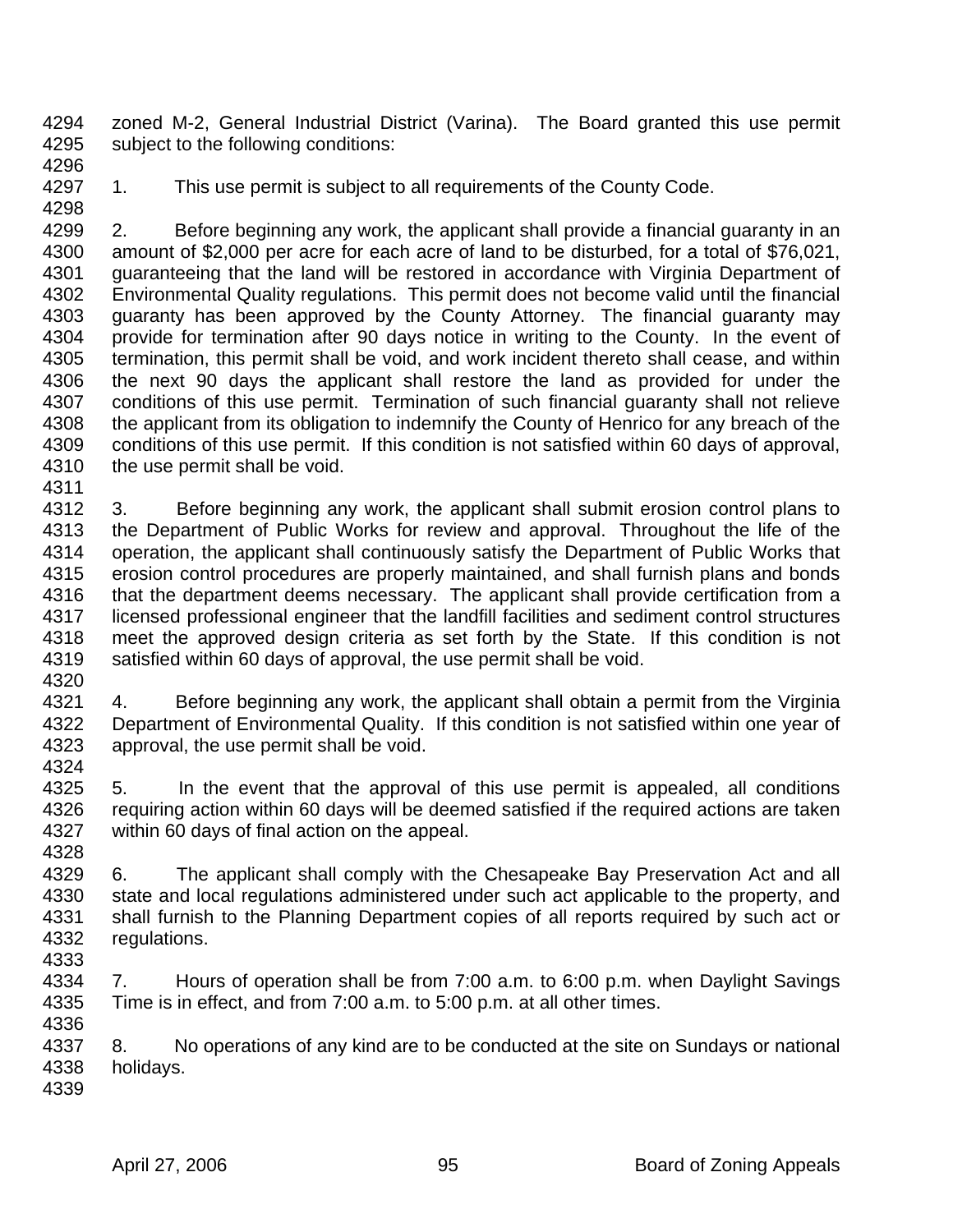4340 9. All means of access to the property shall be from the established entrance onto 4341 Darbytown Road. Trucks entering or leaving the site shall not travel on Bickerstaff, 4342 Midview or Oakland Roads. 4343

4344 10. The applicant shall erect and maintain gates at all entrances to the property. 4345 These gates shall be locked at all times, except when authorized representatives of the 4346 applicant are on the property. 4347

4348 11. The applicant shall post and maintain a sign at the entrance to the site stating 4349 the name of the operator, the use permit number, the DEQ license number, and the 4350 telephone number of the operator. The sign shall be 12 square feet in area and the 4351 letters shall be three inches high.

4353 12. The applicant shall post and maintain "No Trespassing" signs every 250 feet<br>4354 along the perimeter of the property. The letters shall be three inches high. The along the perimeter of the property. The letters shall be three inches high. The 4355 applicant shall furnish the Chief of Police a letter authorizing the Division of Police to 4356 enforce the "No Trespassing" regulations, and agreeing to send a representative to 4357 testify in court as required or requested by the Division of Police. 4358

4359 13. Standard "Trucks Entering Highway" signs shall be erected on Darbytown Road 4360 on each side of the entrance to the property. These signs will be placed by the County, 4361 at the applicant's expense.

4363 14. The applicant shall post and maintain a standard stop sign at the entrance to 4364 Darbytown Road. Darbytown Road. 4365

4366 15. The applicant shall provide a flagman to control traffic from the site onto the 4367 public road, with the flagman yielding the right of way to the public road traffic at all 4368 times. This flagman will be required whenever the Division of Police deems necessary. 4369

4370 16. All roads used in connection with this use permit shall be effectively treated with 4371 calcium chloride or other wetting agents to eliminate any dust nuisance. 4372

4373 17. The operation shall be scheduled so that trucks will travel at regular intervals 4374 and not in groups of three or more.

4376 18. The applicant shall maintain the property, fences, and roads in a safe and 4377 secure condition indefinitely, or convert the property to some other safe use. 4378

4379 19. If, in the course of its preliminary investigation or operations, the applicant 4380 discovers evidence of cultural or historical resources, or an endangered species, or a 4381 significant habitat, it shall notify appropriate authorities and provide them with an 4382 opportunity to investigate the site. The applicant shall report the results of any such 4383 investigation to the Planning Department.

4384

4375

4352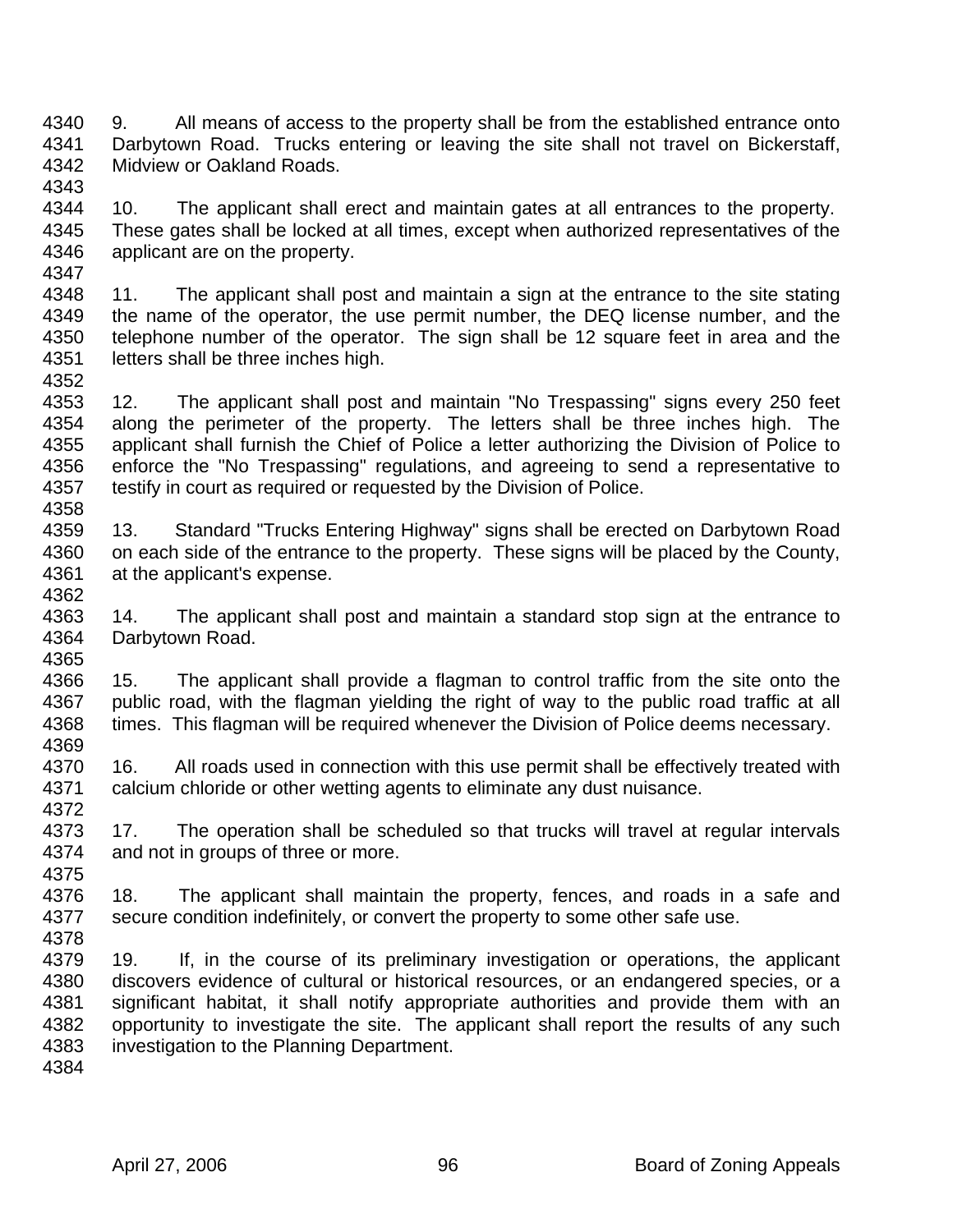4385 20. If water wells located on surrounding properties are adversely affected, and the 4386 landfill operations on this site are suspected as the cause, the effected property owners 4387 may present to the Board evidence that the landfill operation is a contributing factor. 4388 After a hearing by the Board, this use permit may be revoked or suspended, and the 4389 operator may be required to correct the problem.

4391 21. The landfill shall only accept construction and demolition debris originating 4392 within 150 miles of the site, hauled by the applicant and other contract haulers licensed 4393 by the Commonwealth of Virginia. The material to be deposited shall not include any 4394 hazardous materials as defined by the Virginia Hazardous Waste Management 4395 Regulations or any biodegradable material. 4396

4397 22. A superintendent, who shall be personally familiar with all the terms and 4398 conditions of Section 24-103 of Chapter 24 of the County Code, as well as the terms<br>4399 and conditions of this use permit, shall be present at the beginning and conclusion of and conditions of this use permit, shall be present at the beginning and conclusion of 4400 operations each work day to see that all the conditions of the Code and this use permit 4401 are observed. 4402

4403 23. Each day the applicant shall monitor and clean up any trash, dust or mud along 4404 Darbytown Road within 2,000 feet of the entrance to the site.

4405

4407

4390

4406 24. A progress report shall be submitted to the Board on April 30 of each year.

4408 25. Failure to comply with any of the foregoing conditions shall automatically void 4409 this permit. 4410

4411 26. This use permit shall only take effect upon the transfer of title to the subject 4412 property from Simons Hauling Co., Inc. to The East End Landfill, LLC, provided that 4413 such transfer occurs within 60 days of the date of the issuance of this use permit. If 4414 such transfer has not occurred within such 60-day period, this use permit shall become 4415 void. 4416

| 4417 | Affirmative:   | Dwyer, Kirkland, Nunnally, Wright |  |
|------|----------------|-----------------------------------|--|
| 4418 | Negative:      |                                   |  |
| 4419 | Abstain:       | <b>Harris</b>                     |  |
| 4420 | Absent:        |                                   |  |
| 4421 | Mr. Nunnally - | Mr. Blankinship.                  |  |

- 4423 **A-19-2006 EUGENE M. WASHINGTON II** requests a variance from 4424 Section 24-95(k) to build a one-family dwelling at 5401 Jefferson Street (E. S. Read) 4425 (Parcel 815-725-9800 (part)), zoned R-2A, One-family Residence District (Varina). The 4426 minimum side yard setback is not met. The applicant has 17 feet minimum side yard 4427 setback, where the Code requires 25 feet side yard setback. The applicant requests a 4428 variance of 8 feet minimum side yard setback.
- 4429

4422

4430 Mr. Nunnally - Anyone else here interested in this case? If so, please stand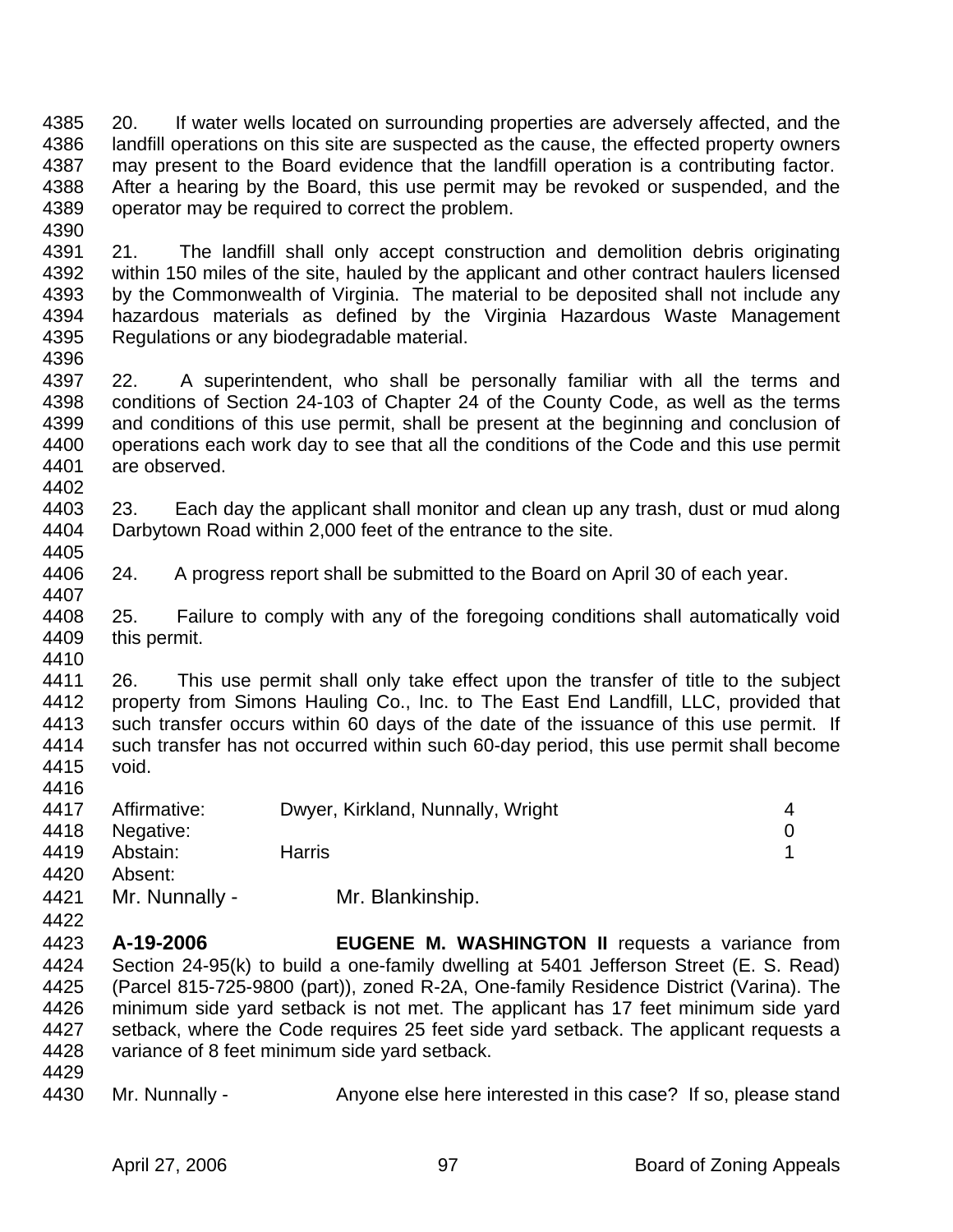4431 and raise your right hand and be sworn. 4432 4433 Mr. Blankinship - Do you swear the testimony you're about to give is the truth, 4434 the whole the truth, and nothing but the truth so help you God? 4435 4436 Mr. Nunnally - Please state your name, sir, and tell us what you're 4437 requesting. 4438 4439 Mr. Washington - Eugene M. Washington the second, requesting a variance 4440 on a one-family dwelling. As of right now, I have 17 feet. I need 25 feet. This right here 4441 was considered a reverse corner lot. 4442 4443 Mr. Kirkland - So, actually what happened is you got a building permit and 4444 you built the house. 4445 4446 Mr. Washington - The County issued me the building permit. 4447 4448 Mr. Kirkland - The County made an error. 4449 4450 Mr. Washington - Yes. We didn't notice it till I went to get my CO, the final on 4451 it. Mr. Jones found the problem here. The house has been sitting completed for about 4452 a month now, people ready to move in. 4453 4454 Mr. Nunnally - Any questions for Mr. Washington? 4455 4456 Ms. Harris - One question. Mr. Washington, Emerson Street is a public 4457 road? 4458 4459 Mr. Washington - Yes ma'am. 4460 4461 Ms. Harris - Maintained by the County of Henrico? 4462 4463 Mr. Washington - Yes ma'am. 4464 4465 Ms. Harris - How wide is that? 4466 4467 Mr. Washington - *[Inaudible.]* 4468 4469 Ms. Harris - Okay, thank you. This is a very old subdivision. 4470 4471 Mr. Washington - Yes ma'am. 4472 4473 Ms. Harris - Okay, thank you. 4474 4475 Mr. Nunnally - Any other questions? Hearing none, that completes the 4476 case. Thank you, Mr. Washington.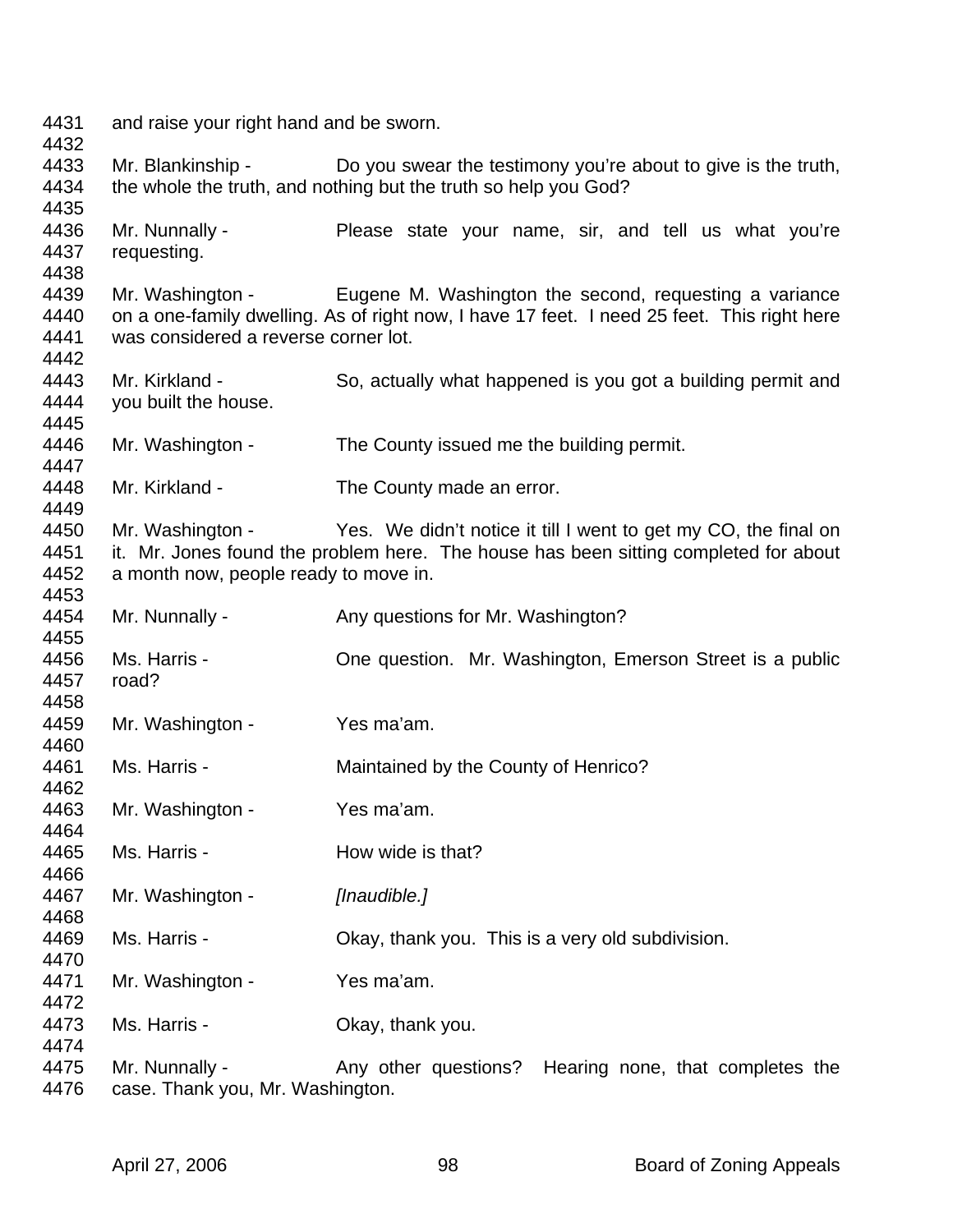| 4477         |                                     |                                                                                          |  |
|--------------|-------------------------------------|------------------------------------------------------------------------------------------|--|
| 4478         | <b>DECISION:</b>                    |                                                                                          |  |
| 4479         |                                     |                                                                                          |  |
| 4480         | Mr. Nunnally:                       | A-19-2006, Eugene M. Washington.                                                         |  |
| 4481         |                                     |                                                                                          |  |
| 4482         | Mr. Nunnally -                      | Move by Mr. Wright, second by Ms. Harris it be approved.                                 |  |
| 4483         | All in favor say aye.               |                                                                                          |  |
| 4484         |                                     |                                                                                          |  |
| 4485         | Ms. Dwyer -                         | Are we going to enter anything into the record?                                          |  |
| 4486         |                                     |                                                                                          |  |
| 4487         | Mr. Wright -                        | We find that the existing house is restricted by the                                     |  |
| 4488         |                                     | conditions. Will not adversely affect the health, safety, and welfare of their neighbors |  |
| 4489         | and so forth, as forth in the Code. |                                                                                          |  |
| 4490         |                                     |                                                                                          |  |
| 4491         |                                     | After an advertised public hearing and on a motion by Mr. Wright, seconded by Ms.        |  |
| 4492         |                                     | Harris, the Board granted application A-19-2006 for a variance to build a one-family     |  |
| 4493         |                                     | dwelling at 5401 Jefferson Street (E. S. Read) (Parcel 815-725-9800(part)), zoned R-     |  |
| 4494         |                                     | 2A, One-family Residence District (Varina). The Board granted the variance subject to    |  |
| 4495         | the following condition:            |                                                                                          |  |
| 4496         |                                     |                                                                                          |  |
| 4497         | 1 <sub>1</sub>                      | This variance applies only to the street side yard setback requirement. All other        |  |
| 4498         |                                     | applicable regulations of the County Code shall remain in force.                         |  |
| 4499         |                                     |                                                                                          |  |
| 4500         |                                     |                                                                                          |  |
| 4501         | Affirmative:                        | Dwyer, Harris, Kirkland, Nunnally, Wright<br>5                                           |  |
| 4502         | Negative:                           | 0                                                                                        |  |
| 4503         | Absent:                             | $\overline{0}$                                                                           |  |
| 4504         |                                     |                                                                                          |  |
| 4505<br>4506 |                                     |                                                                                          |  |
| 4507         | Mr. Nunnally -                      | We passed one over.                                                                      |  |
| 4508         | Mr. Blankinship -                   | You want to go back and call UP-18?                                                      |  |
| 4509         |                                     |                                                                                          |  |
| 4510         | Mr. Nunnally -                      | UP-18-2006.                                                                              |  |
| 4511         |                                     |                                                                                          |  |
| 4512         | Mr. Kirkland -                      | Oh, I see. Okay.                                                                         |  |
| 4513         |                                     |                                                                                          |  |
| 4514         | <b>UP-18-2006</b>                   | <b>EVENTS MANAGEMENT, LLC</b> requests a temporary                                       |  |
| 4515         |                                     | conditional use permit pursuant to Section 24-116(c)(1) to hold a special event at 11400 |  |
| 4516         |                                     | West Broad Street (Parcel 740-762-9925), zoned B-3C, Business District (Conditional)     |  |
| 4517         | (Three Chopt).                      |                                                                                          |  |
| 4518         |                                     |                                                                                          |  |
| 4519         | Mr. Blankinship -                   | Going once, going twice.                                                                 |  |
| 4520         |                                     |                                                                                          |  |
| 4521         | Mr. Kirkland -                      | That was a NASCAR related event, so I guess this is shot                                 |  |
| 4522         | down.                               |                                                                                          |  |
|              |                                     |                                                                                          |  |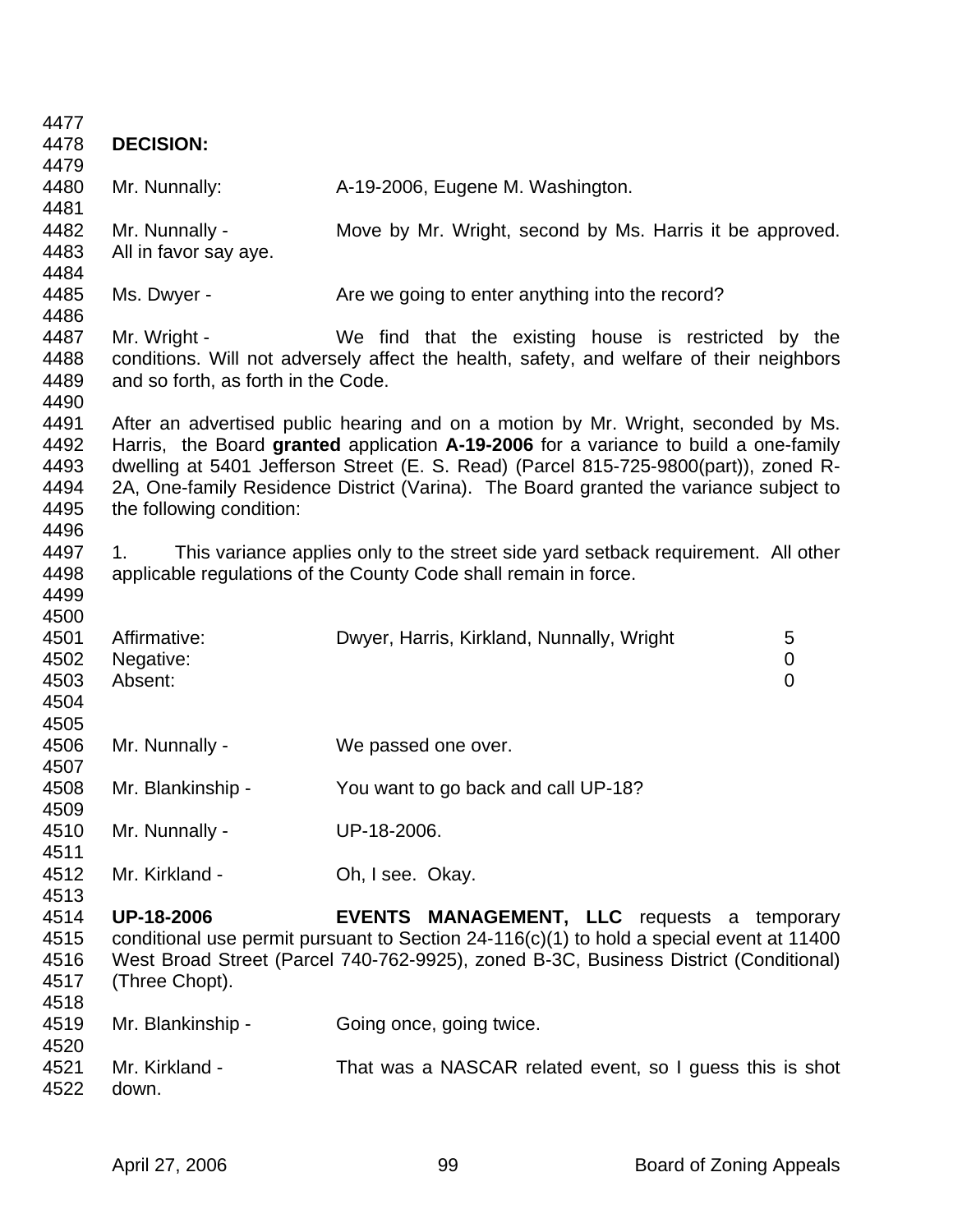| 4523 |                                            |                                                                                      |
|------|--------------------------------------------|--------------------------------------------------------------------------------------|
| 4524 | Mr. Blankinship -                          | There's no deferral on it. It's going to be over by the time                         |
| 4525 | you meet again.                            |                                                                                      |
| 4526 |                                            |                                                                                      |
| 4527 | Mr. Kirkland -                             | They never showed up.                                                                |
| 4528 |                                            |                                                                                      |
| 4529 | Mr. Nunnally -                             | They didn't show up. Can we continue that, or is it too late?                        |
| 4530 |                                            |                                                                                      |
| 4531 | Mr. Blankinship -                          | They're scheduled for May 5 <sup>th</sup> . You won't meet again until               |
| 4532 | May $25^{\text{th}}$ .                     |                                                                                      |
| 4533 |                                            |                                                                                      |
| 4534 | Mr. Kirkland -                             | This was a NASCAR-related event.<br>What do we do,                                   |
| 4535 | withdraw it?                               |                                                                                      |
| 4536 |                                            |                                                                                      |
| 4537 | Mr. Blankinship -                          | They're going to do it without permission.                                           |
| 4538 |                                            |                                                                                      |
| 4539 | Mr. Kirkland -                             | Withdraw it or deny it?                                                              |
| 4540 |                                            |                                                                                      |
| 4541 | Mr. Blankinship -                          | I think denial is more appropriate, if they're not here to                           |
| 4542 | request it.                                |                                                                                      |
| 4543 |                                            |                                                                                      |
| 4544 | <b>DECISION:</b>                           |                                                                                      |
| 4545 |                                            |                                                                                      |
| 4546 | Mr. Kirkland -                             | I make a motion that we deny UP-18-2006.                                             |
| 4547 |                                            |                                                                                      |
| 4548 | Ms. Dwyer -                                | Second.                                                                              |
| 4549 |                                            |                                                                                      |
| 4550 | Mr. Nunnally -                             | Was that you, Ms. Dwyer?                                                             |
| 4551 |                                            |                                                                                      |
| 4552 | Ms. Dwyer -                                | Yes.                                                                                 |
| 4553 |                                            |                                                                                      |
| 4554 | Mr. Nunnally -                             | Motion by Mr. Kirkland, second by Ms. Dwyer.                                         |
| 4555 |                                            |                                                                                      |
| 4556 | Mr. Wright -                               | What's the basis of your denial?                                                     |
| 4557 |                                            |                                                                                      |
| 4558 | Mr. Kirkland -                             | Absence of applicant to respond to this case.                                        |
| 4559 |                                            |                                                                                      |
| 4560 | Mr. Nunnally -                             | I don't think that's-                                                                |
| 4561 |                                            |                                                                                      |
| 4562 | Ms. Dwyer -                                | I had a lot of questions about this case, concerns about it                          |
| 4563 |                                            | that were not answered because the person wasn't here. Let me find my notes. I think |
| 4564 | I set that aside because they hadn't come. |                                                                                      |
| 4565 |                                            |                                                                                      |
| 4566 | Mr. Kirkland -                             | This same event was run last year and I don't know what                              |
| 4567 | happened.                                  |                                                                                      |
| 4568 |                                            |                                                                                      |
|      |                                            |                                                                                      |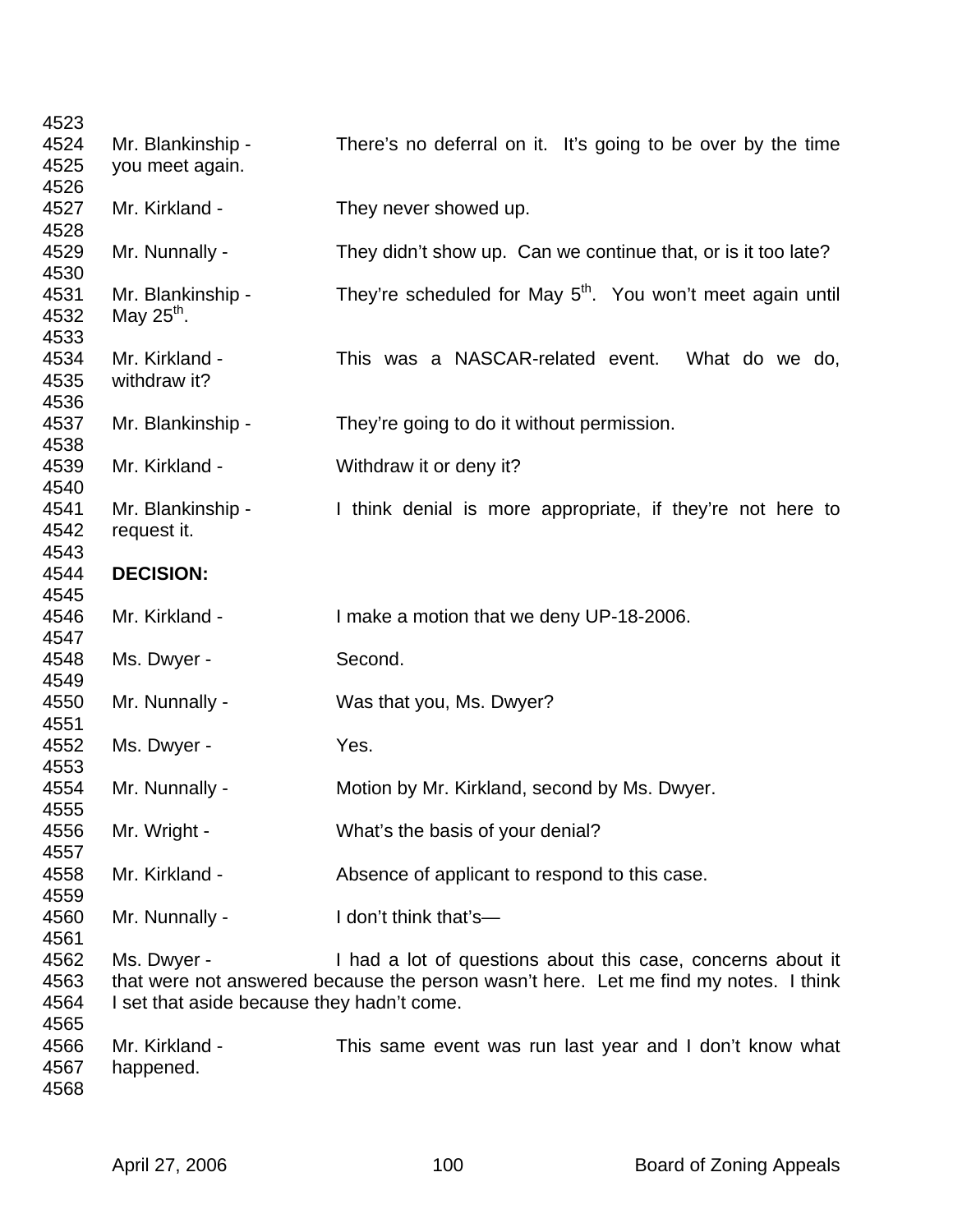4569 Ms. Dwyer - The police had not recommended approval and there was no 4570 indication as to where exactly the site would be. There are a lot of traffic problems in 4571 this shopping center as the traffic flows into the drive aisles because there's not much of 4572 a distance between Pouncey Tract and where the Wal-Mart traffic enters in that drive 4573 aisle. Traffic backs up. So, I was very concerned about the location of these trailers. If 4574 it's near that, then that would really cause a massive traffic tie up. So, I can't approve it 4575 unless I can be assured about the location, about whatever concerns the police had. 4576 4577 Mr. Kirkland - I was going to ask a lot of good questions if he had showed 4578 up, but he didn't. 4579 4580 Ms. Dwyer - There was no mention of security, just a statement about 4581 onsite management. I had grave concerns about the health, safety, and welfare of the 4582 public. 4583 4584 Mr. Wright - That's what it is. We have no proof. Basically, since there's 4585 no positive evidence on that, we think it will adversely affect the health, safety, and 4586 welfare. 4587 4588 Mr. Wright - Okay. It will impair the value of the property and surrounding 4589 area, etcetera, as set forth in the Code. 4590 4591 Mr. Kirkland - Thank you, Mr. Wright. 4592<br>4593 Mr. Nunnally - All in favor say aye. Opposed? Been approved. 4594 4595 After an advertised public hearing and on a motion by Mr. Kirkland, seconded by Ms. 4596 Dwyer, the Board **denied** application **UP-18-2006** for a temporary conditional use 4597 permit to hold a special event at 11400 West Broad Street (Parcel 740-762-9925), 4598 zoned B-3C, Business District (Conditional) (Three Chopt). 4599 4600 4601 Affirmative: Dwyer, Harris, Kirkland, Nunnally, Wright 5 4602 Negative: 0 4603 Absent: 0 4604 4605 Mr. Nunnally - All right, Mr. Blankinship. 4606 4607 **A-20-2006 GREENLEAF PROPERTIES, INC.** appeals a decision of the 4608 director of planning pursuant to Section 24-116(a) regarding the property at 4201 4609 Glenside Drive (Parcel 770-748-7625), zoned R-5, General Residential District 4610 (Brookland). 4611 4612 Mr. Nunnally - Is anyone else here interested in this case? If so, would you 4613 please stand and raise your right hand? 4614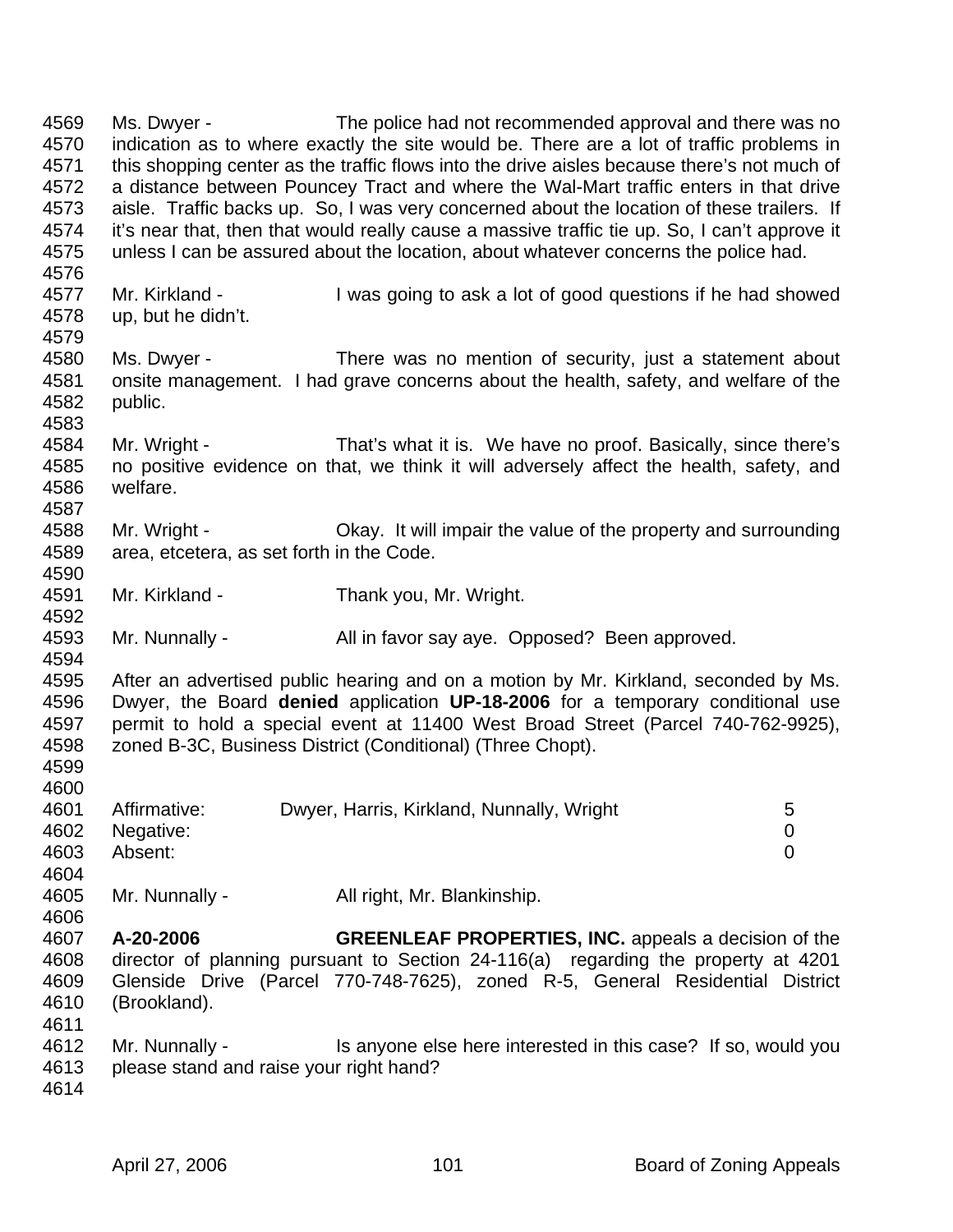- 4615 Mr. Blankinship Do you swear that the testimony you are about to give is the 4616 truth, the whole truth, and nothing but the truth, so help you God?
- 4617

4620

4622

4624

4618 Mr. Condlin - I do. My name is Andy Condlin, from Williams Mullen, 4619 representing the applicant Greenleaf Properties, Inc.

- 4621 Mr. Wright Mr. Chairman, I must disqualify myself.
- 4623 Mr. Nunnally Mr. Wright disqualifies himself.
- 4625 Mr. Condlin And Bill Curnow, who also took the oath, is one of the 4626 members of Greenleaf LLC, in case you ask any questions I can't answer, for him to 4627 come up. Very quickly, and I understand you do have the packet that I sent, I will be 4628 referencing a couple of points by tab number as we go through this. Primarily, just a 4629 quick background. In 1964, this property was rezoned, and part of the rezoning 4630 required construction of Glenside Drive. As part of Glenside Drive, what occurred was 4631 18.02 acres was on the north side of Glenside Drive, and 2.3 acres resulted on the 4632 south side. The applicant at the time assumed that they were going to be able to use 4633 the entire property for calculation of density. They applied for their plans and found out 4634 a different rule in the County, which said that if you had a public road going to the 4635 property, you couldn't use both parcels to calculate your density. In 1964, they applied 4636 for a variance, were denied, and filed papers. I don't have any evidence that it ever 4637 went to suit. Some settlement, some discussion occurred. They presented new 4638 evidence in 1965; the BZA reheard the case based on the new evidence and they 4639 granted a variance. Key point here, that the Code at the time and now, under R-5, still 4640 requires 3,000 square feet of lot area per dwelling unit. That's 3,000 square feet. The 4641 actual variance was 347 square feet, so that they could calculate the density, based on 4642 2,653 square feet of lot area. That was what the variance approved. That is under Tab 4643 E. I think that's extremely important, as to what the variance was, that was actually 4644 approved. When you do the calculations, the 18 acres allows for, based on the 4645 variance and the revised number, they were allowed for and built 297 units, on the 4646 18.02 acres. Nothing was built on the 2.03 acres. In 1974, the owner ended up selling 4647 the 2.03 acres to a Mr. Rock and Judge Merhige. Judge Merhige ultimately took title; 4648 he passed; it went through his estate, and in 2005 Greenleaf, the current owner, 4649 contracted to purchase three parcels of land from the Estate of Judge Merhige, 4650 including 4201 Glenside Drive. They did the due diligence. I read Mr. Tokarz' letter. I 4651 take exception with the fact that he feels like we did not act in good faith. As a matter of 4652 fact, I feel like we very much did. We put together the plan; we met with the staff, and 4653 only after some delay in trying to find the file, did we find out at that time that it was an 4654 opinion of the staff that this property was subject to the restrictions that were granted as 4655 part of the variance. I have for you, and you're welcome to take a look at, and I did the 4656 research myself, going back on it. The zoning map is important to note that it has a 4657 separate tax map number on it. As you can see, that's a plot of the property. I'll be 4658 happy to hand these to you. It's also in your package. There's absolutely no indication 4659 – usually when you have two separate parcels, separated by a road, you'll have that 4660 arrow that joins the two together. They're separate tax parcels; they're separate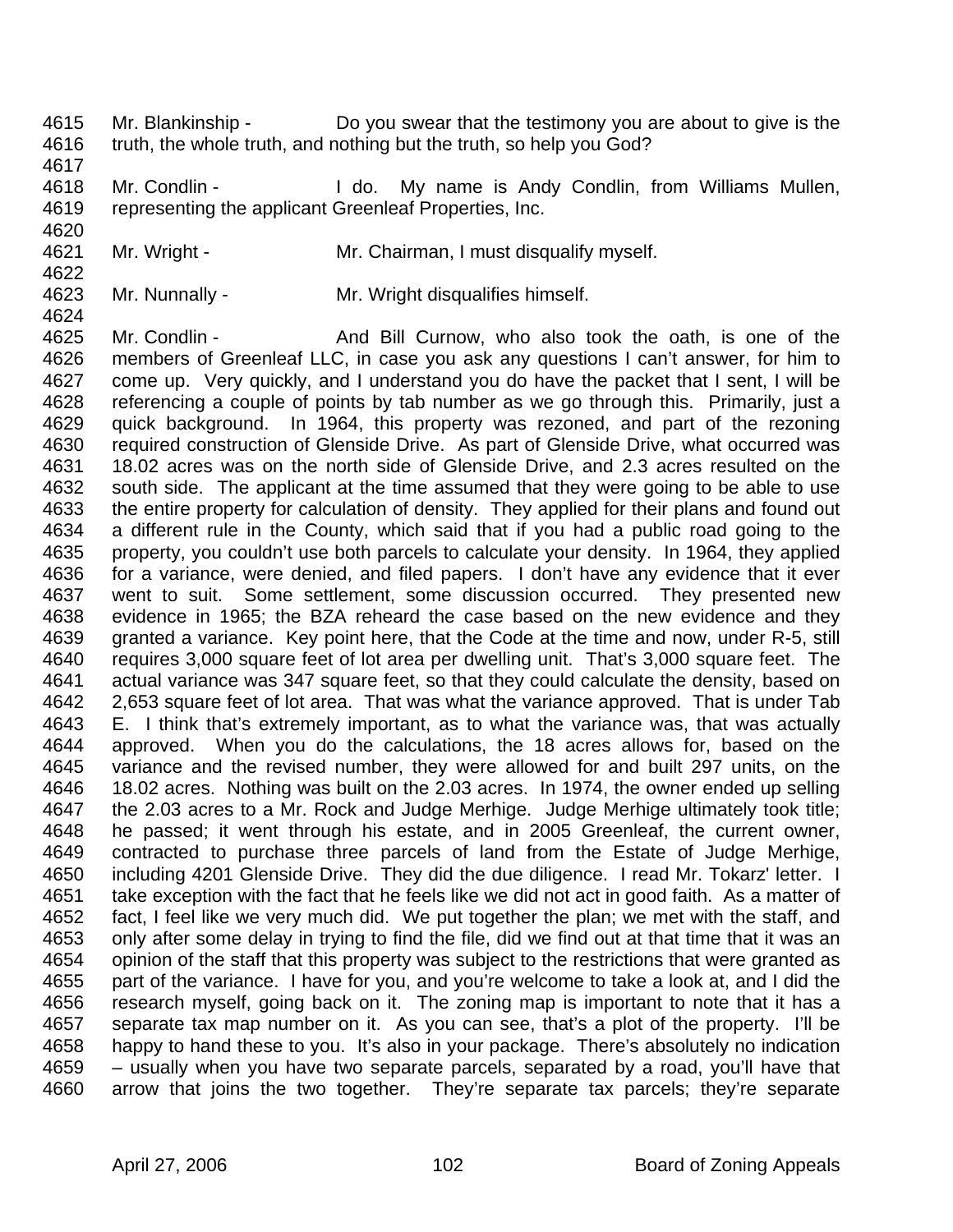4661 addresses. There's no reference to the variance at all when you look at the zoning 4662 map. Further, when I did research, and when you look under the ordinance under the 4663 file for 4201 Glenside, there's not a file that I could find or that anyone found for me that 4664 said I needed to go to Hunt Club Apartments and take a look at that. I further contend 4665 that it's certainly a confusing record, the fact that you have a case that was denied. As 4666 a matter of fact, when I met with the Planning staff, they didn't have the full record. I 4667 actually had to give them some of the records that we found otherwise that were in 4668 other files. They actually thought that it was a denied variance, that the variance wasn't 4669 permitted. So when you go through all the minutes and all the correspondence—

- 4670
- 4671 Mr. Nunnally Before we go any further, this is not a variance here.
- 4672 4673 Mr. Condlin - I'm not asking for a variance.
- 4674 4675 Mr. Nunnally - I know you're not asking, but you're appealing the Director's 4676 Decision. You're really asking us to rezone something.
- 4677

4701

- 4678 Mr. Condlin No sir, I'm not asking you to rezone. I'll tell you why. I don't 4679 think for two reasons, one, I'm asking for permission to rezone the property. One of the 4680 questions I asked was, can I rezone this property to Office? Am I still subject to the 4681 variance? The answer came back "yes," you can even apply for a variance. When I 4682 asked, "If I make application for a variance, will it be heard by the Planning Commission 4683 and Board?" the staff said, "We can't even allow it to be heard." I was told by the Board 4684 member that, "I can't hear it until I know what the BZA says as to whether when I rezone 4685 it to office, does that wipe out the variance?" I would contend that it does, because the 4686 circumstances that actually gave rise to the variance have now changed. It's a whole 4687 different zoning. We're no longer subject to it. I'm not asking for the rezoning. I'm 4688 asking for the right to actually get through the door, and the County has told me they 4689 won't hear my rezoning case until this body rules on that first question. I've got five 4690 questions I posed. That's question  $# 1 - can 1$  apply for rezoning to the Planning 4691 Commission, to the Board of Supervisors? The answer came back, "no, you may not." 4692 I feel like we do have that right, because once you rezone the property, it completely 4693 changes the ordinance and wipes out the variance at that point. There's absolutely no 4694 case law that I can find on the answer, but I do think that's the answer. Another 4695 important point, I don't think the 1965 variance even applies to the 2.3 acres. If I could 4696 hand this out, *[unintelligible, walked away from mike].* 4697
- 4698 Ms. Dwyer Mr. Condlin, if I may follow up on the Chairman's question, I 4699 would like to see the specific decision made by the Planning Staff that is being 4700 appealed. I want to know exactly what that is.
- 4702 Mr. Blankinship Which tab is that under?
- 4704 Mr. Condlin I got it opened up to Tab E; I think it's Tab F is my request; 4705 and Tab G, Exhibit G, if you look down to the next to last paragraph of the letter dated 4706 February 3, 2006, it says, "Finally, rezoning of the 2.37-acre parcel would not eliminate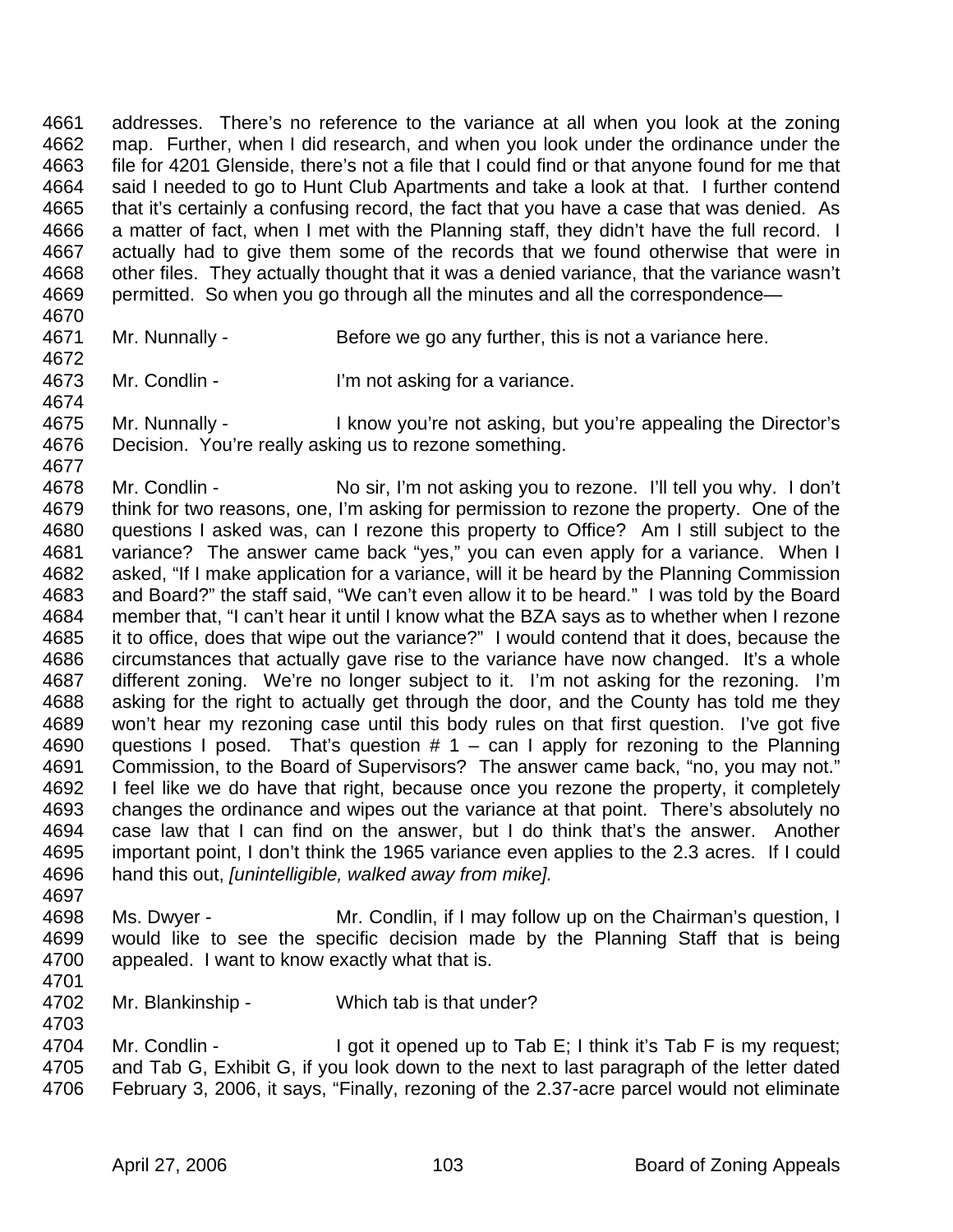4707 the condition imposed on its use by the 1965 variance, because the variance also 4708 applies to the 18.09-acre parcel, which would be unaffected by rezoning the 2.37-acre 4709 parcel." Based on my request, and that was in my package of appeal, they've actually 4710 said I cannot even rezone the property to get rid of the variance condition. The variance 4711 condition they're saying, is I cannot build any homes; I cannot build any structure; on 4712 the 2.3 acres. My point is, I could zone it to R-2; I should be able to zone it to R-6 to get 4713 a greater density; I should be able to rezone it to Office; that would wipe out the 4714 variance. Again, that is one of my five points.

- 4716 Ms. Dwyer In that Exhibit G, the letter to you of February 3, from the 4717 County, there is a sentence, and you tell me if this encapsulates the decision being 4718 appealed. It says, "The clear purpose and effect of this condition (that is the condition 4719 imposed in '64) is to prohibit any additional use of the 2.37 acre parcel until such time 4720 as the zoning ordinance is amended to permit 297 units on the 18.09 parcel." That's the 4721 interpretation, as I understand it, of the Planning staff, nothing can be built on this interpretation, as I understand it, of the Planning staff, nothing can be built on this 4722 parcel, because in 1964 it was included as part of the density calculations for the other 4723 parcel, and therefore it is—
- 4725 Mr. Condlin I would disagree with that.
- 4727 Ms. Dwyer But I'm saying that is the decision; that is the only issue we 4728 are dealing with today.
- 4730 Mr. Condlin No, I disagree with that.
- 4732 Ms. Dwyer Then tell me what else you're appealing.
- 4734 Mr. Condlin Well, the condition that they're citing was a condition 4735 imposed by this body 40 years ago, but by the Board of Zoning Appeals. I think it's a 4736 fast point to say that I should have the right to use the property for something, if I rezone 4737 the property, if I'm going backwards, but that was probably the least favorite of my 4738 appeals, at least we don't want to have to rezone the property. We want to be able to 4739 use it for residential purposes allowed by R-5. My second point, with respect to that, 4740 would be quite frankly, that the condition that you're referencing, that the Planning staff 4741 has opined, and Mr. Tokarz has backed it up with his letter, that this body has no right to<br>4742 amend the conditions. They cite the conditions and said that condition prohibits you amend the conditions. They cite the conditions and said that condition prohibits you 4743 from using the property, and furthermore, the BZA can't amend its very condition. I've 4744 got a case—
- 4745

4715

4724

4726

4729

4731

- 4746 Ms. Dwyer Before we get into whether we can amend the condition, the 4747 question is, does this Board agree or disagree with the Planning staff's determination 4748 that the condition imposed in '64 means that nothing can happen on this property? If 4749 we decide that, then you have other options available to you. 4750
- 4751 Mr. Condlin According to staff, I do not. Let me give you my quick— 4752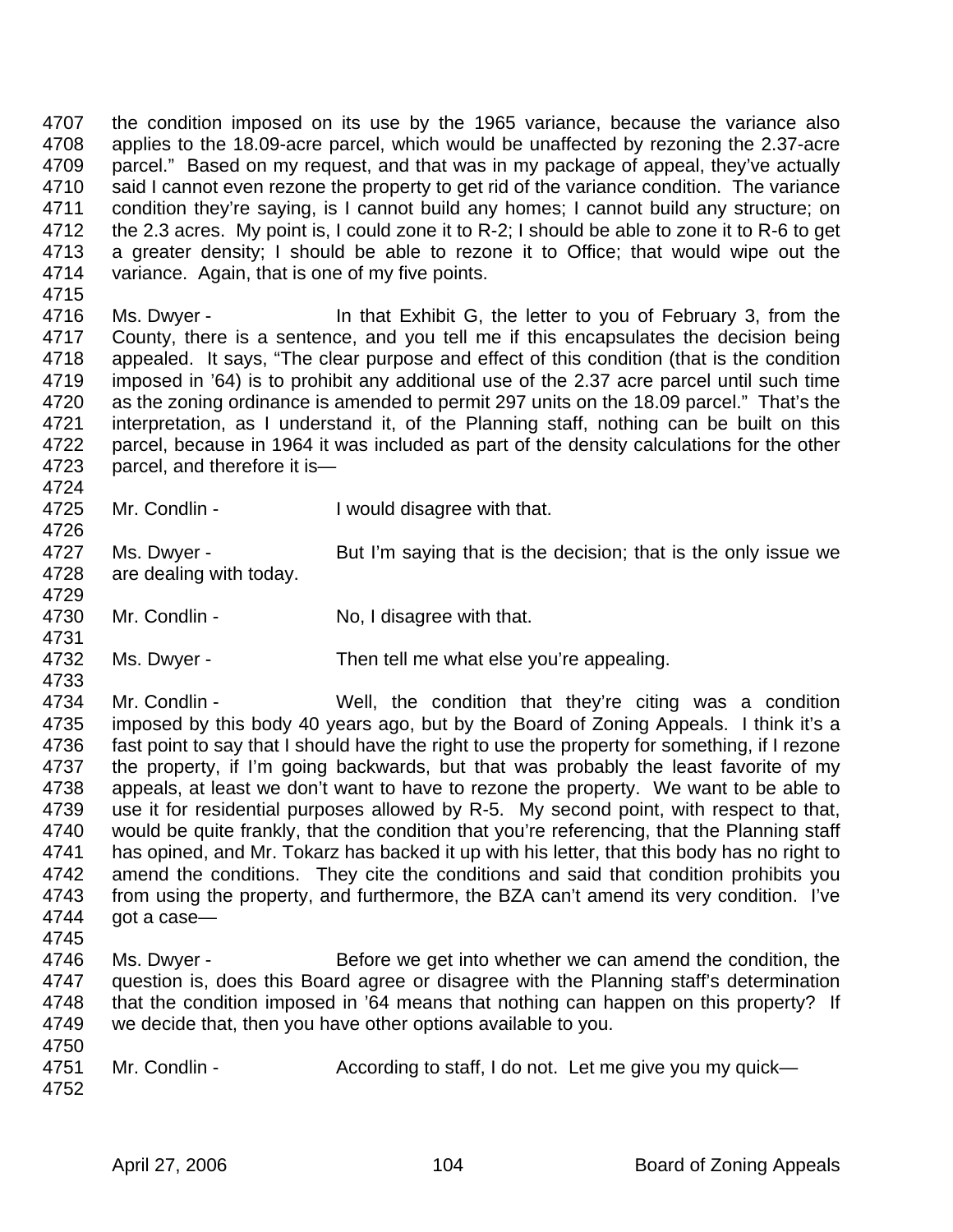4753 Ms. Dwyer - I'm saying, you're done with the BZA.

4754

4761

4765

4773

- 4755 Mr. Condlin No, actually, my argument would be, 1) that the condition 4756 does not apply to the 2.3 acres, 2) even if it does apply to the 2.3 acres, that variance 4757 was granted on a square footage basis, which was never used for the 2.3. I still have 4758 37 units to use, because the variance went from 3,000, down to 2,653. When they did 4759 the calculations (if you'll look at my chart), they granted the variance for the 18.09 acres, 4760 they did the variance based on reduction to 2,653 square feet. They used that.
- 4762 Ms. Dwyer Before we get into the substance of your argument, I just 4763 want to establish what the issue is. The issue is whether or not it prohibits any further 4764 development of that property.
- 4766 Mr. Condlin I think the first issue, does it apply to the 2.3; I say "no, it 4767 doesn't." The second issue doesn't." The second issue— 4768
- 4769 Ms. Dwyer The issue is whether that condition prohibits any 4770 development on that property. What you're talking about are arguments. 4771
- 4772 Mr. Condlin Right, I'm excited, about this.
- 4774 Ms. Dwyer I want to slow you down a little bit. Everything that you said 4775 – those are arguments in support of your contention that the Director of Planning was in 4776 error. 4777
- 4778 Mr. Condlin Correct. There were five errors, I felt. One was, it doesn't 4779 apply to the 2.3 acres. Number two, if it does apply to the 2.3 acres, the variance does 4780 not prohibit development, and if you do feel that the variance approval did prohibit 4781 development, I feel, number one, that the staff said you can't amend the variance. I feel 4782 that you can amend my variance, that is, grant a further variance. They said, number 4783 four, you can't amend the condition. I've got a 2004 case that you, yourself, have just 4784 recently amended the condition to a variance. I think that's an unbelievable position to 4785 take, that you can't amend a condition that the Board imposes. Number five, if the 4786 property is rezoned by the Board of Supervisors, does that wipe out the 1964 variance? 4787 I'm not asking to rezone the property. I'm not asking to amend the condition, yet. I'm 4788 not asking to amend the variance, yet. I'm just trying to get through the door to be able 4789 to even ask that, because the staff says you can't ask for that because you're not 4790 allowed yet.
- 4791 4792 Ms. Dwyer - The staff is saying you can't even apply for a rezoning, 4793 because you can't do anything with the property to begin with.
- 4795 Mr. Condlin I can apply all I want; they won't hear the case, nor will the 4796 Board hear the case. 4797
- 4798 Ms. Dwyer Because, bottom line, staff has said this property cannot be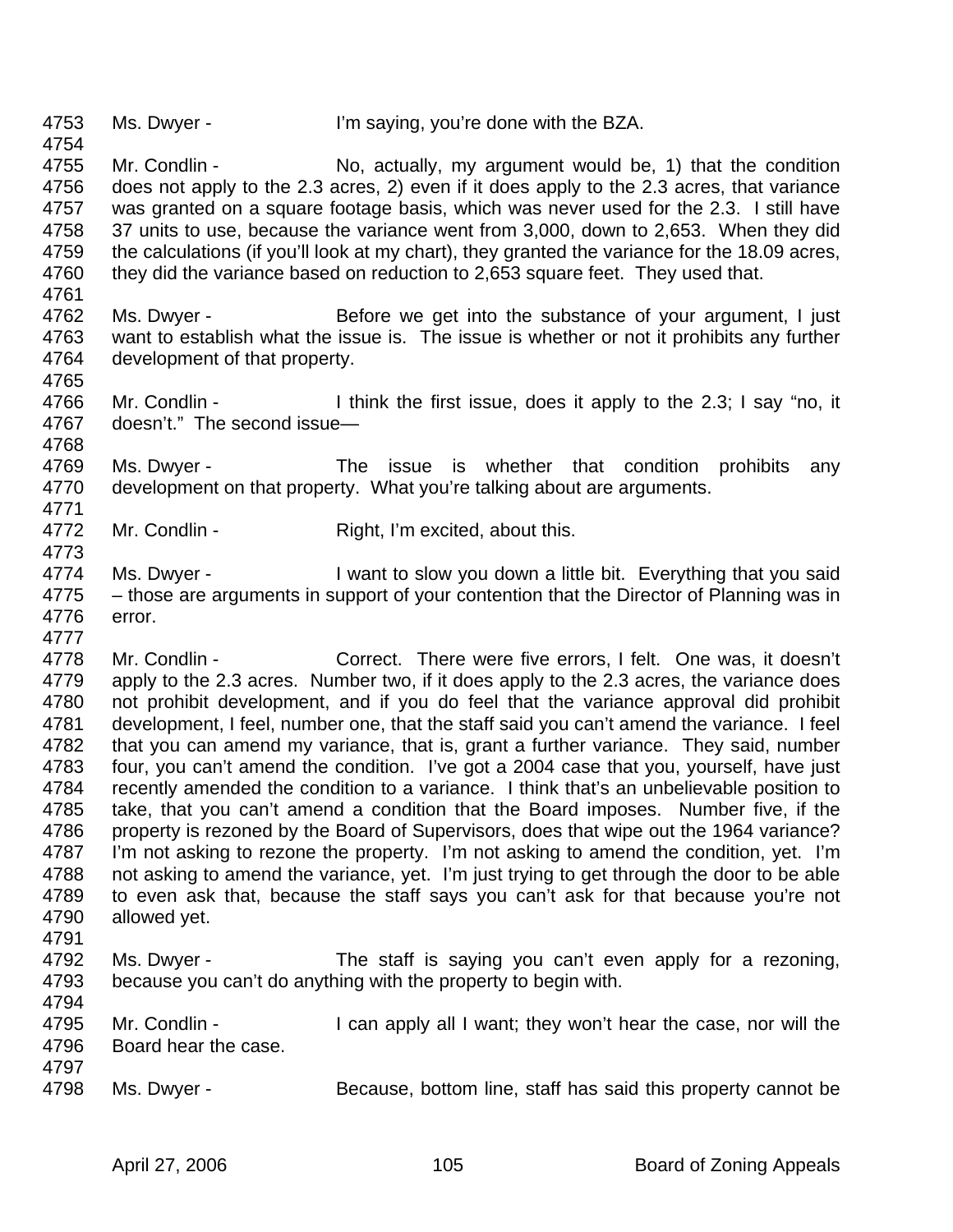4799 developed. All the bundle of sticks. All the rights into this piece of property were given 4800 away in 1964. 4801

4802 Mr. Condlin - That would depend. They're saying, not even any 4803 reasonable use; they're saying any use on the property can't be made of this property. 4804 We're sitting here with 2.3 acres that can be developed, and I've got a site plan, with no 4805 right to develop. You can rezone it; you can't develop it. This body can't amend the 4806 conditions or the variance, and it can't be developed. That, to me, falls squarely in, and 4807 that's why I said the Cochran case, if any case, falls into it, this one does.

- 4808
- 4809 Ms. Dwyer Let me ask you a question on that point. If, for some reason, 4810 we'll say the 18-acre and the 2-acre parcel, just for ease of discussion. If I had a 2-acre 4811 parcel, and I granted an easement across that parcel to the 18-acre parcel, and that 4812 easement encompassed the entire 2-acre parcel – in other words, if the roadway took 4813 up the whole 2-acre parcel, and I granted an easement to the 18-acre parcel, that would 4814 be an analogous situation in my view, because nothing could be done with that 2-acre 4815 parcel. Everything has been given to the 18-acre parcel. So, in other words, the 2-acre 4816 parcel is now a dependent; it is obligated to the 18-acre parcel; the benefit resides with 4817 the 18-acre parcel; the burden resides with the 2-acre parcel. Isn't that what was done 4818 here? Isn't that an analogous situation?
- 4819

4820 Mr. Condlin - Similar, but for the fact that if we recorded, and I'm a bonified 4821 purchaser, the public records give you constructive notice. I don't feel there is any 4822 constructive notice. If you look on the zoning map, there was nothing recorded. There 4823 were no restrictions on this property of title, or I would contend, so in that respect, I 4824 would say yes, because it prohibited all use of the property, but I think that's the only 4825 analogy. I'll also say that the 18.02-acre piece, when they sold it off, they put 4826 themselves in violation of the condition; they put themselves into the risk of not 4827 complying with the condition, because it said that the 18.2 acres shall be obligated to 4828 the 2.3. It did not say the 2.3 acres shall be obligated to the 18.2. 4829

4830 Ms. Dwyer - Let me use another analogy. Let's say there are wetlands 4831 on the 18 acres, and that prevents a certain amount of maximum development, but 4832 there are wetlands on the 2-acre parcel, and so I know this is done elsewhere. The 4833 owners say "we'll keep the wetlands on the 2-acre parcel if you allow us to develop to 4834 the maximum developable number, all the units that we can possibly put on the 18-acre 4835 parcel." That's another instance in which the 2-acre parcel is burdened; the 18-acre 4836 parcel is benefited. Now the 2-acre parcel cannot be developed on, because all the 4837 development rights have been given away. Or another analogy would be development 4838 rights are sold, so to me those are three analogous situations. The developmental 4839 rights to the parcel were given away in 1964. 4840

- 4841 Mr. Condlin I would disagree with that though, the reason being that the 4842 Board of— 4843
- 4844 Mr. Blankinship Now we're going into substance again.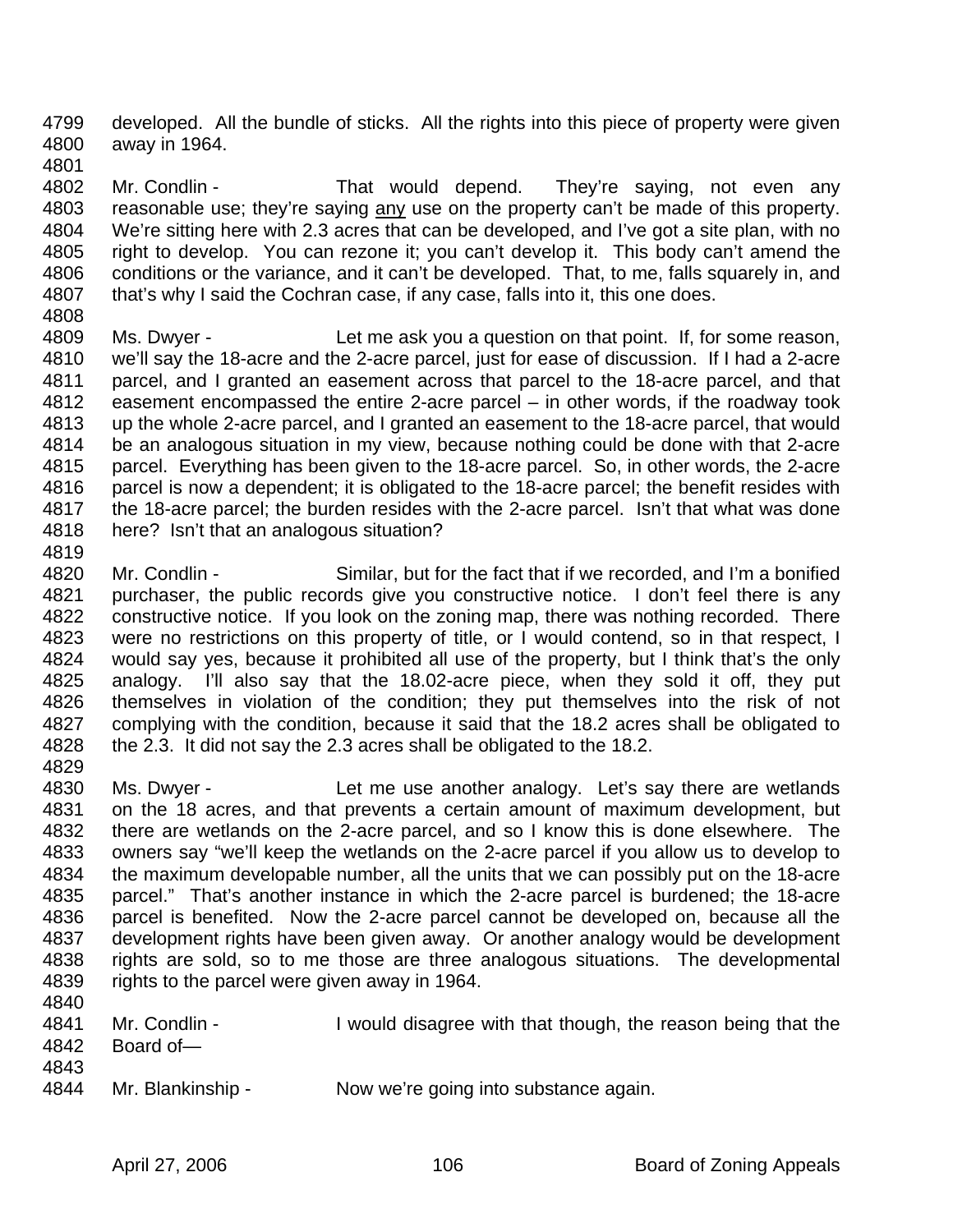4845 4846 Mr. Condlin - I can't help myself. I keep going into substance. 4847 4848 Mr. Blankinship - I have two points of clarification that I'd like to make for the 4849 sake of convenience. 4850 4851 Mr. O'Kelly - So do I. 4852 4853 Mr. Condlin - That's four total, right? 4854 4855 Mr. Blankinship - Probably the same two. 4856 4857 Ms. Dwyer - I'm just asking you to keep that in mind. You don't have to 4858 respond to that, because I'm sure you'll get around to it in your five points, so maybe if 4859 we could just allow staff to say what they have to say, and then if you would go to your 4860 five points about why you disagree with that decision. I'm just trying to understand 4861 what's going on. 4862 4863 Mr. Condlin - I understand, and I appreciate that. 4864 4865 Mr. O'Kelly - One point I'd like to make is that Mr. Condlin indicated there 4866 was nowhere in the public record that indicated that this property had a condition on it, 4867 but I would say that the 1960 zoning maps, which were the official public records in 4868 zoning and land use decisions in the County for 36 years, has this variance case 4869 number from 1964 clearly written on those maps, and it was done for a reason, to alert 4870 people to the fact that this property can't be used for anything because of a decision 4871 that was made in 1965. 4872 4873 Mr. Condlin - I don't disagree with that. I might have misspoken; I 4874 apologize for that. When I look at the existing zoning map, and even the previous 4875 zoning map, you don't find it, and I guess the question is, you keep digging, and I could 4876 look at all property in the area and try to find that. And I also contend, while you say it's 4877 part of the public record, the public record is entirely confusing. There's nothing in there 4878 that I, we can look at the letter, it's a simple letter, it doesn't say the 2.3 acres cannot be 4879 developed. It doesn't say, you know, they could have granted a variance, quite frankly. 4880 This is part of my substance. They could have granted a variance that says "we dismiss 4881 the public road separating the two parcels; for purposes of density, we'll deem the two 4882 parcels one." They could have done that. What they did, I'll resort to my chart here. 4883 What they did, was they reduced the square footage in the Code to allow for 297 units 4884 on 18.09 acres. That's technically what the variance did. 4885 4886 Ms. Dwyer - That's one of your five arguments, right? Mr. Blankinship, 4887 did you have something to say that would help us? 4888 4889 Mr. Blankinship - I wanted to clarify that Mr. Condlin suggested that he was 4890 told that he could not rezone the property and that the Board could not amend the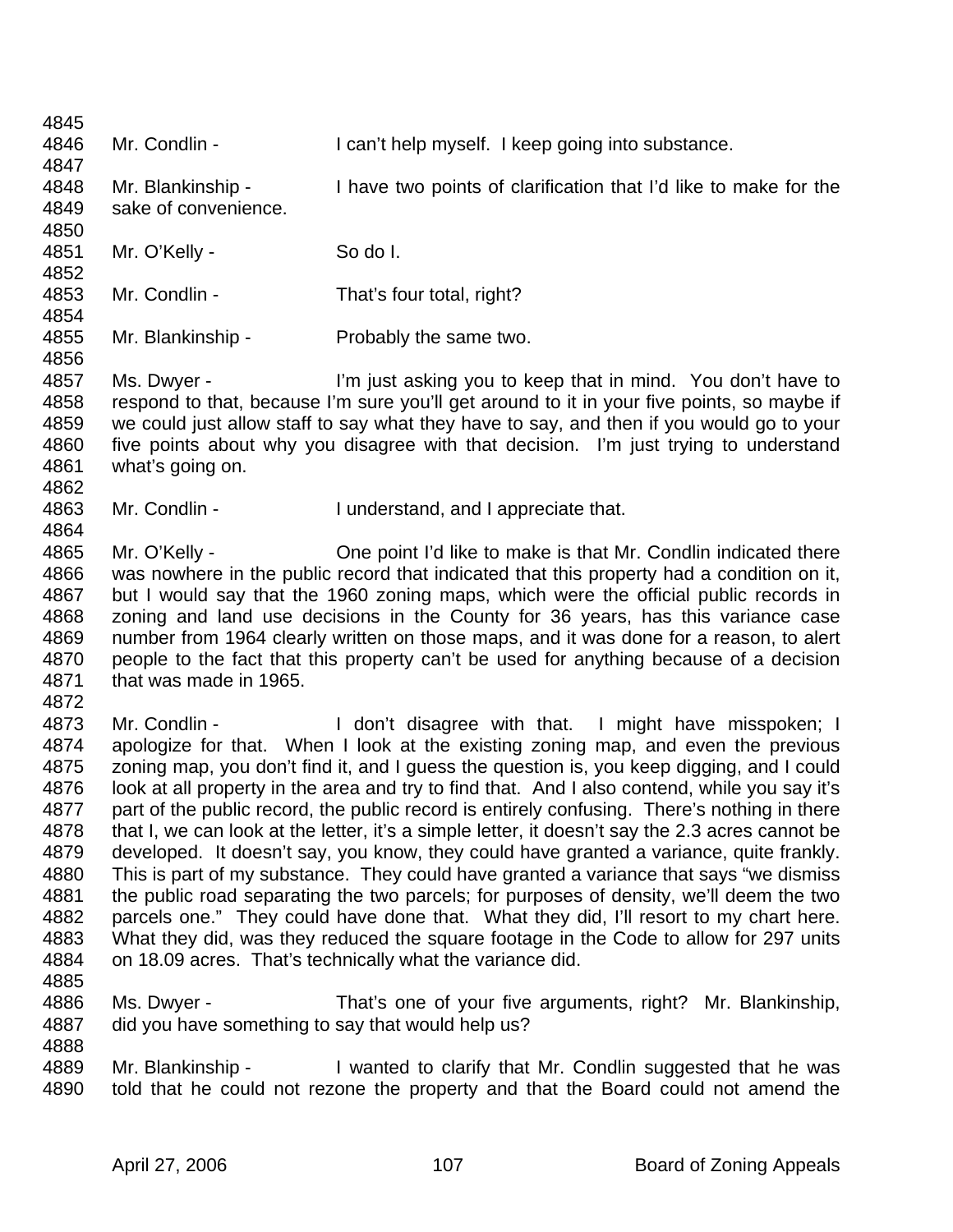4891 conditions of the variance. I think what he was told was that rezoning the 2.3-acre 4892 parcel won't solve the problem, because it's the 18-acre parcel that needs to be 4893 rezoned. Rezoning is the appropriate remedy here, but it's rezoning of the 18-acre 4894 parcel, and that's clearly stated in the 1965 variance. I didn't draft this letter for Mr. 4895 Emerson, but looking at Mr. Emerson's letter, I don't think he's saying the Board does 4896 not have any authority to modify a condition of a variance. I think he's saying, under a 4897 Cochran analysis, the Board would not amend the condition of this variance. He's 4898 predicting, he's trying to save Mr. Condlin \$300, and five weeks of time, by saying you 4899 could apply for an amendment of a condition, but it would have to be denied because of 4900 the Cochran case. I just wanted to clarify this. 4901

- 4902 Mr. Condlin I will point you to the third to last paragraph. It is my 4903 understanding that the BZA does not have the authority to grant a variance or to amend 4904 the conditions imposed by the 1965 variance decision. 4905
- 4906 Mr. Blankinship Right, and then it goes straight into the Cochran analysis, 4907 which is a sentence. 4908
- 4909 Mr. Condlin Which is substance, I know I keep going back to the 4910 substance issue. We can look at that, but that's what I took away from there, to say of 4911 the five points that I disagree with this letter, there are two in this one sentence, and 4912 then the next paragraph has a third point, which is rezoning the 2.3 acres would not 4913 eliminate the condition imposed.
- 4914<br>4915 Mr. Blankinship - Rezoning the 2.3 would not. It's rezoning the 18 that needs 4916 to take place, and the very next words after the sentence, "under the Cochran decision." 4917
- 4918 Mr. Condlin I disagree with that; I should be able to rezone the 2.3 acres.
- 4920 Mr. Blankinship Disagreeing with it is fine. I just wanted to clarify that it is 4921 rezoning that we think is the appropriate venue. 4922
- 4923 Mr. Condlin I didn't read it that way, but the point is, what is my appeal? 4924 The appeal specifically is, is the 2.3-acres bound by the 1965 variance? I would 4925 contend that it is not. When you look at the language, and what I talked about was the 4926 variance could have been granted by the BZA in 1965, could say "treat this property as 4927 one," but they didn't; they specifically reduced the square footage requirement, which 4928 was used by the 18.09 acres to do theirs. I would contend as part of my second point, 4929 why can't the 2.3 acres, if they're going to be burdened by it, couldn't they also receive 4930 the benefit of it, which they haven't, because if you receive the benefit of the variance, 4931 you reduce it down to 26.53 square foot of lot area per dwelling unit. They have the 4932 right to build 37 units that have not yet been built. That was what was approved. If you 4933 look at the letter granting, in Tab E, by the BZA, that is what the variance is. There is an 4934 initial letter by Mr. LaVecchia, but the second letter is the actual grant, the January 29, 4935 1965. The first page is Mr. LaVecchia's letter to the owner, which I'll refer to in a 4936 second, but the second page is the actual grant in 1965. If you look at the end of the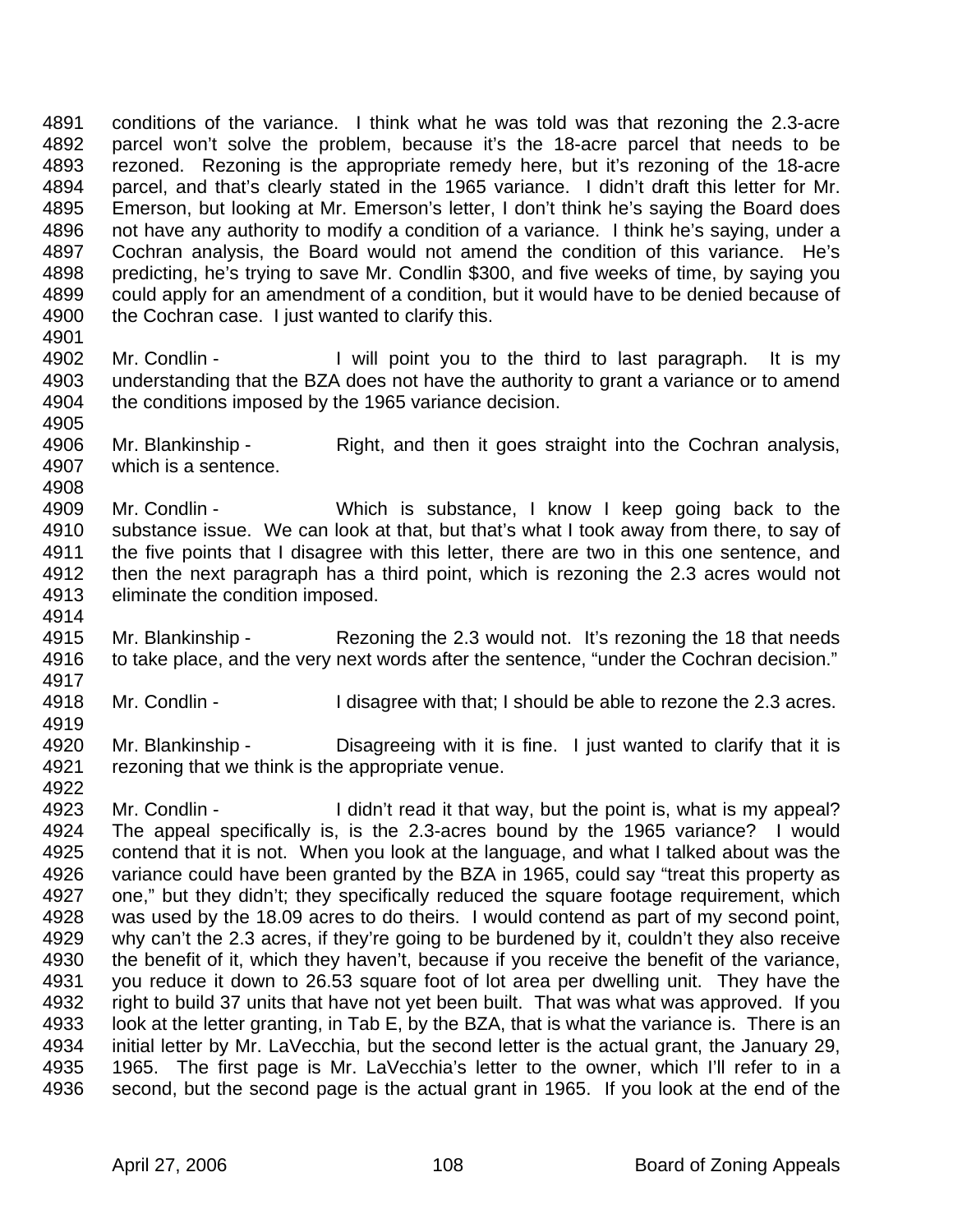4937 first paragraph, the Board granted a variance of 347 square feet of area per unit, subject 4938 to the following conditions. There is no condition in there that says that it can't be 4939 developed. It says it shall be obligated. I've got to be honest. I don't know what that 4940 means. When the 18.09 acres owner sold the 2.3 acres, if you flip back one page, they 4941 received a letter from Mr. LaVecchia, who was the Planning Director at the time of the 4942 BZA. I'm not sure whether he was Planning Director or Manager at the time in 1974 4943 when it was sold. There are two points in here that you should look at. He said the 4944 BZA in 1965 granted a variance permitting 297 apartment units on the northern 18.09 4945 acres. He doesn't say it's limited to the 2.3. I find it indicative as well, that he only sent 4946 this letter to the owners of the 18.09. There's nothing that I found in the file that said, 4947 "Oh, by the way, you're the new owners of the  $2.3 - y$ ou can't build on it." I would point 4948 to this letter as a pretty good indication of how it was being interpreted at the time when 4949 Mr. LaVecchia was part of the original variance case, to say, the 2.3 acres is not bound 4950 by the 297-unit limitation. You still have 37 units that you can build, based on the exact 4951 language of the variance, so I don't even get into the interpretation. I disagree with the 4952 staff to say that I can't build anything on it. I think I can build 37 units.

4954 Ms. Dwyer - My question is, wasn't that just a device to figure out how 4955 many units would be allowed if you combined the acreage? You'd figure how many 4956 units would be allowed for the 2.3 plus the 18, and then they said, "Since we're not 4957 going to have any development on the 2.3, we'll do the math, and how do we figure this 4958 per unit, based on the pre-determined number of units that we're going to allow."

4960 Mr. Condlin - I don't know specifically, but if you go back in the minutes, in 4961 the denial, the first thing he said is, "I get to 300 and some units because I get to include 4962 Glenside Drive, which was rejected by the Board," but they ended up getting the 297. In 4963 the approval, the Board of Zoning Appeals actually said, asking attorney Mr. Byrne I 4964 believe his name is, "would you agree to no development on the 2.3 acres?" He 4965 actually said "no, I do not agree to that." They still imposed this condition of obligation. 4966 I don't know what that means, but that's the only condition. They could have said, "No 4967 development on the 2.3 acres." If that's what they were trying to do, Ms. Dwyer, then 4968 they could have said that, but they didn't. They could have granted a different variance 4969 that said, "For purposes of this development, the public road we deemed, we'll get away 4970 with that, and we'll deem this one parcel," which would do away with the questions, but 4971 they didn't. They lowered the square footage requirement, which got 18.09, 297 units— 4972

4973 Ms. Dwyer - But why did they? Why did they lower the square footage 4974 requirement? 4975

- 4976 Mr. Condlin I don't know; I guess that's what was applied for, what was 4977 asked for. 4978
	- 4979 Ms. Dwyer It seems clear to me, from reading the minutes, why they did 4980 it. They added the two together and figured out if the two were connected to the 18, this 4981 is how many units would be allowed, put that number, applied it to the 18, and said "so 4982 we will reduce..."

4953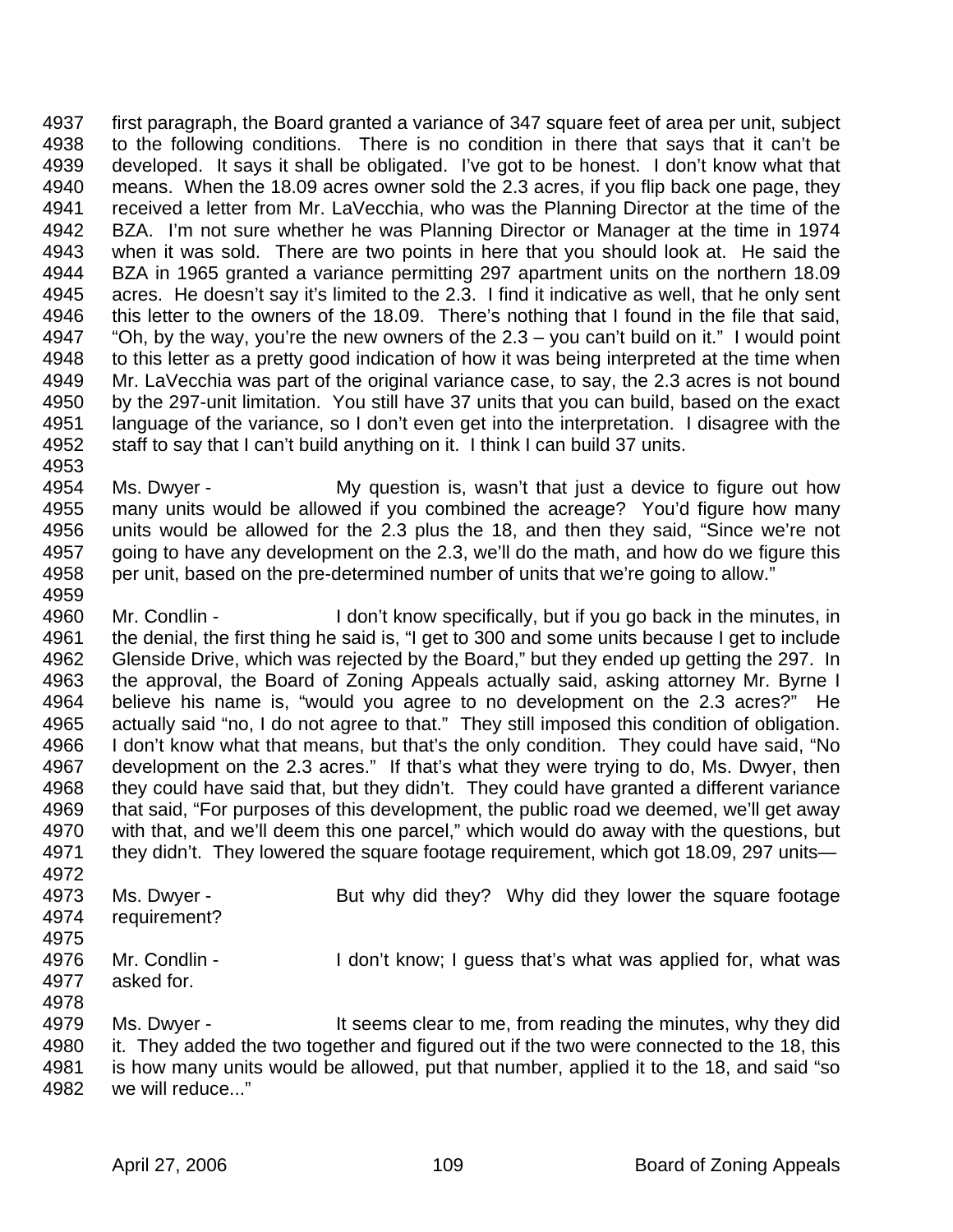4984 Mr. Condlin - But why didn't they in the list of two conditions, impose a cap 4985 or change the way in which the variance was granted, or say that the 2.3 acres shall 4986 never be developed again? 4987 4988 Ms. Dwyer - I don't know why they did that, but it seems clear to me how 4989 they got the numbers, is what I'm saying. 4990 4991 Mr. Condlin - I don't think that's relevant in the fact that the applicant said, 4992 "I'd love to have 300 and some, but I'll take 297." 4993 4994 Ms. Dwyer - Those weren't random numbers though; the first number he 4995 wanted, he said "Give me all the units I could have if I included acreage for Glenside 4996 Drive," and they said, "no, we can't do that; that's a road; we're not going to allow that, 4997 but since we have divided your property, and rendered according to the owners' but since we have divided your property, and rendered according to the owners' 4998 attorney, this 2 acres was undevelopable," although the BZA knew better than that, but 4999 anyway he said, "It's undevelopable, so we need to be compensated. Look, we've 5000 cooperated with the County, given them the road, now you've disadvantaged the whole 5001 property by bisecting it, so please give us the number of units on the 18 that we could 5002 have if the two were connected." 5003 5004 Mr. Condlin - Those are the minutes from the denial, interestingly enough. 5005 The minutes in the approval, actually they asked him again about the 2 acres. He said, 5006 "I can develop; I don't want to restrict the development, and they approved it 5007 accordingly." 5008 5009 Ms. Dwyer - I didn't read that. 5010 5011 Mr. Condlin - I didn't have the minutes; I had to find the minutes in another 5012 file. We found them later on. 5013 5014 Mr. O'Kelly - I found them the first time I looked for them, Mr. Condlin. I 5015 have them right here. 5016 5017 Mr. Condlin - I'll take exception to that, Mr. O'Kelly, in that I have gone a 5018 number of times. I actually gave some of the Planning staff some of my copies of 5019 documents. I did not find them originally. I put that in my original application, I couldn't 5020 find them. 5021 5022 Mr. O'Kelly - I saw that, and I went and looked for them myself and found 5023 them the first time I looked. 5024 5025 Mr. Condlin - I ultimately found them. I went back to the file. I would have 5026 appreciated getting those; since I said I didn't receive them, I went back and found them 5027 later on, and they were in the file. That's where they were when I went back a second 5028 time, a third time at that point, to take a look at it again, to make sure I had all the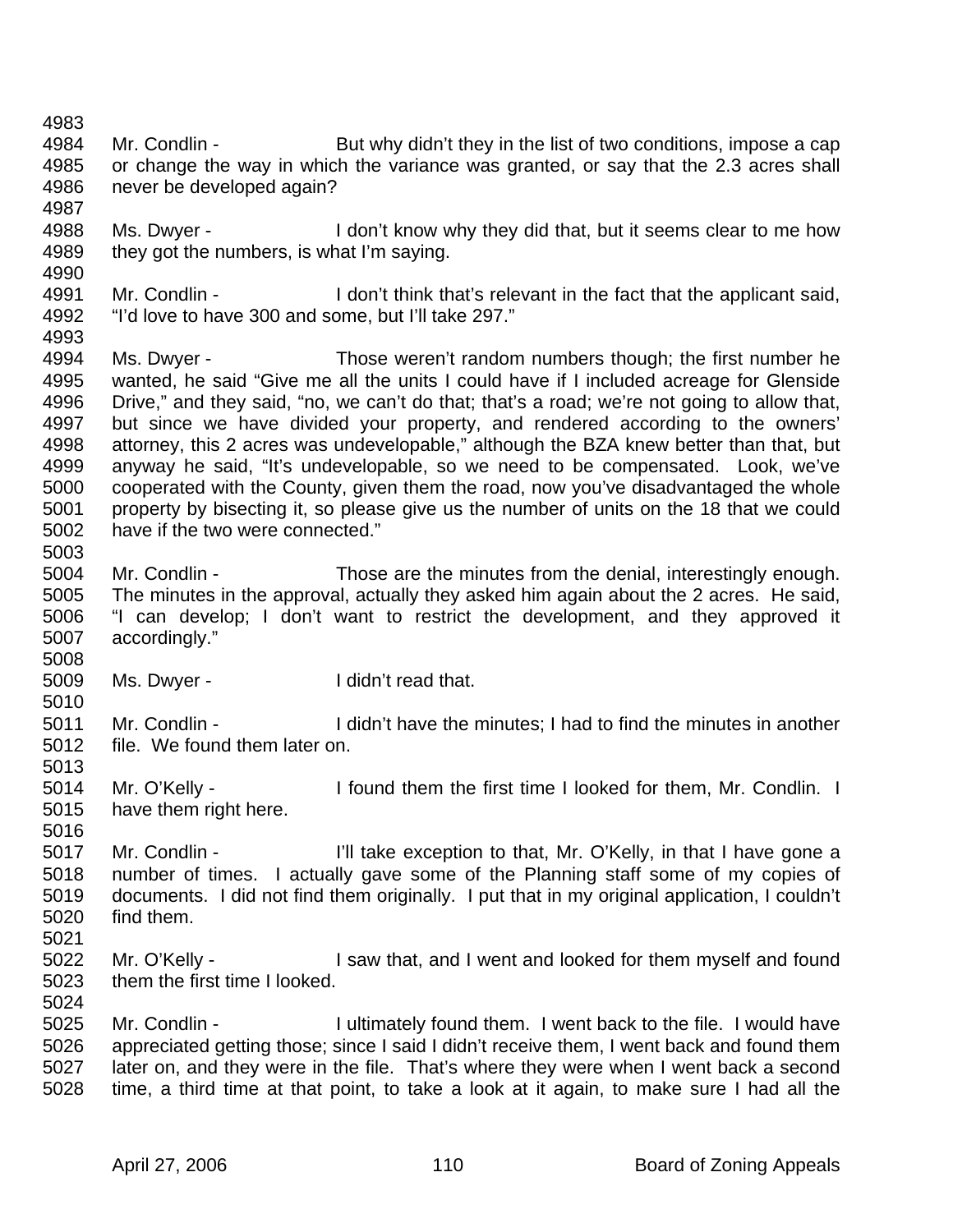5029 complete files in that case. When I looked through those minutes, the end of those 5030 minutes actually reflects in the approval of the second variance reconsideration was in 5031 fact that they asked him, and he said, "No, I don't want to restrict the 2.3 acres." 5032

- 5033 Ms. Dwyer Show me where that is.
- 5035 Mr. Condlin I can find that. You have a copy of the approval minutes?
- 5037 Ms. Dwyer Show me what tab that might be.

5039 Mr. Condlin - It's not in my tab, because at the time I put the application 5040 together, I did not have those minutes.

5034

5036

5038

5041

5049

- 5042 Ms. Dwyer No, I don't have those minutes. 5043
- 5044 Mr. Kirkland I'm looking at them now. I'll give them to you in just a 5045 minute. 5046
- 5047 Ms. Dwyer Are you? Did you get them from Mr. O'Kelly? I was thinking 5048 Mr. Condlin could read it.

5050 Mr. Condlin - Let me find it here. It's page 7,  $3<sup>rd</sup>$  paragraph, above the 5051 vote, it said, '"Mr. Byrne stated that unless they could get with the adjoining property 5052 owner, they probably would not use this property, (meaning the 2.3 acres); he would not 5053 want to restrict his client to use this, but for future use, they would have to purchase 5054 more land. There are a few houses near this property, stated Mr. Byrne."' I took that to 5055 mean the question became, if you look at the paragraph above that, it said, "that the 5056 Board, in the summary of the minutes, the Board, granting this, would be granting the 5057 variance on the 18-acre tract; but the applicant has not said that he would not use the 5058 smaller tract." A couple of double negatives in there, but the applicant had not said he 5059 would not use the smaller tract. In the minutes, they said they would be granting the 5060 variance for the 18-acre tract, and in the minutes, that actually approved the case. 5061 That's what I took away from that to say, based on that and the following paragraph, 5062 "Mr. Byrne did not want to restrict the 2 acres, and that based on the minutes, the Board 5063 if granting this, would be granting a variance on the 18-acre tract." That's why I took 5064 away when you look at that, plus Mr. LaVecchia's letter, plus the language of the actual 5065 grant, with the fact that there was no restriction on the use of the two acres, no cap on 5066 the conditions to 297 units, and the fact that they granted it based on the square footage 5067 area being reduced, we have the right to use the 2.3 acres for that purpose. I think 5068 that's why; I know I'm splitting hairs here, but when you look back forty years ago, trying 5069 to recreate this, I only have the minutes that I have, and good faith does not even enter 5070 into it. When I look at this and I read this, you cannot tell me that a purchaser that's 5071 going in and looking at a current zoning map, and albeit, they may have a duty to look 5072 further back, but to look at the current zoning map, I'll tell you this – it was assessed for 5073 \$205,000 when they bought it. That would be another indication; I've got the list of 5074 assessments for thirty years, since the time of zoning. It had been assessed at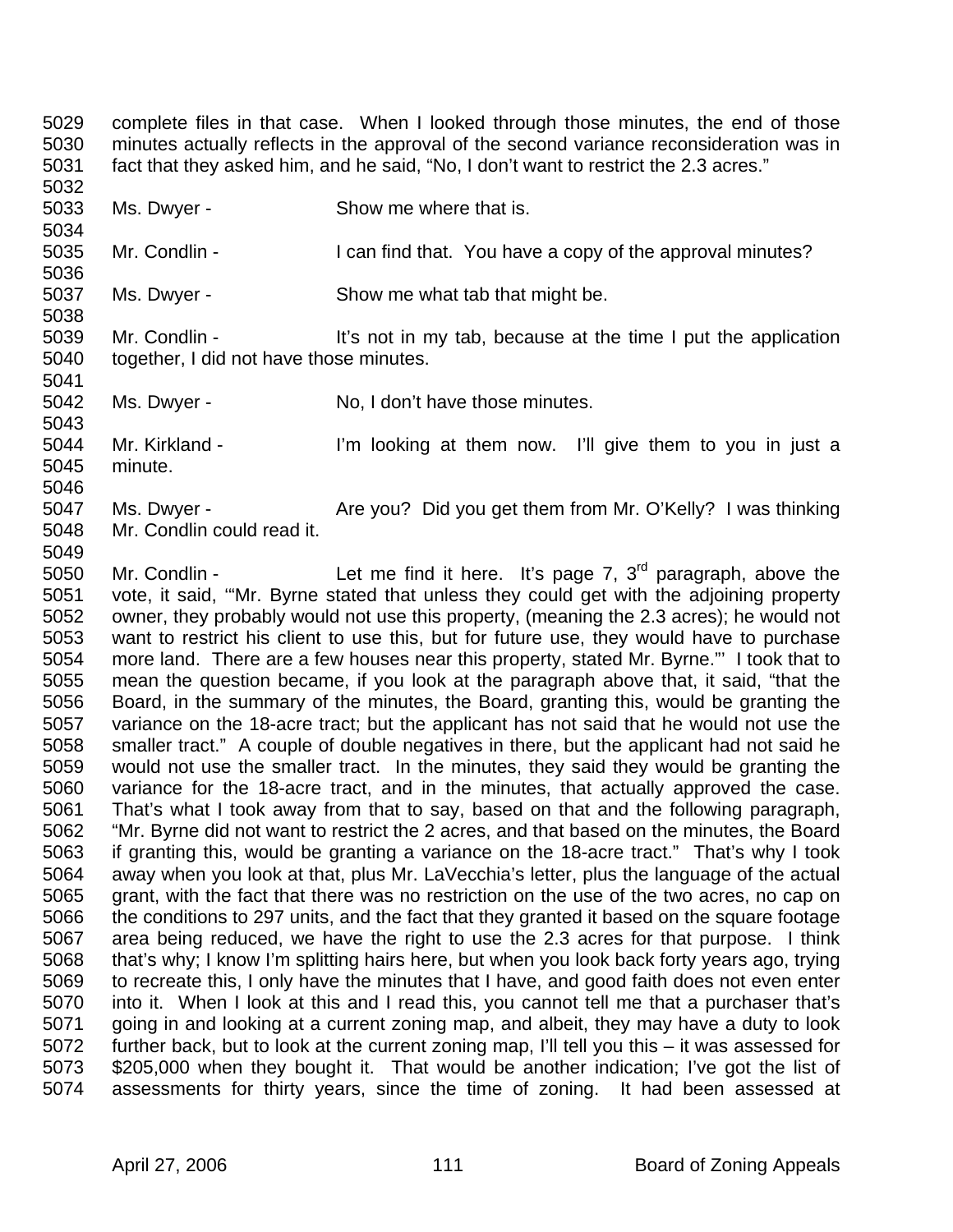5075 \$161,000 in 1992, all the way up to \$207,000, in 2004. If the property was not to be 5076 used, why was the County assessing it at \$204,000? If the property was not to be used, 5077 why wasn't it clear on the zoning map that it was a current zoning map? If the property 5078 was not to be used, the record should be clear, and I don't think it is. That zoning 5079 approval letter in Tab E is certainly not clear. I don't know what it means to be obligated 5080 to. If you look at the minutes, I think it's very clear that they were giving the zoning to 18 5081 acres. If you do an analysis of the zoning letter approval from the BZA, that says we're 5082 going to lower the square footage requirement, I think it's entirely clear that the 2.3 5083 acres can be used at that point.

- 5084
- 5086

5085 Ms. Dwyer - Why did the assessment go from \$207,000 to \$2,000?

5087 Mr. Condlin: My client said, "are you telling me I can't use the property 5088 (Unintelligible), and he marched right downstairs and said, "Go talk to the Planning 5089 Office; you're not going to be billing me for paying \$2,000 a year on property I'm not 5090 even allowed to use." That's when, based on my applicant's request, they took a look at 5091 it, talked to the Planning staff, and said, "Oh, based on that, we're going to reduce it." I 5092 think when you add all that up, it's very clear why they thought they could use it, but I'm 5093 not even sure that matters, when you look at the record, I think it's at worst unclear as to<br>5094 whether there's a restriction on the 2.3 acres, and I think at best, that the 2.3 acres whether there's a restriction on the 2.3 acres, and I think at best, that the 2.3 acres 5095 actually has the right to be used for residential use. Let me just go quickly into the last 5096 three points of "Does the BZA have the right to amend the variance?" If I come forward 5097 to you, and I get a 5-foot setback variance, and I go to build it, and I need 5.3 feet, you 5098 can't tell me I can't come back to this Board and ask you for a .3-foot variance to add to 5099 my 5-foot variance. You absolutely have that right. It's inherent in your authority. To 5100 say that I don't have that right, that's completely absurd to me that you can't amend the 5101 variance itself. The same reason on the condition. I've got the 2003 case if you'd like 5102 to see it, if you've recently amended a condition on a 2000 case in 2003. Again, it's 5103 your condition, whether from this Board, or 40 years ago, a previous Board. We can get 5104 into the substance of it, but that's not really my appeal today. My appeal is specifically, 5105 let me walk through that door; that's another issue is whether the advertisement, and 5106 Mr. Tokarz can talk about that, whether that allows this body to rule, and we can use the 5107 2.3, and if the variance says you can't use it, then we're willing to amend the condition 5108 to allow you to use if for eight units. All we're looking for is eight townhouse units, which 5109 I'll have to defer to Mr. O'Kelly on this. I don't even know if the townhouses I'm going to 5110 build, were allowed in R-5, but they are now. I know that townhouses can be built in R-5111 5 now, but I don't know back in 1964.

5112

5113 Mr. O'Kelly - The only zoning classification at that time for multi-family 5114 was R-5.

5115

5116 Mr. Condlin- Technically, I guess they didn't call them townhouses at the 5117 time. I guess it was just multi-family, but townhouses now are specifically allowed, 5118 enumerated in R-5, and are regulated. I put that in the tab, I think that was Tab H, that 5119 showed what they could put on; I think they were just looking for eight units to be able to 5120 put townhouse units in there, and they can fit. It doesn't violate any wetlands laws, and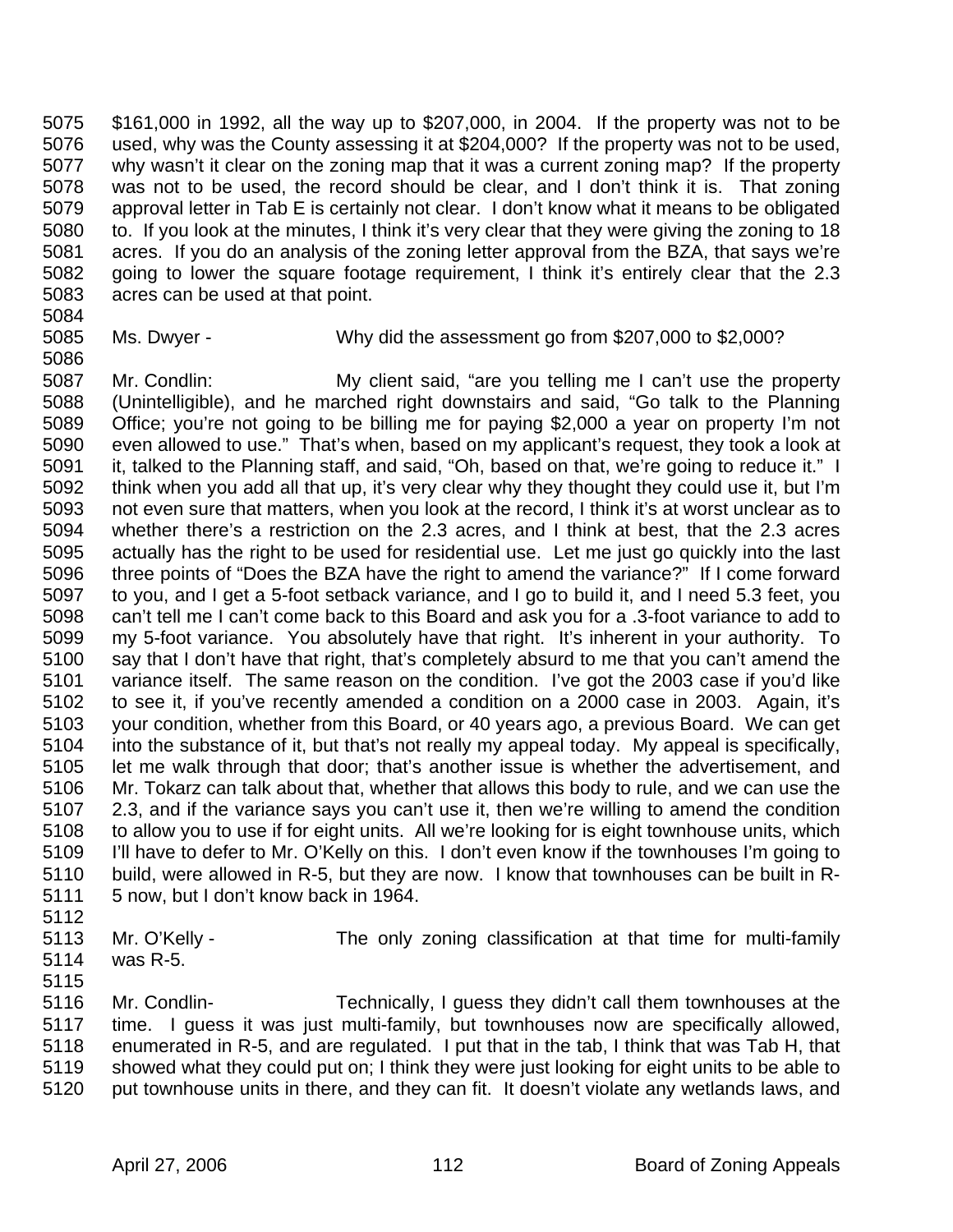5121 they can make it fit. They just want to make good use of the property that they bought 5122 in good faith, so I'm asking this Board to rule that yes, you can amend the variance, and 5123 I can come back and ask for, if I need to, an additional square footage variance, I don't 5124 know what I'd call it, but I'd ask for an additional variance to allow me to build eight 5125 units. To amend the condition of that 1964 grant to say, regardless of whatever it said, 5126 whatever it means to be obligated, "we, the Board allow you to build eight units," and 5127 we'll put that condition nice and neat, because we know how to do it now, because it 5128 was a little different world back then. Finally, if you say, "no, we don't even want to do 5129 all that, at the very least, you have the right to rezone it to Office, and if you rezone it to 5130 Office, you're no longer subject to whatever interpretation it may be that you can rezone 5131 the property to another residential use, to another office use, to whatever it may be, and 5132 not be subject to "no building at all." I do not read, referring back to my final point and 5133 my first point, I do not read again the variance approval letter to say they cannot build 5134 on the 2.3. The only language the County can hang its hat on at this point, the Planning 5135 staff and Mr. Tokarz, is to say, "shall be obligated." I don't know what that means, but it 5136 says that the 2.3 shall be obligated to the 18.09. When the 18-acre piece sold that, 5137 back in 1974, Mr. LaVecchia said, "You got the variance; what are you going to do now, 5138 because you sold the 2.3 acres piece?" He didn't write a letter to them saying, "you 5139 cannot use it at all." I think it's very important to say that the 2.3 acres was not subject 5140 to the variance, and if it was subject to the variance, then we should be able to get the 5141 benefit, because the technical terms of the variance say, "we lowered the square 5142 footage requirement," and when you do that on the entire property, the entire property 5143 can be developed, based on that variance, which means I get 37 units. That's the only 5144 way you can read it. If you don't agree with me to say the 2.3 is not subject, if you say 5145 you are subject to it, then I've got to be able to get it, based on the technical terms of 5146 the variance, I've got to be able to get the 37 units, based on the calculations that I've 5147 got here. That's the technical terms of the variance, and there's no condition that 5148 prohibits the use. It says "it shall be obligated," and I don't know what that means.

- 5150 Ms. Harris You gave us the 2.37 acreage part here on the history of the 5151 assessment. Do you know if the reason the Assessor's Office has the assessment for 5152 2005-2006 for \$204,000, is that because they're regarding it as unbuildable?
- 5153

5149

5154 Mr. Condlin - The Assessor's Office was notified by my client, that they 5155 were notified by the Planning staff, that they were not allowed to build or do anything on 5156 the property, they marched down to the, and I think that's right, I think that's legitimate, 5157 to say, when they go and say, "oh, by the way, the BZA's changed it so you can build 5158 eight units," if that's the case, I know that they're going to raise the assessment again. I 5159 think that's indicative of, did the County really deem this as unbuildable, because they 5160 were taxing it out at an assessed value of \$200,000, \$190,000? I know it's a different 5161 department, but for the same reason, if we're going to be holding to pretty good zoning 5162 maps in 1960, I think all departments should be consistent in how they treat the property 5163 itself. I know it's very technical, it's very confusing in the argument that we're making, 5164 but I think that again, I do not think the 2.3 acres is subject to the variance, but if we are, 5165 we should be able to be granted the same rights under the technical terms of the 5166 variance as the 18 acres were.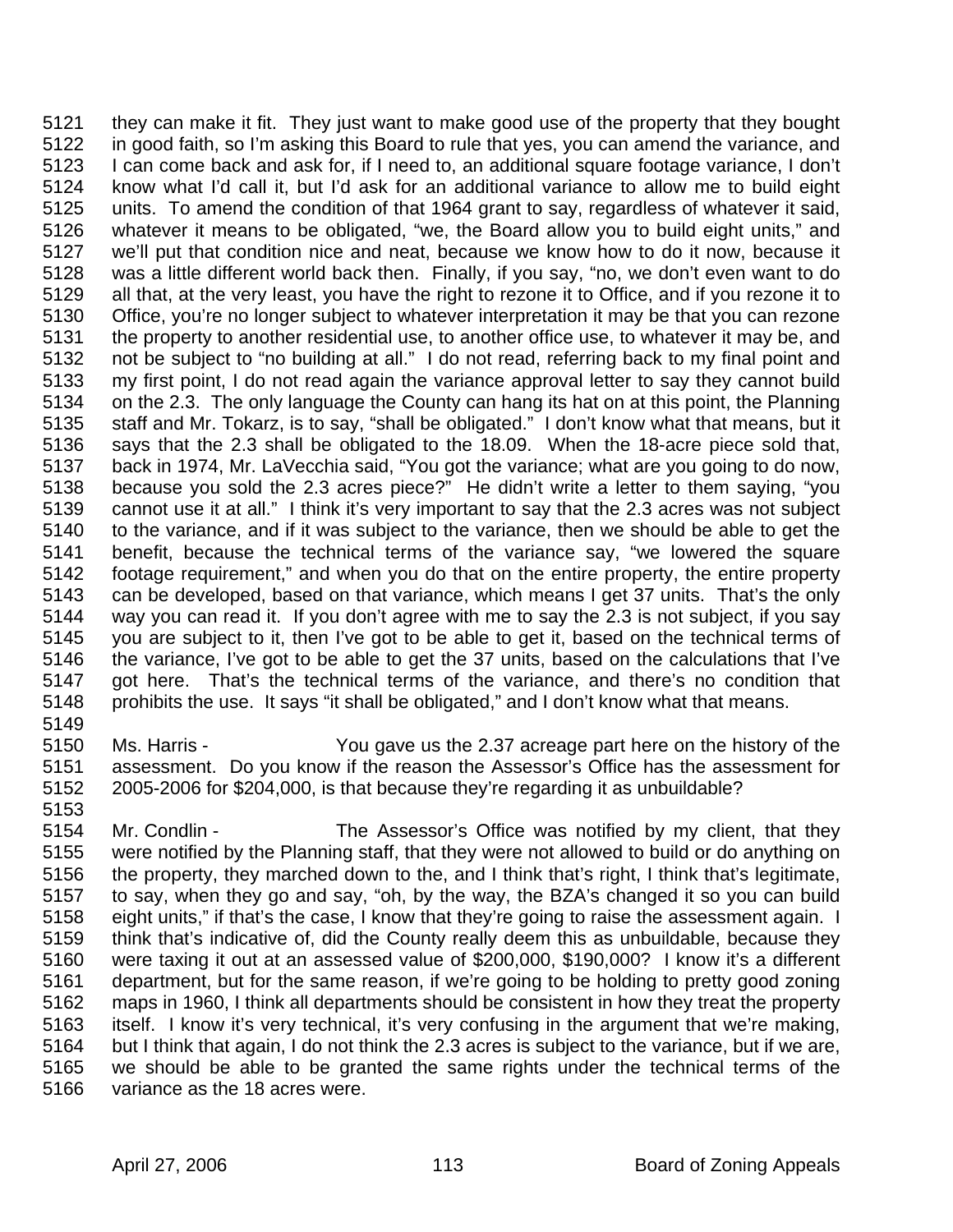5168 Mr. Kirkland - Mr. Condlin, this is part of the Hunt Club Apartments?

5170 Mr. Condlin - No, it's separate. It's on the other side of Glenside; it's got 5171 completely separate ownership, everything is separate.

5173 Mr. Blankinship - That's basically the issue right there.

5167

5169

5172

5174

5197

5199

5201

5203

5175 Mr. Condlin - No, the Hunt Club Apartments are the 18 acres. The north 5176 side of Glenside Drive. At one time, they were owned by the same entity. You can read 5177 through all the minutes, but it was sold off in 1974, when Mr. LaVecchia wrote his letter. 5178 It was sold to the attorneys who represented the Hunt Club Apartments, which obviously 5179 you can't go back and ask them; they obviously knew what the rules were at the time, 5180 yet they still bought the property. I have no idea why, but I think that's another<br>5181 indication of we didn't deem it subject to the variance requirement. We could build it. indication of, we didn't deem it subject to the variance requirement. We could build it. 5182 Why would you buy property that you can't build on? Why would it get separated? To 5183 me, that's another indication of what it was. One final question, what happens when 5184 one of the units burns down at Hunt Club Apartments? Is it a race to the Planning 5185 Department to submit plans? Is that what we're down to at this point, to say you've got 5186 297 units capped, even though it doesn't say so in the variance letter, but if one of those 5187 burns down, and they lose ten units, we're all going to race there, and we're going to 5188 have plans ready to go, and we're going to submit them before they do. I don't know 5189 the answer to that, but that's what it's going to result in, if we're not allowed to use this 5190 at all. This Board will have to grant a variance to the variance, or a further variance, or 5191 an amendment to the conditions, if you think the conditions restrict us. At the very least, 5192 my least favorite, I go to a Board and say "we want to use it for residential; we want to 5193 put some townhouses on here, and it's appropriate for the area." Thank you. 5194

- 5195 Mr. Nunnally Thank you. Could we hear from some opposition? I thought 5196 someone stood up in the back.
- 5198 Mr. Condlin My client is here in case you have any questions for him.
- 5200 Mr. Blankinship Mr. Tokarz was going to argue for the County.
- 5202 Mr. Nunnally OK, Mr. Tokarz.

5204 Mr. Tokarz - Mr. Chairman, Tom Tokarz, County Attorney's Office. Andy 5205 and I have known each other for a long time, and I appreciate the fact that he has now 5206 succeeded in being more animated in front of you than I have ever been. He has won 5207 the record, and I think I'd have to go a long way to beat him today, and I appreciate his 5208 passion and enthusiasm. But frankly, I think, number 1, he's wrong, and number 2, he's 5209 made it much more complicated than it needs to be. The reason I say that is because 5210 I'd like to address Ms. Dwyer's opening question, because I think that's really the nub of 5211 what's before you today. The question she asked is, what is the issue before the BZA, 5212 because what you have is nothing more than an appeal of the Decision of the Assistant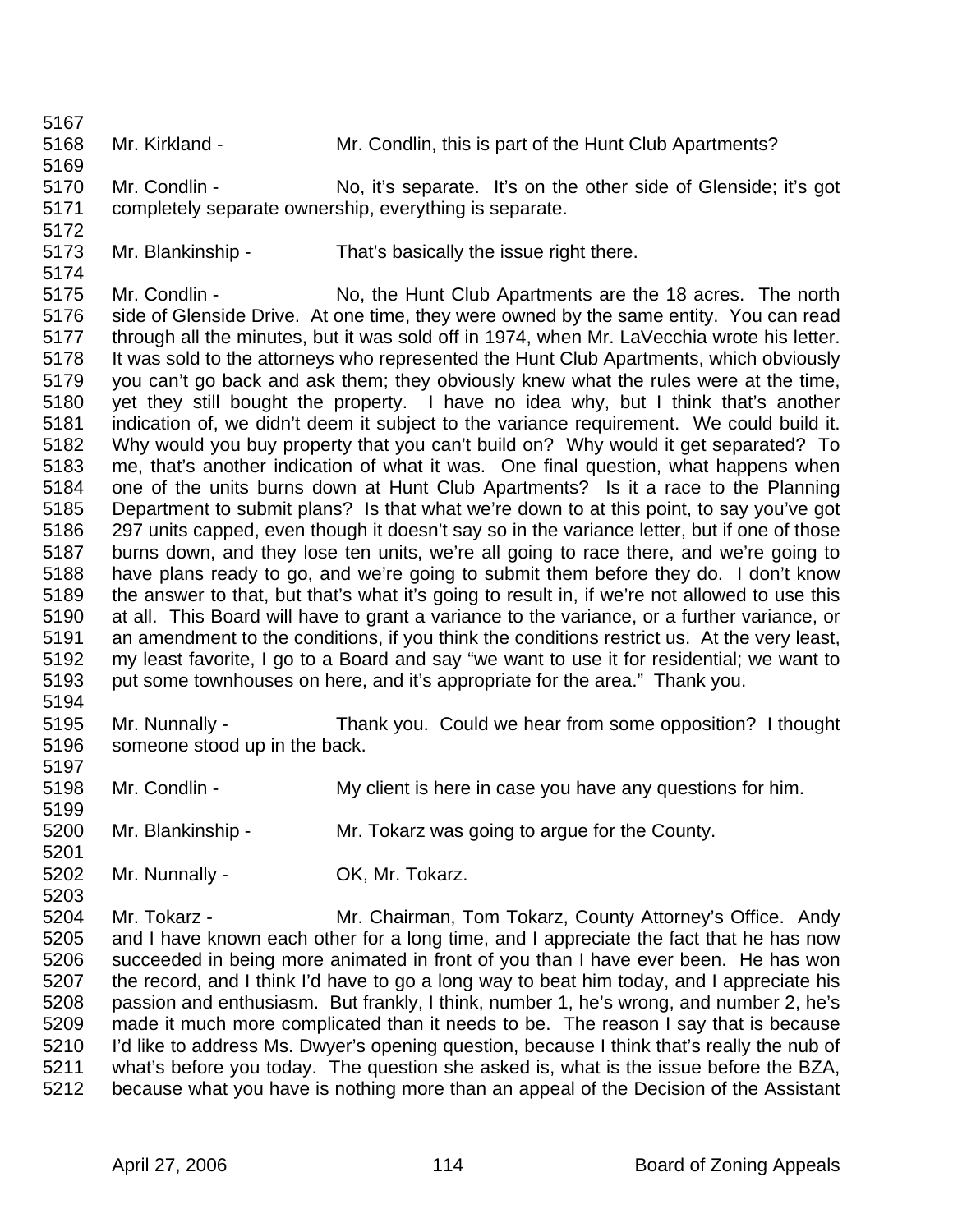5213 Director of Planning, which is found in the February 3, 2006, letter, which is Tab G. This 5214 is what Ms. Dwyer has quite properly pointed out. Let me tell you that I think there is 5215 only one issue that is before you today. The issue is the issue that Ms. Dwyer 5216 addressed, and that's at the top of page 2. Let me first say that page 1 is just historical 5217 background. There's no determination; there's just a recounting of the facts. On page 5218 2, then there is a recitation of the condition of the BZA from 1965, and then the 5219 sentence that she read, "the clear purpose and effect of this condition is to prohibit any 5220 additional use of the 2.37-acre parcel, until such time as the Zoning Ordinance is 5221 amended to permit 297 units on the 18.09-acre parcel." In the following paragraph, the 5222 first sentence says, "For this reason, the current owners of the 2.37-acre parcel are not 5223 entitled to develop the property, based upon its R-5 zoning." That is the only 5224 determination made in this letter. That is the only determination. The paragraph below 5225 that, talking about the variances, is simply Mr. Emerson's responding to Mr. Condlin's 5226 letter requesting a letter on the issue of the variance. He states, "It is my 5227 understanding," he talks about "under the Cochran Decision," and he says, "Under the 5228 Cochran Decision," as Mr. Blankinship pointed out, his view was the BZA is without 5229 authority to either grant a variance or to amend the variance condition. Ladies and 5230 gentlemen of the BZA, the law regarding the BZA is something you administer. It's not 5231 subject to interpretation or enforcement by the Assistant Director of Planning. There's 5232 nothing in this letter that says that Mr. Condlin's clients cannot apply for a variance. 5233 That's not to say that the County will agree with the request for a variance. There's not 5234 a determination by the Assistant Director of Planning that the variance conditions can't 5235 be amended, although the County may indeed say under Cochran they can't be 5236 amended, because the property has already received the benefit, the parcel taken as a 5237 whole has already received the benefit of the greater density. Nor is there anything in 5238 this letter that says they can't apply for rezoning. What Mr. Condlin's only appeal 5239 properly before you is the question, "Does the 1965 variance condition prohibit 5240 development of this property, based on the R-5 zoning?" That's the only determination 5241 that's before you. Mr. Condlin's other arguments about the variance and Cochran and 5242 good faith – that's all going to come before you later, when it comes time for the 5243 variance, and we'll have a lot to say about that. I will admit, I probably perpetuated this, 5244 as I have written my letters to the BZA, and the reason I did it was really to give some 5245 sort of background as to our thinking about the variance, but really, what is before you 5246 today, is only the question of whether development is permitted under the current R-5 5247 zoning, the determination made in the first sentence of the second paragraph, page 2. 5248 I'm saying to you, we don't need to go to all the issues that Mr. Condlin has addressed. 5249 The only issue we need to address is the question of what did the 1965 variance case 5250 say. If we understand that, then did the Assistant Director of Planning properly apply it, 5251 because if he properly applied it, then you should uphold the decision, and you should 5252 say to the applicants, "you can come back and apply for a variance; you can go to the 5253 Board of Supervisors and ask for a rezoning; you can go to the Board of Supervisors 5254 and ask for a text amendment. The only thing you have to decide is, does the variance 5255 impose a condition which is improperly understood by the Planning Department. That's 5256 the only issue that's before you right now. We do disagree significantly with Mr. Condlin 5257 and his claims about whether that variance applies or not, that variance condition 5258 applies to the 2.37 acres. I appreciate Mr. Condlin's candor, he is making probably the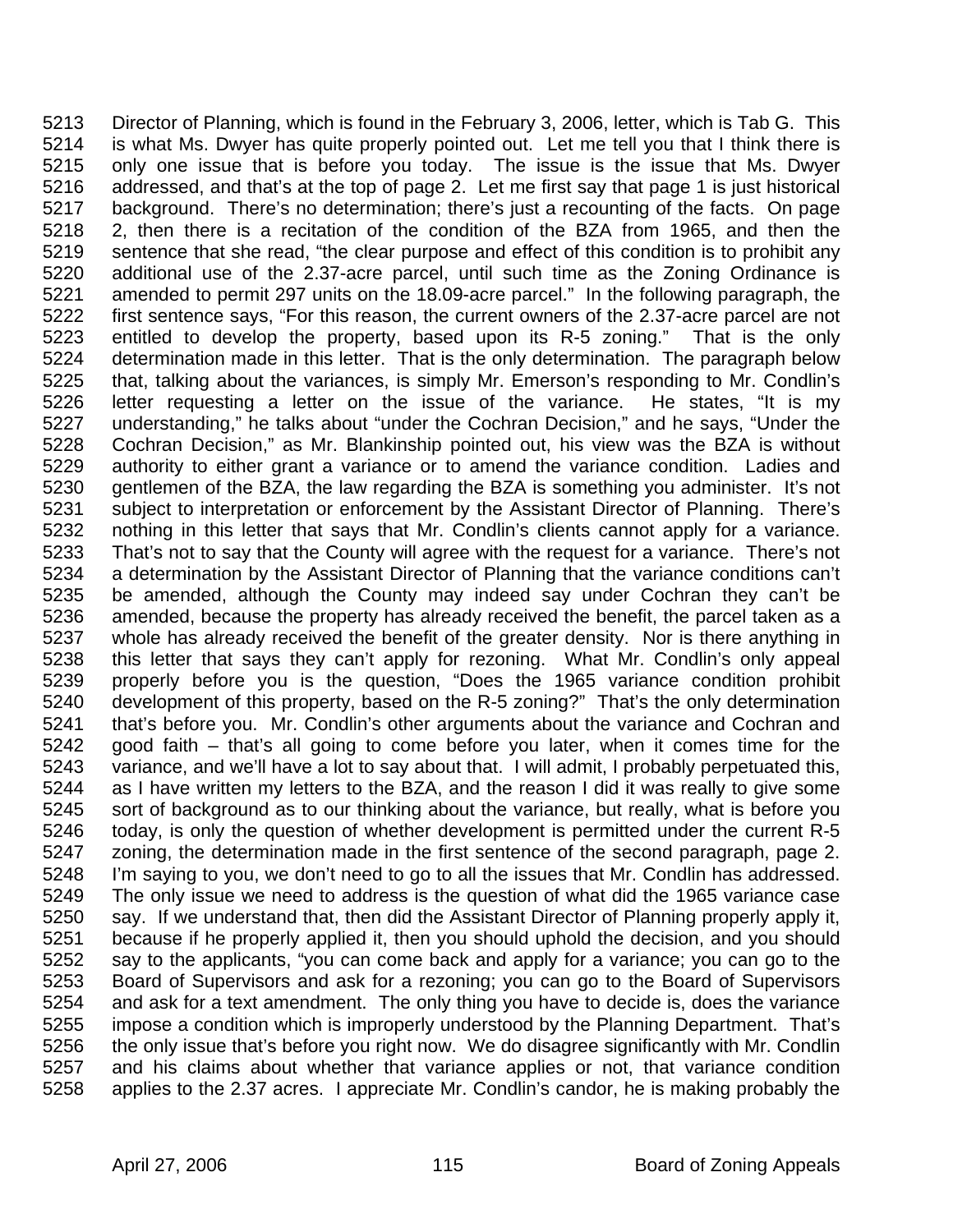5259 most hyper-technical argument I've ever heard. When you read the minutes of this 5260 case, it is clear that the only reason that the 297 units were permitted on the 18.09 5261 acres was because Glenside Drive had bisected the entire parcel, and they were giving 5262 the developers the benefit of the 2.37 acres, instead of saying, you can't get any benefit 5263 at all. They were trying to give the benefit of that acreage to give higher density in 5264 accordance with that high density. That's exactly what happened, and Ms. Dwyer is 5265 exactly correct. To answer Andy's question, he said, "I don't know what the BZA was 5266 intending to do." I submit the answer is crystal clear when you read the minutes. You 5267 don't have to go through this magic chart that Andy has done. All you need to do is look 5268 at the condition. It says that the 2.37 acres are obligated to part of parcel 93 B2 26, 5269 containing 18.09 acres, as shown on the above-mentioned plat, until such time as the 5270 zoning regulations relating to the 18.09 acres are changed to permit this parcel to 5271 support the density of 297 units. The only way you can read that is that the current 5272 ordinance at the time didn't allow 297 units. We're going to use the permitted density 5273 on the 2.37 acres to allow you to build 297, and you're limited to 297 until such time as 5274 the Board of Supervisors changes the ordinance to let you have the 297 on the 18.09 5275 acres. Until that time, we're considering them as one parcel, because that's the way it 5276 was originally purchased, and the only reason for the division was the bisection as a 5277 result of Glenside Drive. I suggest to you that the staff has appropriately and accurately 5278 applied the condition. Because they have appropriately and accurately applied the 5279 condition, which the minutes reflect were designed to give them the benefit of the 2.37 5280 acres, and because the BZA, by putting this condition as a part of the approval, made it 5281 clear that the 2.37 acres were not to be developed separate and apart from the 18.09 5282 acres, with greater density. Then the staff has appropriately made their determination, 5283 and the staff decision should be upheld. I'll be glad to answer any questions.

- 5285 Mr. Kirkland Mr. Tokarz, then you're saying if the Hunt Club Apartments 5286 went back to apply for R-6 zoning, this property would become usable because the 5287 density would change? (Unintelligible) Is there an R-5 change in the future? 5288
- 5289 Mr. Tokarz I'm saying that's what this variance condition says that if the 5290 zoning regulations related to the 18.09 acres are changed, and would permit a higher 5291 density, then the 2.37 acres would not be subject to obligation as part of the 5292 development. Just wanted to make sure I understood your question.
- 5294 Mr. Kirkland If Hunt Club went back and got a higher density, then that 5295 piece of property would become live again.
- 5297 Mr. Tokarz Absolutely. As a condition of the BZA action of 1965. Now 5298 whether the BZA should amend that condition or reconsider it, that's a different 5299 question, not for today's hearing. 5300
- 5301 Ms. Dwyer Mr. Tokarz, I was concerned about the quote Mr. Condlin 5302 raised from the minutes of the BZA when they granted this variance, because there was 5303 a statement. Mr. Byrne said, "Unless they could get adjoining property, they probably 5304 would not use the property," and then it says, "Mr. LaVecchia said, 'but the applicant

5284

5293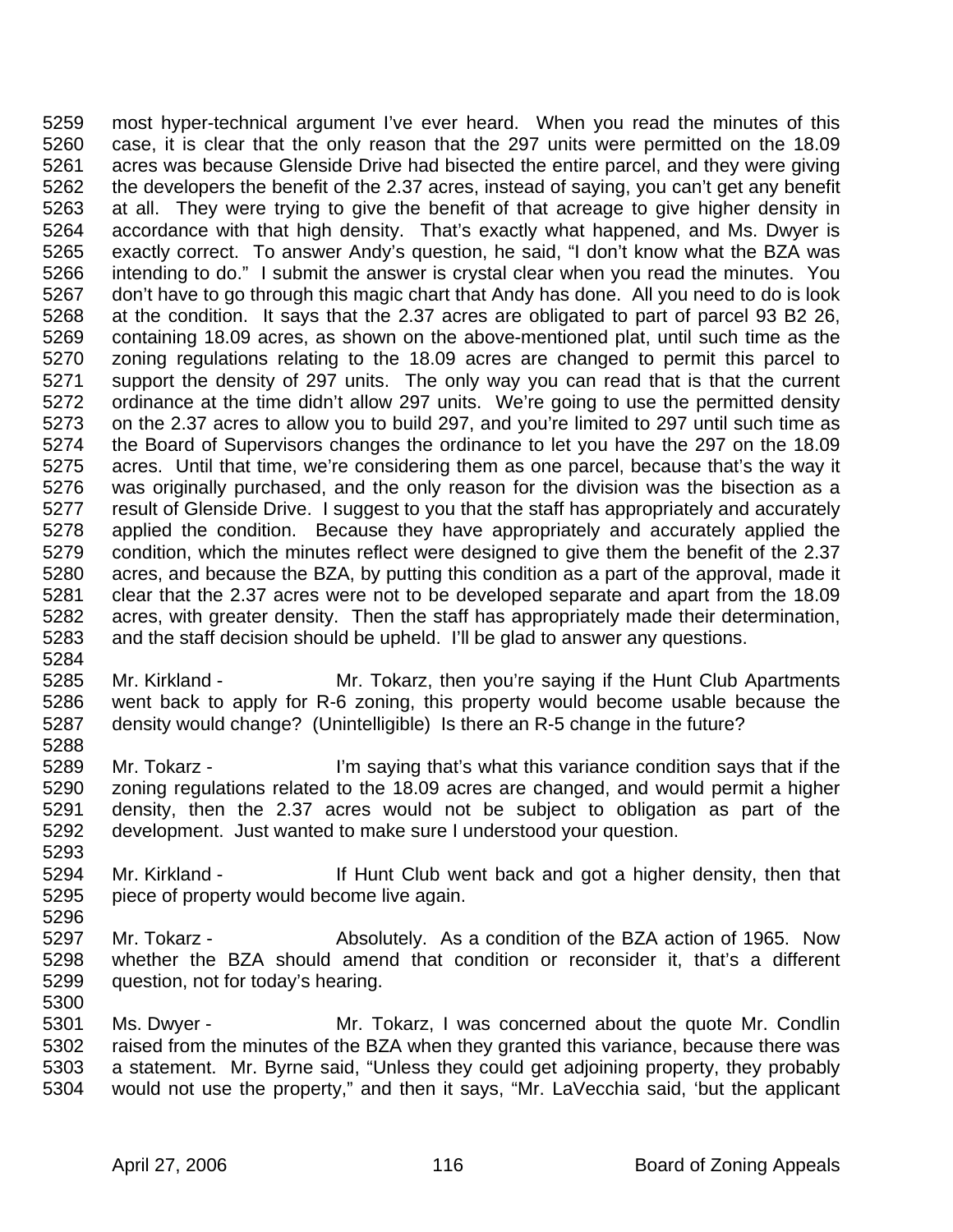5305 has not said he would not use the smaller tract,'" but when I looked at the whole case, I 5306 find sort of a complicating, or I guess, opposing statement, from Mr. Byrne, in which he 5307 says, "About the only thing they could put in the small acreage left," that is, I'm sure that 5308 you've mentioned the 2 acres, "would be one apartment building." Because of the 5309 condition of the final location of the road, they want this extra piece of property to be 5310 included in the total area of the larger parcel, which would allow them to build the 5311 additional 33 units. That's exactly what you said.

- 5313 Mr. Tokarz Right. I have an answer to the second to the first part of 5314 your point. I think the fact that Mr. Byrne, who of course became a judge of the Circuit 5315 Court for many years, and who was the subject of a memorable hearing I had with him 5316 in 1984, which I can recount for you someday in private, much to my embarrassment ....
- 5318 Mr. O'Kelly He didn't care much for the Planning staff either. 5319

5320 Mr. Tokarz - Judge Byrne certainly was a man of strong opinions, and 5321 certainly a fine lawyer, but I think the simple answer is that Judge Byrne, then a private 5322 attorney, said, "If you want the ability to develop the property, the BZA did what it 5323 needed to do to make sure that didn't happen. They imposed a condition. They put the 5324 obligation on using the 2.37 acres, tied it to the 18.09 acres, and said, "Look, if you want 5325 to use the 2.37 acres, you're not going to come in here and promise you won't use it, 5326 but if you want to use it, you can do it. What you've got to do is, you've got to go back 5327 to the Board of Supervisors and get a higher density authorized in a rezoning decision, 5328 or amend the Zoning Ordinance. You could do one of two things, and so I submit to you 5329 that the BZA dealt exactly with the situation and Mr. Byrne saying, "We're not willing to 5330 say we're not going to develop. They imposed a condition that prevented it from being 5331 redeveloped. So I think that the BZA did exactly what it intended to do, not withstanding 5332 Andy's charts, and not withstanding his hyper technical argument. When you read the 5333 record in its entirety, it's clear they wanted to give the developers who owned that entire 5334 parcel the benefit of the piece that had been split off when Glenside Drive was 5335 developed. That's what they were trying to do, and because the owners of that property 5336 got the benefit of it, the owners of the original property get the benefit of it, that benefit 5337 runs with the land; the variance runs with the land; and the benefits and the burden run 5338 with the land. The people who bought this property in 1974; we can't speak for what 5339 they were thinking, and the people who bought this property in 2005; we can't speak for 5340 what they were thinking. They took the property with the benefits and the burdens, the 5341 zoning, tax allocation, zoning map, zoning ordinance requirements, variance conditions, 5342 and all that. The last thing I'll say is, if there was any question at all about what was 5343 going on, on this piece of property, all they had to do was ask for a zoning conformance 5344 letter. That wasn't done in this case, and that would have resolved the question before 5345 they closed on the property. They need to come back to you in a different form, in a 5346 different context, but on the facts of this case, the decision of the Assistant Director of 5347 Planning should be upheld. Thank you, Andy, for helping me out.

5348

5312

5317

5349 Ms. Dwyer - Mr. Tokarz, I have one more question about, could you 5350 respond to the fact that the County assessed this 2 acres at \$207,000?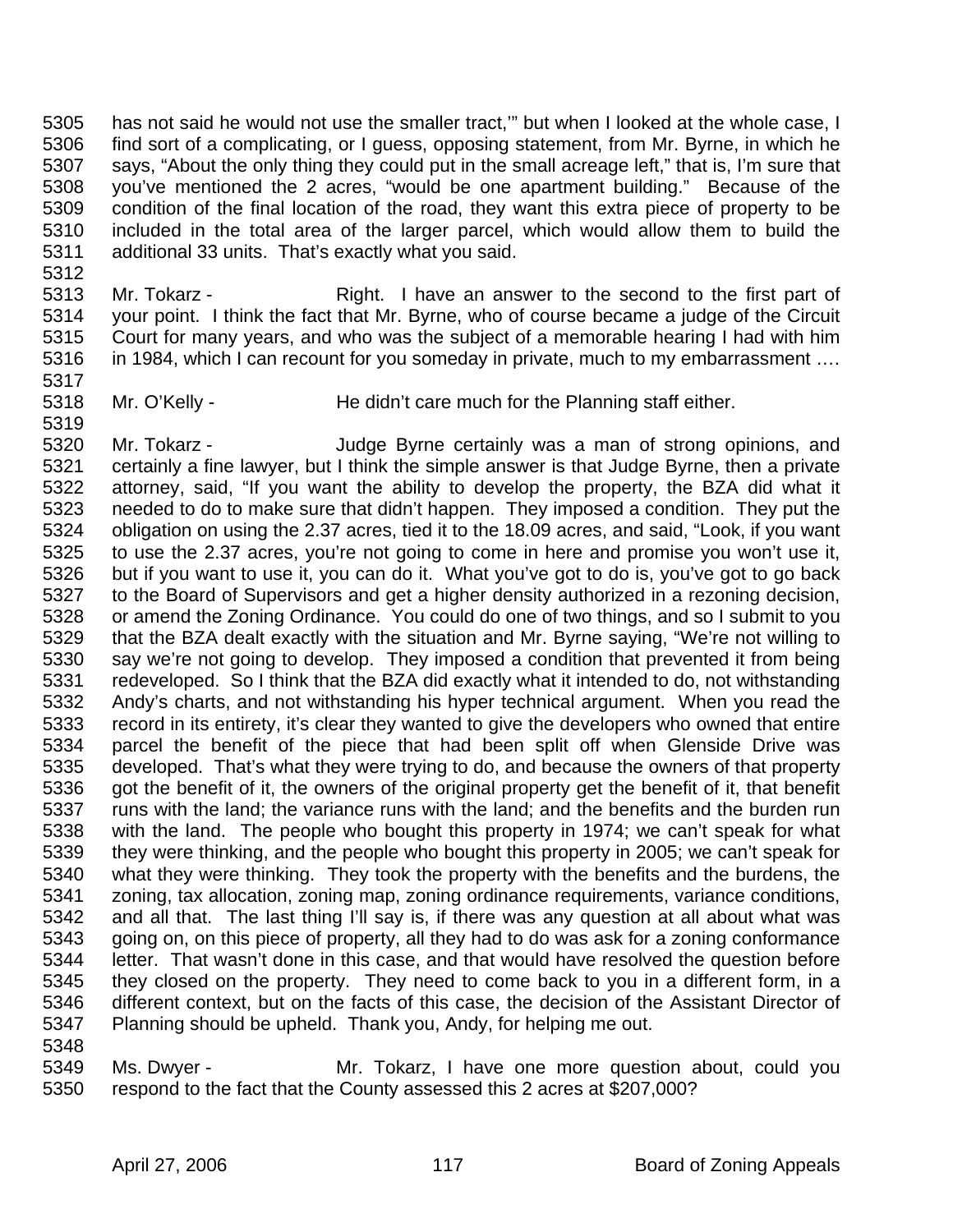5352 Mr. Blankinship - I'm working on a response to that right now, while I've been 5353 listening to Mr. Tokarz, I've been looking at the old assessment cards from back in the 5354 '70's, and I'm not ready to write this down and sign it, but in 1972, the total property, the 5355 20.39 acres, was assessed at \$118,800. In 1975, when they created a new property 5356 card for the 2.3-acre parcel, they assigned a value to that parcel of \$13,800, and they 5357 subtracted \$13,800 from the value of the other parcel, so I believe when they split the 5358 two properties, they simply split the value pro rata, based on the acreage, and then they 5359 both just escalated from there. At some point, reassessment probably went back and 5360 assessed the 18.09-acre parcel at its full value. In other words, they don't just apply 5361 inflation every year. Sometimes they go back and completely reassess. But it appears 5362 to me that in 1975 they split 90% of the value to the one parcel and 10% of the value, 5363 roughly, to the other parcel. 5364

- 5365 Ms. Dwyer Was that because of the fact that it had been sold to a 5366 separate owner, so then they decided, maybe from an assessment point of view, to give 5367 a separate assessment to that parcel, and then it just was in the hopper and every year 5368 was just increased as land values generally increased in the County, and they might 5369 have kept all the value with the one parcel and assigned the other one the land value of 5370 "0," since it was not buildable, but they didn't do that. They assigned value to one 5371 parcel and subtracted that value from the other parcel.
- 5373 Mr. Tokarz The other thing I would add, Ms. Dwyer, is # 1, what the 5374 assessors office does with respect to your property, does not govern the land use of the<br>5375 property, whether it's right or wrong, whether they knew what the facts were or not. property, whether it's right or wrong, whether they knew what the facts were or not, 5376 doesn't really apply to the question of whether the Assistant Director of Planning is 5377 correct in his application and interpretation of the Ordinance. The other part is, that it 5378 really is irrelevant to a determination made 40 years ago by this Board, the predecessor 5379 Board, which really has a force in effective law with respect to the development of 5380 property. The development of this property is not going to be governed by what the 5381 assessed value is; it's going to be governed by what the Ordinance says and what the 5382 BZA said in its condition.
- 5383

5372

- 5384 Mr. Nunnally Mr. Condlin. 5385
- 5386 Mr. Condlin I'll be very brief. I just was to clarify that I understand that 5387 there is no issue, despite the clear language of that letter that said this Board is not 5388 allowed to amend or grant another variance. Mr. Tokarz is saying that the official 5389 position of the Planning staff is that I need either a determination from you or an official 5390 statement from you to say that, in fact, this Board can amend the condition, that we can 5391 make an application for rezoning. If that were the case, it would have been nice to have 5392 been notified so I wouldn't have to be up here flailing my arms and prepare that part of 5393 it, and do research on this Board having done previous approvals of amendments of the 5394 condition. When I looked at the letter, I think it's clear. If that's a moot point, I'm happy 5395 to make that a moot point; I agree with Mr. Tokarz that is not the application before you. 5396 I just wanted to get through the door. He's opening the door for me; I'm walking through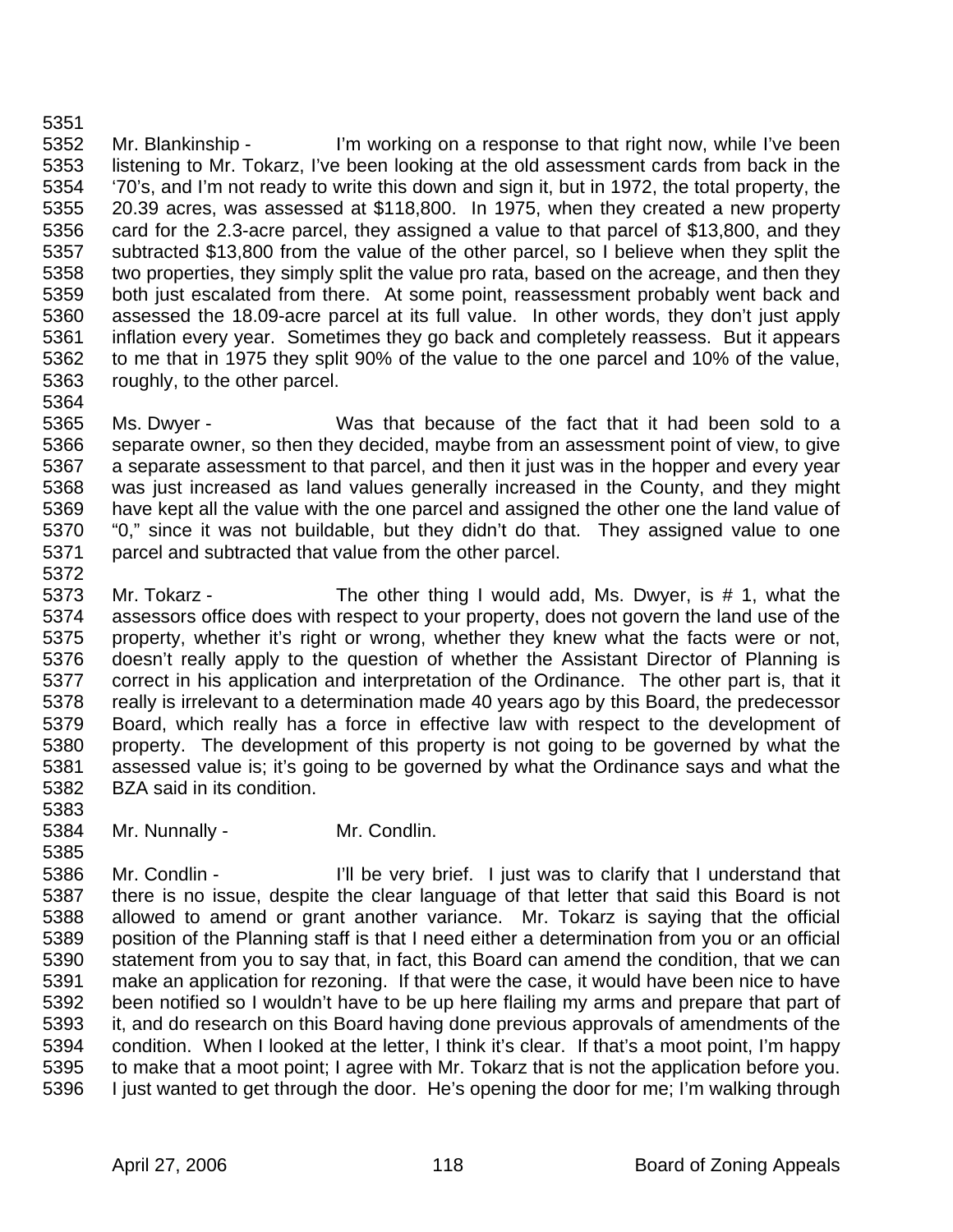5397 the door, and I'm just happy to be making another application immediately before this 5398 Board. If you want to rule on it, I'd be happy to let you rule on it today as well.

5399

5401

5400 Mr. Kirkland - We have to advertise it first.

5402 Mr. Condlin - I understand. After talking to Mr. Blankinship, I think that is 5403 probably the correct way, and we would make a separate application. I just want to 5404 make that clear; it wasn't clear to me in the letter; it wasn't clear to me in any 5405 correspondence from anyone in the County that they had my Appeal. I'm a little set 5406 aside on that. The other thing is Glenside, and Ms. Dwyer, I think this goes to your 5407 point of why did they come up with the number. It was clear there was an equity issue 5408 here. When they rezoned the property, Glenside Drive was not proffered; it was 5409 separately volunteered. Those are words that I'm paraphrasing, I'm not quoting directly, 5410 but it's in the minutes, it was voluntarily by separate letter agreed to. Was there an 5411 obligation, and they said, "by the way, now that you've given Glenside Drive, you can't 5412 use the 2.3 acres," and that's clear from the minutes and looking over everything from 5413 the case. There was a surprise effect, and that's why I think they came up with the 297. 5414 To say that Mr. Tokarz, and I appreciate his candor, and I'm going about this with 5415 passion, but to say that shall be obligated. What does that mean? If the Board wanted 5416 to be clear, and the minutes wanted to be clear, the Board could have said, "There shall 5417 be no more than 297 units on the total of the south side and the north side. They could 5418 have said, "There shall be no development." I don't know what it means to be "shall be 5419 obligated." All I know is that when the 18 acres sold the 2 acres, Mr. LaVecchia, who 5420 was part of it, again if we're going to use the minutes, we should be able to use the 5421 County records of the conditions and their interpretation following, did not write a letter 5422 the 2.3 acres saying, "You can't use it. Just want to put you on notice." He wrote a 5423 letter to the 18 acres and said, "What are you going to do now? What happened to the 5424 condition that "shall be obligated?" That's where the trail ends. To me, it all indicates 5425 that there was not a clear cut, and I think it's unfortunate that people who bought the 5426 property, with a pretty convoluted record, and not clear, and I don't know whether I 5427 made legitimately good arguments or not – I believe them, that it's very difficult to figure 5428 out exactly what was approved and what does it mean to be obligated, because the 5429 answer is that it's no longer obligated, because I'm not even connected to them. The 5430 last point is, hyper technical, all I know is that's what the letter's for, the technical nature 5431 of the zoning variance approval was reducing the square footage, and they did not limit 5432 it to the 2.3, or just the 18 acres, if that's the argument, if they went ahead and applied it 5433 to the 2.3, either the 2.3 acres is not subject to the variance, or if it is, I get the benefit of 5434 the reduction in the square footage, and there's no condition on there that says that I 5435 can't use it. I think that's technically correct, by the terms of the variance that was 5436 approved. They could have done otherwise, and they didn't, and we do get the benefit 5437 of that reduction in square footage of area per density unit, and there's no condition that 5438 says you can't use it for the 297. After the assessment, who knows? 5439

| 5440 | Mr. Nunnally -    | That concludes the case.                         |
|------|-------------------|--------------------------------------------------|
| 5441 |                   |                                                  |
| 5442 | Mr. Blankinship - | Last call on UP-18-2006, Events Management, LLC? |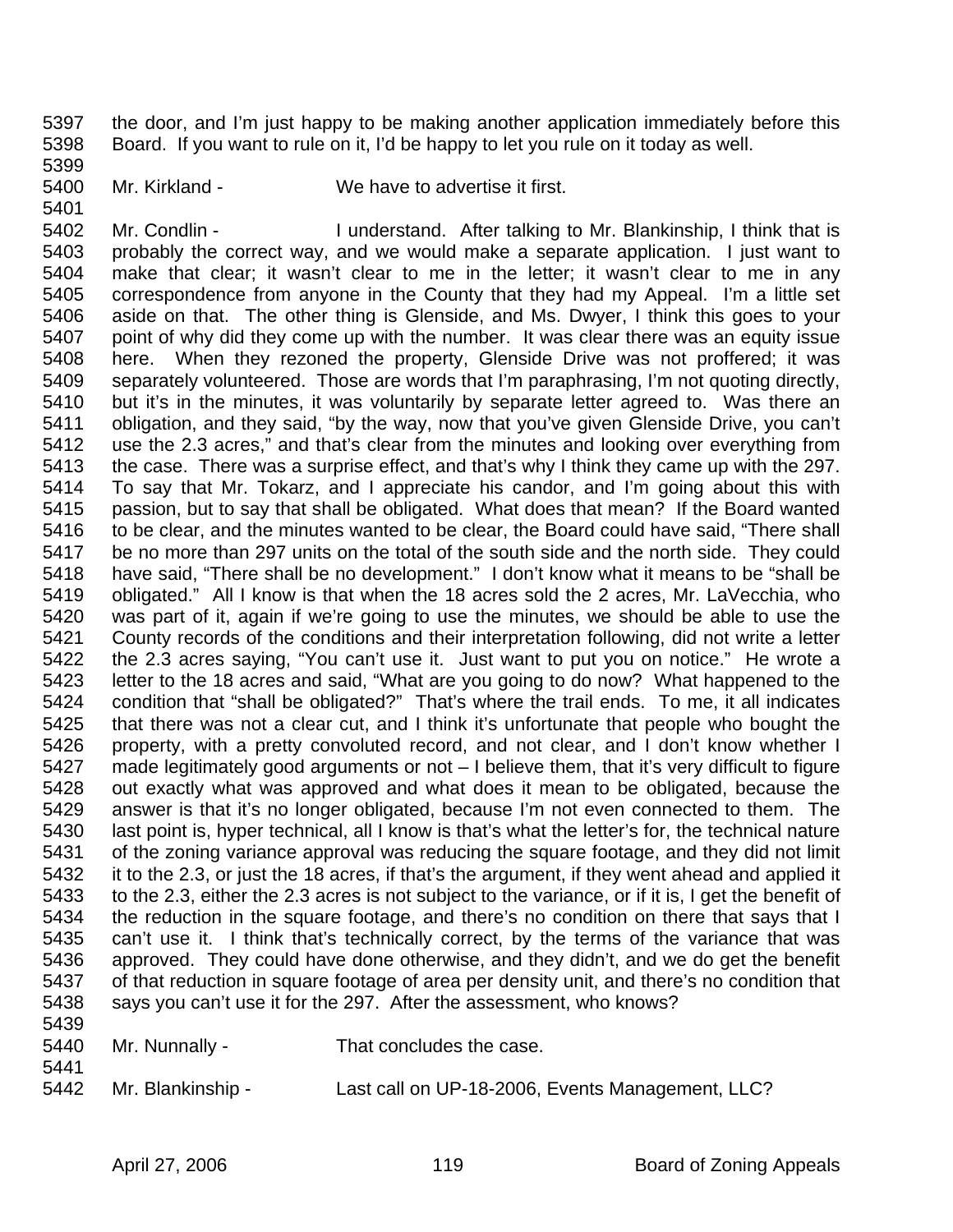| 5443 |                                                                                          |                                                                                            |  |
|------|------------------------------------------------------------------------------------------|--------------------------------------------------------------------------------------------|--|
| 5444 | Mr. Nunnally -                                                                           | The Board will take a ten-minute break.                                                    |  |
| 5445 |                                                                                          |                                                                                            |  |
| 5446 | <b>DECISION:</b>                                                                         |                                                                                            |  |
| 5447 |                                                                                          |                                                                                            |  |
| 5448 | Mr. Nunnally -                                                                           | A-20-2006, Greenleaf Properties, Inc.                                                      |  |
| 5449 |                                                                                          |                                                                                            |  |
| 5450 | Mr. Kirkland -                                                                           | Mr. Chairman, I move we deny the appeal. After hearing all                                 |  |
| 5451 |                                                                                          | the evidence form Mr. Tokarz and Mr. Condlin, I agree that said property cannot be         |  |
| 5452 | developed.                                                                               |                                                                                            |  |
| 5453 |                                                                                          |                                                                                            |  |
| 5454 | Mr. Nunnally -                                                                           | Motion from Mr. Kirkland that it be denied. Do I have a                                    |  |
| 5455 | second?                                                                                  |                                                                                            |  |
| 5456 |                                                                                          |                                                                                            |  |
| 5457 | Ms. Dwyer -                                                                              | I second.                                                                                  |  |
| 5458 |                                                                                          |                                                                                            |  |
| 5459 | Mr. Nunnally -                                                                           | Second by Ms. Dwyer. All in favor of denial on-                                            |  |
| 5460 |                                                                                          |                                                                                            |  |
| 5461 | Ms. Dwyer -                                                                              | Could we have some discussion about it for the record, Mr.                                 |  |
| 5462 | Chairman?                                                                                |                                                                                            |  |
| 5463 |                                                                                          |                                                                                            |  |
| 5464 | Mr. Nunnally -                                                                           | Sure.                                                                                      |  |
| 5465 |                                                                                          |                                                                                            |  |
| 5466 | Ms. Dwyer -                                                                              | I just wanted to state that I think the decision of the Director                           |  |
| 5467 |                                                                                          | of Planning, or the Planning Department, should be upheld, because it seems clear          |  |
| 5468 | from the records, from the minutes, both from the 1964 case in which it was denied, I    |                                                                                            |  |
| 5469 | think that serves at least as historical information about what arguments were being     |                                                                                            |  |
| 5470 | made by the landowner, and those arguments, as I read them, were, they wanted to         |                                                                                            |  |
| 5471 |                                                                                          | increase the density on the 18-acre parcel based on what would have been allowed to        |  |
| 5472 |                                                                                          | be developed on the 2-acre parcel, and that the 2-acre parcel was obligated to, or         |  |
| 5473 |                                                                                          | dependent upon, or burdened by, that particular decision. I agree with Mr. Tokarz that it  |  |
| 5474 |                                                                                          | was reflected in the BZA decision itself in the case in which they actually did approve    |  |
| 5475 |                                                                                          | the variance. There's also language, which I won't repeat, in which it was clear from the  |  |
| 5476 | attorney of the landowner that the extra piece of property was intended to be considered |                                                                                            |  |
| 5477 |                                                                                          | in determining how many units would be allowed on the 18-acre parcel. So even              |  |
| 5478 |                                                                                          | though "shall be obligated" may not be the clearest language, I think it's analogous to an |  |
| 5479 | easement or other kind of device in which one piece of property is burdened by another   |                                                                                            |  |
| 5480 | piece of property. It seems clear to me that what that means is the development rights   |                                                                                            |  |
| 5481 |                                                                                          | were given to the 18-acre parcel and were removed from the 2-acre parcel.                  |  |
| 5482 |                                                                                          |                                                                                            |  |
| 5483 | Mr. Nunnally -                                                                           | Any other discussion? A motion by Mr. Kirkland, second by                                  |  |
| 5484 |                                                                                          | Ms. Dwyer, that A-20-2006 be denied. All in favor, say aye.                                |  |
| 5485 |                                                                                          |                                                                                            |  |
| 5486 | Mr. Wright -                                                                             | I disqualify.                                                                              |  |
| 5487 |                                                                                          |                                                                                            |  |
| 5488 | Mr. Nunnally -                                                                           | Mr. Wright disqualifies. It's been denied.                                                 |  |
|      |                                                                                          |                                                                                            |  |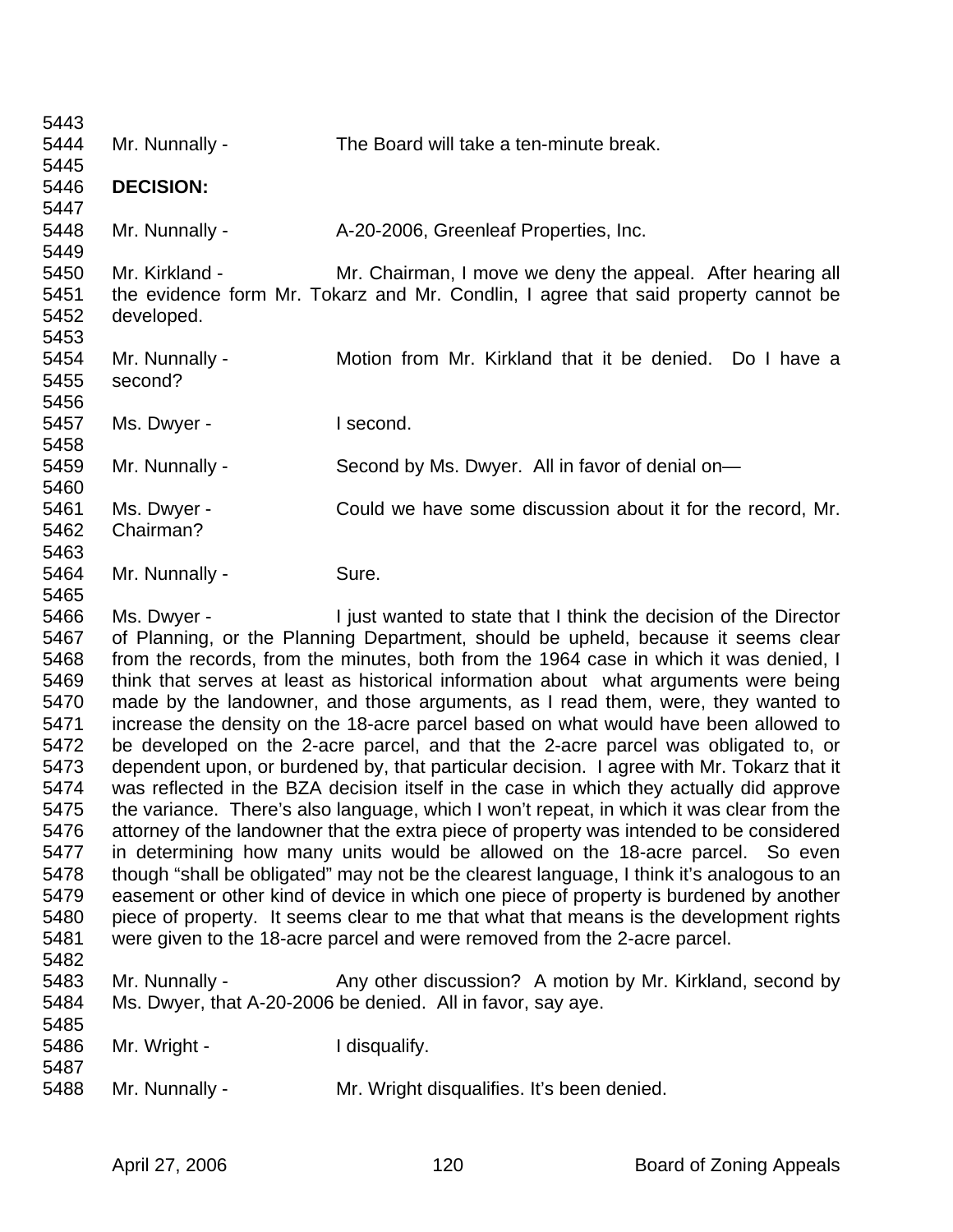5489 5490 After an advertised public hearing and on a motion by Mr. Kirkland, seconded by Ms. 5491 Dwyer, the Board **denied** application **A-20-2006** appealing a decision of the Director of 5492 Planning regarding the property at 4201 Glenside Drive. The Board sustained the 5493 decision of the Director of Planning that the parcel (4201 Glenside Drive, GPIN 770- 5494 748-7625), zoned R-5, General Residence District (Brookland), cannot be developed 5495 independently from its parent tract (7006 Hunt Club Lane, GPIN 770-749-9008). 5496 5497 Affirmative: Dwyer, Harris, Kirkland, Nunnally 4<br>5498 Negative: 0 **Security:** 0 5499 Abstain: Wright 1 5500 5501 During the hearing, the Senior Assistant County Attorney clarified that the owner of the 5502 property may apply for an amendment to the conditions of variance A-137-64, which 5503 created that obligation. 5504 5505 Mr. Nunnally - All right. We have the minutes, don't we? Do we have a 5506 motion on the minutes? 5507 5508 Mr. Kirkland - On line 282 on Shawn Maxwell, did they both get variances? 5509 May 7. For road frontage. "For road frontage," is what it's supposed to say, not or. For 5510 road frontage. Okay? That's all I got. Move we approve them. 5511 5512 Ms. Dwyer - Second. 5513 5514 Mr. Nunnally - Motion by Mr. Kirkland, second by Ms. Dwyer it be approved. 5515 All in favor say aye. All in favor of adjournment? 5516 5517 On a motion by Mr. Kirkland, seconded by Ms. Dwyer, the Board **approved as**  5518 **corrected**, the Minutes of the **March 23, 2006**, Henrico County Board of Zoning 5519 Appeals meeting. 5520 5521 5522 Affirmative: Dwyer, Harris, Kirkland, Nunnally, Wright 5 5523 Negative: 0 5524 Abstain: 0 5525 5526 5527 Ms. Harris - Are we going to the Board of Supervisors for our concerns 5528 about the many cases we're getting regarding landlocked? 5529 5530 Mr. Wright - He already asked Ben to come back with something next 5531 month. 5532 5533 Ms. Dwyer - Ben was going to talk to us about landfills, too, which maybe 5534 we'll do next month?